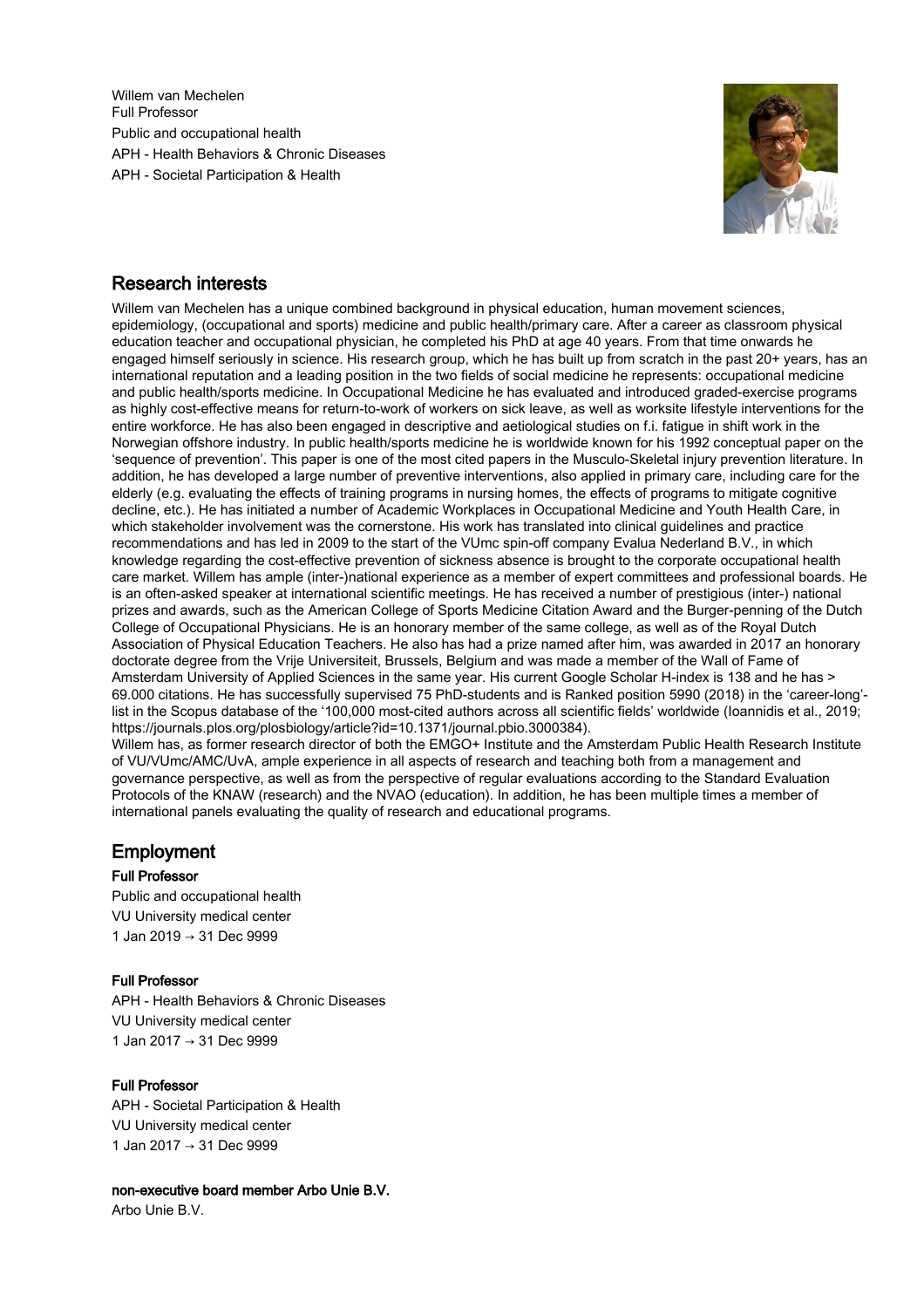1 Jun 2014  $\rightarrow$  present

#### member advisory committee

UWV directie Sociaal-Medische Zaken 1 Jan 2012  $\rightarrow$  present

#### director-shareholder VUmc spin-off company Evalua Nederland B.V.

Evalua Nederland B.V. 1 Sep 2009  $\rightarrow$  present

# Research outputs

## Trail running injury risk factors: a living systematic review

Viljoen, C., Janse van Rensburg, D. C. C., van Mechelen, W., Verhagen, E., Silva, B., Scheer, V., Besomi, M., Gajardo-Burgos, R., Matos, S. R., Schoeman, M., Jansen van Rensburg, A., van Dyk, N., Scheepers, S. & Botha, T., 1 May 2022, In: British journal of sports medicine. 56, 10, p. 577-587 11 p.

# Facilitators and barriers for the implementation of exercise are medicine in routine clinical care in Dutch university medical centres: A mixed methodology study on clinicians' perceptions

Nauta, J., van Nassau, F., Bouma, A. J., Krops, L. A., van der Ploeg, H. P., Verhagen, E., van der Woude, L. H. V., van Keeken, H. G., Buffart, L. M., Diercks, R., de Groot, V., de Jong, J., Kampshoff, C., Stevens, M., van den Akker-Scheek, I. , van der Leeden, M., van Mechelen, W. & Dekker, R., 15 Mar 2022, In: BMJ Open. 12, 3, e052920.

Physical activity at work may not be health enhancing. A systematic review with meta-analysis on the association between occupational physical activity and cardiovascular disease mortality covering 23 studies with 655 892 participants Cillekens, B., Huysmans, M. A., Holtermann, A., van Mechelen, W., Straker, L., Krause, N., van der Beek, A. J. & Coenen, P., 1 Mar 2022, In: Scandinavian journal of work, environment & health. 48, 2, p. 86-98 13 p.

# Correction to: Epidemiology of Injury and Illness Among Trail Runners: A Systematic Review (Sports Medicine, (2021), 51, 5, (917-943), 10.1007/s40279-020-01418-1)

Viljoen, C. T., Janse van Rensburg, D. C., Verhagen, E., van Mechelen, W., Tomás, R., Schoeman, M., Scheepers, S. & Korkie, E., Jan 2022, In: Sports Medicine. 52, 1, p. 191-192 2 p.

Contributions of changes in physical activity, sedentary time, diet and body weight to changes in cardiometabolic risk Andersen, E., van der Ploeg, H. P., van Mechelen, W., Gray, C. M., Mutrie, N., van Nassau, F., Jelsma, J. G. M., Anderson, A. S., Silva, M. N., Pereira, H. V., McConnachie, A., Sattar, N., Sørensen, M., Røynesdal, Ø. B., Hunt, K., Roberts, G. C., Wyke, S. & Gill, J. M. R., 20 Dec 2021, In: International Journal of Behavioral Nutrition and Physical Activity. 18, 1, 166.

Epidemiology, clinical characteristics, and risk factors for running-related injuries among south african trail runners Viljoen, C. T., van Rensburg, D. C. J., Verhagen, E., van Mechelen, W., Korkie, E. & Botha, T., 30 Nov 2021, In: International Journal of Environmental Research and Public Health. 18, 23, 12620.

#### Association between self-reported sleep duration and cardiometabolic risk in corporate executives

Pienaar, P. R., Roden, L. C., Boot, C. C. R. L., van Mechelen, W., Twisk, J. W. R., Lambert, E. V. & Rae, D. E., Nov 2021 , In: International Archives of Occupational and Environmental Health. 94, 8, p. 1809-1821 13 p.

# The Association Between the Acute:Chronic Workload Ratio and Running-Related Injuries in Dutch Runners: A Prospective Cohort Study

Nakaoka, G., Barboza, S. D., Verhagen, E., van Mechelen, W. & Hespanhol, L., Nov 2021, In: Sports Medicine. 51, 11, p. 2437-2447 11 p.

# Can we explain running-related injury preventive behavior? A path analysis: A path analysis

Hespanhol, L., Vallio, C. S., van Mechelen, W. & Verhagen, E., 1 Sep 2021, In: Brazilian Journal of Physical Therapy. 25, 5, p. 601-609 9 p.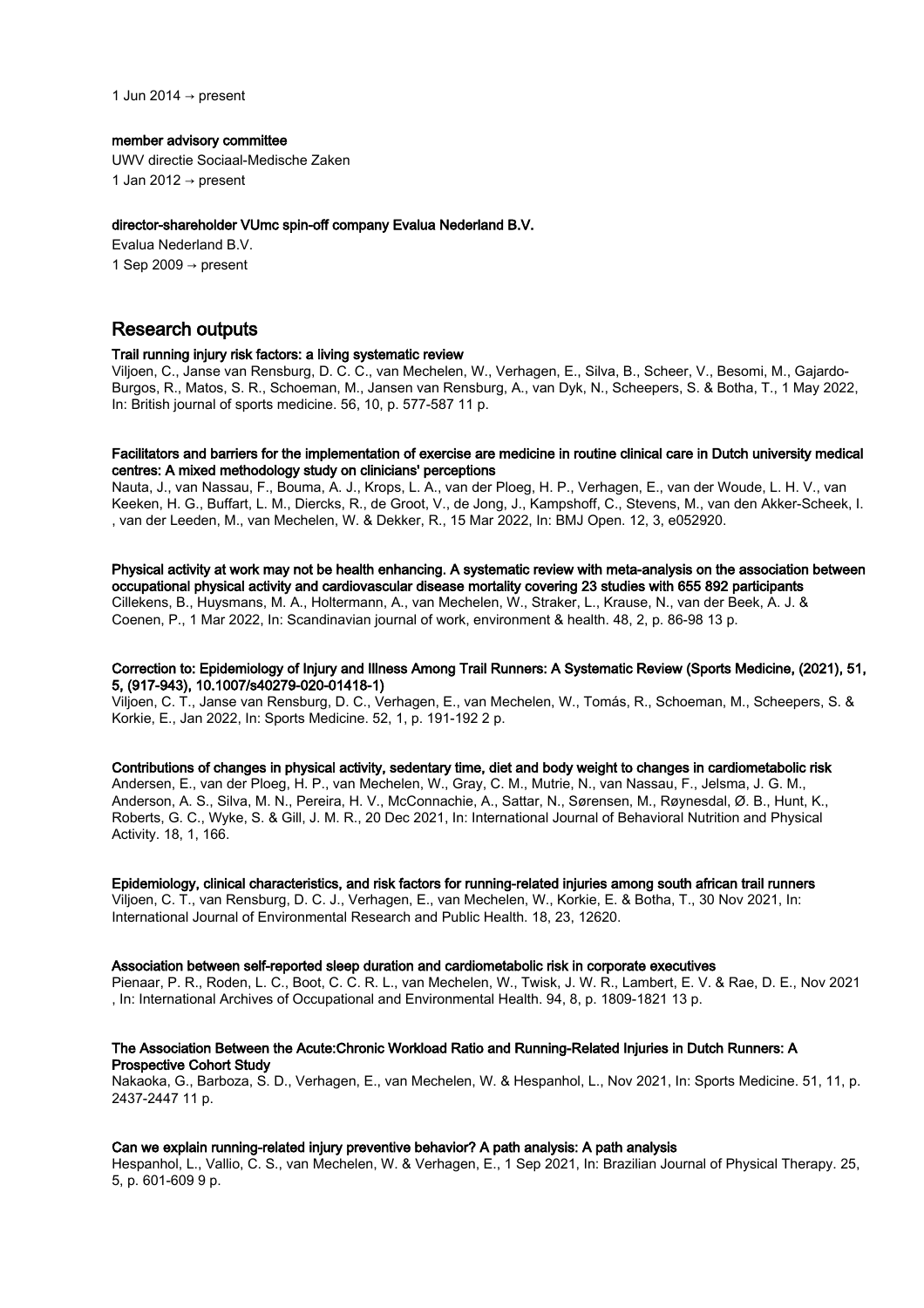# BokSmart rugby safety education courses are associated with improvements in behavioural determinants in attending coaches and referees: Presurvey-postsurvey study

Brown, J. C., Hendricks, S., Lambert, M. I., van Mechelen, W. & Verhagen, E., 1 Aug 2021, In: Injury Prevention. 27, 4, p. 363-368 6 p.

# The mediating role of lifestyle in the relationship between shift work, obesity and diabetes

Hulsegge, G., Proper, K. I., Loef, B., Paagman, H., Anema, J. R. & van Mechelen, W., Aug 2021, In: International Archives of Occupational and Environmental Health. 94, 6, p. 1287-1295 9 p.

## Associations Between Self-Reported Sleep Duration and Mortality in Employed Individuals: Systematic Review and Meta-Analysis

Pienaar, P. R., Kolbe-Alexander, T. L., van Mechelen, W., Boot, C. C. R. L., Roden, L. C., Lambert, E. V. & Rae, D. E., 1 Jul 2021, In: American Journal of Health Promotion. 35, 6, p. 853-865 13 p.

## Willingness to Participate in Alcohol Prevention Interventions Targeting Risky Drinking Employees. The WIRUS Project

Thørrisen, M. M., Bonsaksen, T., Skogen, J. C., Skarpaas, L. S., Sevic, A., van Mechelen, W. & Aas, R. W. G., 25 Jun 2021, In: Frontiers in Public Health. 9, 692605.

#### Accessing healthcare as a person with a rugby-related spinal cord injury in South Africa: the injured player's perspective

Badenhorst, M., Verhagen, E., Lambert, M., van Mechelen, W. & Brown, J., 2021, (E-pub ahead of print) In: Physiotherapy Theory and Practice.

## How does occupational physical activity influence health? An umbrella review of 23 health outcomes across 158 observational studies

Cillekens, B., Lang, M., van Mechelen, W., Verhagen, E., Huysmans, M. A., Holtermann, A., van der Beek, A. J. & Coenen, P., 1 Dec 2020, In: British journal of sports medicine. 54, 24, p. 1474-1481 8 p.

# Implementing Individually Tailored Prescription of Physical Activity in Routine Clinical Care: Protocol of the Physicians Implement Exercise = Medicine (PIE=M) Development and Implementation Project

Krops, L. A., Bouma, A. J., Van Nassau, F., Nauta, J., van den Akker-Scheek, I., Bossers, W. J., Brügemann, J., Buffart, L. M., Diercks, R. L., De Groot, V., De Jong, J., Kampshoff, C. S., Van der Leeden, M., Leutscher, H., Navis, G. J., Scholtens, S., Stevens, M., Swertz, M. A., Van Twillert, S., Van der Velde, J. & 7 others, Zwerver, J., Van der Woude, L. H., Van Mechelen, W., Verhagen, E. A., Van Keeken, H. G., Van der Ploeg, H. P. & Dekker, R., 2 Nov 2020, In: JMIR Research Protocols. 9, 11, p. e19397 19397.

# Shift work, and burnout and distress among 7798 blue-collar workers

Hulsegge, G., van Mechelen, W., Proper, K. I., Paagman, H. & Anema, J. R., 1 Nov 2020, In: International Archives of Occupational and Environmental Health. 93, 8, p. 955-963 9 p.

# Towards a better understanding of the  $a \in \rho$ hysical activity paradox': The need for a research agenda

Coenen, P., Huysmans, M. A., Holtermann, A., Krause, N., van Mechelen, W., Straker, L. M. & van der Beek, A. J., 1 Sep 2020, In: British journal of sports medicine. 54, 17, p. 1055-1057 3 p.

#### Physical activity in patients with cancer: self-report versus accelerometer assessments

Douma, J. A. J., de Beaufort, M. B., Kampshoff, C. S., Persoon, S., Vermaire, J. A., Chinapaw, M. J., van Mechelen, W., Nollet, F., Kersten, M. J., Smit, J. H., Verdonck-de Leeuw, I. M., Altenburg, T. M. & Buffart, L. M., 1 Aug 2020, In: Supportive Care in Cancer. 28, 8, p. 3701-3709 9 p.

## The moderating role of lifestyle, age, and years working in shifts in the relationship between shift work and being overweight

Hulsegge, G., van Mechelen, W., Paagman, H., Proper, K. I. & Anema, J. R., 1 Aug 2020, In: International Archives of Occupational and Environmental Health. 93, 6, p. 697-705 9 p.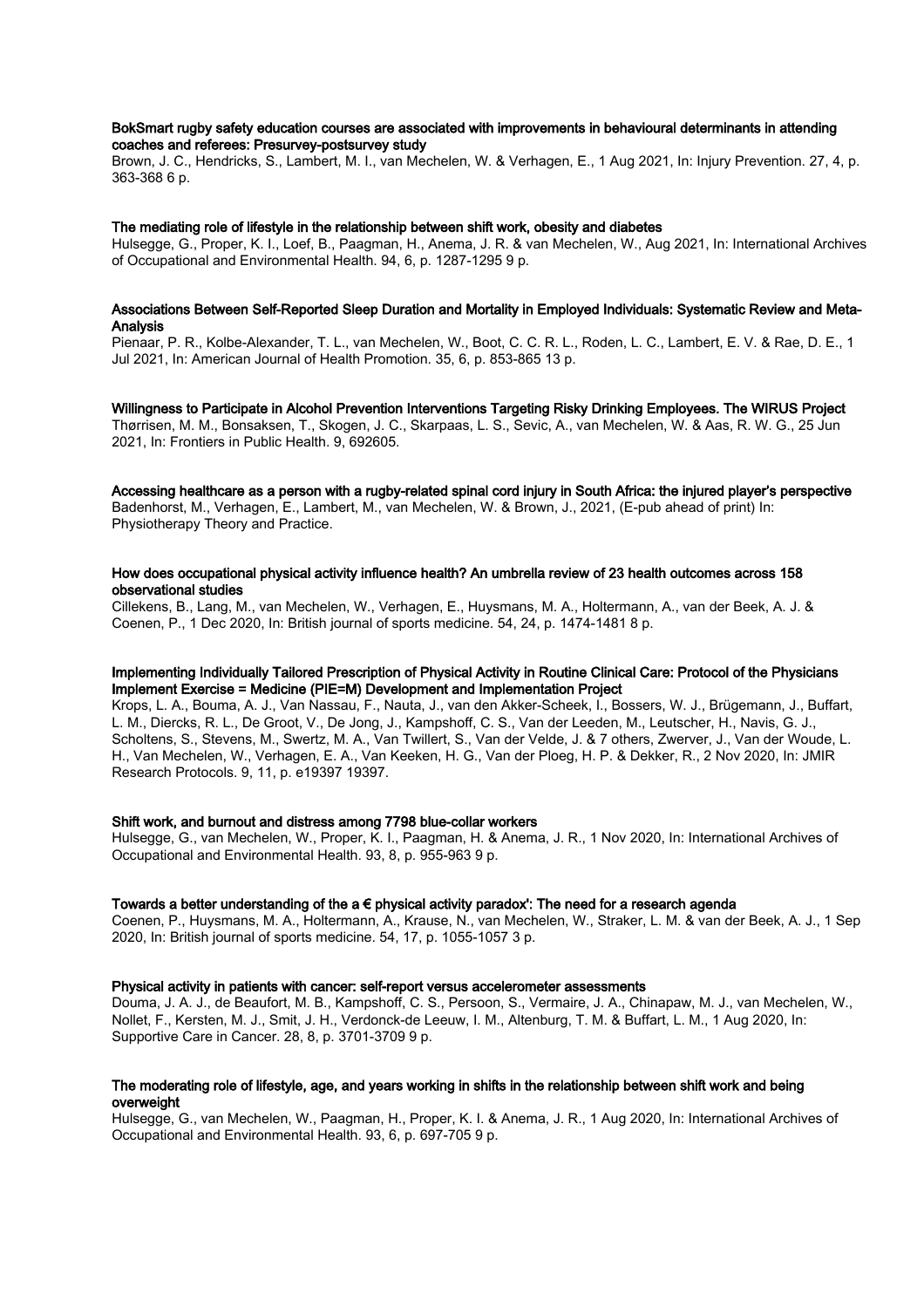# Letting the cat out of the bag: Athletes, coaches and physiotherapists share their perspectives on injury prevention in elite sports

Bolling, C., Delfino Barboza, S., van Mechelen, W. & Pasman, H. R., 1 Jul 2020, In: British journal of sports medicine. 54, 14, p. 871-877 7 p.

# Five-year cost-effectiveness analysis of the European Fans in Training (EuroFIT) physical activity intervention for men versus no intervention

Kolovos, S., Finch, A. P., Van Der Ploeg, H. P., Van Nassau, F., Broulikova, H. M., Baka, A., Treweek, S., Gray, C. M., Jelsma, J. G. M., Bunn, C., Roberts, G. C., Silva, M. N., Gill, J. M. R., Røynesdal, Ø., Van Mechelen, W., Andersen, E., Hunt, K., Wyke, S. & Bosmans, J. E., 4 Mar 2020, In: International Journal of Behavioral Nutrition and Physical Activity. 17 , 1, 30.

# When This Happens, You Want the Best Care: Players' Experiences of Barriers and Facilitators of the Immediate Management of Rugby-Related Acute Spinal Cord Injury

Badenhorst, M., Verhagen, E., Lambert, M., van Mechelen, W. & Brown, J., 1 Nov 2019, In: Qualitative Health Research. 29, 13, p. 1862-1876 15 p.

## Effects and moderators of exercise on sleep in adults with cancer: Individual patient data and aggregated meta-analyses

Bernard, P., Savard, J., Steindorf, K., Sweegers, M. G., Courneya, K. S., Newton, R. U., Aaronson, N. K., Jacobsen, P. B., May, A. M., Galvao, D. A., Chinapaw, M. J., Stuiver, M. M., Griffith, K. A., Mesters, I., Knoop, H., Goedendorp, M. M., Bohus, M., Thorsen, L., Schmidt, M. E., Ulrich, C. M. & 13 others, Sonke, G. S., van Harten, W., Winters-Stone, K. M., Velthuis, M. J., Taaffe, D. R., van Mechelen, W., Kersten, M. J., Nollet, F., Wenzel, J., Wiskemann, J., Verdonck-de Leeuw, I. M., Brug, J. & Buffart, L. M., 1 Sep 2019, In: Journal of Psychosomatic Research. 124, 109746.

#### 'In a blink of an eye your life can change ': Experiences of players sustaining a rugby-related acute spinal cord injury

Badenhorst, M., Verhagen, E., Lambert, M. I., Van Mechelen, W. & Brown, J. C., 1 Aug 2019, In: Injury Prevention. 25, 4, p. 313-320

#### Effects and moderators of exercise on muscle strength, muscle function and aerobic fitness in patients with cancer: a meta-analysis of individual patient data

Sweegers, M. G., Altenburg, T. M., Brug, J., May, A. M., van Vulpen, J. K., Aaronson, N. K., Arbane, G., Bohus, M., Courneya, K. S., Daley, A. J., Galvao, D. A., Garrod, R., Griffith, K. A., Van Harten, W. H., Hayes, S. C., Herrero-Román, F., Kersten, M. J., Lucia, A., McConnachie, A., van Mechelen, W. & 19 others, Mutrie, N., Newton, R. U., Nollet, F., Potthoff, K., Schmidt, M. E., Schmitz, K. H., Schulz, K. H., Sonke, G., Steindorf, K., Stuiver, M. M., Taaffe, D. R., Thorsen, L., Twisk, J. W., Velthuis, M. J., Wenzel, J., Winters-Stone, K. M., Wiskemann, J., Chin A Paw, M. J. & Buffart, L. M., 1 Jul 2019, In: British journal of sports medicine. 53, 13, 812.

# A Warm-Up Program to Reduce Injuries in Youth Field Hockey Players: A Quasi-Experiment

Barboza, S. D., Nauta, J., Emery, C., van Mechelen, W., Gouttebarge, V. & Verhagen, E., 1 Apr 2019, In: Journal of Athletic Training. 54, 4, p. 374-383 10 p.

# Do Physical Activity, Social Cohesion, and Loneliness Mediate the Association Between Time Spent Visiting Green Space and Mental Health?

van den Berg, M. M., van Poppel, M., van Kamp, I., Ruijsbroek, A., Triguero-Mas, M., Gidlow, C., Nieuwenhuijsen, M. J., Gražulevičiene, R., van Mechelen, W., Kruize, H. & Maas, J., 1 Feb 2019, In: Environment and Behavior. 51, 2, p. 144-166

## From the safety net to the injury prevention web: applying systems thinking to unravel injury prevention challenges and opportunities in Cirque du Soleil

Bolling, C., Mellette, J., Pasman, H. R., van Mechelen, W. & Verhagen, E., 1 Feb 2019, In: BMJ open sport & exercise medicine. 5, 1, p. e000492 e000492.

#### Seasonal time-loss match injury rates and burden in South African under-16 rugby teams

Sewry, N., Verhagen, E., Lambert, M., van Mechelen, W., Readhead, C., Viljoen, W. & Brown, J., Jan 2019, In: Journal of Science and Medicine in Sport. 22, 1, p. 54-58

### Association between alcohol consumption and impaired work performance (presenteeism): A systematic review

Thørrisen, M. M., Bonsaksen, T., Hashemi, N., Kjeken, I., van Mechelen, W. & Aas, R. W. G., 2019, In: BMJ Open. 9, 7, e029184.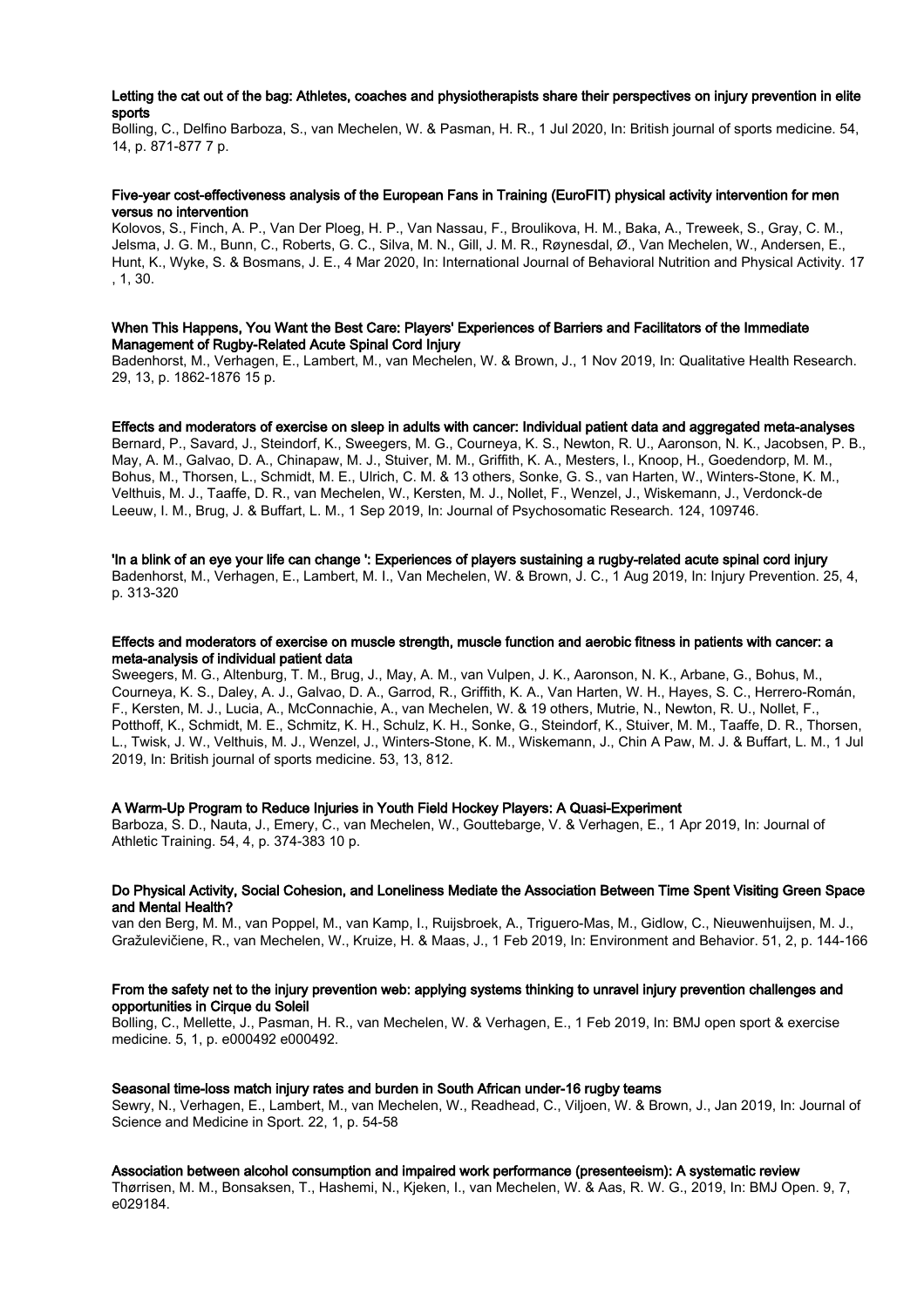# Can socioeconomic health differences be explained by physical activity at work and during leisure time? Rationale and protocol of the active worker individual participant meta-analysis

Coenen, P., Huysmans, M. A., Holtermann, A., Troiano, R., Mork, P. J., Krokstad, S., Clays, E., van Mechelen, W. & van der Beek, A. J., 28 Oct 2018, In: BMJ Open. 8, 10, p. e023379

## Context Matters: Revisiting the First Step of the 'Sequence of Prevention' of Sports Injuries

Silveira Bolling, C., van Mechelen, W., Pasman, H. R. W. & Verhagen, E., 1 Oct 2018, In: Sports Medicine. 48, 10, p. 2227-2234 8 p.

#### Do highly physically active workers die early? A systematic review with meta-analysis of data from 193 696 participants

Coenen, P., Huysmans, M. A., Holtermann, A., Krause, N., Van Mechelen, W., Straker, L. M. & Van Der Beek, A. J., 1 Oct 2018, In: British Journal of Sports Medicine. 51, 20, p. 1320-1326 7 p.

#### Development and implementation of the EuroFIT intervention program in 15 professional football clubs across Europe

Van Nassau, F., Bunn, C., Andersen, E., Gray, C., Hunt, K., Jelsma, J., Mutrie, N., Nijhuis-vanderSanden, R., Pereira, H., Roberts, G., Silva, M., Sorensen, M., Teixeira, P., Treweek, S., van Achterberg, T., van de Glind, I., van der Ploeg, H., van Mechelen, W. & Wyke, S., Oct 2018, In: Journal of Physical Activity & Health. 15, 10, p. S10-S10

# Trends in time-loss injuries during the 2011-2016 South African Rugby Youth Weeks

Sewry, N., Verhagen, E., Lambert, M., van Mechelen, W., Marsh, J., Readhead, C., Viljoen, W. & Brown, J., 1 Sep 2018, In: Scandinavian Journal of Medicine and Science in Sports. 28, 9, p. 2066-2073

# Injuries in Dutch elite field hockey players: A prospective cohort study (vol 28, pg 1708, 2018)

Barboza, S. D., Nauta, J., van der Pols, M. J., van Mechelen, W. & Verhagen, E. A. L. M., Sep 2018, In: Scandinavian Journal of Medicine and Science in Sports. 28, 9, p. 2109-2109

# Coach-directed education is associated with injury-prevention behaviour in players: An ecological cross-sectional study

Brown, J. C., Gardner-Lubbe, S., Lambert, M. I., van Mechelen, W. & Verhagen, E., Aug 2018, In: British Journal of Sports Medicine. 52, 15, p. 989-993

## Users' Perspectives, Opportunities, and Barriers of the Strengthen Your Ankle App for Evidence-Based Ankle Sprain Prevention: Mixed-Methods Process Evaluation for a Randomized Controlled Trial

van Reijen, M., Asscheman, M., Vriend, I., van Mechelen, W. & Verhagen, E., 6 Jul 2018, In: JMIR rehabilitation and assistive technologies. 5, 2, p. e13

# Correction to: Injuries in Field Hockey Players: A Systematic Review (Sports Medicine, (2018), 48, 4, (849-866), 10.1007/s40279-017-0839-3)

Barboza, S. D., Joseph, C., Nauta, J., van Mechelen, W. & Verhagen, E., 1 Jul 2018, In: Sports Medicine. 48, 7, p. 1759- 1760 2 p.

# Injuries in Dutch elite field hockey players: A prospective cohort study

Delfino Barboza, S., Nauta, J., van der Pols, M. J., van Mechelen, W. & Verhagen, E. A. L. M., 1 Jun 2018, In: Scandinavian Journal of Medicine and Science in Sports. 28, 6, p. 1708-1714 7 p.

Quality of life among individuals with rugby-related spinal cord injuries in South Africa: A descriptive cross-sectional study Badenhorst, M., Brown, J. C., Lambert, M. I., Van Mechelen, W. & Verhagen, E., 1 Jun 2018, In: BMJ Open. 8, 6, e020890.

# Effectiveness of a nationwide intervention to increase helmet use in Dutch skiers and snowboarders: an observational cohort study

Vriend, I., Hesselink, A., Kemler, E., Gouttebarge, V., van Mechelen, W. & Verhagen, E., Jun 2018, In: Injury Prevention. 24, 3, p. 205-212 injuryprev-2016-042179.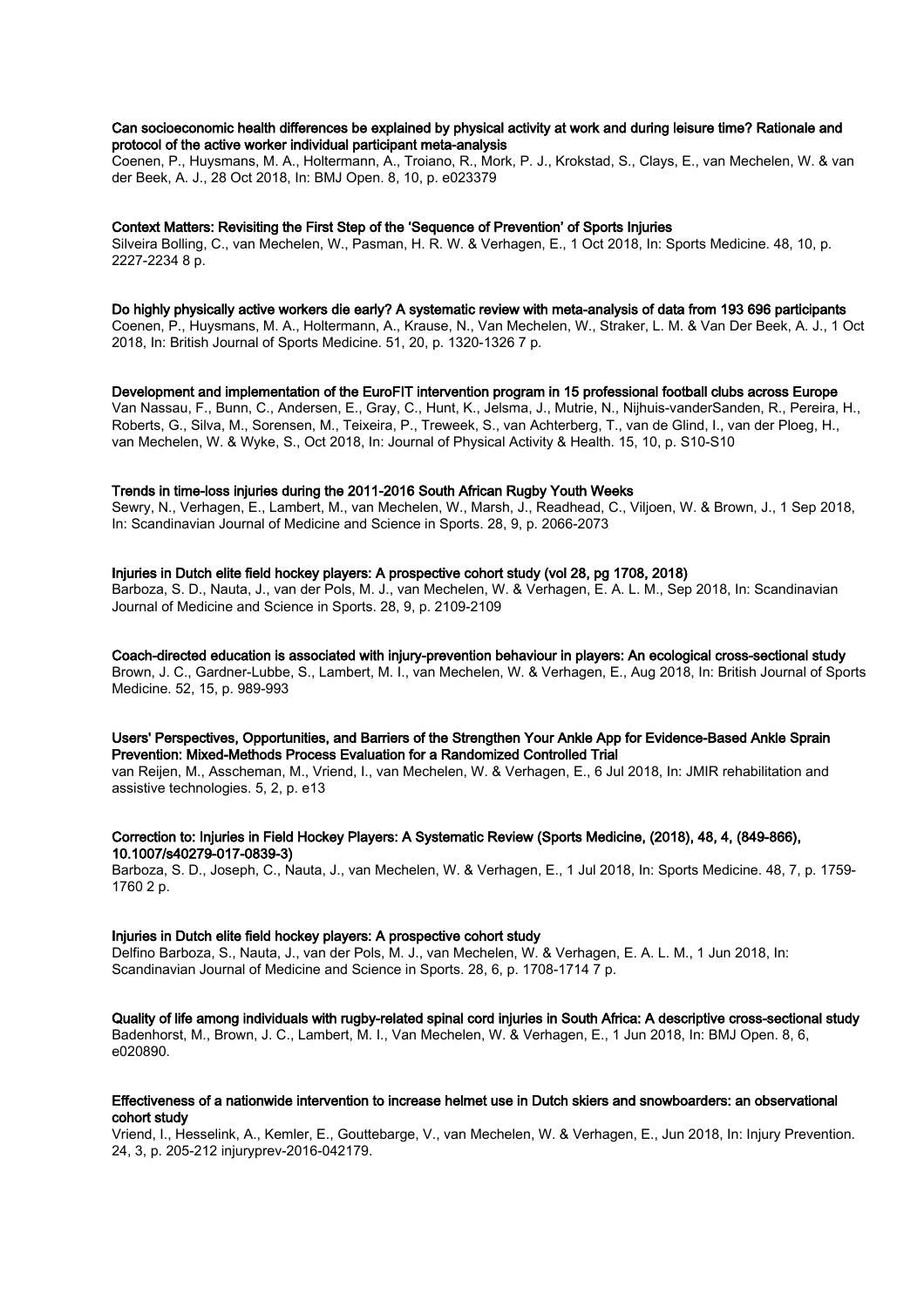# Long-term effectiveness and cost-effectiveness of high versus low-to-moderate intensity resistance and endurance exercise interventions among cancer survivors

Kampshoff, C. S., van Dongen, J. M., van Mechelen, W., Schep, G., Vreugdenhil, A., Twisk, J. W. R., Bosmans, J. E., Brug, J., Chinapaw, M. J. M. & Buffart, L. M., Jun 2018, In: Journal of Cancer Survivorship. 12, 3, p. 417-429

# Injuries in Field Hockey Players: A Systematic Review

Barboza, S. D., Joseph, C., Nauta, J., van Mechelen, W. & Verhagen, E., Apr 2018, In: Sports Medicine. 48, 4, p. 849-866

#### Preventing recurrent ankle sprains: Is the use of an App more cost-effective than a printed Booklet? Results of a RCT

Van Reijen, M., Vriend, I., van Mechelen, W. & Verhagen, E. A., 28 Feb 2018, In: Scandinavian Journal of Medicine and Science in Sports. 2, p. 641-648

Effect and moderators of exercise on fatigue in patients with breast cancer: Meta-analysis of individual patient data van Vulpen, J. K., Sweegers, M. G., Kalter, J., Peeters, P. H., Courneya, K. S., Newton, R. U., Aaronson, N. K., Jacobsen, P. B., Steindorf, K., Stuiver, M. M., Hayes, S., Mesters, I., Knoop, H., Goedendorp, M., Mutrie, N., Thorsen, L., Schmidt, M., Sonke, G. S., Bohus, M., James, E. L. & 27 others, Oldenburg, H. S., Velthuis, M. J., Nollet, F., Wenzel, J., Wiskemann, J., Galvao, D. A., Chinapaw, M. J., Irwin, M. L., Griffith, K. A., van Weert, E., Daley, A. J., McConnachie, A., Schulz, K-H., Short, C. E., Plotnikoff, R. C., Potthoff, K., van Beurden, M., van Harten, W. H., Schmitz, K. H., Winters-Stone, K. M., Taaffe, D. R., van Mechelen, W., Kersten, M-J., Verdonck-de Leeuw, I. M., Brug, J., Buffart, L. M. & May, A. M., Feb 2018, In: Cancer Research. 78, 4

# Do Neurocognitive SCAT3 Baseline Test Scores Differ Between Footballers (Soccer) Living With and Without Disability? A Cross-Sectional Study

Weiler, R., van Mechelen, W., Fuller, C., Ahmed, O. H. & Verhagen, E., Jan 2018, In: Clinical Journal of Sport Medicine. 28, 1, p. 43-50

# Effectiveness of online tailored advice to prevent running-related injuries and promote preventive behaviour in Dutch trail runners: a pragmatic randomised controlled trial

Hespanhol, L. C., van Mechelen, W. & Verhagen, E., 2018, In: British journal of sports medicine. 52, 13, p. 851-858

# Evaluation of the Effectiveness and Implementation of the BokSmart Safe Six Injury Prevention Programme: A study protocol

Sewry, N., Verhagen, E., Lambert, M., van Mechelen, W. & Brown, J., 1 Dec 2017, In: Injury Prevention. 23, 6, 1 p.

# Players' and coaches' knowledge and awareness of the BokSmart Safe Six injury prevention programme: an ecological cross-sectional questionnaire study

Sewry, N., Verhagen, E., Lambert, M., van Mechelen, W. & Brown, J., 3 Nov 2017, In: BMJ Open. 7, 11, e018575.

## Validation and Refinement of Prediction Models to Estimate Exercise Capacity in Cancer Survivors Using the Steep Ramp Test

Stuiver, M. M., Kampshoff, C. S., Persoon, S., Groen, W., van Mechelen, W., Chinapaw, M. J. M., Brug, J., Nollet, F., Kersten, M. J., Schep, G. & Buffart, L. M., 1 Nov 2017, In: Archives of Physical Medicine and Rehabilitation. 98, 11, p. 2167-2173 7 p.

#### Acceptability and perceptions of end-users towards an online sports-health surveillance system

Barboza, S. D., Bolling, C. S., Nauta, J., Mechelen, W. V. & Verhagen, E., 11 Oct 2017, In: BMJ open sport & exercise medicine. 3, 1, p. e000275

# Intervention Strategies Used in Sport Injury Prevention Studies: A Systematic Review Identifying Studies Applying the Haddon Matrix

Vriend, I., Gouttebarge, V., Finch, C. F., van Mechelen, W. & Verhagen, E. A. L. M., 1 Oct 2017, In: Sports Medicine. 47, 10, p. 2027-2043 17 p.

# The cost-effectiveness and return-on-investment of a combined social and physical environmental intervention in office employees

Van Dongen, J. M., Coffeng, J. K., Van Wier, M. F., Boot, C. R. L., Hendriksen, I. J. M., Van Mechelen, W., Bongers, P. M. , Van Der Beek, A. J., Bosmans, J. E. & Van Tulder, M. W., 1 Oct 2017, In: Health Education Research. 32, 5, p. 384-398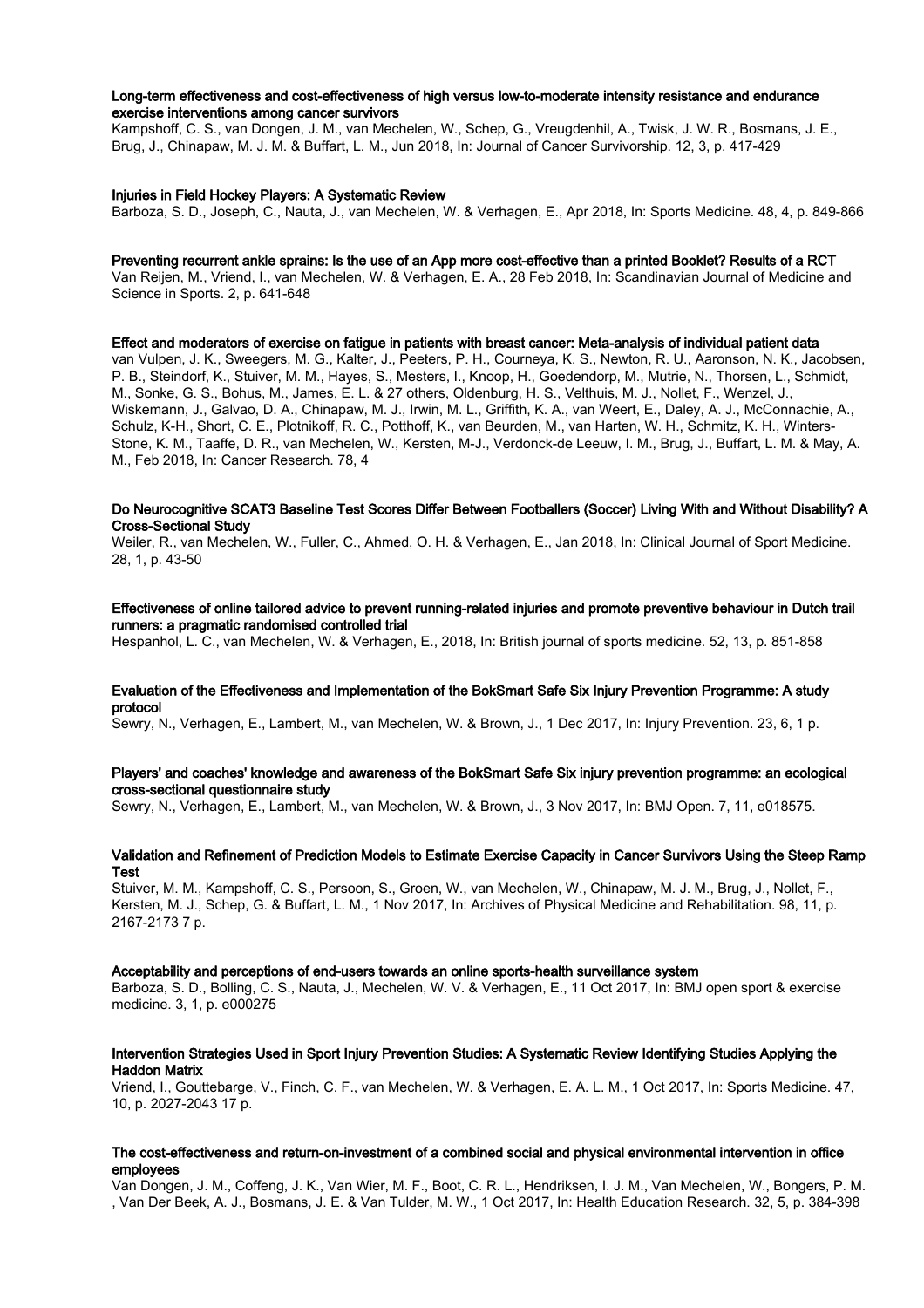## Exercise-Based Interventions for Injury Prevention in Tackle Collision Ball Sports: A Systematic Review

Sewry, N., Verhagen, E., Lambert, M., van Mechelen, W., Viljoen, W., Readhead, C. & Brown, J., 1 Sep 2017, In: Sports Medicine. 47, 9, p. 1847-1857 11 p.

#### User survey of 3 ankle braces in soccer, volleyball, and running: Which brace fits best?

Janssen, K., Van Den Berg, A., Van Mechelen, W. & Verhagen, E., 1 Aug 2017, In: Journal of Athletic Training. 52, 8, p. 730-737 8 p.

#### A comparison of catastrophic injury incidence rates by Provincial Rugby Union in South Africa

Badenhorst, M., Verhagen, E. A. L. M., van Mechelen, W., Lambert, M. I., Viljoen, W., Readhead, C., Baerecke, G. & Brown, J. C., 1 Jul 2017, In: Journal of Science and Medicine in Sport. 20, 7, p. 643-647 5 p.

#### Does time spent on visits to green space mediate the associations between the level of residential greenness and mental health?

van den Berg, M., van Poppel, M., Smith, G., Triguero-Mas, M., Andrusaityte, S., van Kamp, I., van Mechelen, W., Gidlow, C., Gražulevičiene, R., Nieuwenhuijsen, M. J., Kruize, H. & Maas, J., 1 Jul 2017, In: Urban Forestry and Urban Greening. 25, p. 94-102 9 p.

# 213 Successfully increasing physical activity behaviour after rehabilitation

van der Ploeg, H., Streppel, K., van der Beek, A., van der Woude, L., Vollenbroek-Hutten, M., Van Harten, W. & Van Mechelen, W., 21 Jun 2017, In: Journal of Science and Medicine in Sport. 8, p. 124

# Process Evaluation of a Participatory Supportive Return to Work Program for Workers Without a Permanent Employment Contract, Sick-Listed Due to a Common Mental Disorder

Lammerts, L., Schaafsma, F. G., van Mechelen, W. & Anema, J. R., 1 Jun 2017, In: Journal of Occupational Rehabilitation. 27, 2, p. 159-172 14 p.

# The "Strengthen your ankle" program to prevent recurrent injuries: A randomized controlled trial aimed at long-term effectiveness

Van Reijen, M., Vriend, I., Zuidema, V., van Mechelen, W. & Verhagen, E. A., 1 Jun 2017, In: Journal of Science and Medicine in Sport. 20, 6, p. 549-554 6 p.

# Interventions for preventing ankle ligament injuries

Janssen, K. W., van der Wees, P. J., Rowe, B. H., de Bie, R., van Mechelen, W. & Verhagen, E., 5 May 2017, In: Cochrane Database of Systematic Reviews. 2017, 5, CD009512.

#### A participatory supportive return to work program for workers without an employment contract, sick-listed due to a common mental disorder: an economic evaluation alongside a randomized controlled trial

Lammerts, L., van Dongen, J. M., Schaafsma, F. G., van Mechelen, W. & Anema, J. R., 2 Feb 2017, In: BMC Public Health. 17

## A 30-month worksite-based lifestyle program to promote cardiovascular health in middle-aged bank employees: Design of the TANSNIP-PESA randomized controlled trial

Coffeng, J. K., van der Ploeg, H. P., Castellano, J. M., Fernández-Alvira, J. M., Ibáñez, B., García-Lunar, I., van der Beek, A. J., Fernández-Ortiz, A., Mocoroa, A., García-Leal, L., Cárdenas, E., Rojas, C., Martínez-Castro, M. I., Santiago-Sacristán, S., Fernández-Gallardo, M., Mendiguren, J. M., Bansilal, S., van Mechelen, W. & Fuster, V., 1 Feb 2017, In: American Heart Journal. 184, p. 121-132 12 p.

#### Health and Economic Burden of Running-Related Injuries in Dutch Trailrunners: A Prospective Cohort Study

Hespanhol, L. C., van Mechelen, W. & Verhagen, E., Feb 2017, In: Sports Medicine. 47, 2, p. 367-377

## MONITORING FIELD HOCKEY INJURIES: THE FIRST STEP FOR PREVENTION

Barboza, S. D., van Mechelen, W. & Verhagen, E., Feb 2017, In: British Journal of Sports Medicine. 51, 4, p. 312.1-312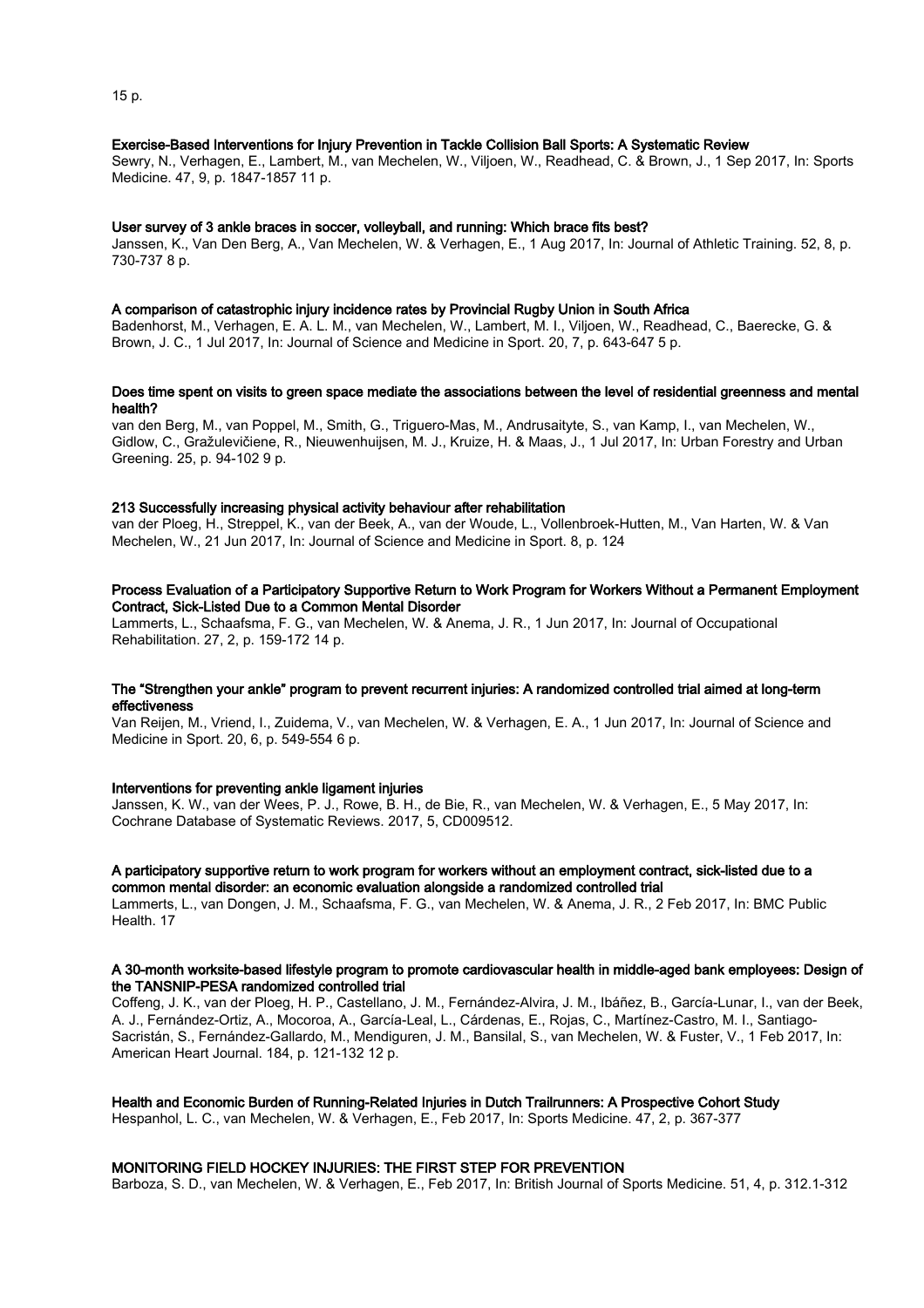## Effects and moderators of exercise on quality of life and physical function in patients with cancer: An individual patient data meta-analysis of 34 RCTs

Buffart, L. M., Kalter, J., Sweegers, M. G., Courneya, K. S., Newton, R. U., Aaronson, N. K., Jacobsen, P. B., May, A. M., Galvao, D. A., Chinapaw, M. J., Steindorf, K., Irwin, M. L., Stuiver, M. M., Hayes, S., Griffith, K. A., Lucia, A., Mesters, I., van Weert, E., Knoop, H., Goedendorp, M. M. & 28 others, Mutrie, N., Daley, A. J., McConnachie, A., Bohus, M., Thorsen, L., Schulz, K-H., Short, C. E., James, E. L., Plotnikoff, R. C., Arbane, G., Schmidt, M. E., Potthoff, K., van Beurden, M., Oldenburg, H. S., Sonke, G. S., van Harten, W. H., Garrod, R., Schmitz, K. H., Winters-Stone, K. M., Velthuis, M. J., Taaffe, D. R., van Mechelen, W., Kersten, M. J., Nollet, F., Wenzel, J., Wiskemann, J., Verdonck-de Leeuw, I. M. & Brug, J., Jan 2017, In: Cancer Treatment Reviews. 52, p. 91-104

#### Upper extremity injuries in Danish children aged 6-12, mechanisms, and risk factors

Nauta, J., Jespersen, E., Verhagen, E., van Mechelen, W. & Wedderkopp, N., Jan 2017, In: Scandinavian Journal of Medicine and Science in Sports. 27, 1, p. 93-98

#### An active transition from offshore work to family life: Activities that may impact recovery

Merkus, S. L., Huysmans, M. A., Holte, K. A., Van Mechelen, W. & Van Der Beek, A. J., 2017, In: Work. 58, 3, p. 371-381 11 p.

#### A research framework for the development and implementation of interventions preventing work-related musculoskeletal disorders

Van Der Beek, A. J., Dennerlein, J. T., Huysmans, M. A., Mathiassen, S. E., Burdorf, A., Van Mechelen, W., Van Dieën, J. H., Frings-Dresen, M. H. W., Holtermann, A., Janwantanakul, P., Van Der Molen, H. F., Rempel, D., Straker, L., Walker-Bone, K. & Coenen, P., 2017, In: Scandinavian Journal of Work, Environment and Health. 43, 6, p. 526-539 14 p.

# Do neurocognitive scat3 test scores differ between non-concussed national footballers living with and without disability? a cross-sectional study

Weiler, R., Mechelen, W. V., Fuller, C., Ahmed, O. & Verhagen, E., 2017, In: British Journal of Sports Medicine. 51, 11, p. A75-A75

## Epidemiology and prevention of sports injuries

Nauta, J., van Mechelen, W. & Verhagen, EALM., 2017, Oxford textbook of children's exercise and medicine. Armstrong, N. & van Mechelen, W. (eds.). 3 ed. Oxfort: OUP

#### Oxford textbook of childrens's exercise science and medicine

Armstrong, N. & van Mechelen, W., 2017, 3 ed. Oxford: OUP.

# Sedentary behavior in obese pregnant women is associated with inflammatory markers and lipid profile but not with glucose metabolism

Nayak, M., Peinhaupt, M., Heinemann, A., Eekhoff, M. E. W., van Mechelen, W., Desoye, G. & van Poppel, M. N. M., Dec 2016, In: Cytokine Plus. 88, p. 91-98

#### Coaches' and referees' perceptions of the BokSmart injury prevention programme

Brown, J. C., Verhagen, E., van Mechelen, W., Lambert, M. I. & Draper, C. E., Oct 2016, In: INTERNATIONAL JOURNAL OF SPORTS SCIENCE & COACHING. 11, 5, p. 637-647

## Effects of physical activity on schoolchildren's academic performance: The Active Smarter Kids (ASK) cluster-randomized controlled trial

Resaland, G. K., Aadland, E., Moe, V. F., Aadland, K. N., Skrede, T., Stavnsbo, M., Suominen, L., Steene-Johannessen, J., Glosvik, O., Andersen, J. R., Kvalheim, O. M., Engelsrud, G., Andersen, L. B., Holme, I. M., Ommundsen, Y., Kriemler, S., van Mechelen, W., Mckay, H. A., Ekelund, U. & Anderssen, S. A., Oct 2016, In: Preventive Medicine. 91, p. 322-328

# Increasing compliance with neuromuscular training to prevent ankle sprain in sport: does the 'Strengthen your ankle' mobile App make a difference? A randomised controlled trial

Van Reijen, M., Vriend, I., Zuidema, V., van Mechelen, W. & Verhagen, E. A., Oct 2016, In: British Journal of Sports Medicine. 50, 19, p. 1200-1205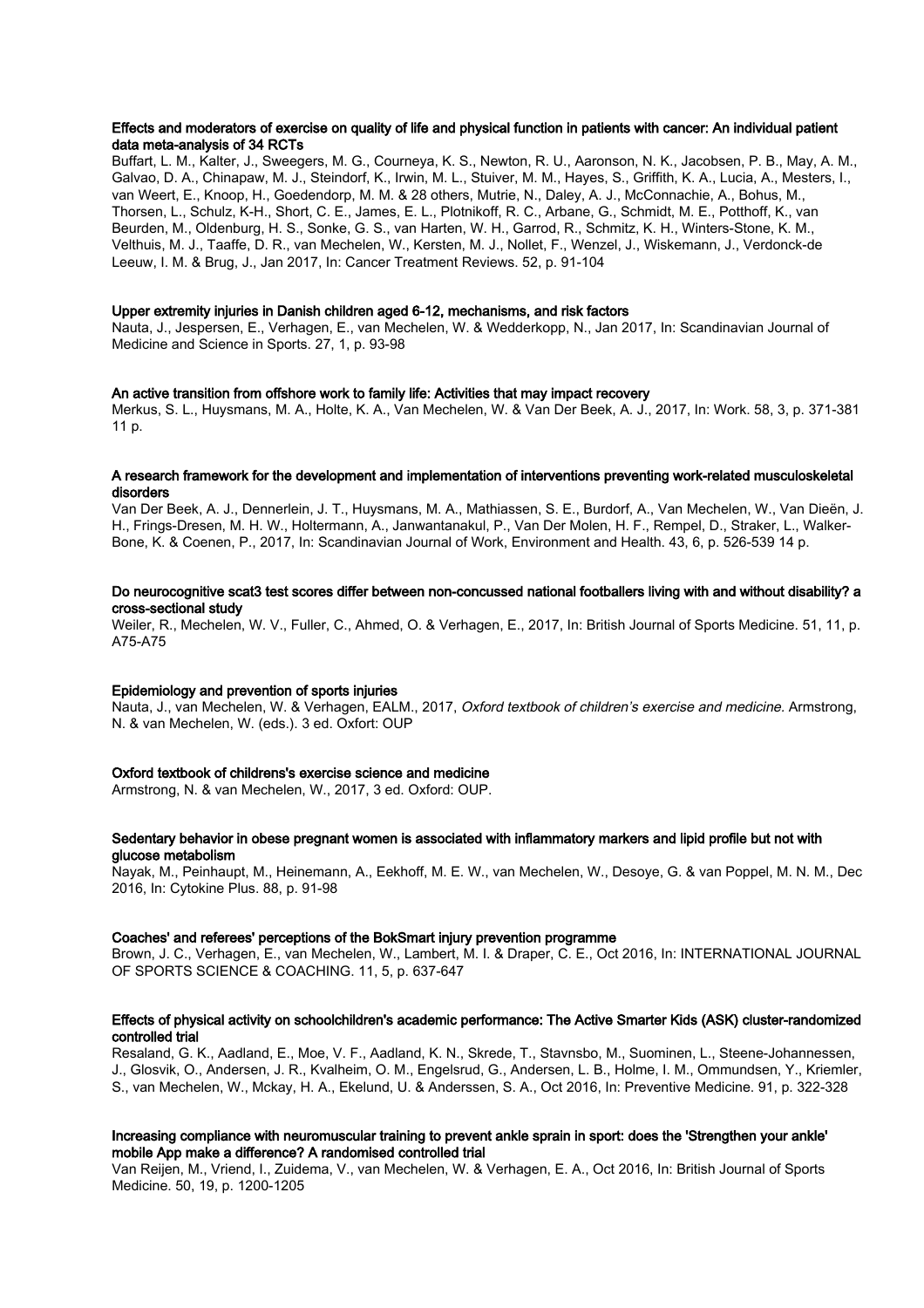## Mediators of Exercise Effects on HRQoL in Cancer Survivors after Chemotherapy

Kalter, J., Kampshoff, C. S., Chinapaw, M. J. M., Van Mechelen, W., Galindo-Garre, F., Schep, G., Verdonck-De Leeuw, I. M., Brug, J. & Buffart, L. M., Oct 2016, In: Medicine and Science in Sports and Exercise. 48, 10, p. 1859-1865

#### The economic burden of physical inactivity: a global analysis of major non-communicable diseases

Ding, D., Lawson, K. D., Kolbe-Alexander, T. L., Finkelstein, E. A., Katzmarzyk, P. T., van Mechelen, W. & Pratt, M., 24 Sep 2016, In: Lancet. 388, 10051, p. 1311-1324

#### Participation in and adherence to physical exercise after completion of primary cancer treatment

Kampshoff, C. S., van Mechelen, W., Schep, G., Nijziel, M. R., Witlox, L., Bosman, L., Chinapaw, M. J. M., Brug, J. & Buffart, L. M., 9 Sep 2016, In: International Journal of Behavioral Nutrition and Physical Activity. 13, 100.

Health and economic burden of running-related injuries in runners training for an event: A prospective cohort study Hespanhol, L. C., van Mechelen, W., Postuma, E. & Verhagen, E., Sep 2016, In: Scandinavian Journal of Medicine and Science in Sports. 26, 9, p. 1091-1099

Barriers and facilitators to the nationwide dissemination of the Dutch school-based obesity prevention programme DOiT van Nassau, F., Singh, A. S., Broekhuizen, D., van Mechelen, W., Brug, J. & Chinapaw, M. J. M., Aug 2016, In: European Journal of Public Health. 26, 4, p. 611-616

#### Compliance with Sport Injury Prevention Interventions in Randomised Controlled Trials: A Systematic Review

van Reijen, M., Vriend, I., van Mechelen, W., Finch, C. F. & Verhagen, E. A., Aug 2016, In: Sports Medicine. 46, 8, p. 1125-1139

## Demographic, clinical, psychosocial, and environmental correlates of objectively assessed physical activity among breast cancer survivors

Kampshoff, C. S., Stacey, F., Short, C. E., van Mechelen, W., Chinapaw, M. J. M., Brug, J., Plotnikoff, R., James, E. L. & Buffart, L. M., Aug 2016, In: Supportive Care in Cancer. 24, 8, p. 3333-3342

# Sport Injuries Sustained by Athletes with Disability: A Systematic Review

Weiler, R., Van Mechelen, W., Fuller, C. & Verhagen, E., Aug 2016, In: Sports Medicine. 46, 8, p. 1141-1153

# Neuromuscular training is effective to prevent ankle sprains in a sporting population: a meta-analysis translating evidence into optimal prevention strategies

Vriend, I., Gouttebarge, V. & van Mechelen, W., 19 Jul 2016, In: Journal of ISAKOS. 1, 4, p. 202-2013

## Study protocol of European Fans in Training (EuroFIT): a four-country randomised controlled trial of a lifestyle program for men delivered in elite football clubs

van Nassau, F., van der Ploeg, H. P., Abrahamsen, F., Andersen, E., Anderson, A. S., Bosmans, J. E., Bunn, C., Chalmers, M., Clissmann, C., Gill, J. M. R., Gray, C. M., Hunt, K., Jelsma, J. G. M., La Guardia, J. G., Lemyre, P. N., Loudon, D. W., Macaulay, L., Maxwell, D. J., McConnachie, A., Martin, A. & 19 others, Mourselas, N., Mutrie, N., Nijhuisvan der Sanden, R., O'Brien, K., Pereira, H. V., Philpott, M., Roberts, G. C., Rooksby, J., Rost, M., Roynesdal, O., Sattar, N., Silva, M. N., Sorensen, M., Teixeira, P. J., Treweek, S., van Achterberg, T., van de Glind, I., van Mechelen, W. & Wyke, S., 19 Jul 2016, In: BMC Public Health. 16, 598.

# Interventions preventing ankle sprains; previous injury and high-risk sport participation as predictors of compliance

Janssen, K. W., van der Zwaard, B. C., Finch, C. F., van Mechelen, W. & Verhagen, E. A. L. M., Jun 2016, In: Journal of Science and Medicine in Sport. 19, 6, p. 465-469

# Three types of scientific evidence to inform physical activity policy: results from a comparative scoping review

Ruetten, A., Schow, D., Breda, J., Galea, G., Kahlmeier, S., Oppert, J-M., van der Ploeg, H. & van Mechelen, W., Jun 2016, In: International Journal of Public Health. 61, 5, p. 553-563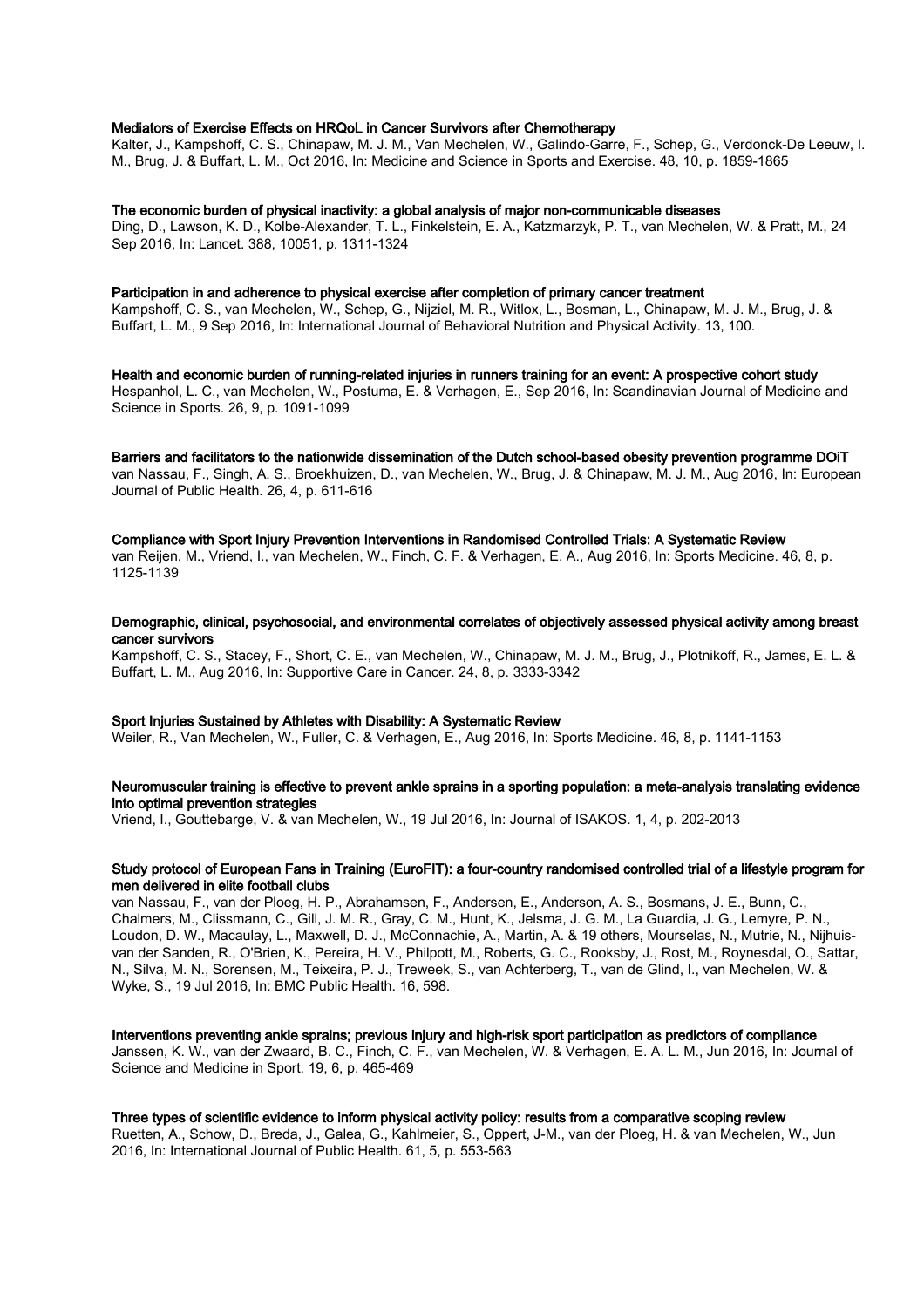#### A 7-Step Strategy for the Implementation of Worksite Lifestyle Interventions: Helpful or Not?

Wierenga, D., Engbers, L. H., van Empelen, P. & van Mechelen, W., May 2016, In: Journal of Occupational and Environmental Medicine. 58, 5, p. e159-e165

#### Procesevaluatie van een nieuw begeleidingsprogramma voor vangnetters met psychische klachten

Lammerts, L., Schaafsma, FG., van Mechelen, W. & Anema, JR., 15 Apr 2016, In: Tijdschrift voor Bedrijfs- en Verzekeringsgeneeskunde. 24, 3, p. 115-115

#### Execution of a participatory supportive return to work program within the Dutch social security sector: a qualitative evaluation of stakeholders' perceptions

Lammerts, L., Schaafsma, F. G., van Mechelen, W. & Anema, J. R., 14 Apr 2016, In: BMC Public Health. 16, 323.

#### Children's route choice during active transportation to school: difference between shortest and actual route

Dessing, D., de Vries, S. I., Hegeman, G., Verhagen, E., van Mechelen, W. & Pierik, F. H., 12 Apr 2016, In: International Journal of Behavioral Nutrition and Physical Activity. 13, 48.

# An Internet-Based Physical Activity Intervention to Improve Quality of Life of Inactive Older Adults: A Randomized Controlled Trial

Broekhuizen, K., de Gelder, J., Wijsman, C. A., Wijsman, L. W., Westendorp, R. G. J., Verhagen, E., Slagboom, P. E., de Craen, A. J., van Mechelen, W., van Heemst, D., van der Ouderaa, F. & Mooijaart, S. P., Apr 2016, In: Journal of Medical Internet Research. 18, 4, e74.

# Implemented or not implemented? Process evaluation of the school-based obesity prevention program DOiT and associations with program effectiveness

van Nassau, F., Singh, A. S., Hoekstra, T., van Mechelen, W., Brug, J. & Chinapaw, M. J. M., Apr 2016, In: Health Education Research. 31, 2, p. 220-233

#### Longitudinal Associations Between Biopsychosocial Factors and Sustainable Return to Work of Sick-Listed Workers with a Depressive or Anxiety Disorder

Lammerts, L., Schaafsma, F. G., Eikelenboom, M., Vermeulen, S., van Mechelen, W., Anema, J. R. & Penninx, B. W. J. H. , Mar 2016, In: Journal of Occupational Rehabilitation. 26, 1, p. 70-79

# More children more active: Tailored playgrounds positively affect physical activity levels amongst youth

Flaes, S. A. M. B., Chinapaw, M. J. M., Koolhaas, C. M., van Mechelen, W. & Verhagen, E. A. L. M., Mar 2016, In: Journal of Science and Medicine in Sport. 19, 3, p. 250-254

# Visiting green space is associated with mental health and vitality: A cross-sectional study in four european cities

van den Berg, M., van Poppel, M., van Kamp, I., Andrusaityte, S., Balseviciene, B., Cirach, M., Danileviciute, A., Ellis, N., Hurst, G., Masterson, D., Smith, G., Triguero-Mas, M., Uzdanaviciute, I., de Wit, P., van Mechelen, W., Gidlow, C., Grazuleviciene, R., Nieuwenhuijsen, M. J., Kruize, H. & Maas, J., Mar 2016, In: Health and Place. 38, p. 8-15

#### The effectiveness of the nationwide BokSmart rugby injury prevention program on catastrophic injury rates

Brown, J., Verhagen, E., Knol, D., van Mechelen, W. & Lambert, M. I., Feb 2016, In: Scandinavian Journal of Medicine and Science in Sports. 26, 2, p. 221-225

#### Physical activity and sedentary behaviour in youth

Paw, M. C. A., Singh, A., te Velde, S., Verloigne, M., van Mechelen, W. & Brug, J., 7 Jan 2016, Routledge Handbook of Youth Sport. Taylor and Francis Inc., p. 348-355 8 p.

# Visies van stakeholders op de uitvoering van een nieuw begeleidingsprogramma voor vangnetters met psychische klachten

Lammerts, L., Schaafsma, F., van Mechelen, W. & Anema, H., 1 Jan 2016, In: Tijdschrift voor Bedrijfs- en Verzekeringsgeneeskunde. 24, 7, 1 p.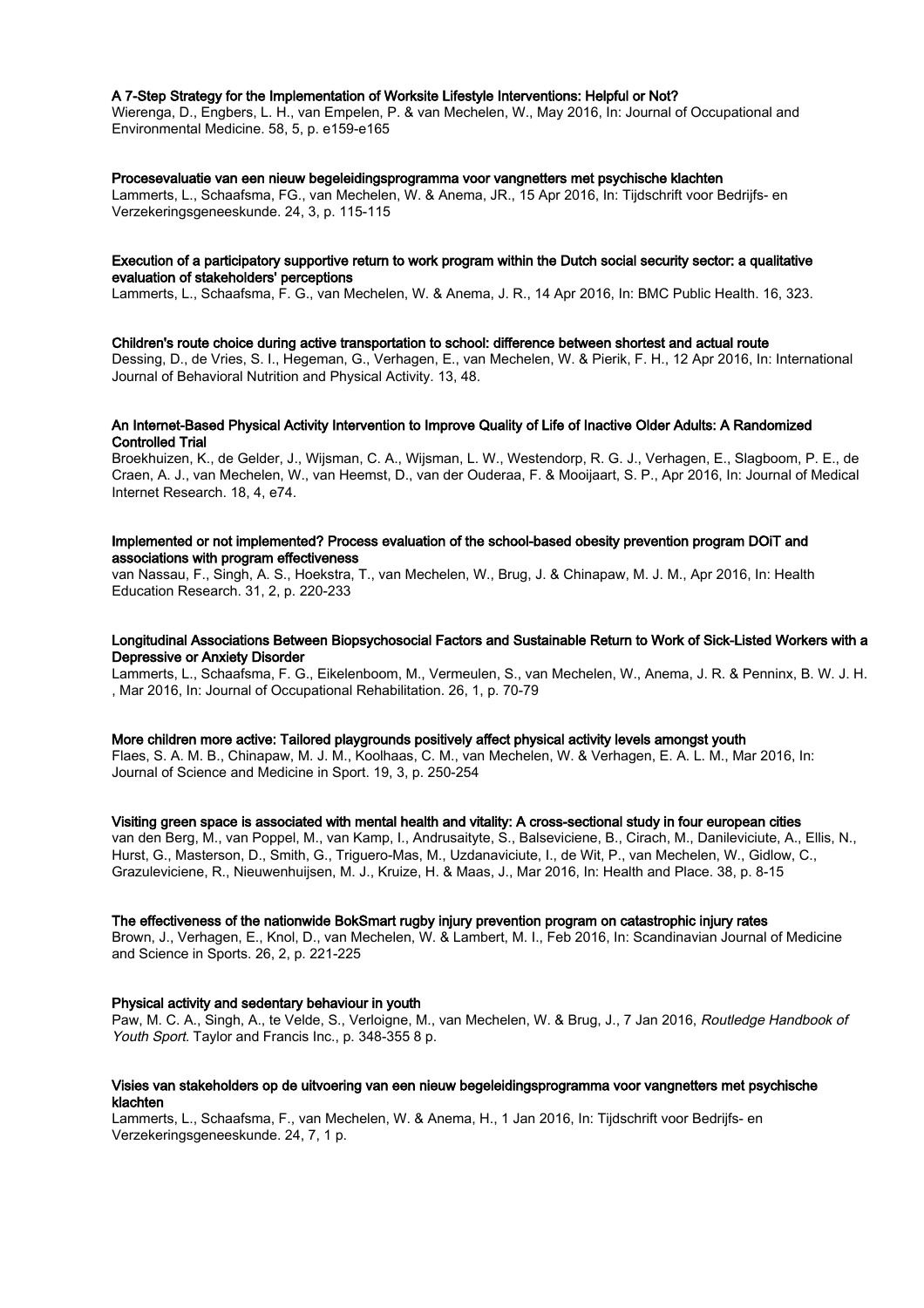## Misuse of "Power" and Other Mechanical Terms in Sport and Exercise Science Research

Winter, E. M., Abt, G., Brookes, F. B. C., Challis, J. H., Fowler, N. E., Knudson, D. V., Knuttgen, H. G., Kraemer, W. J., Lane, A. M., van Mechelen, W., Morton, R. H., Newton, R. U., Williams, C. & Yeadon, M. R., Jan 2016, In: JOURNAL OF STRENGTH AND CONDITIONING RESEARCH. 30, 1, p. 292-300

# A 3-year worksite-based lifestyle intervention to reduce cardiovascular disease risk factors in office employees: Rationale, development and design of two parallel randomized controlled trials

Coffeng, J., van der Ploeg, H., Vázquez, J., Ibáñez, B., Marín, E., Lunar, I., van Mechelen, W. & Fuster, V., 2016.

## Effectiveness of a return-to-work program for workers without an employment contract, sick-listed due to common mental disorders

Lammerts, L., Schaafsma, F. G., Bonefaas-Groenewoud, K., van Mechelen, W. & Anema, J. R., 2016, In: Scandinavian Journal of Work, Environment and Health. 42, 6, p. 469-480

#### Internationale aanbevelingen voor de hoeveelheid dagelijkse lichamelijke activiteit

van Mechelen, W., van der Ploeg, HP. & de Vries, S., 2016, Leerboek sportgeneeskunde. Bohn Stafleu en van Loghum

#### Risk Factors for Running-Related Injuries in Trailrunners: A Prospective Cohort Study

Hespanhol, L. J., van Mechelen, W. & Verhagen, EALM., 2016, In: Medicine and Science in Sports and Exercise. 48, p. 876

# The Effects of Physical Activity and Fitness in Adolescence on Cognition in Adulthood and the Role of Insulin-like Growth Factor I.

Ferro, D. A., Deijen, J. B., Koppes, L. L., van Mechelen, W., Twisk, J. W. R. & Drent, M. L., 2016, In: Journal of Physical Activity & Health. 13, 4, p. 392-402

#### Effects of a web-based intervention on physical activity and metabolism in older adults: Randomized controlled trial

Wijsman, C. A., Westendorp, R. G. J., Verhagen, E. A. L. M., Catt, M., Slagboom, P. E., De Craen, A. J. M., Broekhuizen, K., Van Mechelen, W., Van Heemst, D., Van Der Ouderaa, F. & Mooijaart, S. P., 1 Feb 2015, In: Diabetes Technology and Therapeutics. 17, p. S63-S64

# A Longitudinal Cohort Study on Maternal Weight Change Preceding Pregnancy in Relation to Gestational Weight Gain, Pregnancy Outcome and Weight Retention

van der Wijden, C., Delemarre-van de Waal, H. A., van Mechelen, W. & van Poppel, M. N. M., 2015, In: Obesity: open access. 1, 3, 6 p.

# An economic evaluation alongside a randomized controlled trial evaluating an individually tailored lifestyle intervention compared with usual care in people with familial hypercholesterolemia

Broekhuizen, K., van Wier, M. F., Koppes, L. L. J., Brug, J., van Mechelen, W., Bosmans, J. E. & van Poppel, M. N. M., 2015, In: BMC Research Notes. 8, 317.

## Autonomic Nervous System Responses to Viewing Green and Built Settings: Differentiating Between Sympathetic and Parasympathetic Activity

van den Berg, M. M. H. E., Maas, J., Muller, R., Braun, A., Kaandorp, W., van Lien, R., van Poppel, M. N. M., van Mechelen, W. & van den Berg, A. E., 2015, In: International Journal of Environmental Research and Public Health. 12, 12, p. 15860-15874

# Competing with injuries: injuries prior to and during the 15th FINA World Championships 2013 (aquatics)

Mountjoy, M., Junge, A., Benjamen, S., Boyd, K., Diop, M., Gerrard, D., van den Hoogenband, C. R., Marks, S., Martinez-Ruiz, E., Miller, J., Nanousis, K., Shahpar, F. M., Veloso, J., van Mechelen, W. & Verhagen, E. A. L. M., 2015, In: British Journal of Sports Medicine. 49, 1, p. 37-U73

## Determining organisation-specific factors for developing health interventions in companies by a Delphi procedure: Organisational Mapping

van Scheppingen, A. R., ten Have, K. C. J. M., Zwetsloot, G. J. I. M., Kok, G. & van Mechelen, W., 2015, In: Journal of Health Psychology. 20, 12, p. 1509-1522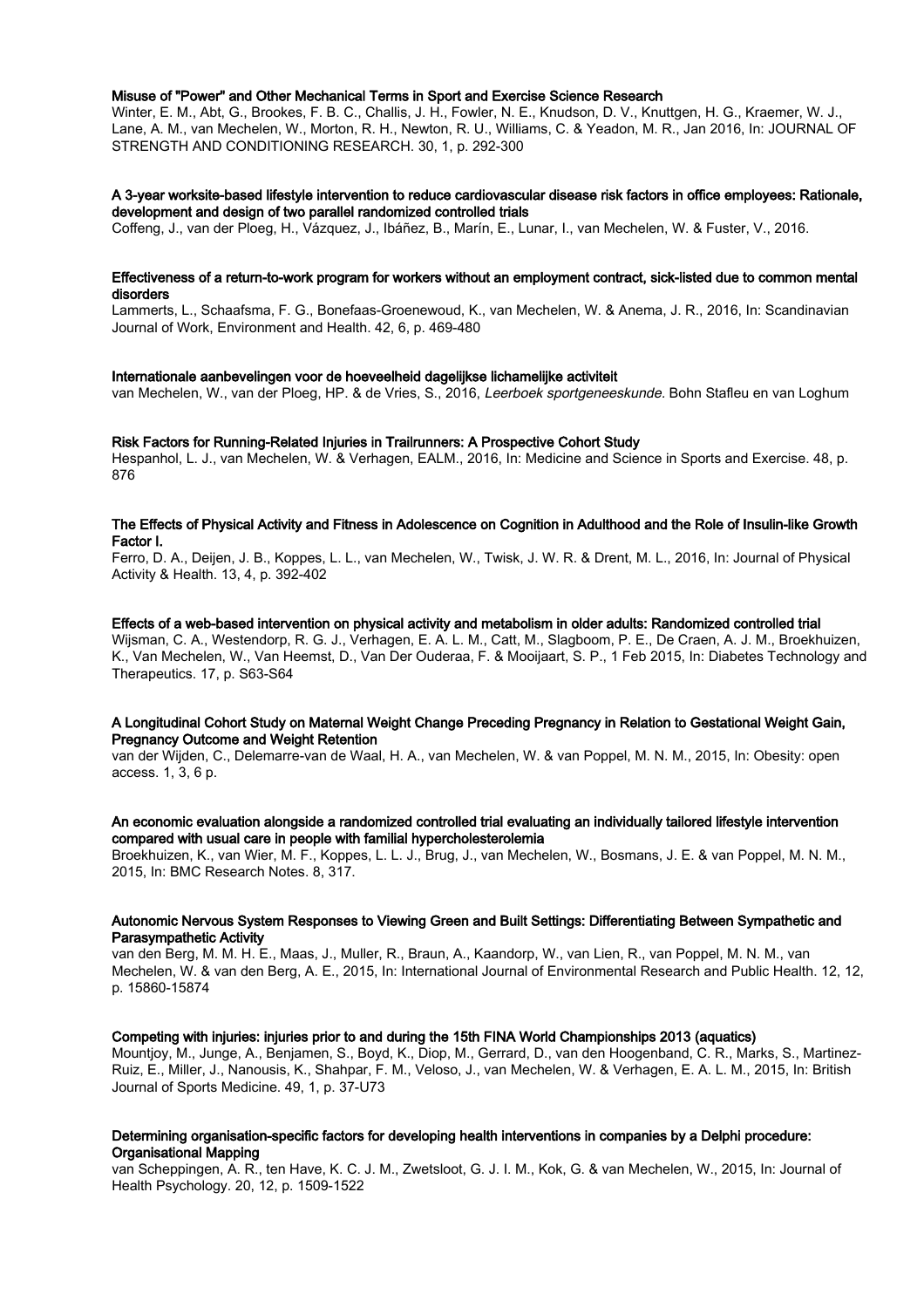# Economic evaluation of a Web-based guided selfhelp intervention for employees with depressive symptoms; results of a randomised controlled trial.

Geraedts, A. S., van Dongen, J. M., Kleiboer, A. M., Wiezer, N. M., van Mechelen, W., Cuijpers, P. & Bosmans, J. E., 2015, In: Journal of Occupational and Environmental Medicine. 57, 6, p. 666-675

#### Effectiveness of the PLAYgrounds programme on PA levels during recess in 6-year-old to 12-year-old children

Janssen, M., Twisk, J. W. R., Toussaint, H. M., van Mechelen, W. & Verhagen, E. A. L. M., 2015, In: British Journal of Sports Medicine. 49, 4, p. 259-264

#### Health benefits of green spaces in the living environment: A systematic review of epidemiological studies

van den Berg, M. M. H. E., Wendel-Vos, W., van Poppel, M. N. M., Kemper, H. C. G., van Mechelen, W. & Maas, J., 2015 , In: Urban Forestry & Urban Greening. 14, 4, p. 806-816

Implementation evaluation of school-based obesity prevention programmes in youth; how, what and why? van Nassau, F., Singh, A. S., van Mechelen, W., Brug, J. & Chin A Paw, M. J. M., 2015, In: Public Health Nutrition. 18, 9, p. 1531-1534

#### Injuries in Professional Male Soccer Players in the Netherlands: A Prospective Cohort Study

Stubbe, J. H., van Beijsterveldt, A. M. M. C., van der Knaap, S., Stege, J., Verhagen, E. A. L. M., van Mechelen, W. & Backx, F. J. G., 2015, In: Journal of Athletic Training. 50, 2, p. 211-216

## Injury Risk During Different Physical Activity Behaviours in Children: A Systematic Review with Bias Assessment

Nauta, J., Martin-Diener, E., Martin, B. W., van Mechelen, W. & Verhagen, E. A. L. M., 2015, In: Sports Medicine. 45, 3, p. 327-336

# International Olympic Committee consensus statement on youth athletic development

Bergeron, M. F., Mountjoy, M., Armstrong, N., Chia, M., Cote, J., Emery, C. A., Faigenbaum, A., Hall, G., Kriemler, S., Leglise, M., Malina, R. M., Pensgaard, A. M., Sanchez, A., Soligard, T., Sundgot-Borgen, J., van Mechelen, W., Weissensteiner, J. R. & Engebretsen, L., 2015, In: British Journal of Sports Medicine. 49, 13, p. 843-851

# Measuring sports injuries on the pitch: a guide to use in practice

Hespanhol, L. C., Barboza, S. D., van Mechelen, W. & Verhagen, E. A. L. M., 2015, In: Brazilian Journal of Physical Therapy. 19, 5, p. 369-380

#### Meta-Analyses of the Effects of Habitual Running on Indices of Health in Physically Inactive Adults

Hespanhol, L. C., Pillay, J., van Mechelen, W. & Verhagen, E. A. L. M., 2015, In: Sports Medicine. 45, 10, p. 1455-1468

#### Neuroendocrine recovery after 2-week 12-h day and night shifts: an 11-day follow-up

Merkus, S. L., Holte, K. A., Huysmans, M. A., Hansen, A. M., van de Ven, P. M., van Mechelen, W. & van der Beek, A. J., 2015, In: International Archives of Occupational and Environmental Health. 88, 2, p. 247-257

#### Neuromuscular training injury prevention strategies in youth sport: a systematic review and meta-analysis

Emery, C. A., Roy, T. O., Whittaker, J. L., Nettel-Aguirre, A. & van Mechelen, W., 2015, In: British Journal of Sports Medicine. 49, 13, p. 865-870

#### Nonstandard working schedules and health: the systematic search for a comprehensive model

Merkus, S. L., Holte, K. A., Huysmans, M. A., van Mechelen, W. & van der Beek, A. J., 2015, In: BMC Public Health. 15, 1084.

## Person-related determinants of TV viewing and computer time in a cohort of young Dutch adults: Who sits the most?

Uijtdewilligen, L., Singh, A. S., Chin A Paw, M. J. M., Twisk, J. W. R. & van Mechelen, W., 2015, In: Scandinavian Journal of Medicine and Science in Sports. 25, 5, p. 716-723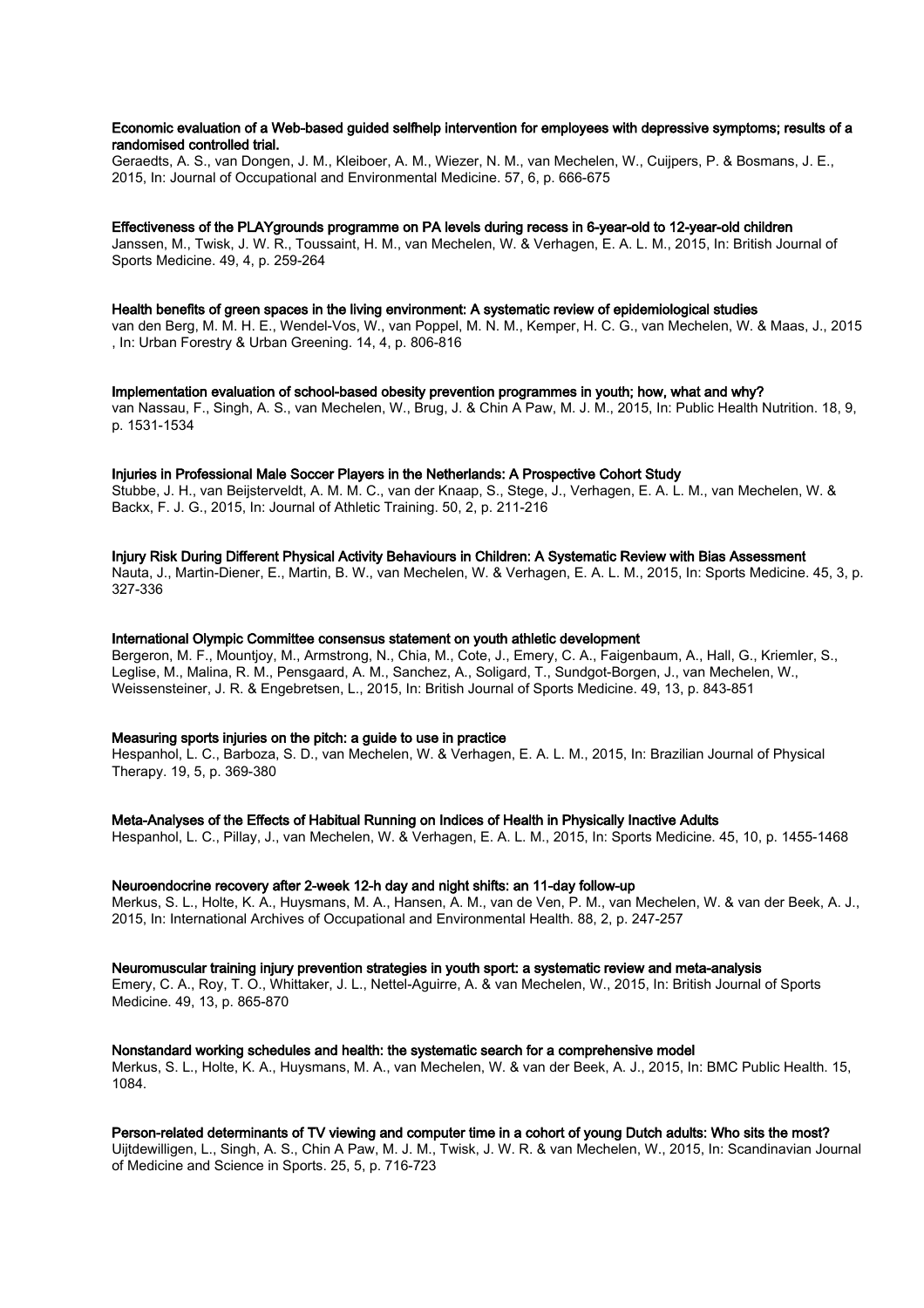# Persoonsgebonden determinanten van lichamelijke activiteit bij jongvolwassenen

Uijtdewilligen, L., Twisk, J. W. R., Chin A Paw, M. J. M., Koppes, L. L. J., van Mechelen, W. & Singh, A. S., 2015, In: Nederlands Tijdschrift voor Behavioral Medicine. 2015, 24, p. 3-5

# Physical Activity and Relaxation During and After Work are Independently Associated With the Need for Recovery

Coffeng, J. K., van Sluijs, E. M., Hendriksen, I. J. M., van Mechelen, W. & Boot, C. R. L., 2015, In: Journal of Physical Activity & Health. 12, 1, p. 109-115

#### Physical Activity and Sedentary Behaviour in Youth

Chin A Paw, M. J. M., Singh, A. S., te Velde, S. J., Verloigne, M., van Mechelen, W. & Brug, J., 2015, The Routledge Handbook of Youth Sport. Oxford: Routlegde, p. 348-355

#### Prevalence and characteristics of asthma in the aquatic disciplines

Mountjoy, M., Fitch, K., Boulet, L. P., Bougault, V., van Mechelen, W. & Verhagen, E. A. L. M., 2015, In: Journal of Allergy and Clinical Immunology. 136, 3, p. 588-594

Randomized controlled trial of the effects of high intensity and low-to-moderate intensity exercise on physical fitness and fatigue in cancer survivors: results of the Resistance and Endurance exercise After ChemoTherapy (REACT) study

Kampshoff, C. S., Chin A Paw, M. J. M., Brug, J., Twisk, J. W. R., Schep, G., Nijziel, M. R., van Mechelen, W. & Buffart, L. M., 2015, In: BMC Medicine. 13, 275.

# Self-Reported Recovery from 2-Week 12-Hour Shift Work Schedules: A 14-Day Follow-Up

Merkus, S. L., Holte, K. A., Huysmans, M. A., van de Ven, P. M., van Mechelen, W. & van der Beek, A. J., 2015, In: Safety and Health at Work. 6, 3, p. 240-248

Supervised walking in comparison with fitness training for chronic back pain in physiotherapy: results of the SWIFT singleblinded randomized controlled trial (ISRCTN17592092)

Hurley, D. A., Tully, M. A., Lonsdale, C., Boreham, C. A. G., van Mechelen, W., Daly, L., Tynan, A. & McDonough, S. M., 2015, In: Pain. 156, 1, p. 131-147

## The association between daily steps and health, and the mediating role of body composition: a pedometer-based, crosssectional study in an employed South African population

Pillay, J., van der Ploeg, H. P., Kolbe-Alexander, T. L., Proper, K. I., van Stralen, M. M., Tomaz, S. A., van Mechelen, W. & Lambert, E. V., 2015, In: BMC Public Health. 15, 174.

# The BokSmart intervention programme is associated with improvements in injury prevention behaviours of rugby union players: an ecological cross-sectional study

Brown, J. C., Gardner-Lubbe, S., Lambert, M. I., van Mechelen, W. & Verhagen, E. A. L. M., 2015, In: Injury Prevention. 21, 3, p. 173-178

#### The economic burden of time-loss injuries to youth players participating in week-long rugby union tournaments

Brown, J. C., Viljoen, W., Lambert, M. I., Readhead, C., Fuller, C., van Mechelen, W. & Verhagen, E. A. L. M., 2015, In: Journal of Science and Medicine in Sport. 18, 4, p. 394-399

The relationship between moderate-to-vigorous intensity physical activity and insulin resistance, insulin-like growth factor (IGF-1)-system 1, leptin and weight change in healthy women during pregnancy and after delivery van der Wijden, C. L., Delemarre-van de Waal, H. A., van Mechelen, W. & van Poppel, M. N. M., 2015, In: Clinical Endocrinology. 82, 1, p. 68-75

# Vitality at work and its associations with lifestyle, self-determination, organizational culture, and with employees' performance and sustainable employability

van Scheppingen, A. R., de Vroome, E. M. M., ten Have, K. C. J. M., Zwetsloot, G. I. J. M., Wiezer, N. & van Mechelen, W., 2015, In: Work: A Journal of Prevention, Assessment and Rehabilitation. 52, 1, p. 45-55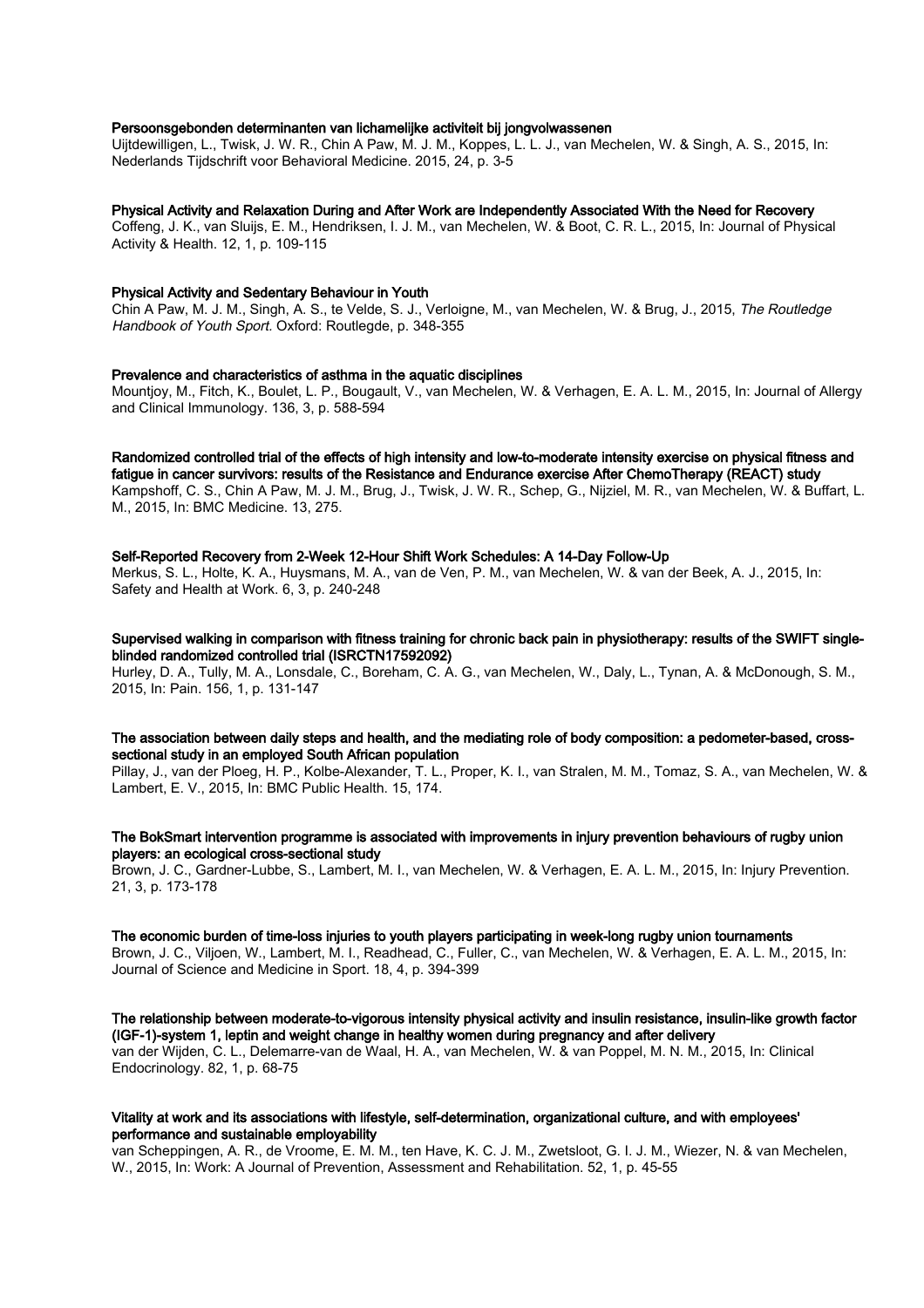# 10 years of HEPA Europe: what made it possible and what is the way into the future?

Martin-Diener, E., Kahlmeier, S., Vuillemin, A., van Mechelen, W., Vasankari, T., Racioppi, F. & Martin, B. W., 2014, In: Schweizerische Zeitschrift für Sportmedizin und Sporttraumatologie. 62, 2, p. 6-12

## 2014 Consensus Statement from the first Economics of Physical Inactivity Consensus (EPIC) Conference (Vancouver)

Davis, J. C., Verhagen, E. A. L. M., Bryan, S., Liu-Ambrose, T., Borland, J., Buchner, D., Hendriks, M. R. C., Weiler, R., Morrow, J. R., van Mechelen, W., Blair, S. N., Pratt, M., Windt, J., al-Tunaiji, H., Macri, E. & Khan, K. M., 2014, In: British Journal of Sports Medicine. 48, 12, p. 947-951

#### A longitudinal study on the relationship between eating style and gestational weight gain

van der Wijden, C., Steinbach, S., van der Ploeg, H. P., van Mechelen, W. & van Poppel, M. N. M., 2014, In: Appetite. 83, p. 304-308

## A personalised eHealth programme reduces the duration until return to work after gynaecological surgery: Results of a multicentre randomised trial

Vonk Noordegraaf, A., Anema, J. R., Van Mechelen, W., Knol, D. L., Van Baal, W. M., Van Kesteren, P. J. M., Brölmann, H. A. M. & Huirnea, J. A. F., 2014, In: Obstetrical and Gynecological Survey. 69, 12, p. 732-733 2 p.

# A personalised eHealth programme reduces the duration until return to work after gynaecological surgery: results of a multicentre randomised trial

Vonk Noordegraaf, A., Anema, J. R., van Mechelen, W., Knol, D. L., van Baal, W. M., van Kesteren, P. J. M., Brölmann, H. A. M. & Huirne, J. A. F., 2014, In: BJOG: An International Journal of Obstetrics & Gynaecology. 121, 9, p. 1127-1135

# A Primary School-based Educational Program to Improve Fall Skills; Process Evaluation Alongside a Cluster Randomized Controlled Trial

Nauta, J., Adriaensens, L., Kelin Wolt, K., van Mechelen, W. & Verhagen, E. A. L. M., 2014, In: International Journal of Sports Science. 4, 4, p. 136-141

A short physical activity break from cognitive tasks increases selective attention in primary school children aged 10-11 Janssen, M., Chin A Paw, M. J. M., Rauh, S. P., Toussaint, H. M., van Mechelen, W. & Verhagen, E. A. L. M., 2014, In: Mental Health and Physical Activity. 7, 3, p. 129-134

# A Systematic overview of institutions and bodies active in physical activity promotion in Europe

Kahlmeier, S., Popp, C., Martin, B. W., Banckovic-Jurican, A., Banzer, W., Berggren, F., Engelsman, E. L., Foster, C., Korneef, M., Oppert, J. M., Racioppi, F., Rutter, H., Slachta, R., Vasankari, T. & van Mechelen, W., 2014, In: Schweizerische Zeitschrift für Sportmedizin und Sporttraumatologie. 62, 2, p. 13-18

## A systematic review on the effectiveness of school and community-based injury prevention programmes on risk behaviour and injury risk in 8-12 year old children

Nauta, J., van Mechelen, W., Otten, R. H. J. & Verhagen, E. A. L. M., 2014, In: Journal of Science and Medicine in Sport. 17, 2, p. 165-172

Biological, socio-demographic, work and lifestyle determinants of sitting in young adult women: a prospective cohort study Uijtdewilligen, L., Twisk, J. W. R., Singh, A. S., Chin A Paw, M. J. M., van Mechelen, W. & Brown, W. J., 2014, In: International Journal of Behavioral Nutrition and Physical Activity. 11, 8.

# Body mass index, waist circumference and skin-fold thickness in 12-to 14-year-old Dutch adolescents: differences between 2003 and 2011

van Nassau, F., Singh, A. S., van Mechelen, W., Brug, J. & Chin A Paw, M. J. M., 2014, In: Pediatric Obesity. 9, 6, p. e137-e140

# Bracing superior to neuromuscular training for the prevention of self-reported recurrent ankle sprains: a three-arm randomised controlled trial

Janssen, K. W., van Mechelen, W. & Verhagen, E. A. L. M., 2014, In: British Journal of Sports Medicine. 48, 16, p. 1235- 1239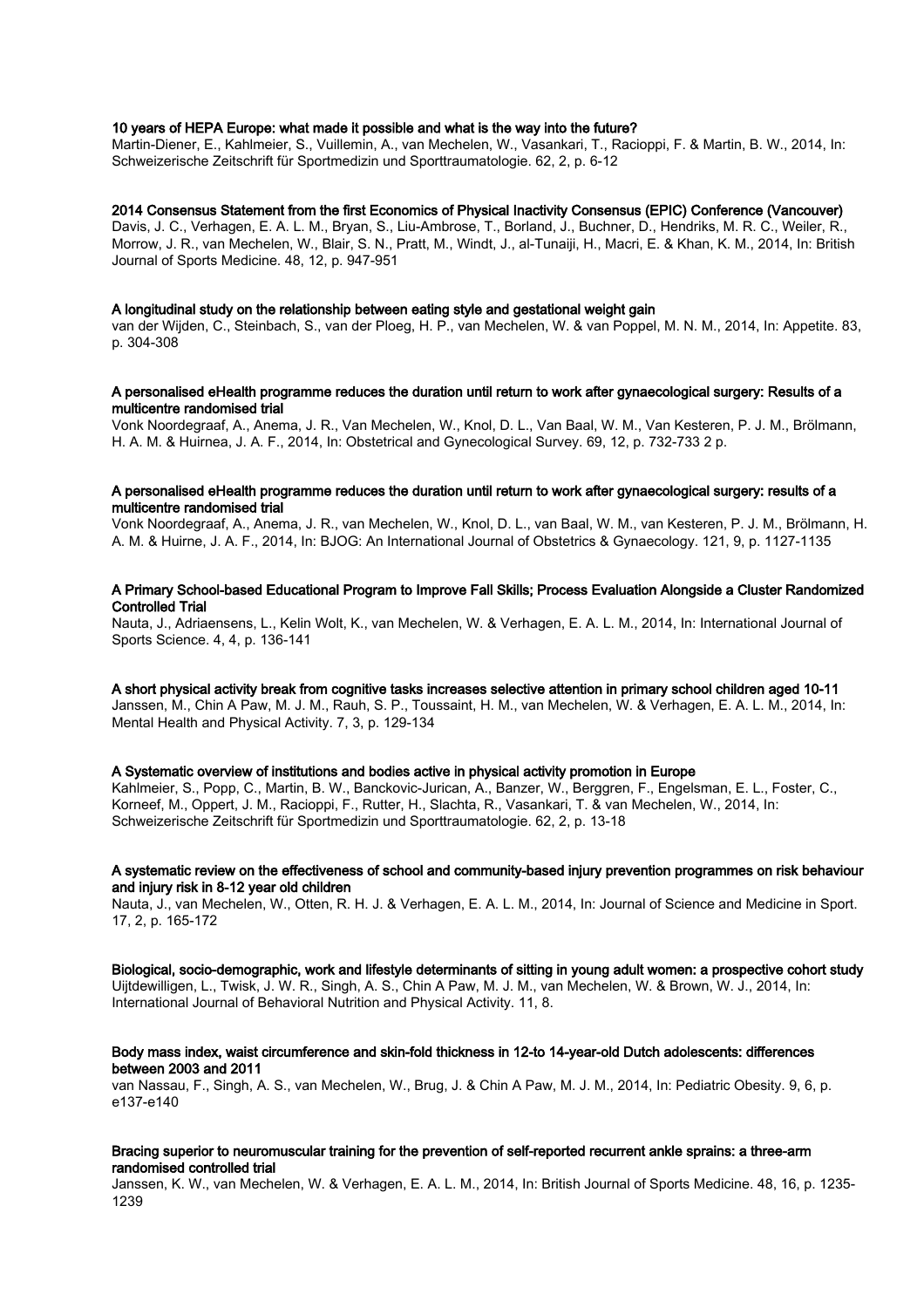#### Cost-utility analysis of a collaborative care intervention for Major Depressive Disorder in an occupational healthcare setting

Goorden, M., Vlasveld, M. C., Anema, J. R., van Mechelen, W., Beekman, A. T. F., Hoedeman, R., van der Feltz-Cornelis, C. & Hakkaart-van Roijen, L., 2014, In: Journal of Occupational Rehabilitation. 24, 3, p. 555-562

#### Determinants of exercise adherence and maintenance among cancer survivors: a systematic review

Kampshoff, C. S., Jansen, F., van Mechelen, W., May, A. M., Brug, J., Chin A Paw, M. J. M. & Buffart, L. M., 2014, In: International Journal of Behavioral Nutrition and Physical Activity. 11, 80.

# Dose-response effects of a Web-based physical activity program on body composition and metabolic health in inactive older adults: additional analyses of a randomized controlled trial

Vroege, D. P., Wijsman, C. A., Broekhuizen, K., de Craen, A. J., van Heemst, D., van der Ouderaa, F. J., van Mechelen, W., Slagboom, P. E., Catt, M., Westendorp, R. G., Verhagen, E. A. L. M. & Mooijaart, S. P., 2014, In: Journal of Medical Internet Research. 16, 12, e265.

# Effectiveness of a Combined Social and Physical Environmental Intervention on Presenteeism, Absenteeism, Work Performance, and Work Engagement in Office Employees

Coffeng, J. K., Hendriksen, I. J. M., Duijts, S. F. A., Twisk, J. W. R., van Mechelen, W. & Boot, C. R. L., 2014, In: Journal of Occupational and Environmental Medicine. 56, 3, p. 258-265

# Effectiveness of a Worksite Social & Physical Environment Intervention on Need for Recovery, Physical Activity and Relaxation; Results of a Randomized Controlled Trial

Coffeng, J. K., Boot, C. R. L., Duijts, S. F. A., Twisk, J. W. R., van Mechelen, W. & Hendriksen, I. J. M., 2014, In: PLoS ONE. 9, 12, e114860.

# Effects of acute bouts of physical activity on children's attention: a systematic review of the literature

Janssen, M., Toussaint, H. M., van Mechelen, W. & Verhagen, E. A. L. M., 2014, In: SpringerPlus. 3, 410.

# Feasibility of a worker-directed web-based intervention for employees with depressive symptoms

Geraedts, A. S., Kleiboer, A. M., Wiezer, N. M., Cuijpers, P., van Mechelen, W. & Anema, J. R., 2014, In: Internet Interventions. 1, 3, p. 132-140

# Inducing a health-promoting change process within an organization: the effectiveness of a large-scale intervention on social capital, openness, and autonomous motivation toward health

van Scheppingen, A. R., de Vroome, E. M., Ten Have, K. C., Bos, E. H., Zwetsloot, G. I. J. M. & van Mechelen, W., 2014, In: Journal of Occupational and Environmental Medicine. 56, 11, p. 1128-1136

# In Preparation of the Nationwide Dissemination of the School-Based Obesity Prevention Program DOiT: Stepwise Development Applying the Intervention Mapping Protocol

van Nassau, F., Singh, A. S., van Mechelen, W., Brug, J. & Chin A Paw, M. J. M., 2014, In: Journal of school health. 84, 8 , p. 481-492

#### Longitudinal Person-Related Determinants of Physical Activity in Young Adults

Uijtdewilligen, L., Twisk, J. W. R., Chin A Paw, M. J. M., Koppes, L. L. J., van Mechelen, W. & Singh, A. S., 2014, In: Medicine and Science in Sports and Exercise. 46, 3, p. 529-536

# Long-Term Effect of a School-Based Physical Activity Program (KISS) on Fitness and Adiposity in Children: A Cluster-Randomized Controlled Trial

Meyer, U., Schindler, C., Zahner, L., Ernst, D., Hebestreit, H., van Mechelen, W., Rocca, H. P. B. L., Probst-Hensch, N., Puder, J. J. & Kriemler, S., 2014, In: PLoS ONE. 9, 2, e87929.

# Long-Term Results of a Web-Based Guided Self-Help Intervention for Employees With Depressive Symptoms: Randomized Controlled Trial

Geraedts, A. S., Kleiboer, A. M., Twisk, J., Wiezer, N. M., van Mechelen, W. & Cuijpers, P., 2014, In: Journal of Medical Internet Research. 16, 7, e168.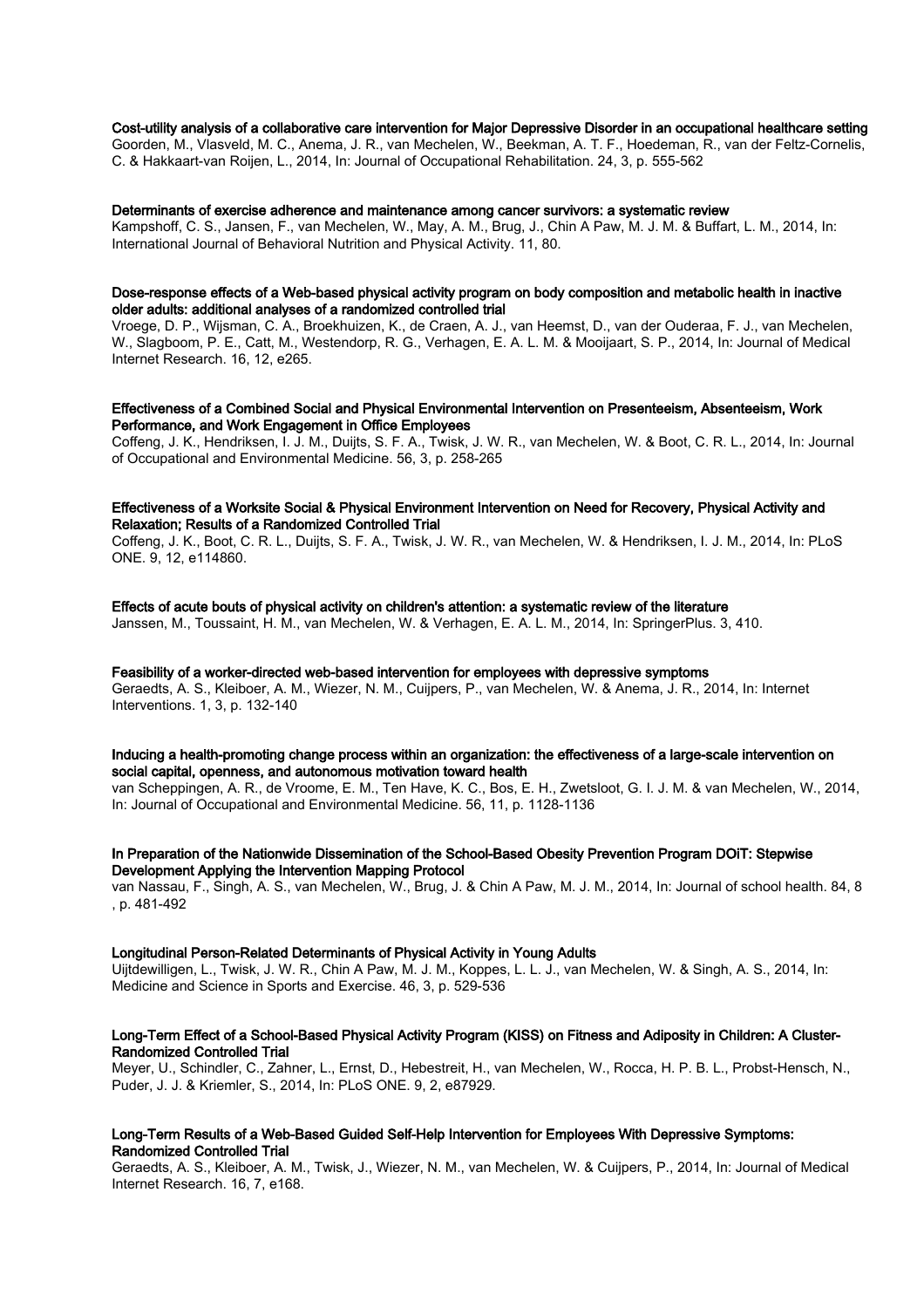# Motivations for Health and Their Associations With Lifestyle, Work Style, Health, Vitality, and Employee Productivity

van Scheppingen, A. R., de Vroome, E. M. M., ten Have, K. C. J. M., Zwetsloot, G. I. J. M., Bos, E. H. & van Mechelen, W. , 2014, In: Journal of Occupational and Environmental Medicine. 56, 5, p. 540-546

#### Number and appraisal of daily hassles and life events in young adulthood: the association with physical activity and screen time: a longitudinal cohort study

Uijtdewilligen, L., Singh, A. S., Chin A Paw, M. J. M., Koppes, L. L. J., van Mechelen, W. & Twisk, J. W. R., 2014, In: BMC Public Health. 14, 1067.

#### Physical Activity in Overweight and Obese Pregnant Women Is Associated With Higher Levels of Proinflammatory Cytokines and With Reduced Insulin Response Through Interleukin-6

van Poppel, M. N. M., Peinhaupt, M., Eekhoff, E. M. W., Heinemann, A., Oostdam, N., Wouters, M. G. A. J., van Mechelen, W. & Desoye, G., 2014, In: Diabetes Care. 37, 4, p. 1132-1139

# Prediction of time to return to work after gynaecological surgery: a prospective cohort study in the Netherlands

Vonk Noordegraaf, A., Anema, J. R., Louwerse, M. D., Heijmans, M. W., van Mechelen, W., Brölmann, H. A. M. & Huirne, J. A. F., 2014, In: BJOG: An International Journal of Obstetrics & Gynaecology. 121, 4, p. 487-497

# Process Evaluation of a Multidisciplinary Care Program for Patients Undergoing Gynaecological Surgery

Bouwsma, E. V. A., Vonk Noordegraaf, A., Szlavik, Z., Brölmann, H. A. M., Emanuel, M. H., Lips, J. P., van Mechelen, W. , Mozes, A., Thurkow, A. L., Huirne, J. A. F. & Anema, J. R., 2014, In: Journal of Occupational Rehabilitation. 24, 3, p. 425-438

# Return to work of workers without a permanent employment contract, sick-listed due to a common mental disorder: design of a randomised controlled trial

Lammerts, L., Vermeulen, S., Schaafsma, F. G., van Mechelen, W. & Anema, J. R., 2014, In: BMC Public Health. 14, 594.

## Self-reported time spent watching television is associated with arterial stiffness in young adults: the Amsterdam Growth and Health Longitudinal Study

van de Laar, R. J., Stehouwer, C. D., Prins, M. H., van Mechelen, W., Twisk, J. W. & Ferreira, I., 2014, In: British Journal of Sports Medicine. 48, 3, p. 256-264

## Short-term effects of a web-based guided self-help intervention for employees with depressive symptoms: Randomized controlled trial

Geraedts, A. S., Kleiboer, A. M., Wiezer, N. M., van Mechelen, W. & Cuijpers, P., 2014, In: Journal of Medical Internet Research. 16, 5, e121.

Sports injury prevention in your pocket?! Prevention apps assessed against the available scientific evidence: a review van Mechelen, D. M., van Mechelen, W. & Verhagen, E. A. L. M., 2014, In: British Journal of Sports Medicine. 48, 11, p. 878-882

#### Steps that count! A feasibility study of a pedometer-based, healthpromotion intervention in an employed, South African population

Pillay, J., Kolbe-Alexander, T. L., Proper, K. I., van Mechelen, W. & Lambert, E. V., 2014, In: South African Journal of Sports Medicine. 26, 1, p. 15-19

# Steps that count: Pedometer-measured physical activity, self-reported physical activity and current physical guidelines ? how do they relate?

Pillay, J., Kolbe-Alexander, T. L., Proper, K. I., Tomaz, S. A., van Mechelen, W. & Lambert, E. V., 2014, In: South African Journal of Sports Medicine. 26, 3, p. 77-81

#### Steps That Count: Physical Activity Recommendations, Brisk Walking, and Steps Per Minute-How Do They Relate?

Pillay, J., Kolbe-Alexander, T. L., Proper, K. I., van Mechelen, W. & Lambert, E. V., 2014, In: Journal of Physical Activity & Health. 11, 3, p. 502-508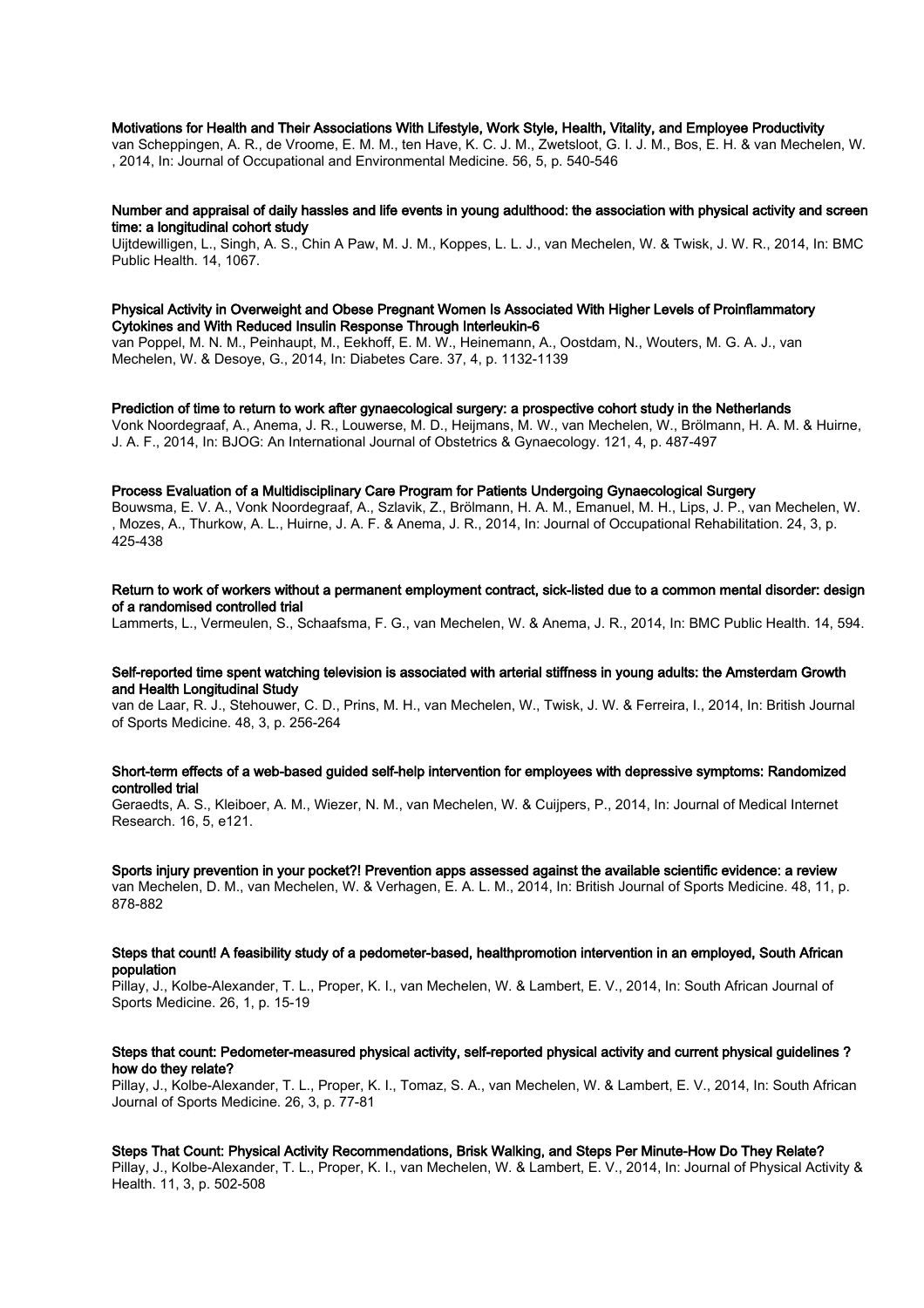# Steps That Count: The Association Between the Number and Intensity of Steps Accumulated and Fitness and Health **Measures**

Pillay, J., Kolbe-Alexander, T. L., van Mechelen, W. & Lambert, E. V., 2014, In: Journal of Physical Activity & Health. 11, 1 , p. 10-17

# Test-retest reliability and construct validity of the DOiT ( Dutch Obesity Intervention in Teenagers) questionnaire: measuring energy balance- related behaviours in Dutch adolescents

Janssen, E. H. C., Singh, A. S., van Nassau, F., Brug, J., van Mechelen, W. & Chin A Paw, M. J. M., 2014, In: Public Health Nutrition. 17, 2, p. 277-286

# The Association between IGF-1 Polymorphisms, IGF-1 Serum Levels, and Cognitive Functions in Healthy Adults: The Amsterdam Growth and Health Longitudinal Study

Licht, C. M. M., van Turenhout, L. C., Deijen, J. B., Koppes, L. L. J., van Mechelen, W., Twisk, J. W. R. & Drent, M. L., 2014, In: International Journal of Endocrinology. 2014, 181327.

The Cost-Effectiveness of Measures to Prevent Recurrent Ankle Sprains Results of a 3-Arm Randomized Controlled Trial Janssen, K. W., Hendriks, M. R. C., van Mechelen, W. & Verhagen, E. A. L. M., 2014, In: American Journal Sports Medicine. 42, 7, p. 1534-1541

# The Dutch Obesity Intervention in Teenagers (DOiT) cluster controlled implementation trial: intervention effects and mediators and moderators of adiposity and energy balance-related behaviours

van Nassau, F., Singh, A. S., Cerin, E., Salmon, J., van Mechelen, W., Brug, J. & Chin A Paw, M. J. M., 2014, In: International Journal of Behavioral Nutrition and Physical Activity. 11, 1, 158.

# The implementation effectiveness of the 'Strengthen your ankle' smartphone application for the prevention of ankle sprains: design of a randomized controlled trial

van Reijen, M., Vriend, I. I., Zuidema, V., van Mechelen, W. & Verhagen, E. A. L. M., 2014, In: BMC Musculoskeletal Disorders. 15, 2.

# The implementation of multiple lifestyle interventions in two organizations: a process evaluation

Wierenga, D., Engbers, L. H., van Empelen, P., De Moes, K. J., Wittink, H., Grundemann, R. & van Mechelen, W., 2014, In: Journal of Occupational and Environmental Medicine. 56, 11, p. 1195-1206

# The Influence of Selective Participation in a Physical Activity Intervention on the Generalizability of Findings

Vehtari, A., Reijonsaari, K., Kahilakoski, O. P., Paananen, M., van Mechelen, W. & Taimela, S., 2014, In: Journal of Occupational and Environmental Medicine. 56, 3, p. 291-297

# The longitudinal prediction of costs due to health care uptake and productivity losses in a cohort of employees with and without depression or anxiety.

Geraedts, A. S., Fokkema, M., Kleiboer, A. M., Smit, H. F. E., Wiezer, N. W., Majo, M. C., van Mechelen, W., Cuijpers, P. & Penninx, B. W. J. H., 2014, In: Journal of Occupational and Environmental Medicine. 56, 8, p. 794-801 8 p.

# The relationship of objectively measured physical activity and sedentary behaviour with gestational weight gain and birth weight

Ruifrok, A., Althuizen, G. H. C. W., Oostdam, E. W. M., van Mechelen, W., Mol, B. W., de Groot, C. J. M. & van Poppel, M. N. M., 2014, In: Journal of Pregnancy. 2014, 6 p., 567379.

#### Prevention and management of non-communicable disease: The IOC consensus statement, Lausanne 2013

Matheson, G. O., Shultz, R., Klügl, M., Engebretsen, L., Bendiksen, F., Steffen, K., Budgett, R., Erdener, U., Soligard, T., Ljungqvist, A., Blair, S. N., Börjesson, M., Derman, W., Schwellnus, M., Mechelen, W. V., Ioannidis, J. P. A., Khan, K. M., Martinez, R., Mountjoy, M., Sallis, R. E. & 2 others, Sundberg, C. J. & Weiler, R., Nov 2013, In: British journal of sports medicine. 47, 16, p. 1003-1011 9 p.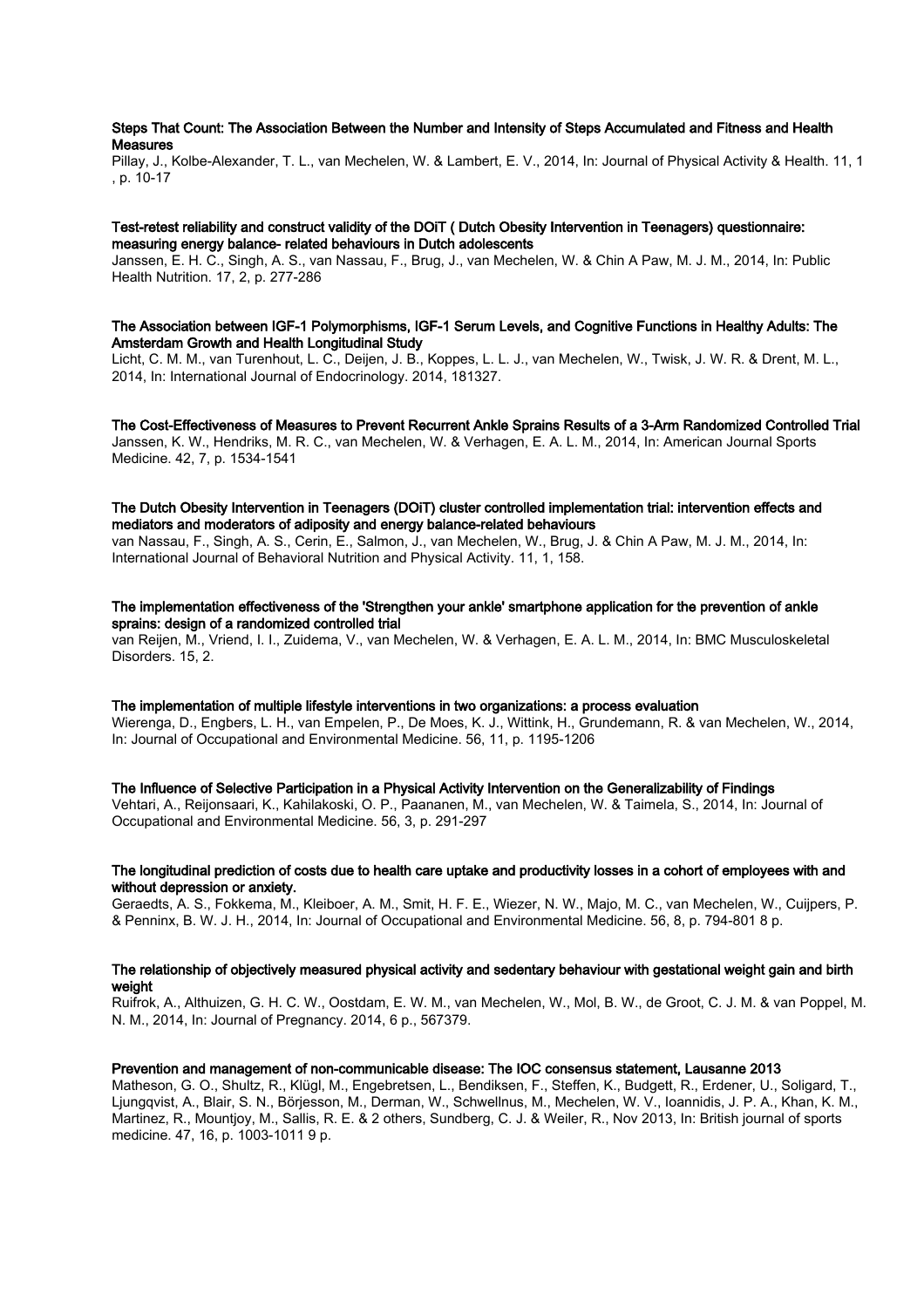#### Prevention and management of noncommunicable disease: the IOC Consensus Statement, Lausanne 2013

Matheson, G. O., Klügl, M., Engebretsen, L., Bendiksen, F., Blair, S. N., Börjesson, M., Budgett, R., Derman, W., Erdener, U., Ioannidis, J. P. A., Khan, K. M., Martinez, R., van Mechelen, W., Mountjoy, M., Sallis, R. E., Schwellnus, M., Shultz, R., Soligard, T., Steffen, K., Sundberg, C. J. & 2 others, Weiler, R. & Ljungqvist, A., Nov 2013, In: Clinical Journal of Sport Medicine. 23, 6, p. 419-29 11 p.

# A cost-effectiveness and return-on-investment analysis of a worksite vitality intervention among older hospital workers results of a randomized, controlled trial

van Dongen, J. M., Strijk, J. E., Proper, K. I., van Wier, M. F., van Mechelen, W., van Tulder, M. W. & van der Beek, A. J., 2013, In: Journal of Occupational and Environmental Medicine. 55, 3, p. 337-346

# A mixed methods process evaluation of the implementation of JUMP-in, a multilevel school-based intervention aimed at physical activity promotion

de Meij, J., van der Wal, M. F., van Mechelen, W. & Chinapaw, M. J., 2013, In: Health promotion practice. 14, 5, p. 777- 790

## An ounce of prevention is worth a pound of cure

van Mechelen, W., 2013, Pamflet2.NL, Blijvend in beweging. Koninklijke Van Gorcum, Assen & Sinds 1883 – uitgevers, Leiden

#### A simple tool with which to study the course of chronic hand eczema in clinical practice: a reduced-item score

Valk, P. G. M., van Gils, R. F., Boot, C. R. L., Evers, A. W. M., Donders, R., Alkemade, H. A. C., Coenraads, P. J., Rustemeyer, T., van Mechelen, W. & Anema, J. R., 2013, In: Contact Dermatitis. 69, 2, p. 112-117

## Associations between overweight, obesity, health measures and need for recovery in office employees: a cross-sectional analysis

van der Starre, R. E., Coffeng, J. K., Hendriksen, I. J. M., van Mechelen, W. & Boot, C. R. L., 2013, In: BMC Public Health. 13, 1207.

#### Changes in Aerobic Fitness in Boys and Girls Over a Period of 25 Years: Data From the Amsterdam Growth and Health Longitudinal Study Revisited and Extended

Kemper, H. C. G., Twisk, J. W. & van Mechelen, W., 2013, In: Pediatric Exercise Science. 25, 4, p. 524-535

# Cohort Profile: The Amsterdam Growth and Health Longitudinal Study

Wijnstok, N. J., Hoekstra, T., van Mechelen, W., Kemper, H. C. G. & Twisk, J. W. R., 2013, In: International Journal of Epidemiology. 42, 2, p. 422-429

# Collaborative care for sick-listed workers with major depressive disorder: a randomised controlled trial from the Netherlands Depression Initiative aimed at return to work and depressive symptoms

Vlasveld, M. C., van der Feltz-Cornelis, C., Ader, H. J., Anema, J. R., Hoedeman, R., van Mechelen, W. & Beekman, A. T. F., 2013, In: Occupational and Environmental Medicine. 70, 4, p. 223-230

## Cost-effectiveness of a distance lifestyle counselling programme among overweight employees from a company perspective, ALIFE@Work: A randomized controlled trial

Gussenhoven, A. H. M., van Wier, M. F., Bosmans, J. E., Dekkers, J. C. & van Mechelen, W., 2013, In: Work: A Journal of Prevention, Assessment and Rehabilitation. 46, 3, p. 337-346

# De gezonde kracht van sport

van Mechelen, W., 2013, De kracht van sport.

#### Economic evaluation of an integrated care programme for patients with hand dermatitis

van Gils, R. F., Bosmans, J. E., Boot, C. R. L., Rustemeyer, T., van Mechelen, W., Valk, P. G. M. & Anema, J. R., 2013, In: Contact Dermatitis. 69, 3, p. 144-152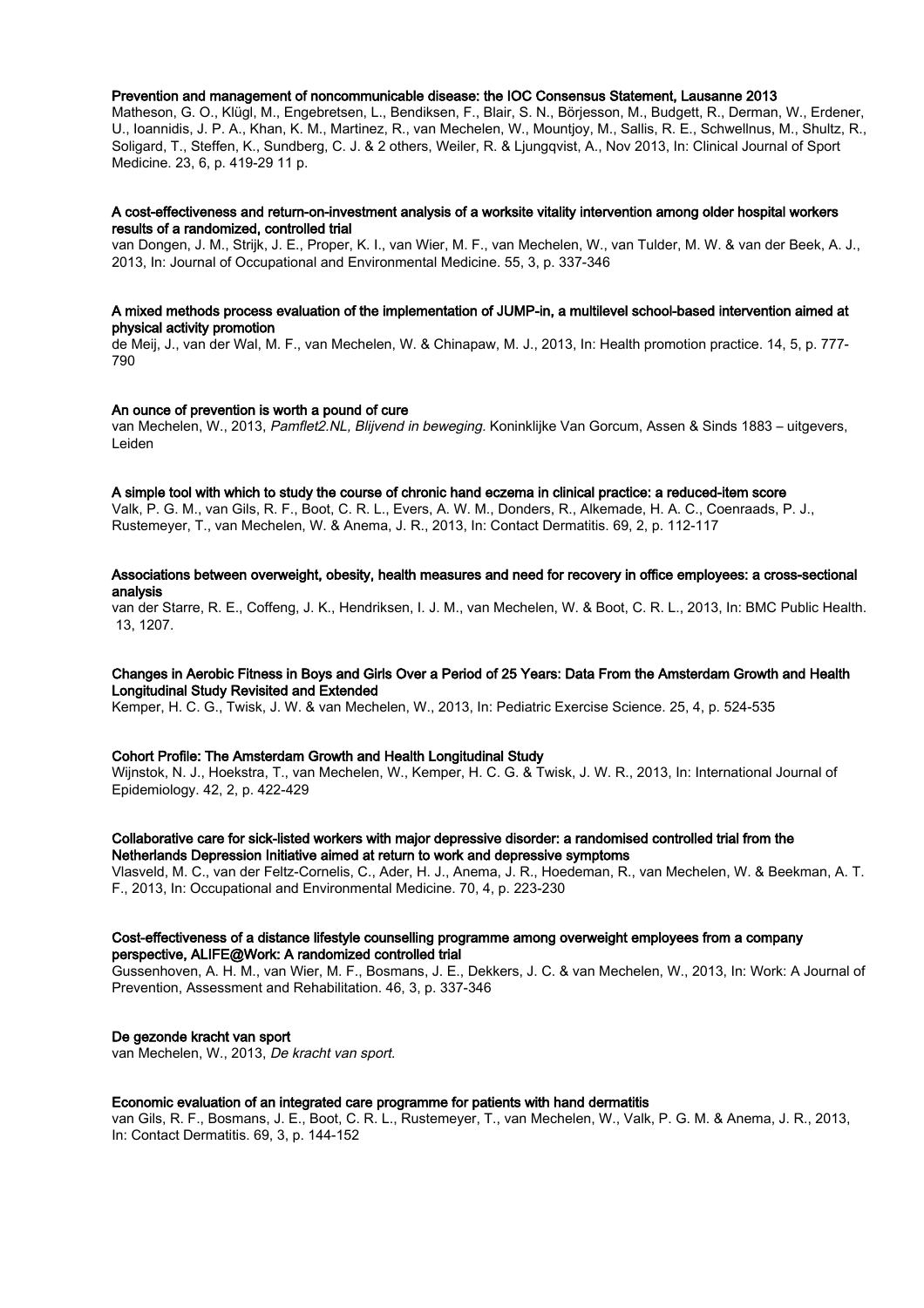#### Economic evaluation of an occupational health care guideline for prevention of weight gain among employees

van Wier, M. F., Verweij, L. M., Proper, K. I., Hulshof, C. T. J., van Tulder, M. W. & van Mechelen, W., 2013, In: Journal of Occupational and Environmental Medicine. 55, 9, p. 1100-1109

# Economic evaluation of a participatory return-to-work intervention for temporary agency and unemployed workers sicklisted due to musculoskeletal disorders

Vermeulen, S., Heijmans, M. W., Anema, J. R., Schellart, A. J. M., van Mechelen, W. & van der Beek, A. J., 2013, In: Scandinavian Journal of Work, Environment and Health. 39, 1, p. 46-56 11 p.

### Effectiveness of a worksite lifestyle intervention on vitality, work engagement, productivity, and sick leave: results of a randomized controlled trial

Strijk, J. E., Proper, K. I., van Mechelen, W. & van der Beek, A. J., 2013, In: Scandinavian Journal of Work, Environment and Health. 39, 1, p. 66-75

# Effect of Moderate-Intensity Exercise Versus Activities of Daily Living on 24-Hour Blood Glucose Homeostasis in Male Patients With Type 2 Diabetes

van Dijk, J. W., Venema, M., van Mechelen, W., Stehouwer, C. D. A., Hartgens, F. & van Loon, L. J. C., 2013, In: Diabetes Care. 36, 11, p. 3448-3453

#### Effects of a web-based intervention on physical activity and metabolism in older adults: randomized controlled trial

Wijsman, C. A., Westendorp, R. G., Verhagen, E. A. L. M., Catt, M., Slagboom, P. E., de Craen, A. J., Broekhuizen, K., van Mechelen, W., van Heemst, D., van der Ouderaa, F. & Mooijaart, S. P., 2013, In: Journal of Medical Internet Research. 15, 11, e233.

# Exercise and 24-h Glycemic Control: Equal Effects for All Type 2 Diabetes Patients?

van Dijk, J. W., Manders, R. J. F., Canfora, E. E., van Mechelen, W., Hartgens, F., Stehouwer, C. D. A. & van Loon, L. J. C., 2013, In: Medicine and Science in Sports and Exercise. 45, 4, p. 628-635

# Exploring facilitating factors and barriers to the nationwide dissemination of a Dutch school-based obesity prevention program "DOiT": a study protocol

van Nassau, F., Singh, A. S., van Mechelen, W., Paulussen, T. G., Brug, J. & Chinapaw, M. J., 2013, In: BMC Public Health. 13, 1201.

# Feelings and Intervention Judgments as Mediators in the Risk Perception-Intention Relationship

Soureti, A., Hurling, R., Cobain, M. R., van Mechelen, W. & Chin A Paw, M. J. M., 2013, In: American Journal of Health Behavior. 37, 4, p. 555-564

#### Financiële opbrengsten van beweeg- en/of voedingsinterventies op de werkplek: een systematisch literatuuronderzoek

van Dongen, J. M., Proper, K. I., van Wier, M. F., van der Beek, A. J., Bongers, P. M., van Mechelen, W. & van Tulder, M. W., 2013, Trendrapport Bewegen en Gezondheid 2010/2011. Leiden: TNO, p. 149-170

#### Hoe evalueer ik hoe mijn interventie werkt? Analyse van mediatoren.

van Stralen, M. M., Yildirim, M., te Velde, S. J., van Mechelen, W., Brug, J. & Chinapaw, M. J. M., 2013, In: Jeugdgezondheidszorg. 44, 6

# Langdurig zitten: een nieuwe bedreiging voor onze gezondheid!

Hendriksen, I. J. M., Bernaards, C. M., Commissaris, D. A. C. M., Proper, K. I., van Mechelen, W. & Hildebrandt, V. H., 2013, In: Tijdschrift voor Sociale Geneeskunde. 1, p. 22-25

# Lichameijke activiteit en training tijdens en na de behandeling van kanker: huidig bewijs, richtlijnen, kennishiaten en aanbevelingen voor toekomstig onderzoek

Buffart, L. M., Chinapaw, M. J. M., van Mechelen, W. & Brug, J., 2013, In: Nederlands Tijdschrift voor Oncologie. 10, 8, p. 330-338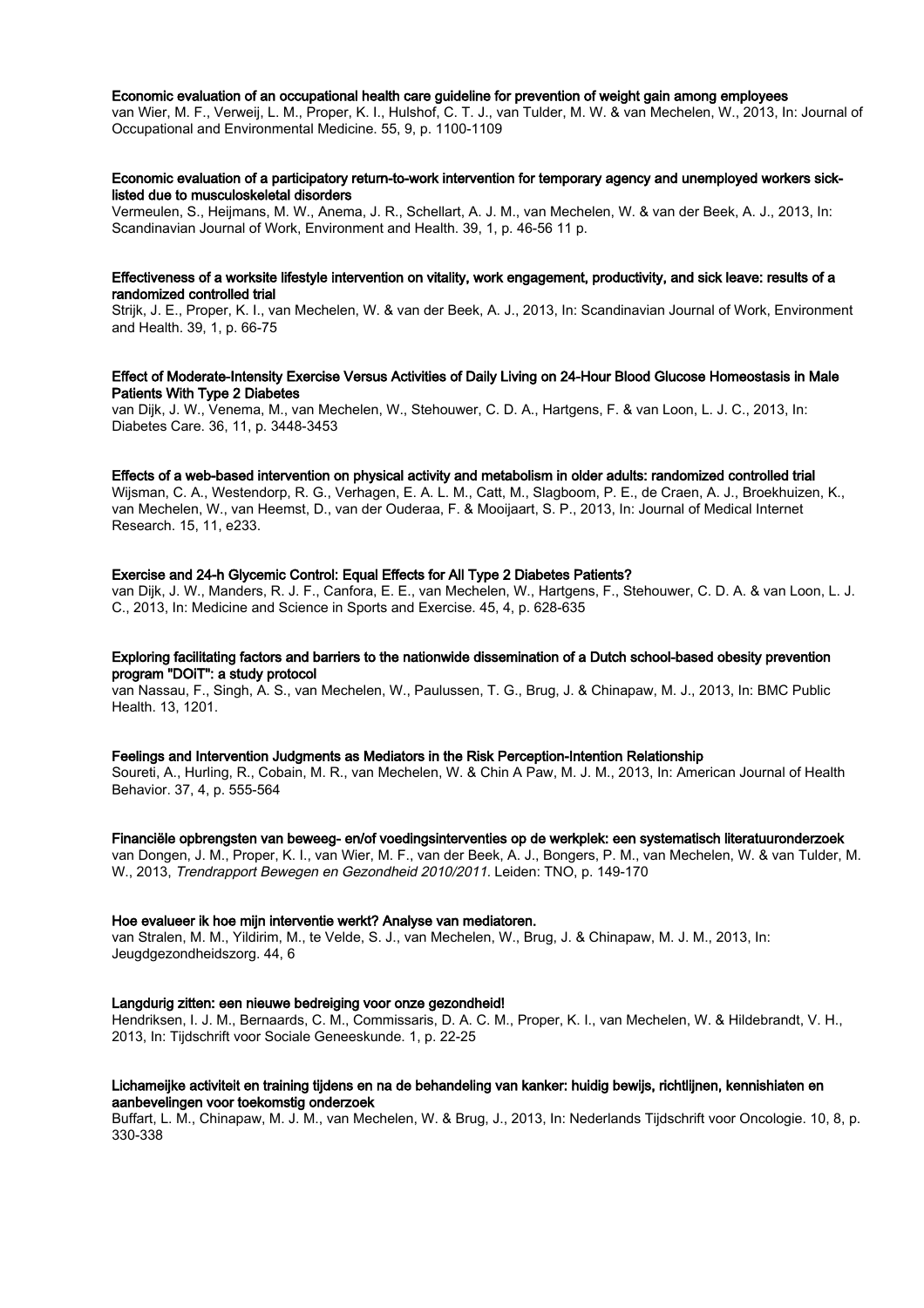# Longitudinal Relationship of Physical Activity With Insulin Sensitivity in Overweight and Obese Pregnant Women

van Poppel, M. N. M., Oostdam, E. W. M., Eekhoff, E. M. W., Wouters, M. G. A. J., van Mechelen, W. & Catalano, P. M., 2013, In: Journal of Clinical Endocrinology and Metabolism. 98, 7, p. 2929-2935

# Long-term effects of an occupational health guideline on employees' body weight-related outcomes, cardiovascular disease risk factors, and quality of life: results from a randomized controlled trial

Verweij, L. M., Proper, K. I., Weel, A. N. H., Hulshof, C. T. J. & van Mechelen, W., 2013, In: Scandinavian Journal of Work, Environment and Health. 39, 3, p. 284-294

## Measurement error of waist circumference: gaps in knowledge

Verweij, L. M., Terwee, C. B., Proper, K. I., Hulshof, C. T. J. & van Mechelen, W., 2013, In: Public Health Nutrition. 16, 2, p. 281-288

Mediators of Longitudinal Changes in Measures of Adiposity in Teenagers Using Parallel Process Latent Growth Modeling

Yildirim, M., Singh, A. S., te Velde, S. J., van Stralen, M. M., MacKinnon, D. P., Brug, J., van Mechelen, W. & Chinapaw, M. J. M., 2013, In: Obesity. 21, 11, p. 2387-2395

# Physiotherapy for sleep disturbance in people with chronic low back pain: results of a feasibility randomized controlled trial

Eadie, J., van de Water, A. T., Lonsdale, C., Tully, M. A., van Mechelen, W., Boreham, C. A., Daly, L., McDonough, S. M. & Hurley, D. A., 2013, In: Archives of Physical Medicine and Rehabilitation. 94, 11, p. 2083-2092

## Prevention and Management of Non-Communicable Disease: The IOC Consensus Statement, Lausanne 2013

Matheson, G. O., Klugl, M., Engebretsen, L., Bendiksen, F., Blair, S. N., Borjesson, M., Budgett, R., Derman, W., Erdener, U., Ioannidis, J. P. A., Khan, K. M., Martinez, R., van Mechelen, W., Mountjoy, M., Sallis, R. E., Schwellnus, M., Shultz, R., Soligard, T., Steffen, K., Sundberg, C. J. & 2 others, Weiler, R. & Ljungqvist, A., 2013, In: Sports Medicine. 43, 11, p. 1075-1088

## Prevention of fall-related injuries in 7-year-old to 12-year-old children: a cluster randomised controlled trial

Nauta, J., Knol, D. L., Adriaensens, L., Wolt, K. K., van Mechelen, W. & Verhagen, E. A. L. M., 2013, In: British Journal of Sports Medicine. 47, 14, p. 909-913

#### Process evaluation of a worksite social and physical environmental intervention

Coffeng, J. K., Hendriksen, I. J. M., van Mechelen, W. & Boot, C. R. L., 2013, In: Journal of Occupational and Environmental Medicine. 55, 12, p. 1409-1420

## Research priorities for child and adolescent physical activity and sedentary behaviours: an international perspective using a twin-panel Delphi procedure

Gillis, L., Tomkinson, G., Olds, T., Moreira, C., Christie, C., Nigg, C., Cerin, E., van Sluijs, E., Stratton, G., Janssen, I., Dorovolomo, J., Reilly, J. J., Mota, J., Zayed, K., Kawalski, K., Andersen, L. B., Carrizosa, M., Tremblay, M., Chia, M., Hamlin, M. & 6 others, Thomas, N. E., Maddison, R., Biddle, S., Gorely, T., Onywera, V. & van Mechelen, W., 2013, In: International Journal of Behavioral Nutrition and Physical Activity. 10, 112.

## The Associations Between Organizational Social Capital, Perceived Health, and Employees' Performance in Two Dutch **Companies**

van Scheppingen, A. R., de Vroome, E. M. M., ten Have, K. C. J. M., Bos, E. H., Zwetsloot, G. I. J. M. & van Mechelen, W. , 2013, In: Journal of Occupational and Environmental Medicine. 55, 4, p. 371-377

## The associations between personality characteristics and absenteeism: a cross-sectional study in workers with and without depressive and anxiety disorders

Vlasveld, M. C., van der Feltz-Cornelis, C., Anema, J. R., van Mechelen, W., Beekman, A. T. F., van Marwijk, H. W. J. & Penninx, B. W. J. H., 2013, In: Journal of Occupational Rehabilitation. 23, 3, p. 309-317

# The concurrent validity between leptin, BMI and skin folds during pregnancy and the year after

van der Wijden, C., Delemarre-van de Waal, H. A., van Mechelen, W. & van Poppel, M. N. M., 2013, In: Nutrition and Diabetes. 3, e86.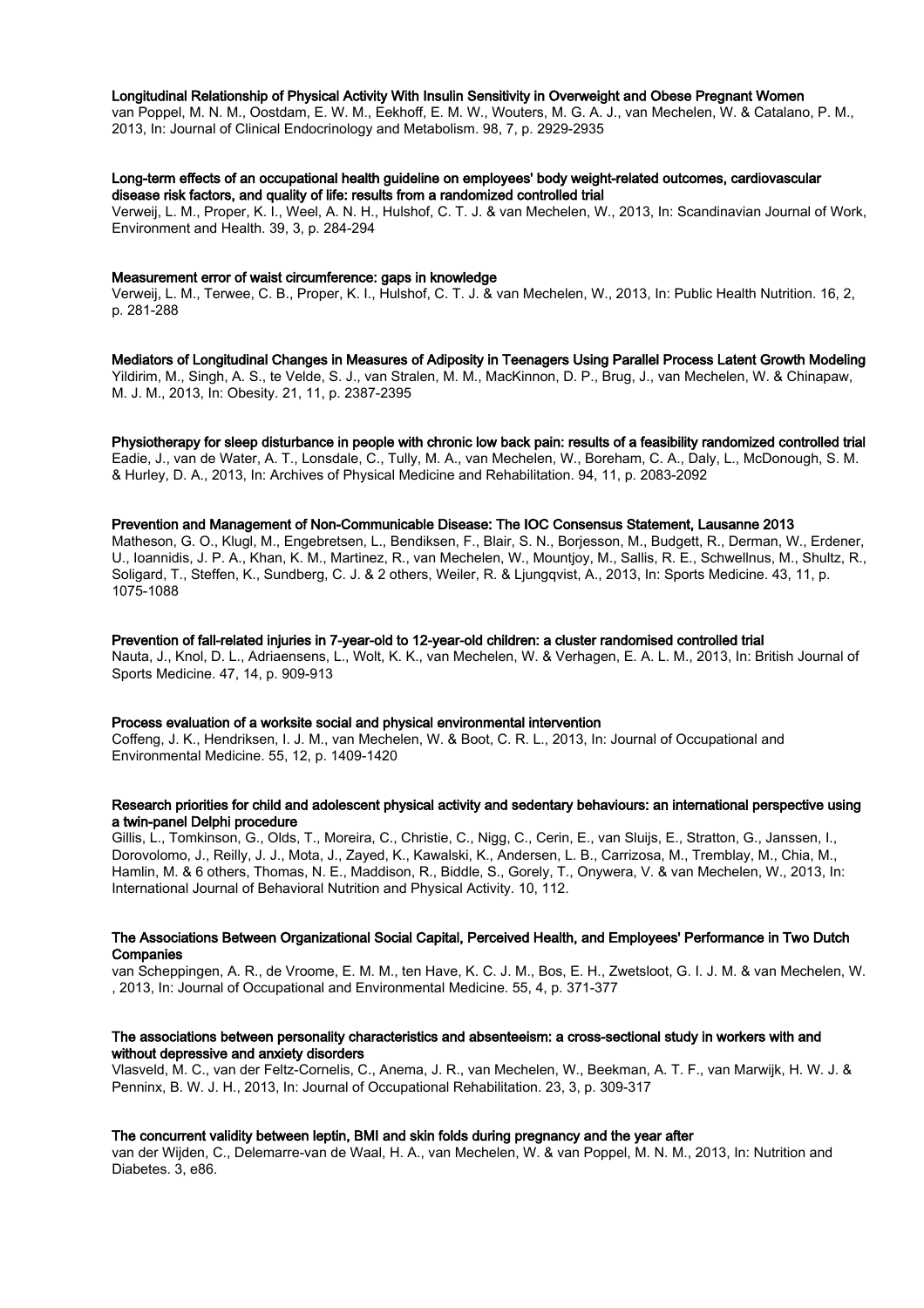# The effect of a counselling intervention on weight changes during and after pregnancy: a randomised trial

Althuizen, G. H. C. W., van der Wijden, C., van Mechelen, W., Seidell, J. C. & van Poppel, M. N. M., 2013, In: BJOG: An International Journal of Obstetrics & Gynaecology. 120, 1, p. 92-99

## The incidence of rugby-related catastrophic injuries (including cardiac events) in South Africa from 2008 to 2011: a cohort study

Brown, J. C., Lambert, M. I., Verhagen, E. A. L. M., Readhead, C., van Mechelen, W. & Viljoen, W., 2013, In: BMJ Open. 3 , 2, e002475.

#### Translating the PLAYgrounds program into practice: A process evaluation using the RE-AIM framework

Janssen, M., Toussaint, H. M., van Mechelen, W. & Verhagen, E. A. L. M., 2013, In: Journal of Science and Medicine in Sport. 16, 3, p. 211-216

Validation and responsiveness of the AQuAA for measuring physical activity in overweight and obese pregnant women Oostdam, E. W. M., van Mechelen, W. & van Poppel, M. N. M., 2013, In: Journal of Science and Medicine in Sport. 16, 5, p. 412-416

# Wat werkte er in de JUMP-in interventie en wat niet? Analyse van de werkingsmechanismen.

van Stralen, M. M., de Meij, J., te Velde, S. J., van der Wal, M. F., van Mechelen, W. & Chinapaw, M. J. M., 2013, In: Jeugdgezondheidszorg. 44, 6

# Web-based guided self-help for employees with depressive symptoms (Happy@Work): design of a randomized controlled trial

Geraedts, A. S., Kleiboer, A. M., Wiezer, N. M., van Mechelen, W. & Cuijpers, P., 2013, In: BMC Psychiatry. 13, 61.

# What is actually measured in process evaluations for worksite health promotion programs: a systematic review

Wierenga, D., Engbers, L. H., van Empelen, P., Duijts, S. F. A., Hildebrandt, V. H. & van Mechelen, W., 2013, In: BMC Public Health. 13, 1190.

# EBM

Van Mechelen, W., Mar 2012, In: Tijdschrift voor Bedrijfs- en Verzekeringsgeneeskunde. 20, 3, p. 101 1 p.

#### Adherence to Exercise Programs and Determinants of Maintenance in Older Adults With Mild Cognitive Impairment

Tak, E. C. P. M., van Uffelen, J. G., Chin A Paw, M. J. M., van Mechelen, W. & Hopman-Rock, M., 2012, In: Journal of Aging and Physical Activity. 20, 1, p. 32-46

# Alpe d'HuZes Cancer Rehabilitation (A-CaRe) Research: Four Randomized Controlled Exercise Trials and Economic Evaluations in Cancer Patients and Survivors

Chin A Paw, M. J. M., Buffart, L. M., van Mechelen, W., Schep, G., Aaronson, N. K., van Harten, W. H., Stuiver, M. M., Kersten, M. J., Nollet, F., Kaspers, G. J. L., van Dulmen-den Broeder, E., Huisman, J., Takken, T., van Tulder, M. W. & Brug, J., 2012, In: International Journal of Behavioral Medicine. 19, 2, p. 143-156

# Associations between safety from crime, cycling, and obesity in a Dutch elderly population: Results from the Longitudinal Aging Study Amsterdam

Kremers, S. P. J., de Bruijn, G. J., Visscher, T. L. S., Deeg, D. J. H., Thomese, G. C. F., Visser, M., van Mechelen, W. & Brug, J., 2012, In: Journal of Environmental and Public Health. 2012, 6 p., 127857.

#### A systematic review of the cost-effectiveness of worksite physical activity and/or nutrition programs

van Dongen, J. M., Proper, K. I., van Wier, M. F., van der Beek, A. J., Bongers, P. M., van Mechelen, W. & van Tulder, M. W., 2012, In: Scandinavian Journal of Work, Environment and Health. 38, 5, p. 393-408

# A worksite vitality intervention to improve older workers' lifestyle and vitality-related outcomes: results of a randomised controlled trial

Strijk, J. E., Proper, K. I., van der Beek, A. J. & van Mechelen, W., 2012, In: Journal of Epidemiology and Community Health. 66, 11, p. 1071-1078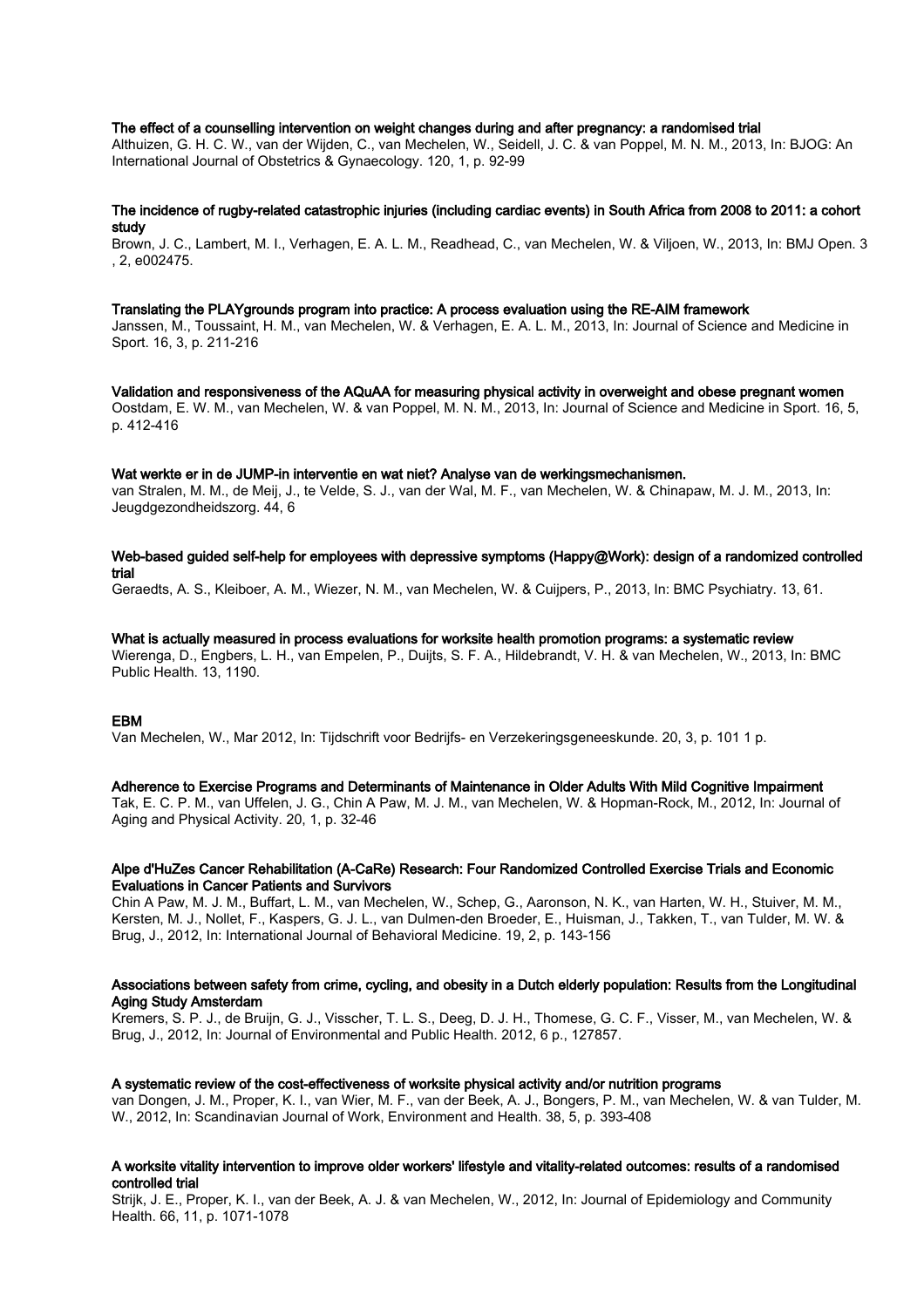# Barriers and Facilitators to Implementation of an Occupational Health Guideline Aimed at Preventing Weight Gain Among Employees in the Netherlands

Verweij, L. M., Proper, K. I., Leffelaar, E. R., Weel, A. N. H., Nauta, A. P., Hulshof, C. T. J. & van Mechelen, W., 2012, In: Journal of Occupational and Environmental Medicine. 54, 8, p. 954-960

# Can multiple lifestyle behaviours be improved in people with familial hypercholesterolemia? Results of a parallel randomised controlled trial

Broekhuizen, K., van Poppel, M. N. M., Koppes, L. L., Kindt, I., Brug, J. & van Mechelen, W., 2012, In: PLoS ONE. 7, 12, e50032.

#### Collaborative care for major depressive disorder in an occupational healthcare setting

Vlasveld, M. C., van der Feltz-Cornelis, C., Ader, H. J., Anema, J. R., Hoedeman, R., van Mechelen, W. & Beekman, A. T. F., 2012, In: British Journal of Psychiatry. 200, 6, p. 510-511

## Cost-effectiveness of an exercise program during pregnancy to prevent gestational diabetes: Results of an economic evaluation alongside a randomised controlled trial

Oostdam, E. W. M., Bosmans, J. E., Wouters, M. G. A. J., Eekhoff, E. M. W., van Mechelen, W. & van Poppel, M. N. M., 2012, In: BMC Pregnancy and Childbirth. 12, 64.

# Direction of the association between body fatness and self-reported screen time in Dutch adolescents

Altenburg, T. M., Singh, A. S., van Mechelen, W., Brug, J. & Chin A Paw, M. J. M., 2012, In: International Journal of Behavioral Nutrition and Physical Activity. 9, 4.

# Economic evaluation of a weight control program with e-mail and telephone counseling among overweight employees: a randomized controlled trial

van Wier, M. F., Dekkers, J. C., Bosmans, J. E., Heijmans, M. W., Hendriksen, I. J. M., Pronk, N. P., van Mechelen, W. & van Tulder, M. W., 2012, In: International Journal of Behavioral Nutrition and Physical Activity. 9, 112.

# Effectiveness of a multidisciplinary care program on recovery and return to work of patients after gynaecological surgery; design of a randomized controlled trial

Vonk Noordegraaf, A., Huirne, J. A. F., Brölmann, H. A. M., Emanuel, M. H., van Kesteren, P., Kleiverda, G., Lips, J. P., Mozes, A., Thurkow, A. L., van Mechelen, W. & Anema, J. R., 2012, In: BMC Health Services Research. 12, 29.

# eHealth Program to Empower Patients in Returning to Normal Activities and Work After Gynecological Surgery: Intervention Mapping as a Useful Method for Development

Vonk Noordegraaf, A., Huirne, J. A. F., Pittens, C. A. C. M., van Mechelen, W., Broerse, J. E. W., Brölmann, H. A. M. & Anema, J. R., 2012, In: Journal of Medical Internet Research. 14, 5, e124.

## From theory to practice: intervention fidelity in a randomized controlled trial aiming to optimize weight development during pregnancy

Broekhuizen, K., Althuizen, G. H. C. W., van Poppel, M. N. M., Donker, M. H. & van Mechelen, W., 2012, In: Health promotion practice. 13, 6, p. 816-825

#### Geintegreerde zorg bij handeczeem: resultaten van een gerandomiseerde, gecontroleerde studie

van Gils, R. F., Boot, C. R. L., Knol, D. L., Rustemeyer, T., van Mechelen, W., Valk, P. G. M. & Anema, J. R., 2012, In: Nederlands Tijdschrift voor Geneeskunde. 156, 45, A5181.

# High incidence and costs for anterior cruciate ligament reconstructions performed in Australia from 2003-2004 to 2007- 2008: time for an anterior cruciate ligament register by Scandinavian model?

Janssen, K. W., Orchard, J. W., Driscoll, T. R. & van Mechelen, W., 2012, In: Scandinavian Journal of Medicine and Science in Sports. 22, 4, p. 495-501

# Is the process of delivery of an individually tailored lifestyle intervention associated with improvements in LDL cholesterol and multiple lifestyle behaviours in people with Familial Hypercholesterolemia?

Broekhuizen, K., Jelsma, J. G. M., van Poppel, M. N. M., Koppes, L. L., Brug, J. & van Mechelen, W., 2012, In: BMC Public Health. 12, 348.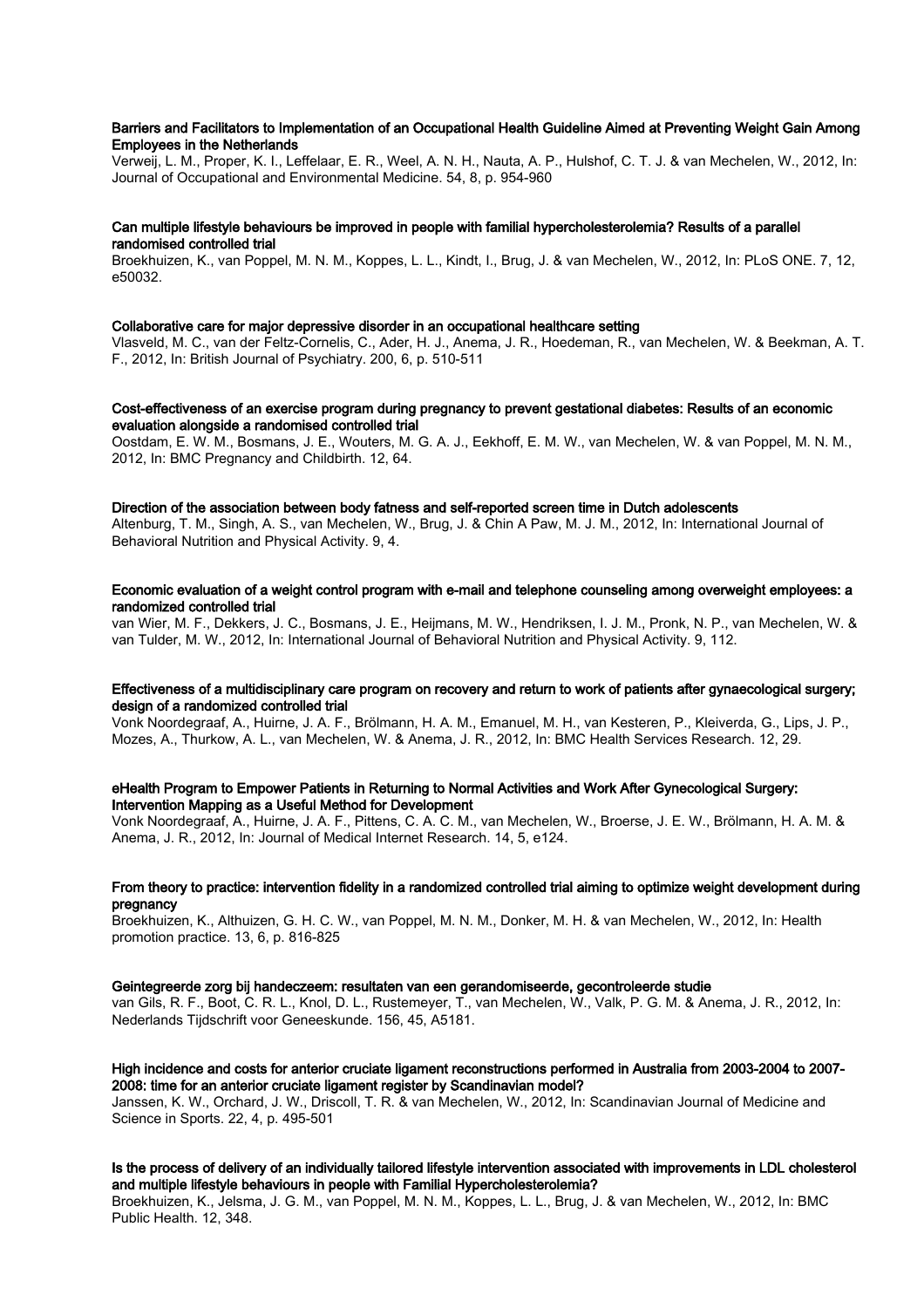# Mediators of the effect of the JUMP-in intervention on physical activity and sedentary behavior in Dutch primary schoolchildren from disadvantaged neighborhoods.

van Stralen, M. M., de Meij, J., te Velde, S. J., van der Wal, W. F., van Mechelen, W., Knol, D. L. & Chin A Paw, M. J. M., 2012, In: International Journal of Behavioral Nutrition and Physical Activity. 9, 131.

#### Moderators of the Mediated Effect of Intentions, Planning, and Saturated-Fat Intake in Obese Individuals

Soureti, A., Hurling, R., van Mechelen, W., Cobain, M. & Chin A Paw, M. J. M., 2012, In: Health Psychology. 31, 3, p. 371- 379

#### No effect of the FitFor2 exercise programme on blood glucose, insulin sensitivity, and birthweight in pregnant women who were overweight and at risk for gestational diabetes: results of a randomised controlled trial

Oostdam, E. W. M., van Poppel, M. N. M., Wouters, M. G. A. J., Eekhoff, E. M. W., Bekedam, D. J., Kuchenbecker, W. K. H., Quartero, H. W. P., Heres, M. H. B. & van Mechelen, W., 2012, In: BJOG: An International Journal of Obstetrics & Gynaecology. 119, 9, p. 1098-1107

## No significant improvement of cardiovascular disease risk indicators by a lifestyle intervention in people with familial hypercholesterolemia compared to usual care: results of a randomised controlled trial

Broekhuizen, K., van Poppel, M. N. M., Koppes, L. L., Kindt, I., Brug, J. & van Mechelen, W., 2012, In: BMC Research Notes. 5, 181.

# Physical activity and performance at school A systematic review of the literature including a methodological quality assessment

Singh, A. S., Uijtdewilligen, L., Twisk, J. W., van Mechelen, W. & Chin A Paw, M. J. M., 2012, In: Archives of Pediatrics and Adolescent Medicine. 166, 1, p. 49-55

## Physical activity is not related to performance at school reply

Singh, A. S., Uijtdewilligen, L., Twisk, J. W., van Mechelen, W. & Chin A Paw, M. J. M., 2012, In: Archives of Pediatrics and Adolescent Medicine. 166, 7, p. 678-679

# Physical and psychosocial benefits of yoga in cancer patients and survivors, a systematic review and meta-analysis of randomized controlled trials

Buffart, L. M., van Uffelen, J. G., Riphagen, I., Brug, J., van Mechelen, W., Brown, W. J. & Chin A Paw, M. J. M., 2012, In: BMC Cancer. 12, 559.

# Physical inactivity is a risk factor for physical activity-related injuries in children

Bloemers, F. W., Collard, D. C. M., Chin A Paw, M. J. M., van Mechelen, W., Twisk, J. W. R. & Verhagen, E. A. L. M., 2012, In: British Journal of Sports Medicine. 46, 9, p. 669-674

# Predicting Return to Work in Workers with All-Cause Sickness Absence Greater than 4 Weeks: A Prospective Cohort **Study**

Vlasveld, M. C., van der Feltz-Cornelis, C., Bultmann, U., Beekman, A. T. F., van Mechelen, W., Hoedeman, R. & Anema, J. R., 2012, In: Journal of Occupational Rehabilitation. 22, 1, p. 118-126

# Predictors for postpartum pelvic girdle pain in working women: the Mom@Work cohort study

Stomp-van den Berg, S. G. M., Hendriksen, I. J. M., Bruinvels, D. J., Twisk, J. W. R., van Mechelen, W. & van Poppel, M. N. M., 2012, In: Pain. 153, 12, p. 2370-2379

#### Process evaluation of an integrated, multidisciplinary intervention programme for hand eczema

van Gils, R. F., Groenewoud, K., Boot, C. R. L., Rustemeyer, T., van Mechelen, W., Valk, P. G. M. & Anema, J. R., 2012, In: Contact Dermatitis. 66, 5, p. 254-263

# Steps that count! : The development of a pedometer-based health promotion intervention in an employed, health insured South African population

Pillay, J., Kolbe-Alexander, T. L., Proper, K. I., van Mechelen, W. & Lambert, E. V., 2012, In: BMC Public Health. 12, 880.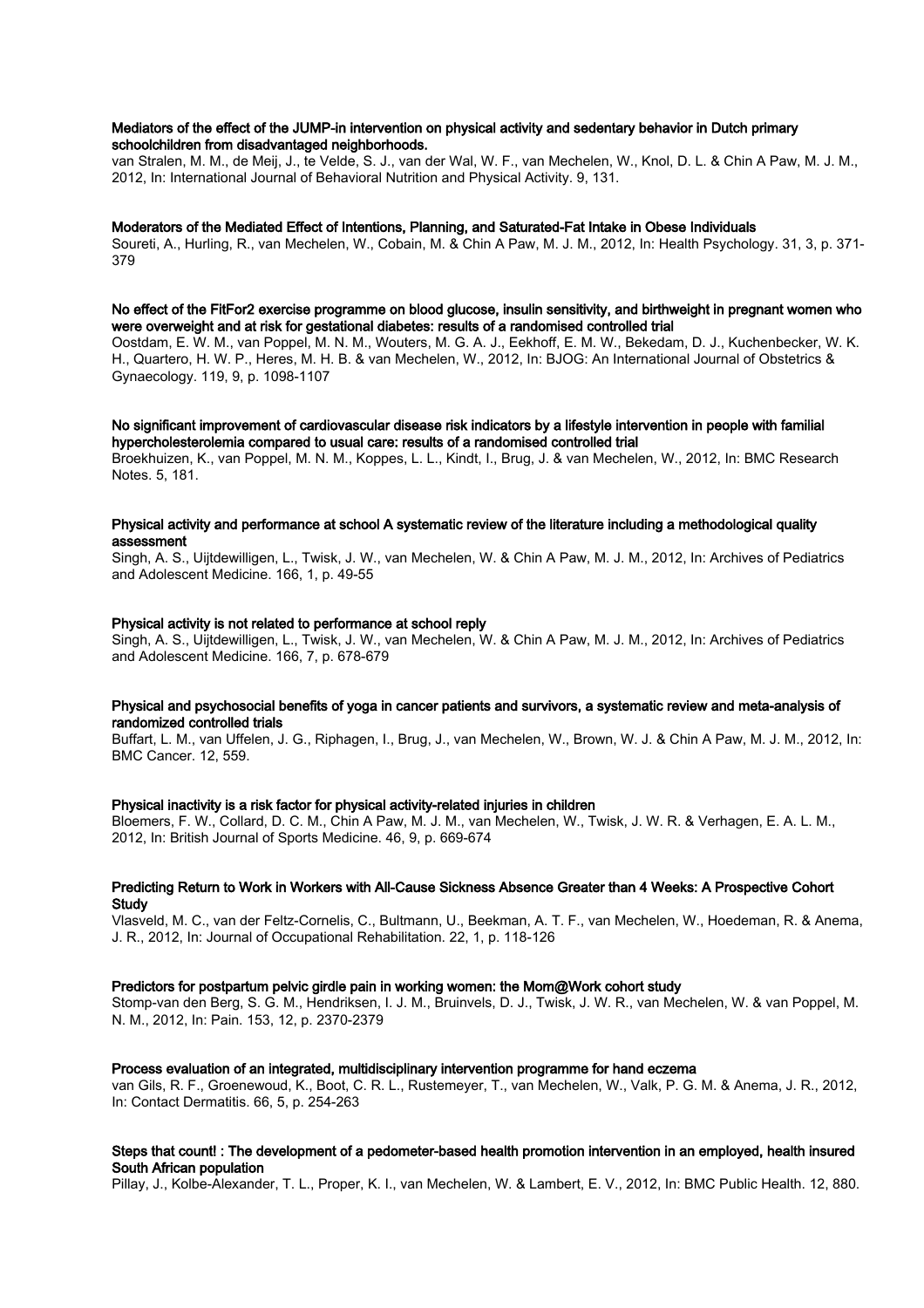# Supporting the generalist genes hypothesis for intellectual ability/disability: the case of SNAP25

Rizzi, T. S., Beunders, G., Rizzu, P., Sistermans, E. A., Twisk, J. W. R., van Mechelen, W., Deijen, J. B., Meijers-Heijboer, H., Verhage, M., Heutink, P. & Posthuma, D., 2012, In: Genes, Brain and Behavior. 11, 7, p. 767-771

#### The application of an occupational health guideline reduces sedentary behaviour and increases fruit intake at work: results from an RCT

Verweij, L. M., Proper, K. I., Weel, A. N. H., Hulshof, C. T. J. & van Mechelen, W., 2012, In: Occupational and Environmental Medicine. 69, 7, p. 500-507

#### The association between shift work and sick leave: a systematic review

Merkus, S. L., van Drongelen, A., Holte, K. A., Labriola, M., Lund, T., van Mechelen, W. & van der Beek, A. J., 2012, In: Occupational and Environmental Medicine. 69, 10, p. 701-712

#### The design of a real-time formative evaluation of the implementation process of lifestyle interventions at two worksites using a 7-step strategy (BRAVO@Work)

Wierenga, D., Engbers, L. H., van Empelen, P., Hildebrandt, V. H. & van Mechelen, W., 2012, In: BMC Public Health. 12, 619.

# The development of the Be Active & Relax "Vitality in Practice" (VIP) project and design of an RCT to reduce the need for recovery in office employees

Coffeng, J. K., Hendriksen, I. J. M., Duijts, S. F. A., Proper, K. I., van Mechelen, W. & Boot, C. R. L., 2012, In: BMC Public Health. 12, 592.

#### The effectiveness of integrated care for patients with hand eczema: results of a randomized, controlled trial

van Gils, R. F., Boot, C. R. L., Knol, D. L., Rustemeyer, T., van Mechelen, W., Valk, P. G. M. & Anema, J. R., 2012, In: Contact Dermatitis. 66, 4, p. 197-204

# The effectiveness of physical activity monitoring and distance counseling in an occupational setting - Results from a randomized controlled trial (CoAct)

Reijonsaari, K., Vehtari, A., Kahilakoski, O. P., van Mechelen, W., Aro, T. & Taimela, S., 2012, In: BMC Public Health. 12, 344.

#### The incidence and severity of injuries at the 2011 South African Rugby Union (SARU) Youth Week tournaments

Brown, J. C., Verhagen, E. A. L. M., Viljoen, W., Readhead, C., van Mechelen, W., Hendricks, S. & Lambert, M. I., 2012, In: South African Journal of Sports Medicine. 24, 2, p. 49-54

#### The relative contribution of work exposure, leisure time exposure, and individual characteristics in the onset of arm-wristhand and neck-shoulder symptoms among office workers

Huijsmans, M. A., Ijmker, S., Blatter, B. M., Knol, D. L., van Mechelen, W., Bongers, P. M. & van der Beek, A. J., 2012, In: International Archives of Occupational and Environmental Health. 85, 6, p. 651-666

#### Voorspellers van langdurig ziekteverzuim. Langer ziek bij lichamelijke klachten, depressie, specialistenbezoek, hogere leeftijd en fysiek zwaar werk.

Vlasveld, M. C., van der Feltz-Cornelis, C., Bultmann, U., Beekman, A. T. F., van Mechelen, W., Hoedeman, R. & Anema, J. R., 2012, In: Nederlands Tijdschrift voor Geneeskunde. 156, 8, A4243.

## Working on wellness (WOW): a worksite health promotion intervention programme

Kolbe-Alexander, T. L., Proper, K. I., Lambert, E. V., van Wier, M. F., van Wier, M. F., Pillay, J., Nossel, C., Adonis, L. & van Mechelen, W., 2012, In: BMC Public Health. 12, 372.

#### Evidence-based physical activity interventions in children

Singh, A. S., Verhagen, E. A. L. M., Chinapaw, M. J. M. & van Mechelen, W., 1 Jan 2011, Children and Exercise XXVII: The Proceedings of the XXVIIth International Symposium of the European Group of Pediatric Work Physiology, September, 2011. Taylor and Francis, p. 19-28 10 p.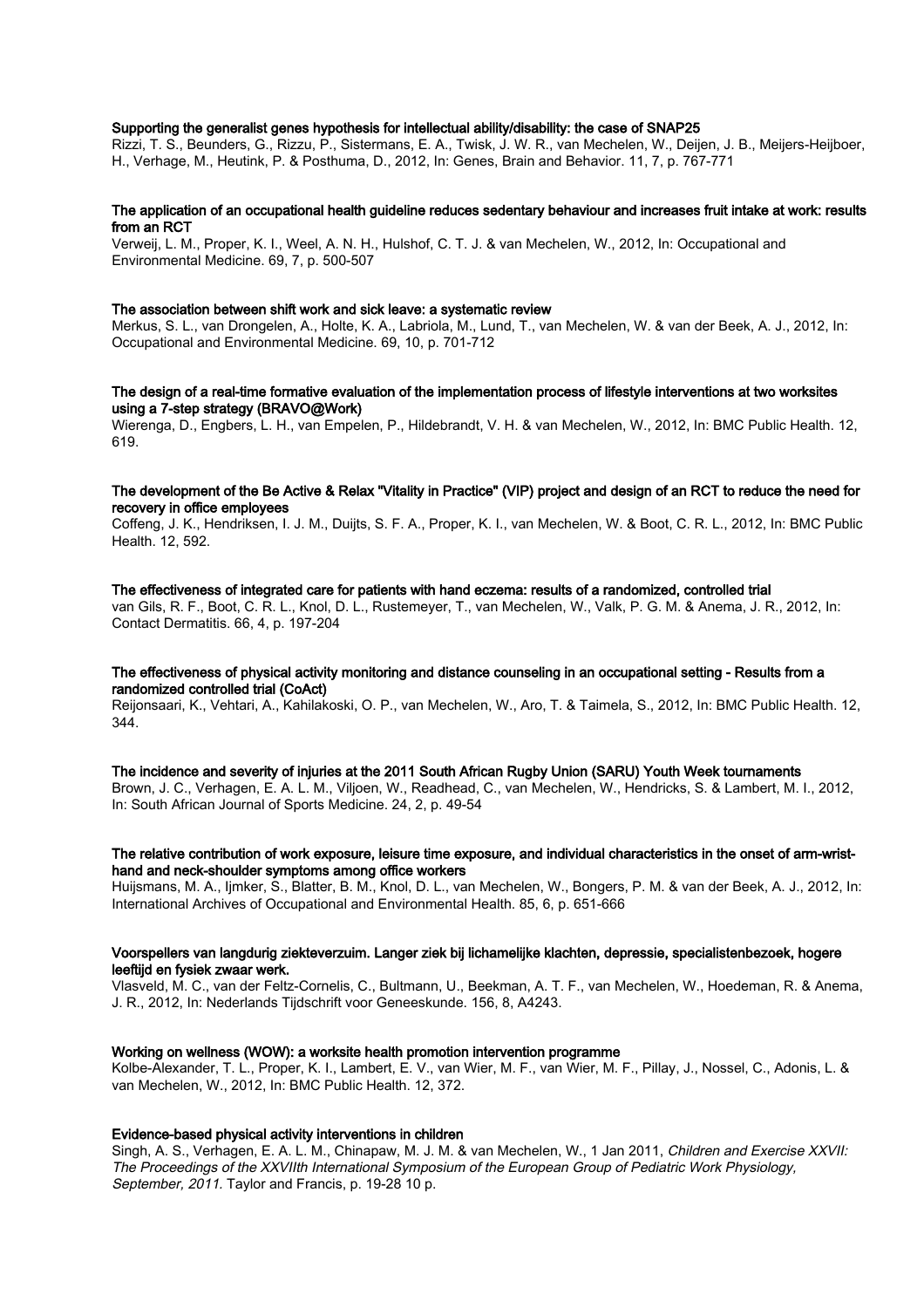# Adolescent predictors of objectively measured physical activity and sedentary behaviour at age 42: the Amsterdam Growth and Health Longitudinal Study (AGAHLS)

Uijtdewilligen, L., Singh, A. S., Twisk, J. W., Koppes, L. L., van Mechelen, W. & Chin A Paw, M. J. M., 2011, In: International Journal of Behavioral Nutrition and Physical Activity. 8, 107.

#### Age- and Sex-Related Interactions between Insulin-Like Growth Factor-I Promoter Polymorphisms and IGF-I Levels

van Turenhout, E. C., Deijen, J. B., Koppes, L. L., van Mechelen, W., Twisk, J. W. R. & Drent, M. L., 2011, In: The Open Neuroendocrinology Journal. 4, p. 15-21 7 p.

## Androgen receptor gene CAG repeat polymorphism in longitudinal height and body composition in children and adolescents

Voorhoeve, P. G., van Mechelen, W., Uitterlinden, A. G., Delemarre-van de Waal, H. A. & Lamberts, S. W. J., 2011, In: Clinical Endocrinology. 74, 6, p. 732-735

## An individually based lifestyle intervention for workers at risk for cardiovascular disease: a process evaluation

Groeneveld, I. F., Proper, K. I., Absalah, S., van der Beek, A. J. & van Mechelen, W., 2011, In: American Journal of Health Promotion. 25, 6, p. 396-401

# Ankles back in randomized controlled trial (ABrCt): braces versus neuromuscular exercises for the secondary prevention of ankle sprains. Design of a randomised controlled trial

Janssen, K. W., van Mechelen, W. & Verhagen, E. A. L. M., 2011, In: BMC Musculoskeletal Disorders. 12, 210.

#### A participatory return-to-work intervention for temporary agency workers and unemployed workers sick-listed due to musculoskeletal disorders: results of a randomized controlled trial

Vermeulen, S., Anema, J. R., Schellart, A. J. M., Knol, D. L., van Mechelen, W. & van der Beek, A. J., 2011, In: Journal of Occupational Rehabilitation. 21, 3, p. 313-324

# A process evaluation of a worksite vitality intervention among ageing hospital workers

Strijk, J. E., Proper, K. I., van der Beek, A. J. & van Mechelen, W., 2011, In: International Journal of Behavioral Nutrition and Physical Activity. 8, 58.

# Comparative effectiveness of lifestyle interventions on cardiovascular risk factors among a Dutch overweight working population: a randomized controlled trial

Dekkers, J. C., van Wier, M. F., Ariens, G. A. M., Hendriksen, I. J. M., Pronk, N. P., Smid, T. & van Mechelen, W., 2011, In: BMC Public Health. 11, 49.

## Cost-effectiveness and cost-benefit of a lifestyle intervention for workers in the construction industry at risk for cardiovascular disease

Groeneveld, I. F., van Wier, M. F., Proper, K. I., Bosmans, J. E., van Mechelen, W. & van der Beek, A. J., 2011, In: Journal of Occupational and Environmental Medicine. 53, 6, p. 610-617

Cost-utility analysis of a one-time supervisor telephone contact at 6-weeks post-partum to prevent extended sick leave following maternity leave in The Netherlands: results of an economic evaluation alongside a randomized controlled trial Uegaki, K., Stomp-van den Berg, S. G., de Bruijne, M. C., van Poppel, M. N. M., Heymans, M. W., van Mechelen, W. & van Tulder, M. W., 2011, In: BMC Public Health. 11, 12 p., 57.

# Dairy intake from adolescence into adulthood is not associated with being overweight and metabolic syndrome in adulthood: the Amsterdam Growth and Health Longitudinal Study

te Velde, S. J., Snijder, M. B., van Dijk, A. E., Brug, J., Koppes, L. L., van Mechelen, W. & Twisk, J. W., 2011, In: Journal of Human Nutrition and Dietetics. 24, 3, p. 233-244

# Determinants of physical activity and sedentary behaviour in young people: a review and quality synthesis of prospective studies

Uijtdewilligen, L., Nauta, J., Singh, A. S., van Mechelen, W., Twisk, J. W., van der Horst, K. & Chin A Paw, M. J. M., 2011, In: British Journal of Sports Medicine. 45, 11, p. 896-905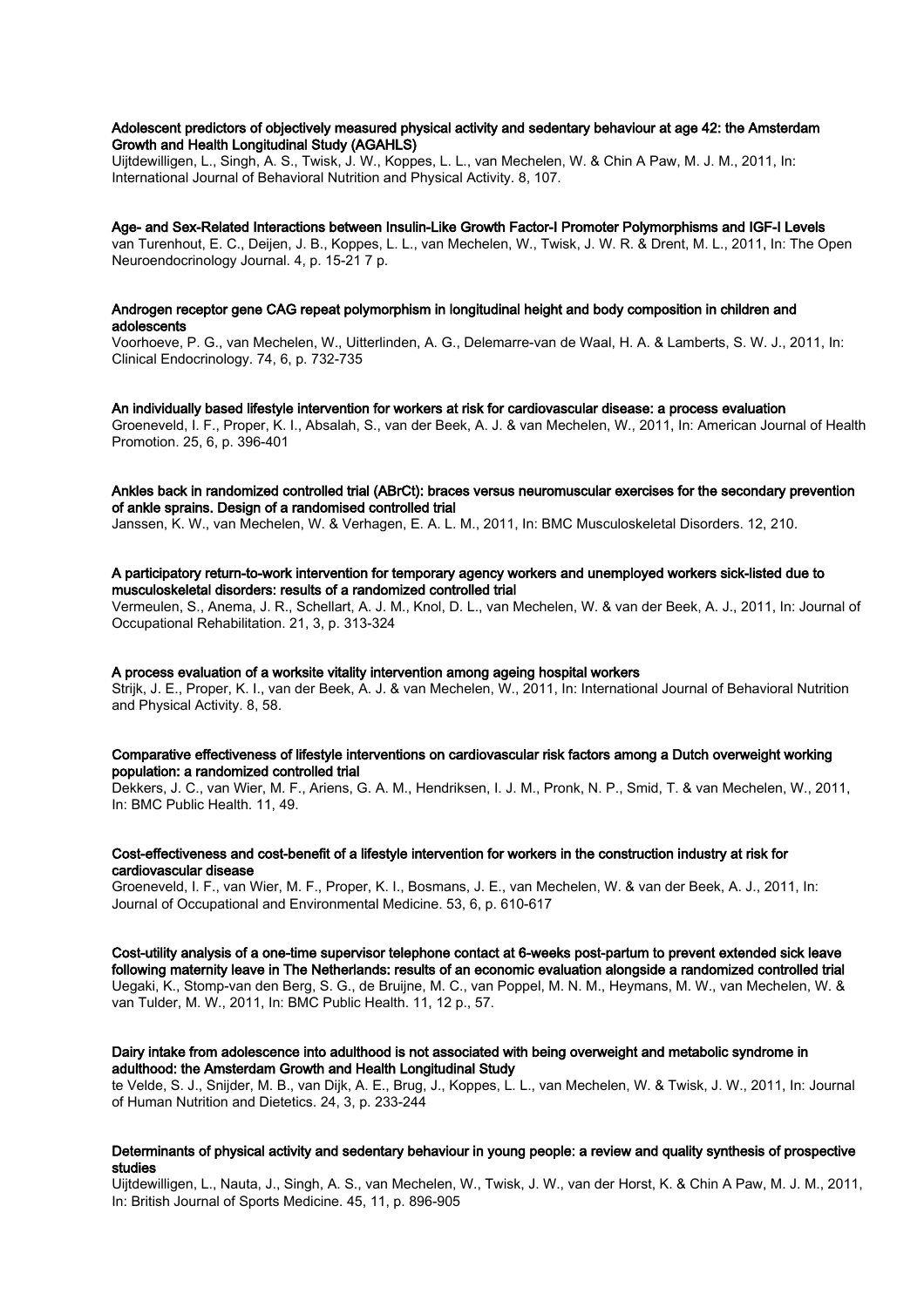# Economic burden of physical activity-related injuries in Dutch children aged 10-12

Collard, D. C. M., Verhagen, E. A. L. M., van Mechelen, W., Heijmans, M. W. & Chin A Paw, M. J. M., 2011, In: British Journal of Sports Medicine. 45, 13, p. 1058-U1501

#### Economic evaluations of occupational health interventions from a company's perspective: a systematic review of methods to estimate the cost of health-related productivity loss

Uegaki, K., de Bruijne, M. C., van der Beek, A. J., van Mechelen, W. & van Tulder, M. W., 2011, In: Journal of Occupational Rehabilitation. 21, 1, p. 90-99

#### Effectiveness of JUMP-in, a Dutch primary school-based community intervention aimed at the promotion of physical activity

de Meij, J. S. B., Chin A Paw, M. J. M., van Stralen, A. M., van der Wal, M. F., van Dieren, L. & van Mechelen, W., 2011, In: British Journal of Sports Medicine. 45, 13, p. 1052-1057

# Effectiveness of phone and e-mail lifestyle counseling for long term weight control among overweight employees

van Wier, M. F., Dekkers, J. C., Hendriksen, I. J. M., Heijmans, M. W., Ariens, G. A. M., Pronk, N. P., Smid, T. & van Mechelen, W., 2011, In: Journal of Occupational and Environmental Medicine. 53, 6, p. 680-686

#### Effectiveness of prevention programmes for hand dermatitis: a systematic review of the literature

van Gils, R. F., Boot, C. R. L., van Gils, P. F., Bruynzeel, D. P., Coenraads, P. J., van Mechelen, W., Riphagen, I. & Anema, J. R., 2011, In: Contact Dermatitis. 64, 2, p. 63-72

# Estrogen receptor-alpha gene polymorphisms and body composition in children and adolescents

Voorhoeve, P. G., van Mechelen, W., Uitterlinden, A. G., Delemarre-van de Waal, H. A. & Lamberts, S. W. J., 2011, In: Hormone Research in Paediatrics. 76, 2, p. 86-92

# Exploratory study of web-based planning and mobile text reminders in an overweight population

Soureti, A., Murray, P., Cobain, M., Chin A Paw, M. J. M., van Mechelen, W. & Hurling, R., 2011, In: Journal of Medical Internet Research. 13, 4, e118.

# For whom and under what circumstances do school-based energy balance behavior interventions work? Systematic review on moderators

Yildirim, M., van Stralen, M. M., Chin A Paw, M. J. M., Brug, J., van Mechelen, W., Twisk, J. W. & te Velde, S. J., 2011, In: International Journal of Pediatric Obesity. 6, 2, p. E46-E57

# Habitual physical activity and peripheral arterial compliance in young adults: the Amsterdam growth and health longitudinal study

van de Laar, R. J., Ferreira, I., van Mechelen, W., Prins, M. H., Twisk, J. W. & Stehouwer, C. D. A., 2011, In: American Journal of Hypertension. 24, 2, p. 200-208

## International olympic committee consensus statement on the health and fitness of young people through physical activity and sport

Mountjoy, M., Andersen, L. B., Armstrong, N., Biddle, S., Boreham, C., Bedenbeck, H. P. B., Ekelund, U., Engebretsen, L., Hardman, K., Hills, A., Kahlmeier, S., Kriemler, S., Lambert, E., Ljungqvist, A., Matsudo, V., Mckay, H., Micheli, L., Pate, R., Riddoch, C., Schamasch, P. & 4 others, Sundberg, C. J., Tomkinson, G., van Sluijs, E. & van Mechelen, W., 2011, In: British Journal of Sports Medicine. 45, 11, p. 839-848

# Interventions for preventing gestational diabetes mellitus: a systematic review and meta-analysis

Oostdam, N., van Poppel, M. N. M., Wouters, M. G. A. J. & van Mechelen, W., 2011, In: Journal of Women's Health. 20, 10, p. 1551-1563

# Meta-analyses of workplace physical activity and dietary behaviour interventions on weight outcomes

Verweij, L. M., Coffeng, J. K., van Mechelen, W. & Proper, K. I., 2011, In: Obesity Reviews. 12, 6, p. 406-429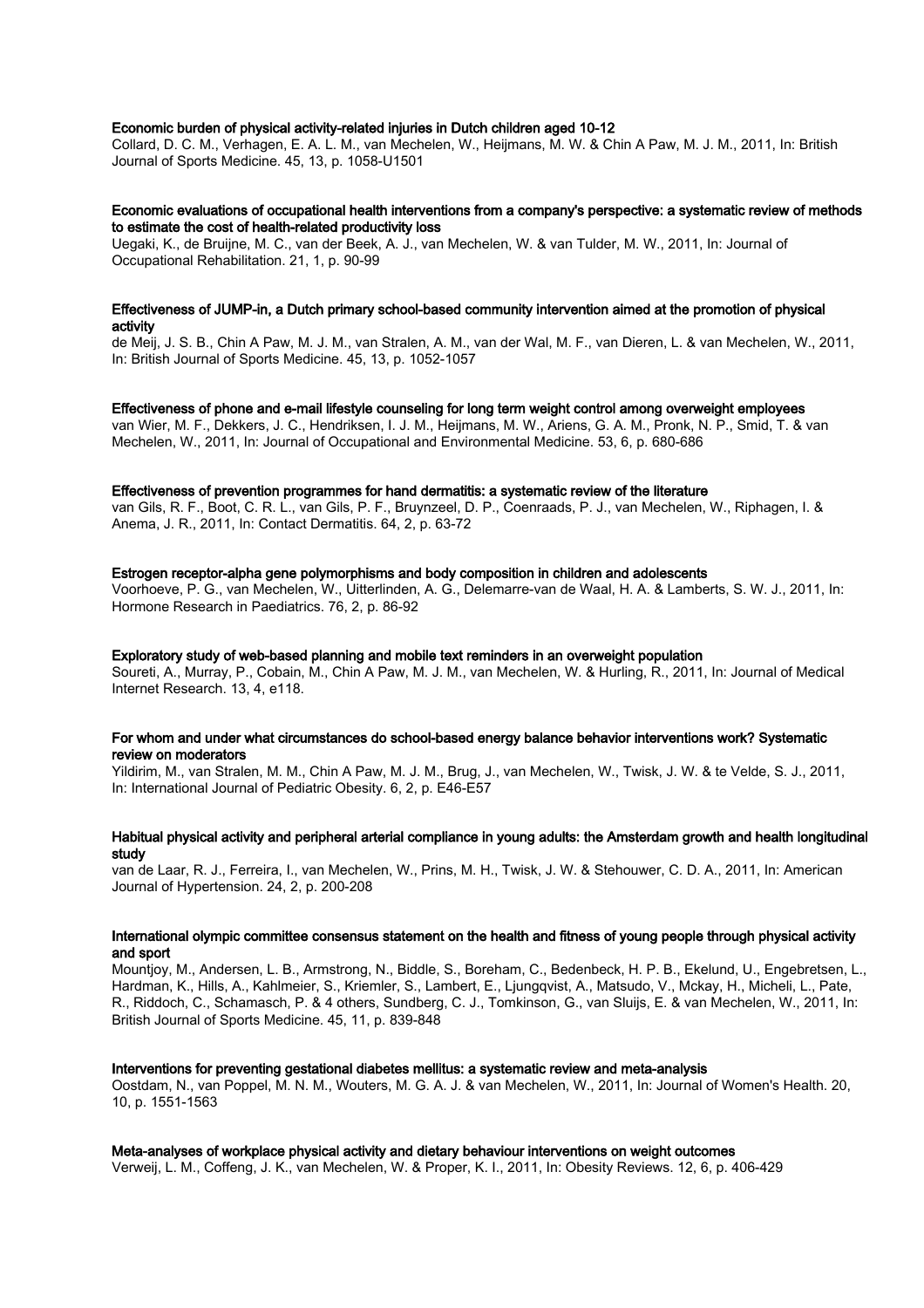# Multidisciplinary convalescence recommendations after gynaecological surgery: a modified Delphi method among experts

Vonk Noordegraaf, A., Huirne, J. A. F., Brölmann, H. A. M., van Mechelen, W. & Anema, J. R., 2011, In: BJOG: An International Journal of Obstetrics & Gynaecology. 118, 13, p. 1557-1567

# PLAYgrounds: Effect of a PE playground program in primary schools on PA levels during recess in 6 to 12 year old children. Design of a prospective controlled trial

Janssen, M., Toussaint, H. M., van Mechelen, W. & Verhagen, E. A. L. M., 2011, In: BMC Public Health. 11, 282.

#### Postpartum behaviour as predictor of weight change from before pregnancy to one year postpartum.

Althuizen, G. H. C. W., van Poppel, M. N. M., de Vries, J. H. M., Seidell, J. C. & van Mechelen, W., 2011, In: BMC Public Health. 11, 165.

Process evaluation of an occupational health guideline aimed at preventing weight gain among employees Verweij, L. M., Proper, K. I., Hulshof, C. T. J. & van Mechelen, W., 2011, In: Journal of Occupational and Environmental Medicine. 53, 7, p. 722-729

Psychometric properties of two physical activity questionnaires, the AQuAA and the PASE, in cancer patients Liu, R. D. K., Buffart, L. M., Kersten, M. J., Spiering, M., Brug, J., van Mechelen, W. & Chin A Paw, M. J. M., 2011, In: BMC Medical Research Methodology. 11, 30.

#### Reduction in sugar-sweetened beverages is not associated with more water or diet drinks

Veitch, J., Singh, A. S., van Stralen, M. M., van Mechelen, W., Brug, J. & Chin A Paw, M. J. M., 2011, In: Public Health Nutrition. 14, 8, p. 1388-1393

# Relationship between young peoples' sedentary behaviour and biomedical health indicators: a systematic review of prospective studies

Chin A Paw, M. J. M., Proper, K. I., Brug, J., van Mechelen, W. & Singh, A. S., 2011, In: Obesity Reviews. 12, 7, p. E621- E632

# Responsibility of sport and exercise medicine in preventing and managing chronic disease: applying our knowledge and skill is overdue

Matheson, G. O., Klugl, M., Dvorak, J., Engebretsen, L., Meeuwisse, W. H., Schwellnus, M., Blair, S. N., van Mechelen, W., Derman, W., Borjesson, M., Bendiksen, F. & Weiler, R., 2011, In: British Journal of Sports Medicine. 45, 16, p. 1272- 1282

#### Sedentary behaviors and health outcomes among adults a systematic review of prospective studies

Proper, K. I., Singh, A. S., van Mechelen, W. & Chin A Paw, M. J. M., 2011, In: American Journal of Preventive Medicine. 40, 2, p. 174-182

#### Sedentary behavior what's in a definition? Response

Proper, K. I., Singh, A. S., van Mechelen, W. & Chin A Paw, M. J. M., 2011, In: American Journal of Preventive Medicine. 40, 6, p. E34-E34

#### Short and long term effects of a lifestyle intervention for construction workers at risk for cardiovascular disease: a randomized controlled trial

Groeneveld, I. F., Proper, K. I., van der Beek, A. J., Hildebrandt, V. H. & van Mechelen, W., 2011, In: BMC Public Health. 11, 836.

## Software-recorded and self-reported duration of computer use in relation to the onset of severe arm-wrist-hand pain and neck-shoulder pain

Ijmker, S., Huijsmans, M. A., van der Beek, A. J., Knol, D. L., van Mechelen, W., Bongers, P. M. & Blatter, B. M., 2011, In: Occupational and Environmental Medicine. 68, 7, p. 502-509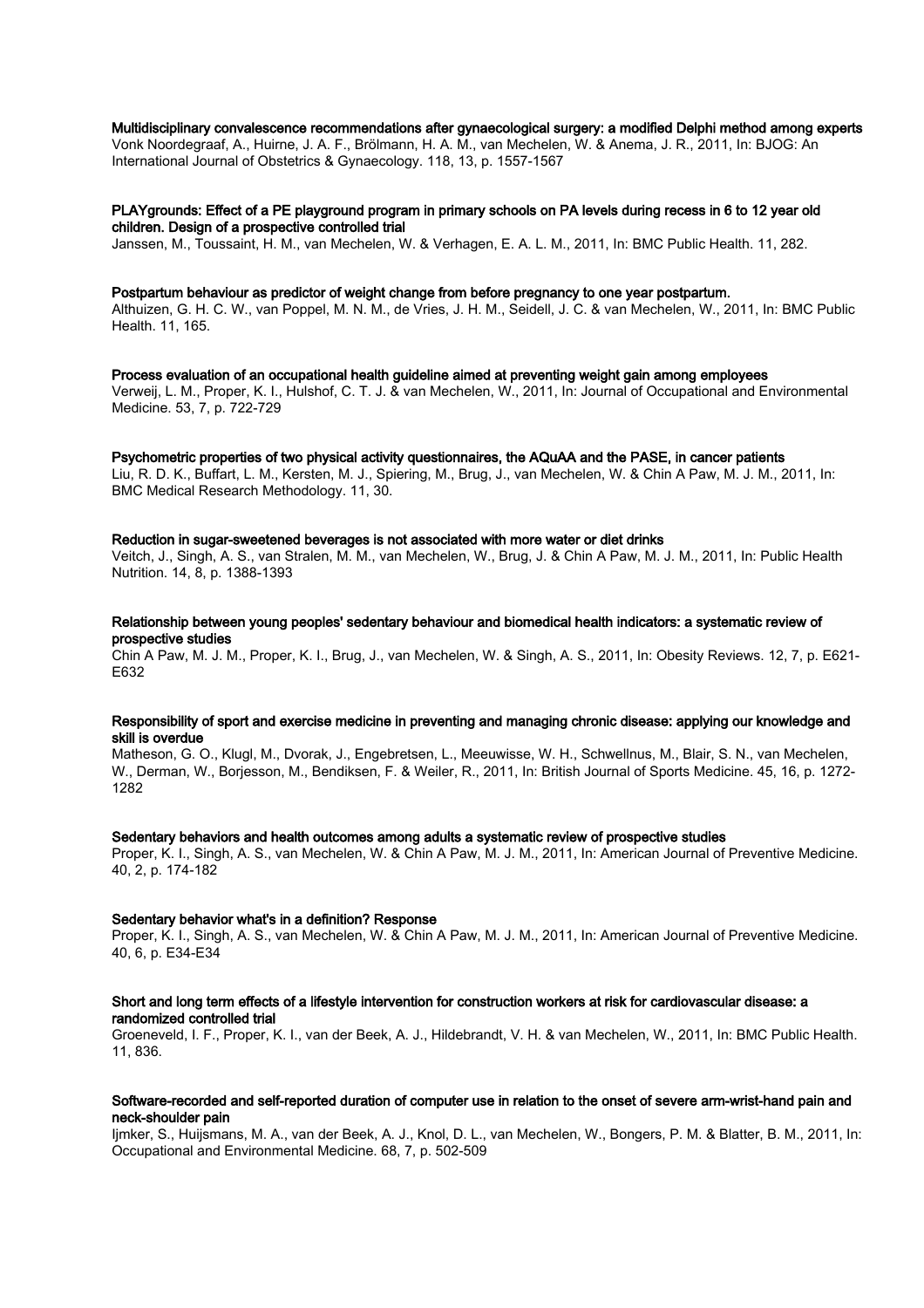# Systematic review on the financial return of worksite health promotion programmes aimed at improving nutrition and/or increasing physical activity

van Dongen, J. M., Proper, K. I., van Wier, M. F., van der Beek, A. J., Bongers, P. M., van Mechelen, W. & van Tulder, M. W., 2011, In: Obesity Reviews. 12, 12, p. 1031-1049 18 p.

# Terviseprobleemid - Oluline Põhjus "Sport Kõigile" Programmide Edendamiseks

Verhagen, E. A. L. M. & van Mechelen, W., 2011, In: Liikumine Ja Sport. 4, p. 45-50 45 p.

## The impact of adherence on sports injury prevention effect estimates in randomised controlled trials: looking beyond the CONSORT statement

Verhagen, E. A. L. M., Hupperets, M. D. W., Finch, C. F. & van Mechelen, W., 2011, In: Journal of Science and Medicine in Sport. 14, 4, p. 287-292

# The role of work ability in the relationship between aerobic capacity and sick leave: a mediation analysis

Strijk, J. E., Proper, K. I., van Stralen, M. M., Wijngaard, P., van Mechelen, W. & van der Beek, A. J., 2011, In: Occupational and Environmental Medicine. 68, 10, p. 753-758

#### The trend in total cost of back pain in The Netherlands in the period 2002-2007

Lambeek, L. C., van Tulder, M. W., Swinkels, I. C., Koppes, L. L., Anema, J. R. & van Mechelen, W., 2011, In: Spine. 36, 13, p. 1050-1058

## Web-Based Risk Communication and Planning in an Obese Population: Exploratory Study

Soureti, A., Murray, P., Cobain, M., van Mechelen, W. & Hurling, R., 2011, In: Journal of Medical Internet Research. 13, 4, e100.

# What works in school-based energy balance behaviour interventions and what does not? A systematic review of mediating mechanisms

van Stralen, M. M., Yildirim, M., te Velde, S. J., Brug, J., van Mechelen, W. & Chin A Paw, M. J. M., 2011, In: International Journal of Obesity. 35, 10, p. 1251-1265

#### Cognitieve, sociale en omgevingsdeterminanten van energiebalans-gerelateerd gedrag: Een aanpak op basis van de intervention mapping-methodiek

De Bruijn, G. J., Kremers, S. P. J., Van Mechelen, W. & Brug, J., Jun 2010, In: Hart Bulletin. 41, 3, p. 74-77 4 p.

#### Preface

Verhagen, E. & van Mechelen, W., 1 Feb 2010, Sports Injury Research. Oxford University Press

#### Sports Injury Research

Verhagen, E. & van Mechelen, W., 1 Feb 2010, Oxford University Press. 272 p.

# Accelerometers and Internet for physical activity promotion in youth? Feasibility and effectiveness of a minimal intervention [ISRCTN93896459]

Slootmaker, S. M., Chin A Paw, M. J. M., Seidell, J. C., van Mechelen, W. & Schuit, A. J., 2010, In: Preventive Medicine. 51, 1, p. 31-36

#### A lifestyle intervention for workers with an elevated cardiovascular disease risk: opening the black box

Groeneveld, I. F., Proper, K. I., Absalah, S., van der Beek, A. J. & van Mechelen, W., 2010, In: International Journal of Behavioral Medicine. 17, p. 133-133

## An exploration of fluoroscopically guided spinal steroid injections in patients with nong-specific exercise-related lower-limb pain

Neve, L., Orchard, J., Gibbs, N., van Mechelen, W., Verhagen, E. A. L. M., Sesel, K., Burgess, I. & Hines, B., 2010, In: Open Access Journal of Sports Medicine. 1, p. 183-190 8 p.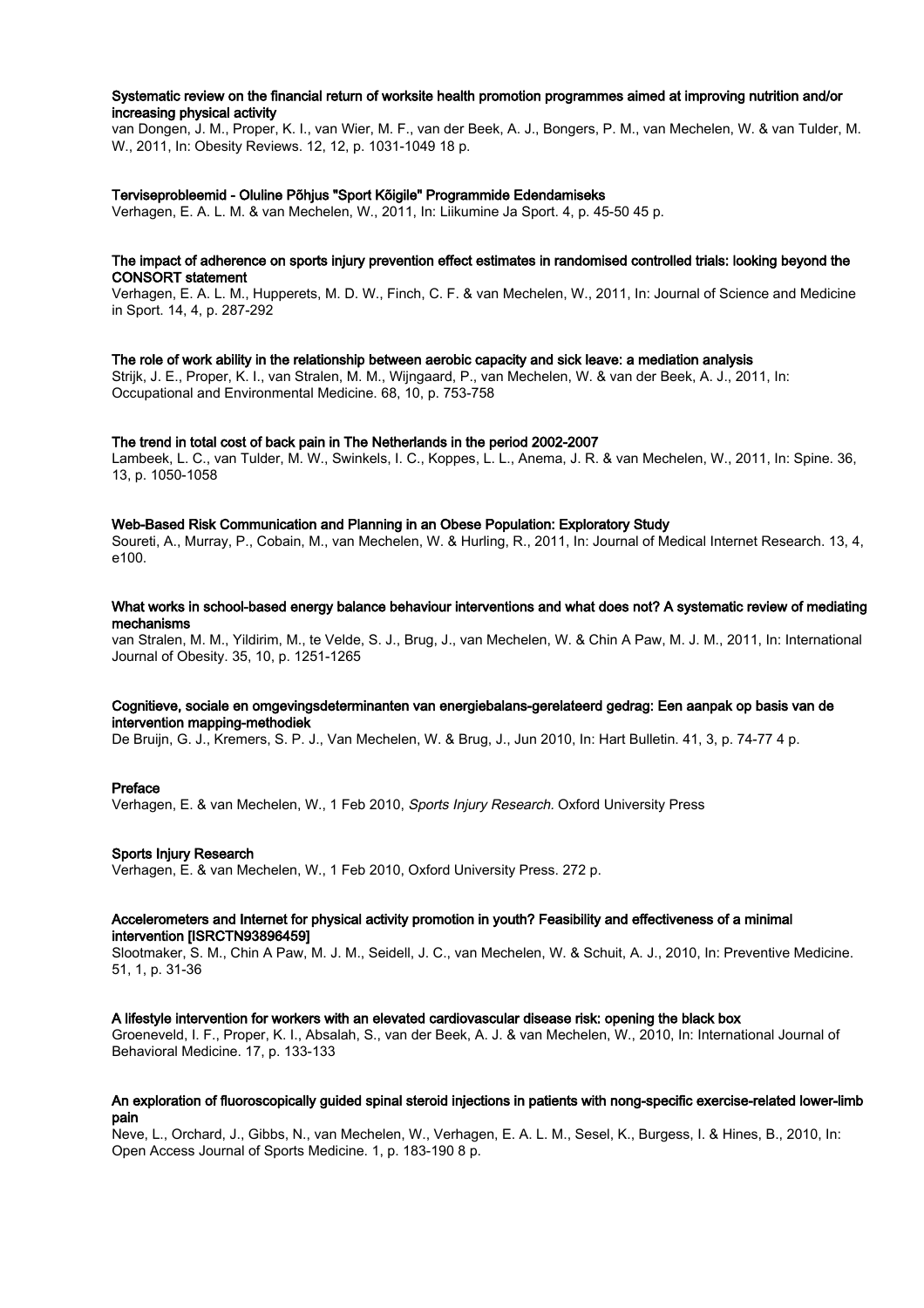## Associations between VO2max and vitality in older workers: a cross-sectional study

Strijk, J. E., Proper, K. I., Klaver, L., van der Beek, A. J. & van Mechelen, W., 2010, In: BMC Public Health. 10, p. 684 6 p.

#### Associations between Vo2Max and vitality in older workers: the Vital@Work Study

Strijk, J. E., Proper, K. I., van der Beek, A. J. & van Mechelen, W., 2010, In: International Journal of Behavioral Medicine. 17, p. 151-151

#### A tailored lifestyle intervention to reduce the cardiovascular disease risk of individuals with Familial Hypercholesterolemia (FH): design of the PRO-FIT randomised controlled trial

Broekhuizen, K., van Poppel, M. N. M., Koppes, L. L. J., Brug, J. & van Mechelen, W., 2010, In: BMC Public Health. 10, 10 p., 69.

#### A workplace intervention for sick-listed employees with distress: results of a randomised controlled trial

van Oostrom, S. H., van Mechelen, W., Terluin, B., de Vet, H. C. W., Knol, D. L. & Anema, J. R., 2010, In: Occupational and Environmental Medicine. 67, 9, p. 596-602

#### Behaviour, the key factor for sports injury prevention

Verhagen, E. A. L. M., van Stralen, M. M. & van Mechelen, W., 2010, In: Sports Medicine. 40, 11, p. 899-906

#### Built environmental correlates of walking and cycling in Dutch urban children: results from the SPACE study

de Vries, S. I., Hopman-Rock, M., Bakker, I., Hira Sing, R. A. & van Mechelen, W., 2010, In: International Journal of Environmental Research and Public Health. 7, 5, p. 2309-2324 16 p.

## Cognitieve, sociale en omgevingsdeterminanten van energiebalansa-gerelateerd gedrag

de Bruijn, G. J., Kremers, S. P. J., van Mechelen, W. & Brug, J., 2010, In: Hart Bulletin. 41, p. 73-76

## Cost-effectiveness of a minimal intervention for stress-related sick leave in general practice: Results of an economic evaluation alongside a pragmatic randomised control trial

Uegaki, K., Bakker, I., de Bruijne, M. C., van der Beek, A. J., Terluin, B., van Marwijk, H. W. J., Heijmans, M. W., Stalman, W. A. B. & van Mechelen, W., 2010, In: Journal of Affective Disorders. 120, 1-3, p. 177-187

#### Cost-effectiveness of a participatory return-to-work intervention for temporary agency workers and unemployed workers sick-listed due to musculoskeletal disorders: design of a randomised controlled trial

Vermeulen, S., Anema, J. R., Schellart, A. J. M., van Mechelen, W. & van der Beek, A. J., 2010, In: BMC Musculoskeletal Disorders. 11, p. 60 14 p.

## Cost-effectiveness of lumbar supports for home care workers with recurrent low back pain: an economic evaluation alongside a randomized controlled trial

Roelofs, P. D. D. M., Bierma-Zeinstra, S. M. A., van Poppel, M. N. M., van Mechelen, W., Koes, B. W. & van Tulder, M. W. , 2010, In: Spine. 35, 26, p. E1619-E1626

#### Design of the Resistance and Endurance exercise After ChemoTherapy (REACT) study: A randomized controlled trial to evaluate the effectiveness and cost-effectiveness of exercise interventions after chemotherapy on physical fitness and fatigue

Kampshoff, C. S., Buffart, L. M., Schep, G., van Mechelen, W., Brug, J. & Chin A Paw, M. J. M., 2010, In: BMC Cancer. 10 , p. 658 10 p.

#### Determinants of the intention for using a lumbar support among home care workers with recurrent low back pain

Roelofs, P. D. D. M., van Poppel, M. N. M., Bierma-Zeinstra, S. M. A. & van Mechelen, W., 2010, In: European Spine Journal. 19, 9, p. 1502-1507

# Economic evaluation of a workplace intervention for sick-listed employees with distress

van Oostrom, S. H., Heijmans, M. W., de Vet, H. C. W., van Tulder, M. W., van Mechelen, W. & Anema, J. R., 2010, In: Occupational and Environmental Medicine. 67, 9, p. 603-610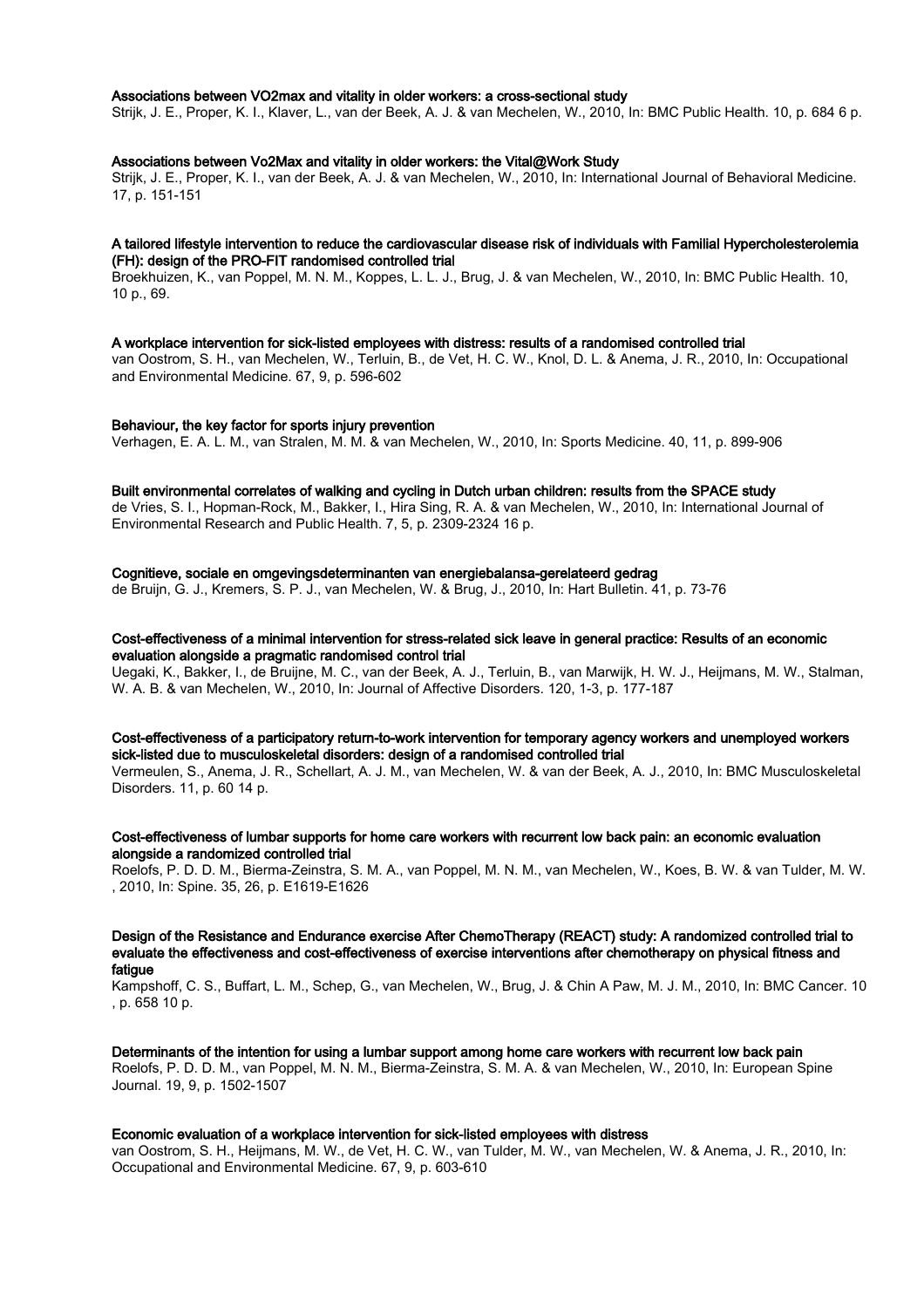# Economic evaluations of occupational health interventions from a corporate perspective - a systematic review of methodological quality

Uegaki, K., de Bruijne, M. C., Lambeek, L. C., Anema, J. R., van der Beek, A. J., van Mechelen, W. & van Tulder, M. W., 2010, In: Scandinavian Journal of Work, Environment and Health. 36, 4, p. 273-288

# ECSS Position Statement 2009: Prevention of acute sports injuries

Steffen, K., Andersen, T. E., Krosshaug, T., van Mechelen, W., Myklebust, G., Verhagen, E. A. L. M. & Bahr, R., 2010, In: European Journal of Sport Science. 10, 4, p. 223-236

#### Effectiveness of a school-based physical activity injury prevention program

Collard, D. C. M., Verhagen, E. A. L. M., Chin A Paw, M. J. M., Knol, D. L. & van Mechelen, W., 2010, In: Archives of Pediatrics and Adolescent Medicine. 164, 2, p. 145-150

# Effectiveness of a school-based physical activity-related injury prevention program on risk behavior and neuromotor fitness a cluster randomized controlled trial

Collard, D. C. M., Chin A Paw, M. J. M., Verhagen, E. A. L. M., Bakker, I. & van Mechelen, W., 2010, In: International Journal of Behavioral Nutrition and Physical Activity. 7, 1, p. 9 10 p.

# Effect of integrated care for sick listed patients with chronic low back pain: economic evaluation alongside a randomized controlled trial

Lambeek, L. C., Bosmans, J. E., van Royen, B. J., van Tulder, M. W., van Mechelen, W. & Anema, J. R., 2010, In: British Medical Journal. 341, p. c6414

# Effect of school based physical activity programme (KISS) on fitness and adiposity in primary schoolchildren: cluster randomised controlled trial

Kriemler, S., Zahner, L., Schindler, C., Meyer, U., Hartmann, T., Hebestreit, H., Brunner-La Rocca, H. P., van Mechelen, W. & Puder, J. J., 2010, In: British Medical Journal. 340, c785.

### Evaluation of a cardiovascular disease risk assessment tool for the promotion of healthier lifestyles

Soureti, A., Hurling, R., Murray, P., van Mechelen, W. & Cobain, M., 2010, In: European Journal of Cardiovascular Prevention and Rehabilitation. 17, 5, p. 519-523

#### Incidence and risk factors of running-related injuries during preparation for a 4-mile recreational running event

Buist, I., Bredeweg, S. W., Bessem, B., van Mechelen, W., Lemmink, K. A. P. M. & Diercks, R. L., 2010, In: British Journal of Sports Medicine. 44, 8, p. 598-604

#### Lifestyle-focused interventions at the workplace to reduce the risk of cardiovascular disease - a systematic review

Groeneveld, I. F., Proper, K. I., van der Beek, A. J., Hildebrandt, V. H. & van Mechelen, W., 2010, In: Scandinavian Journal of Work, Environment and Health. 36, 3, p. 202-215

## Lifetime vigorous but not light-to-moderate habitual physical activity impacts favorably on carotid stiffness in young adults the Amsterdam growth and health longitudinal study

van de Laar, R. J., Ferreira, I., van Mechelen, W., Prins, M. H., Twisk, J. W. R. & Stehouwer, C. D., 2010, In: Hypertension. 55, 1, p. 33-39 7 p.

# Meta-analysis of workplace physical activity and dietary behavior interventions on weight outcomes

Verweij, L. M., Coffeng, J. K., van Mechelen, W. & Proper, K. I., 2010, In: International Journal of Behavioral Medicine. 17 , p. 94-95

# Motor fitness in Dutch youth: differences over a 26-year period (1980-2006)

Runhaar, J., Collard, D. C. M., Singh, A. S., Kemper, H. C. G., van Mechelen, W. & Chin A Paw, M. J. M., 2010, In: Journal of Science and Medicine in Sport. 13, 3, p. 323-328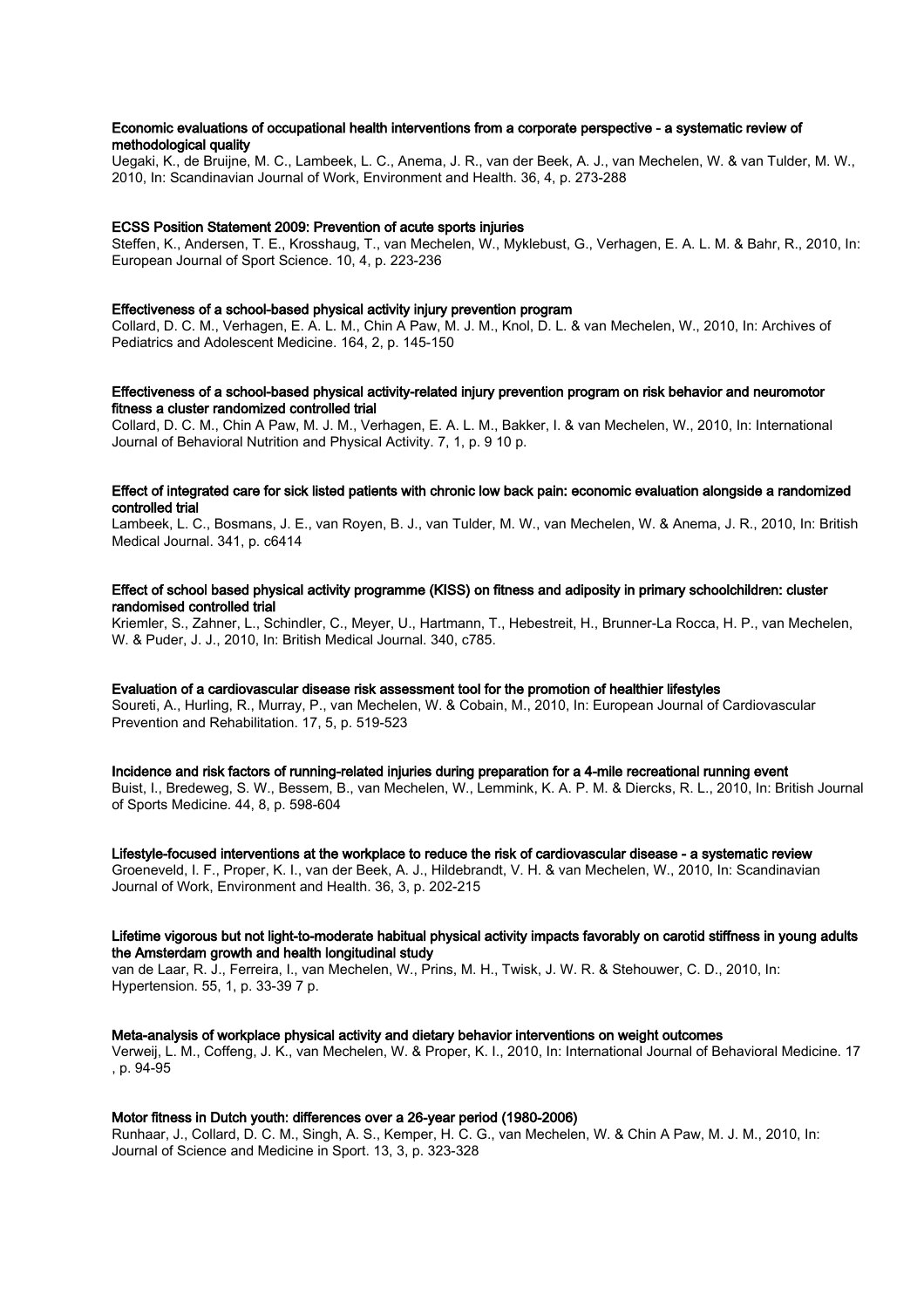#### Physical activity questionnaires for adults: a systematic review of measurement properties

van Poppel, M. N. M., Chin A Paw, M. J. M., Mokkink, L. B., van Mechelen, W. & Terwee, C. B., 2010, In: Sports Medicine. 40, 7, p. 565-600

#### Physical activity questionnaires for youth: a systematic review of measurement properties

Chin A Paw, M. J. M., Mokkink, L. B., van Poppel, M. N. M., van Mechelen, W. & Terwee, C. B., 2010, In: Sports Medicine. 40, 7, p. 539-563

#### Physiotherapy for sleep disturbance in chronic low back pain: a feasibility randomised controlled trial

Hurley, D. A., Eadie, J., O'Donoghue, G., Kelly, C., Lonsdale, C., Guerin, S., Tully, M. A., van Mechelen, W., McDonough, S. M., Boreham, C. A. G., Heneghan, C. & Daly, L., 2010, In: BMC Musculoskeletal Disorders. 11, p. 70 11 p.

#### Potential savings of a program to prevent ankle sprain recurrence: economic evaluation of a randomized controlled trial Hupperets, M. D. W., Verhagen, E. A. L. M., Heijmans, M. W., Bosmans, J. E., van Tulder, M. W. & van Mechelen, W.,

2010, In: American Journal Sports Medicine. 38, 11, p. 2194-2200

# Predictors of running-related injuries in novice runners enrolled in a systematic training program a prospective cohort study

Buist, I., Bredeweg, S. W., Lemmink, K. A. P. M., van Mechelen, W. & Diercks, R. L., 2010, In: American Journal Sports Medicine. 38, 2, p. 273-280

# Process evaluation of a school based physical activity related injury prevention programme using the RE-AIM framework

Collard, D. C. M., Chin A Paw, M. J. M., Verhagen, E. A. L. M. & van Mechelen, W., 2010, In: BMC Pediatrics. 10, 6 p., 86.

#### Promoting physical activity in an adolescent and a young adult with physical disabilities

Buffart, L. M., van den Berg-Emons, R., van Mechelen, W., van Meeteren, J., van der Slot, W., Stam, H. J. & Roebroeck, M. E., 2010, In: Disability and Health Journal. 3, 2, p. 86-92

## Promoting physical activity in children: the stepwise development of the primary school-based JUMP-in intervention applying the RE-AIM evaluation framework

de Meij, J. S. B., Chin A Paw, M. J. M., Kremers, S. P. J., van der Wal, M. F., Jurg, M. E. & van Mechelen, W., 2010, In: British Journal of Sports Medicine. 44, 12, p. 879-887

#### Qualitative attributes and measurement properties of physical activity questionnaires a checklist

Terwee, C. B., Mokkink, L. B., van Poppel, M. N. M., Chin A Paw, M. J. M., van Mechelen, W. & de Vet, H. C. W., 2010, In: Sports Medicine. 40, 7, p. 525-537

#### Randomised controlled trial of integrated care to reduce disability from chronic low back pain in working and private life Lambeek, L. C., van Mechelen, W., Knol, D. L., Loisel, P. & Anema, J. R., 2010, In: British Medical Journal. 340, c1035.

## Return to work and occupational physicians' management of common mental health problems – process evaluation of a randomized controlled trial

Rebergen, D. S., Bruinvels, D. J., Bos, C. M., van der Beek, A. J. & van Mechelen, W., 2010, In: Scandinavian Journal of Work, Environment and Health. 36, 6, p. 488-498

#### Self-administered physical activity questionnaires for the elderly a systematic review of measurement properties

Forsen, L., Loland, N. W., Vuillemin, A., Chin A Paw, M. J. M., van Poppel, M. N. M., Mokkink, L. B., van Mechelen, W. & Terwee, C. B., 2010, In: Sports Medicine. 40, 7, p. 601-623

# Short- and long term effects of a motivational interviewing-based lifestyle intervention for construction workers with an elevated risk of cardiovascular disease

Groeneveld, I. F., Proper, K. I., van der Beek, A. J., Hildebrandt, V. H. & van Mechelen, W., 2010, In: International Journal of Behavioral Medicine. 17, p. 215-215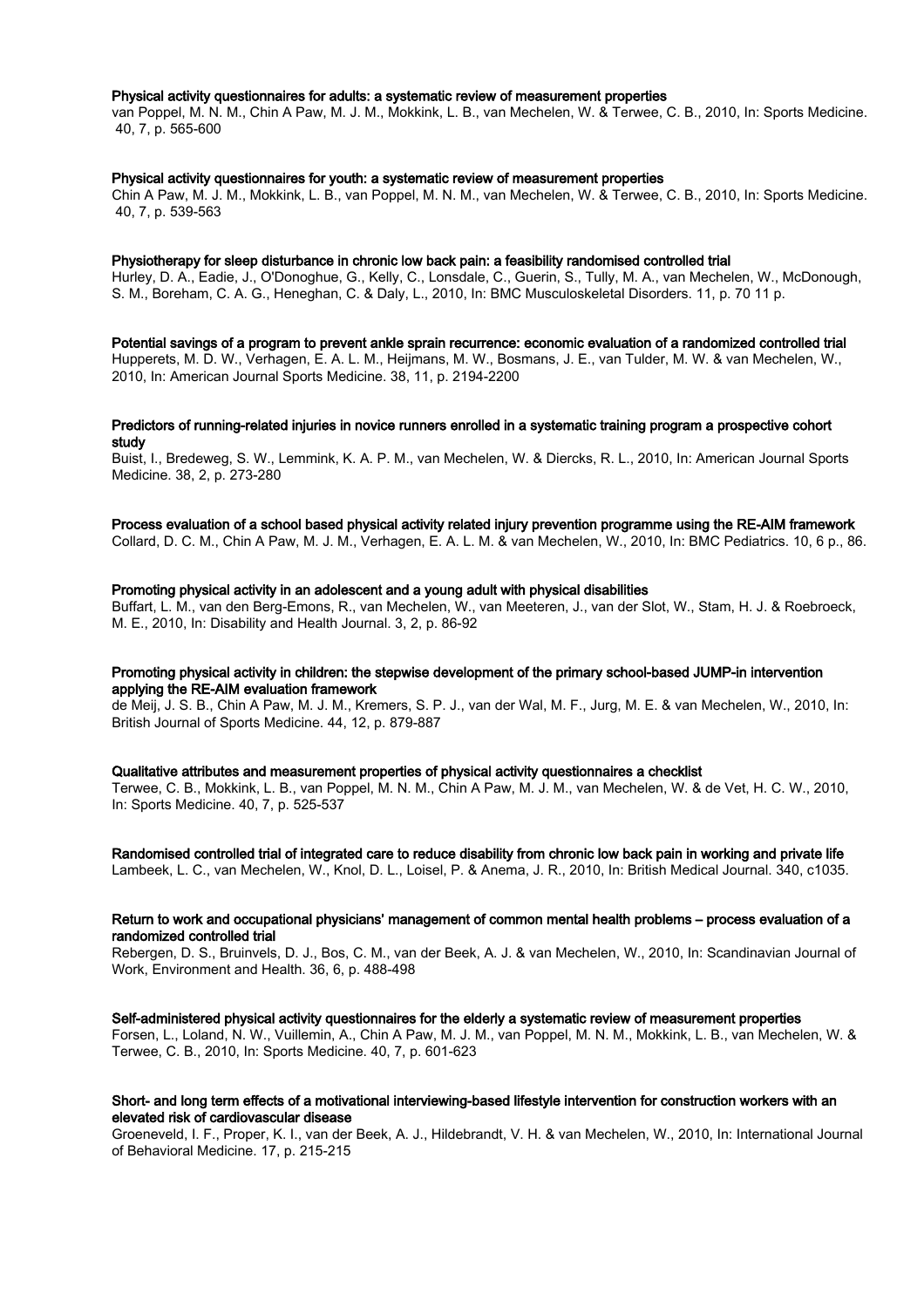# Single-item and multiple-item measures of adherence to public health behavior guidelines were incongruent

van Keulen, H. M., Mesters, I., van Mechelen, W. & de Vries, H., 2010, In: Journal of Clinical Epidemiology. 63, 1, p. 75-84

## Sport for all, injury prevention for all

Verhagen, E. A. L. M. & van Mechelen, W., 2010, In: British Journal of Sports Medicine. 44, 3, p. 158-158

## Sustained body weight reduction by an individual-based lifestyle intervention for workers in the construction industry at risk for cardiovascular disease: results of a randomized controlled trial

Groeneveld, I. F., Proper, K. I., van der Beek, A. J. & van Mechelen, W., 2010, In: Preventive Medicine. 51, 3-4, p. 240- 246

## The development of a lifestyle intervention in order to improve older workers' vitality by using the intervention mapping protocol

Strijk, J. E., Proper, K. I., van der Beek, A. J. & van Mechelen, W., 2010, In: International Journal of Behavioral Medicine. 17, p. 74-74

# The development of an occupational health guideline to improve workers' physical activity and dietary behaviour in order to prevent weight gain

Verweij, L. M., Proper, K. I., Hulshof, C. & van Mechelen, W., 2010, In: International Journal of Behavioral Medicine. 17, p. 185-185

# The prognosis of chronic low back pain is determined by changes in pain and disability in the initial period

Heijmans, M. W., van Buuren, S., Knol, D. L., Anema, J. R., van Mechelen, W. & de Vet, H. C. W., 2010, In: The Spine Journal. 10, 10, p. 847-856

# Training GP's to use a minimal intervention for stress-related mental disorders with sick leave (MISS): effects on performance results of the MISS project; a cluster-randomised controlled trial [ISRCTN43779641]

Bakker, I., van Marwijk, H. W. J., Terluin, B., Anema, J. R., van Mechelen, W. & Stalman, W. A. B., 2010, In: Patient Education and Counseling. 78, 2, p. 206-211

#### Bewegen op recept bij plasklachten en erectiestoornissen een haalbaarheidsonderzoek

Meuleman, E. J. H., Martis, C., Van Poppel, M. N. M. & Van Mechelen, W., Dec 2009, In: Nederlands Tijdschrift voor Urologie. 17, 8, p. 215-217 3 p.

# Erratum: Ethnic differences in BMI among Dutch adolescents: What is the role of screen viewing, active commuting to school, and consumption of soft drinks and high-caloric snacks? (International Journal of Behavioral Nutrition and Physical Activity (2009))

Singh, A. S., Chinapaw, M. J. M., Brug, J., Kremers, S. P. J., Visscher, T. L. S. & van Mechelen, W., 7 Jul 2009, In: International Journal of Behavioral Nutrition and Physical Activity. 6, 40.

# Workplace interventions for preventing work disability

van Oostrom, S. H., Driessen, M. T., de Vet, H. C. W., Franche, R. L., Schonstein, E., Loisel, P., van Mechelen, W. & Anema, J. R., 15 Apr 2009, In: Cochrane Database of Systematic Reviews. 2, p. CD006955 CD006955.

#### Adult active transportation: adding habit strength to the theory of planned behavior

de Bruijn, G. J., Kremers, S. P. J., Singh, A. S., van den Putte, B. & van Mechelen, W., 2009, In: American Journal of Preventive Medicine. 36, 3, p. 189-194

# Age, period and cohort effects on body weight and body mass index in adults: The Doetinchem Cohort Study

Nooyens, A. C. J., Visscher, T. L. S., Verschuren, W. M. M., Schuit, A. J., Boshuizen, H. C., van Mechelen, W. & Seidell, J. C., 2009, In: Public Health Nutrition. 12, 6, p. 862-870

### Age-related differences in muscular capacity among workers

Hamberg-van Reenen, H. H., van der Beek, A. J., Blatter, B. M., van Mechelen, W. & Bongers, P. M., 2009, In: International Archives of Occupational and Environmental Health. 82, 9, p. 1115-1121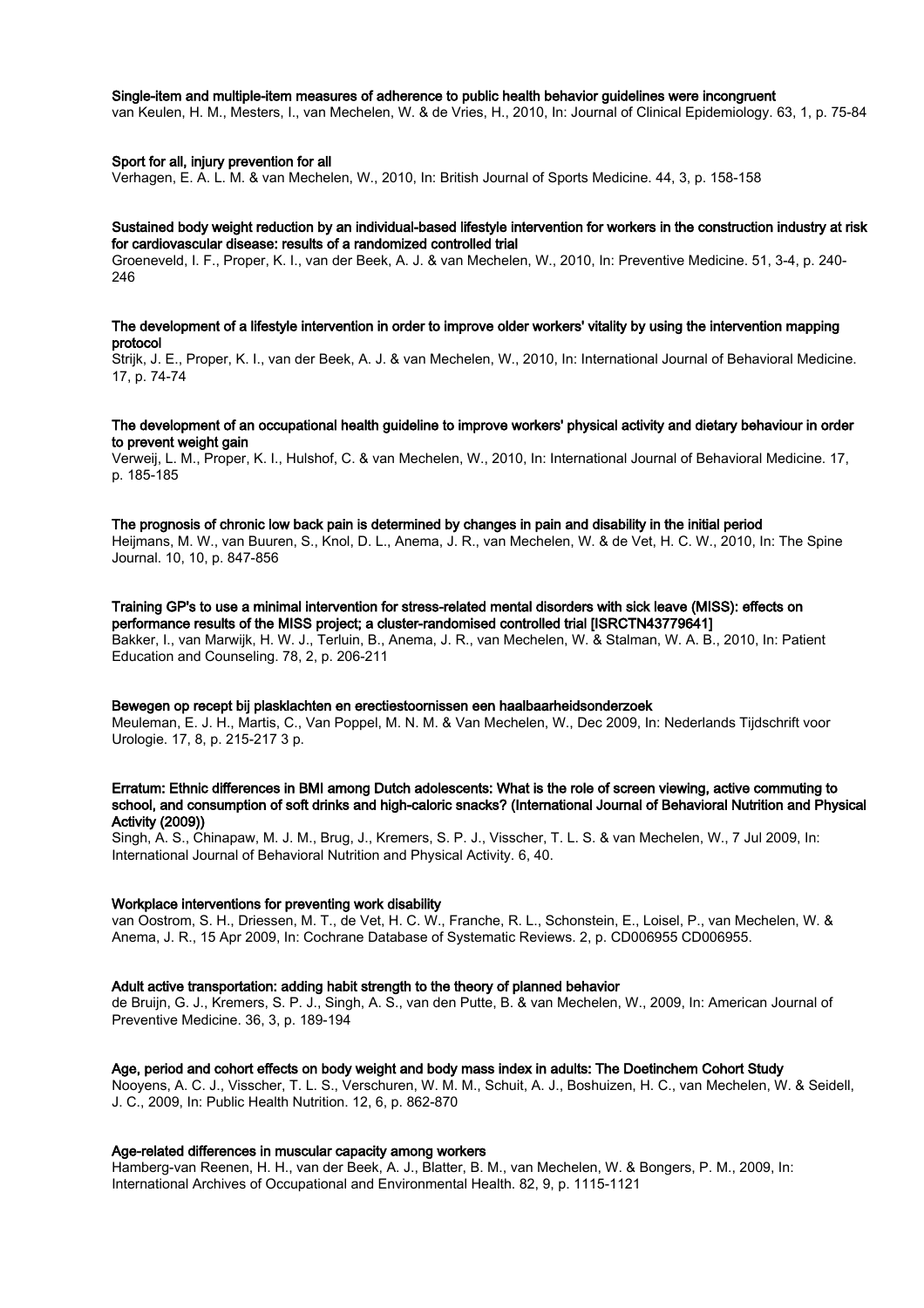# A literature review of mediators of school-based energy balance behaviour intervention programs

van Stralen, M. M., Chin A Paw, J. M. M., te Velde, S. J., Brug, J. & van Mechelen, W., 2009, In: Psychology and Health. 24, Supp 1, p. 400-400

#### An integrated care program to prevent work disability due to chronic low back pain: a process evaluation within a randomized controlled trial

Lambeek, L. C., van Mechelen, W., Buijs, P. C., Loisel, P. & Anema, J. R., 2009, In: BMC Musculoskeletal Disorders. 10, 10 p., 147.

#### A participatory workplace intervention for employees with distress and lost time: a feasibility evaluation within a randomized controlled trial

van Mechelen, W., van Oostrom, S. H., Terluin, B., de Vet, H. C. W. & Anema, J. R., 2009, In: Journal of Occupational Rehabilitation. 19, 2, p. 212-222

#### A prospective cohort study on physical activity and sports related injuries in 10-12 year old children

Verhagen, E. A. L. M., Collard, D. C. M., Chin A Paw, J. M. M. & van Mechelen, W., 2009, In: British Journal of Sports Medicine. 43, 13, p. 1031-1035 6 p.

# A school-based physical activity program increases fitness and decreases adiposity and cardiovascular risk factors in primary school children: a cluster-randomized trial

Puder, J. J., Zahner, L., Schindler, C., Meyer, U., Hebestreit, H., Rocca, H. B. L., van Mechelen, W. & Kriemler, S., 2009, In: Diabetologia. 52, p. S330-S331

## A walking programme and a supervised exercise class versus usual physiotherapy for chronic low back pain: a singleblinded randomised controlled trial. (The Supervised Walking In comparison to Fitness Training for Back Pain (SWIFT) Trial)

Hurley, D. A., O'Donoghue, G., Tully, M. A., Moffett, J. K., van Mechelen, W., Daly, L., Boreham, C. A. G. & McDonough, S. M., 2009, In: BMC Musculoskeletal Disorders. 10, 79.

# Communication about work between general practitioners and patients consulting for musculoskeletal disorders

Weevers, H. J. A., van der Beek, A. J., van den Brink-Muinen, A., Bensing, J. M., Boot, C. R. L. & van Mechelen, W., 2009 , In: Quality of Life Research. 17, 3, p. 197-203

# Concurrent validity of the PAM accelerometer relative to the MTI Actigraph using oxygen consumption as the reference.

Slootmaker, S. M., Chin A Paw, J. M. M., Koppes, L. L. J., Schuit, A. J. & van Mechelen, W., 2009, In: Scandinavian Journal of Medicine and Science in Sports. 19, 1, p. 36-43

#### Correlates of absolute and excessive weight gain during pregnancy

Althuizen, G. H. C. W., van Poppel, M. N. M., Seidell, J. C. & van Mechelen, W., 2009, In: Journal of Women's Health. 18, p. 1559-1566 8 p.

## Cost-effectiveness of guideline-based care for workers with mental health problems

Rebergen, D. S., Bruinvels, D. J., van Tulder, M. W., van der Beek, A. J. & van Mechelen, W., 2009, In: Journal of Occupational and Environmental Medicine. 51, 3, p. 313-322

# Design of FitFor2 study: the effects of an exercise program on insulin sensitivity and plasma glucose levels in pregnant women at high risk for gestational diabetes

Oostdam, E. W. M., van Poppel, M. N. M., Eekhoff, E. M. W., Wouters, M. G. A. J. & van Mechelen, W., 2009, In: BMC Pregnancy and Childbirth. 9, 1, p. 1

# Design of the iPlay study: systematic development of a physical activity injury prevention programme for primary school children

Collard, D. C. M., Chin A Paw, J. M. M., van Mechelen, W. & Verhagen, E. A. L. M., 2009, In: Sports Medicine. 39, 11, p. 889-901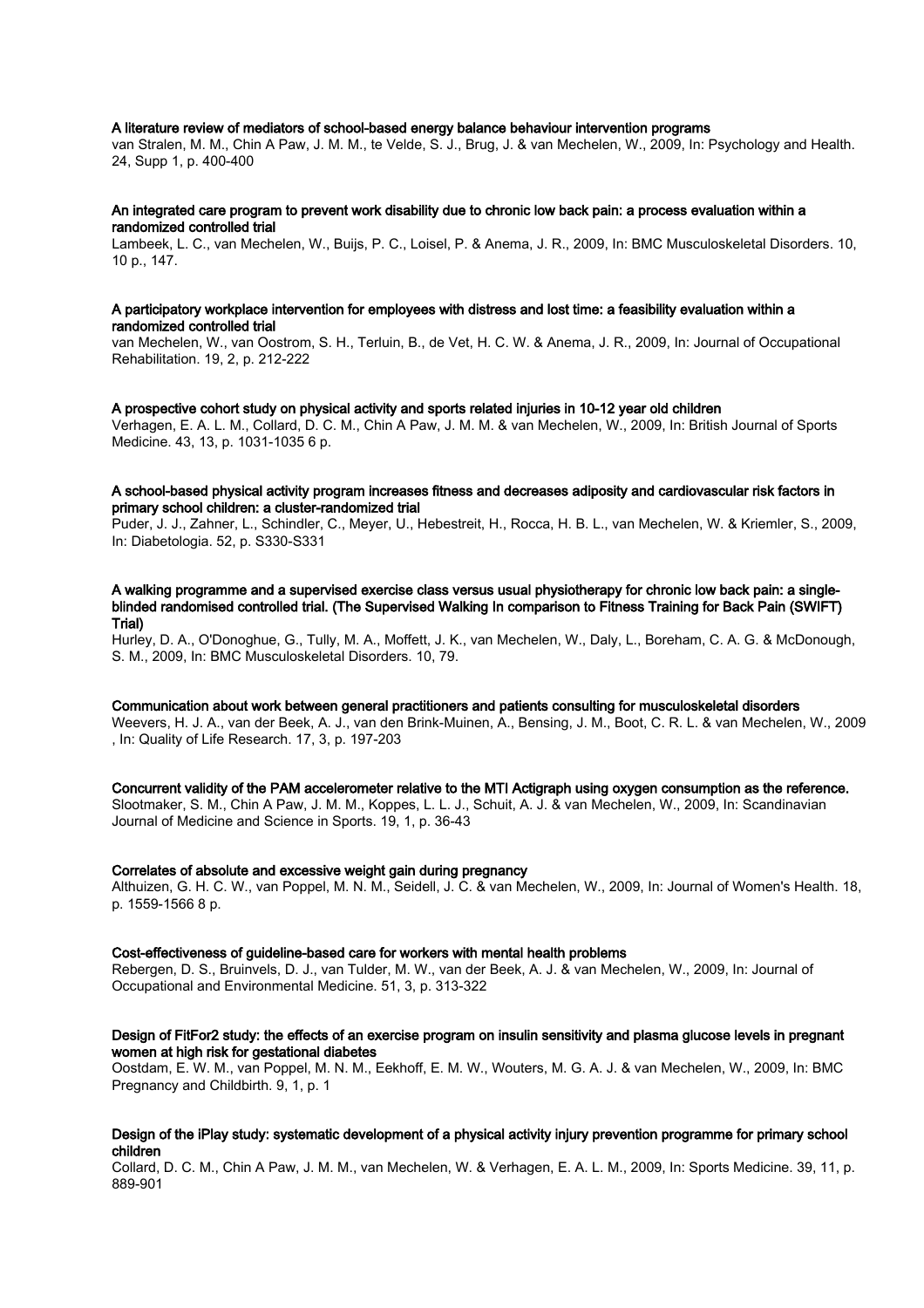# Disagreement in physical activity assessed by accelerometer and self-report in subgroups of age, gender, education and weight status

Slootmaker, S. M., Schuit, A. J., Chin A Paw, J. M. M., Seidell, J. C. & van Mechelen, W., 2009, In: International Journal of Behavioral Nutrition and Physical Activity. 25, 17.

## Dose-response associations between screen time and overweight among youth

Hume, C., Singh, A. S., Brug, J., van Mechelen, W. & Chin A Paw, J. M. M., 2009, In: International Journal of Pediatric Obesity. 4, 1, p. 61-64

Dutch obesity intervention in teenagers: effectiveness of a school-based program on body composition and behavior Singh, A. S., Chin A Paw, J. M. M., Brug, J. & van Mechelen, W., 2009, In: Archives of Pediatrics and Adolescent Medicine. 163, 4, p. 309-317

Effectiveness of a community-based osteoporosis education and self-management course: a wait list controlled trial Francis, K. L., Matthews, B. L., van Mechelen, W., Bennell, K. L. & Osborne, RH., 2009, In: Osteoporosis International. 20 , 9, p. 1563-1570

## Effect of sensorimotor training on morphological, neurophysiological and functional characteristics of the ankle: a critical review

Hupperets, M. D. W., Verhagen, E. A. L. M. & van Mechelen, W., 2009, In: Sports Medicine. 39, 7, p. 591-605

Effect of unsupervised home based proprioceptive training on recurrences of ankle sprain: randomised controlled trial Hupperets, M. D. W., Verhagen, E. A. L. M. & van Mechelen, W., 2009, In: British Medical Journal. 339, b2684.

Equal task, equal exposure? Are men and women with the same tasks equally exposed to awkward working postures? Hooftman, W. E., van der Beek, A. J., van de Wal, B. G., Knol, D. L., Bongers, P. M., Burdof, A. & van Mechelen, W., 2009 , In: Ergonomics. 52, 9, p. 1079-1086

# Ethnic differences in BMI among Dutch adolescents: what is the role of screen-viewing, active commuting to school, and consumption of soft drinks and high-caloric snacks?

Singh, A. S., Chin A Paw, J. M. M., Brug, J., Kremers, S. P. J., Visscher, T. L. S. & van Mechelen, W., 2009, In: International Journal of Behavioral Nutrition and Physical Activity. 6, 23.

## Factors associated with non-participation and drop-out in a lifestyle intervention for workers with an elevated risk of cardiovascular disease

Groeneveld, I. F., Proper, K. I., van der Beek, A. J., Hildebrandt, V. & van Mechelen, W., 2009, In: International Journal of Behavioral Nutrition and Physical Activity. 6, 80.

#### Feasibility and effectiveness of an online physical activity advice based on a personal activity monitor.

Slootmaker, S. M., Chin A Paw, J. M. M., Schuit, A. J., Seidell, J. C. & van Mechelen, W., 2009, In: Journal of Medical Internet Research. 11, 3, e27.

Feasibility and effectiveness of a walking program for community-dwelling older adults with mild cognitive impairment van Uffelen, J. G. Z., Chin A Paw, J. M. M., Hopman-Rock, M. & van Mechelen, W., 2009, In: Journal of Aging and Physical Activity. 17, 4, p. 398-415 18 p.

# Glucocorticoid receptor gene variant is associated with increased body fatness in youngsters

Voorhoeve, P. G., van den Akker, E. L. T., van Rossum, E. F., Koper, J. W., van Mechelen, W., Lamberts, S. W. & Delemarre-van de Waal, H. A., 2009, In: Clinical Endocrinology. 71, 4, p. 518-523

## Guideline-based care of common mental disorders by occupational physicians (CO-OP study): a randomized controlled trial

Rebergen, D. S., Bruinvels, D. J., Bezemer, P. D., van der Beek, A. J. & van Mechelen, W., 2009, In: Journal of Occupational and Environmental Medicine. 51, 3, p. 305-312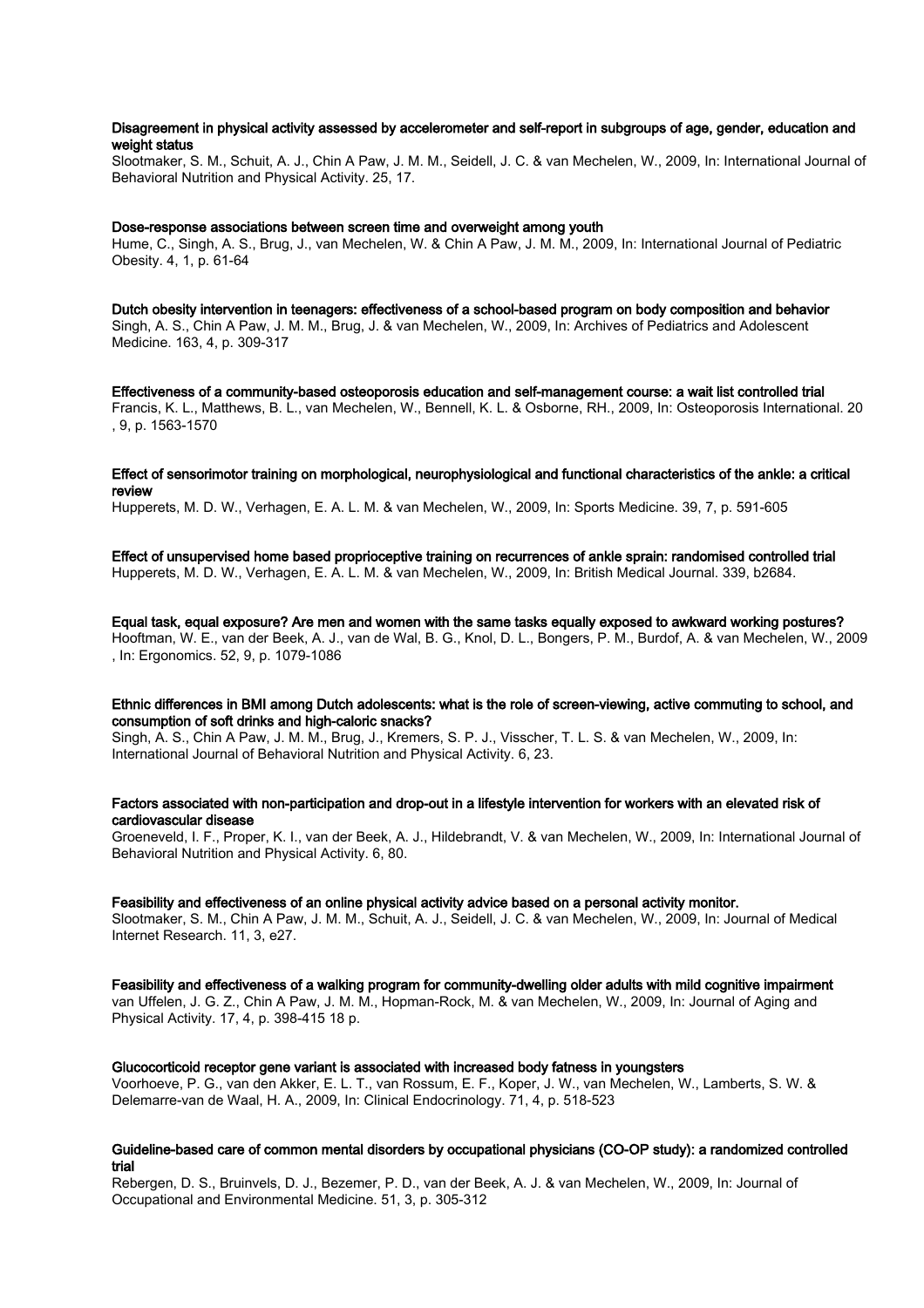# Het ontwikkelen van een prefictief Return on Investment model van IntegraalGezondheidsManagement in de bouw - een haalbaarheidsstudie

Proper, K. I., van der Beek, A. J. & van Mechelen, W., 2009, Harderwijk: Arbouw.

Integrated, multidisciplinary care for hand eczema: design of a randomized controlled trial and cost-effectiveness study van Gils, R. F., van der Valk, P., Bruynzeel, D. P., Coenraads, P. J., Boot, C. R. L., van Mechelen, W. & Anema, J. R., 2009, In: BMC Public Health. 9, 1, p. 438

# Intervention mapping for development of a participatory return-to-work intervention for temporary agency workers and unemployed workers sick-listed due to musculoskeletal disorders

Vermeulen, S., Anema, J. R., Schellart, A., van Mechelen, W. & van der Beek, A. J., 2009, In: BMC Public Health. 9, p. 216

## Is there a gender difference in the effect of work-related physical and psychosocial risk factors on musculoskeletal symptoms and related sickness absence?

Hooftman, W. E., van der Beek, A. J., Bongers, P. M. & van Mechelen, W., 2009, In: Scandinavian Journal of Work, Environment and Health. 35, 2, p. 85-95

#### Macronutrient distribution over a period of 23 years in relation to energy intake and body fatness

Koppes, L. L. J., Boon, N., Nooyens, A. C. J., van Mechelen, W. & Saris, W. E., 2009, In: British Journal of Nutrition. 101, 1, p. 108-115

# Meeting the 60-min physical activity guideline: effect of operationalization

de Vries, S., Hopman-Rock, M., Bakker, I. M. C. & van Mechelen, W., 2009, In: Medicine and Science in Sports and Exercise. 41, 1, p. 81-86

#### Myoglobin concentration in skeletal muscle fibers of chronic heart failure patients

Bekedam, M. A., van Beek-Harmsen, B. J. B., van Mechelen, W., Boonstra, A. & van der Laarse, W. J., 2009, In: Journal of Applied Physiology. 107, 4, p. 1138-1143

## National survey on sports injuries in the Netherlands: target populations for sports injury prevention programs

Schmikli, S. L., Backx, F. J. G., Kemler, H. J. & van Mechelen, W., 2009, In: Clinical Journal of Sport Medicine. 19, 2, p. 101-106

# Phone and e-mail counselling are effective for weight management in an overweight working population: a randomized controlled trial

van Wier, M. F., Ariens, G. A. M., Dekkers, J. C., Hendriksen, I. J. M., Smid, T. & van Mechelen, W., 2009, In: BMC Public Health. 9, p. 6

#### Physical exercise interventions in haematological cancer patients, feasible to conduct but effectiveness to be established: A systematic literature review

Liu, R. D. K., Chin A Paw, J. M. M., Huijgens, P. C. & van Mechelen, W., 2009, In: Cancer Treatment Reviews. 35, 2, p. 185-192

# Process evaluation of a school-based weight gain prevention program: the Dutch Obesity Intervention in Teenagers (DOiT)

Singh, A. S., Chin A Paw, J. M. M., Brug, J. & van Mechelen, W., 2009, In: Health Education Research. 24, 5, p. 772-777

## Reliability and validity of the Activity Questionnaire for Adults and Adolescents (AQuAA)

Chin A Paw, J. M. M., Slootmaker, S. M., Schuit, A. J., van Zuidam, M. & van Mechelen, W., 2009, In: BMC Medical Research Methodology. 9, 8 p., 58.

# Reproducibility of a triaxial seismic accelerometer (DynaPort)

Van Hees, V. T., Slootmaker, S. M., de Groot, G., van Mechelen, W. & van Lummel, R. C., 2009, In: Medicine and Science in Sports and Exercise. 41, 4, p. 810-817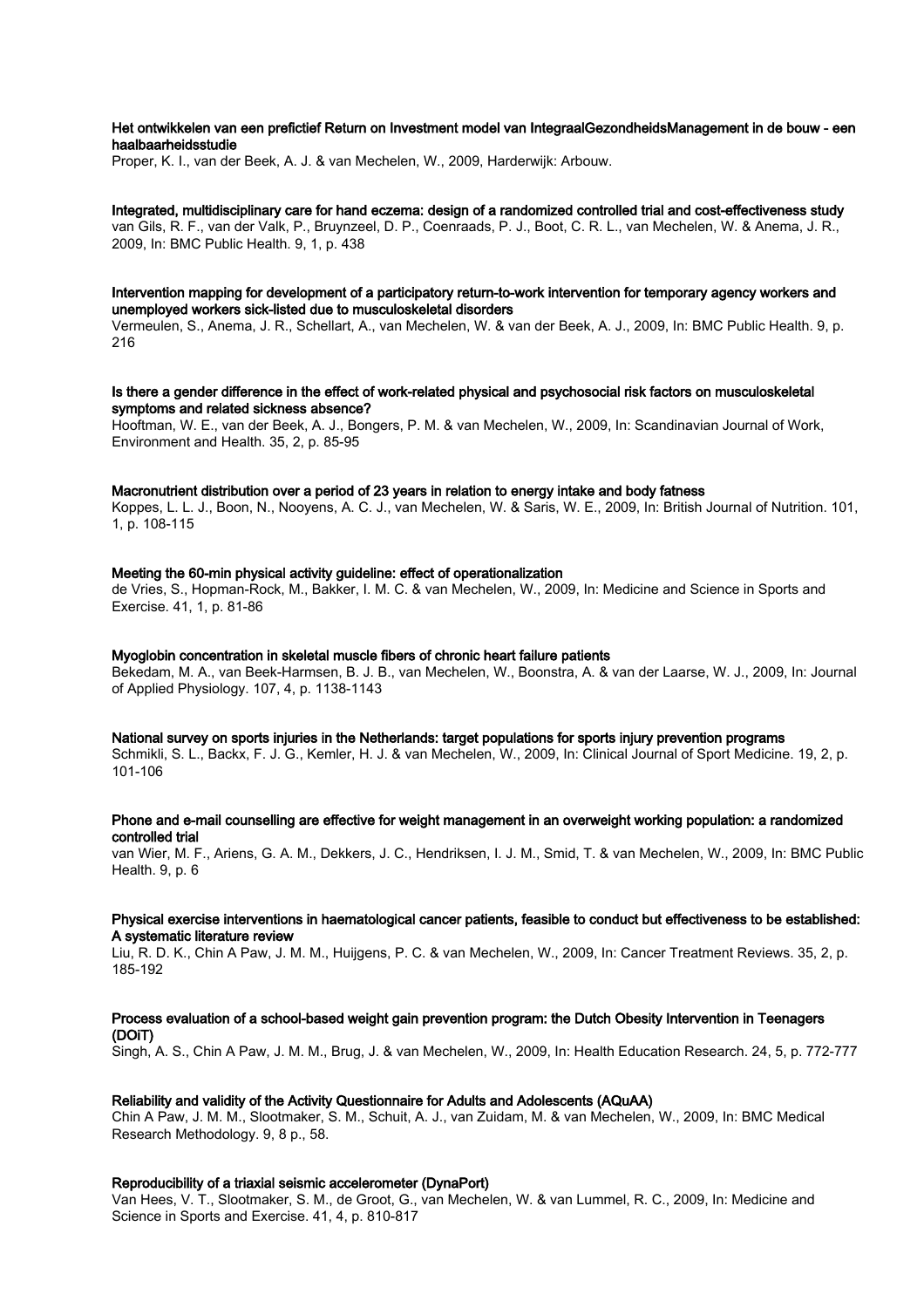# Return to work in a cohort of low back pain patients: development and validation of a clinical prediction rule

Heymans, M. W., Anema, J. R., van Buuren, S., Knol, D. L., van Mechelen, W. & de Vet, H. C. W., 2009, In: Journal of Occupational Rehabilitation. 19, 2, p. 155-165

# Sarcoplasmic reticulum ATPase activity in type I and II skeletal muscle fibres of chronic heart failure patients

Bekedam, M. A., van Beek-Harmsen, B. J. B., van Mechelen, W., Boonstra, A., Visser, F. C. & van der Laarse, W. J., 2009, In: International Journal of Cardiology. 133, 2, p. 185-190

#### Sports Injury Research

Verhagen, E. A. L. M. & van Mechelen, W., 2009, Oxford: Oxford University Press.

#### Test-retest reliability of the PRIME-MD: limitations in diagnosing mental disorders in primary care

Bakker, I. M. C., Terluin, B., van Marwijk, H. W. J., van Mechelen, W. & Stalman, W. A. B., 2009, In: European Journal of Public Health. 19, 3, p. 303-307

# The effectiveness of physical activity monitoring and distance counselling in an occupational health setting - a research protocol for a randomised controlled trial (CoAct)

Reijonsaari, K., Vehtari, A., van Mechelen, W., Aro, T. & Taimela, S., 2009, In: BMC Public Health. 9, 1, p. 494 10 p.

# The effect of a resistance-training program on muscle strength, physical workload, muscle fatigue and musculoskeletal discomfort: an experiment

Reenen-van Hamberg, H. H., Visser, B., van der Beek, A. J., Blatter, B. M., van Dieen, J. H. & van Mechelen, W., 2009, In: Applied Ergonomics. 40, 3, p. 396-403

# The Vital@Work Study. The systematic development of a lifestyle intervention to improve older workers' vitality and the design of a randomised controlled trial evaluating this intervention

Strijk, J. E., Proper, K. I., van der Beek, A. J. & van Mechelen, W., 2009, In: BMC Public Health. 9, p. 408

# Validity and reproducibility of motion sensors in youth: a systematic update

de Vries, S. I., van Hirtum, H. W. J. E., Bakker, I., Hopman-Rock, M., Hira Sing, R. A. & van Mechelen, W., 2009, In: Medicine and Science in Sports and Exercise. 41, 4, p. 818-827

# Vastus lateralis single motor unit EMG at the same absolute torque production at different knee angles

Altenburg, T. M., de Haan, A., Verdijk, P. W., van Mechelen, W. & de Ruiter, C. J., 2009, In: Journal of Applied Physiology. 107, 1, p. 80-89

# Vastus lateralis surface and single motor unit electromyography during shortening, lengthening and isometric contractions corrected for mode-dependent differences in force-generating capacity

Altenburg, T. M., de Ruiter, C. J., Verdijk, P. W. L., van Mechelen, W. & de Haan, A., 2009, In: Acta Physiologica. 196, 3, p. 315-328

#### What works best for whom? An exploratory, subgroup analysis in a randomized, controlled trial on the effectiveness of a workplace intervention in low back pain patients on return to work

Steenstra, I. A., Knol, D. L., Bongers, P. M., Anema, J. R., van Mechelen, W. & de Vet, H. C. W., 2009, In: Spine. 34, 12, p. 1243-1249

## The 2007 Jozef Rutenfranz lecture: A behavioural and ecological perspective to energy-balance-related behaviours in children

Van Mechelen, W., 16 Jul 2008, Children and Exercise XXIV. Routledge Taylor & Francis Group, p. 3-8 6 p.

# Keeping elderly with mild cognitive impairment physically active: Determinants of maintenance

Tak, E., Van Uffelen, J. G. Z., Paw, M. J. M. C. A., Van Mechelen, W. & Hopman-Rock, M., Jul 2008, In: Journal of Aging and Physical Activity. 16, p. S17-S17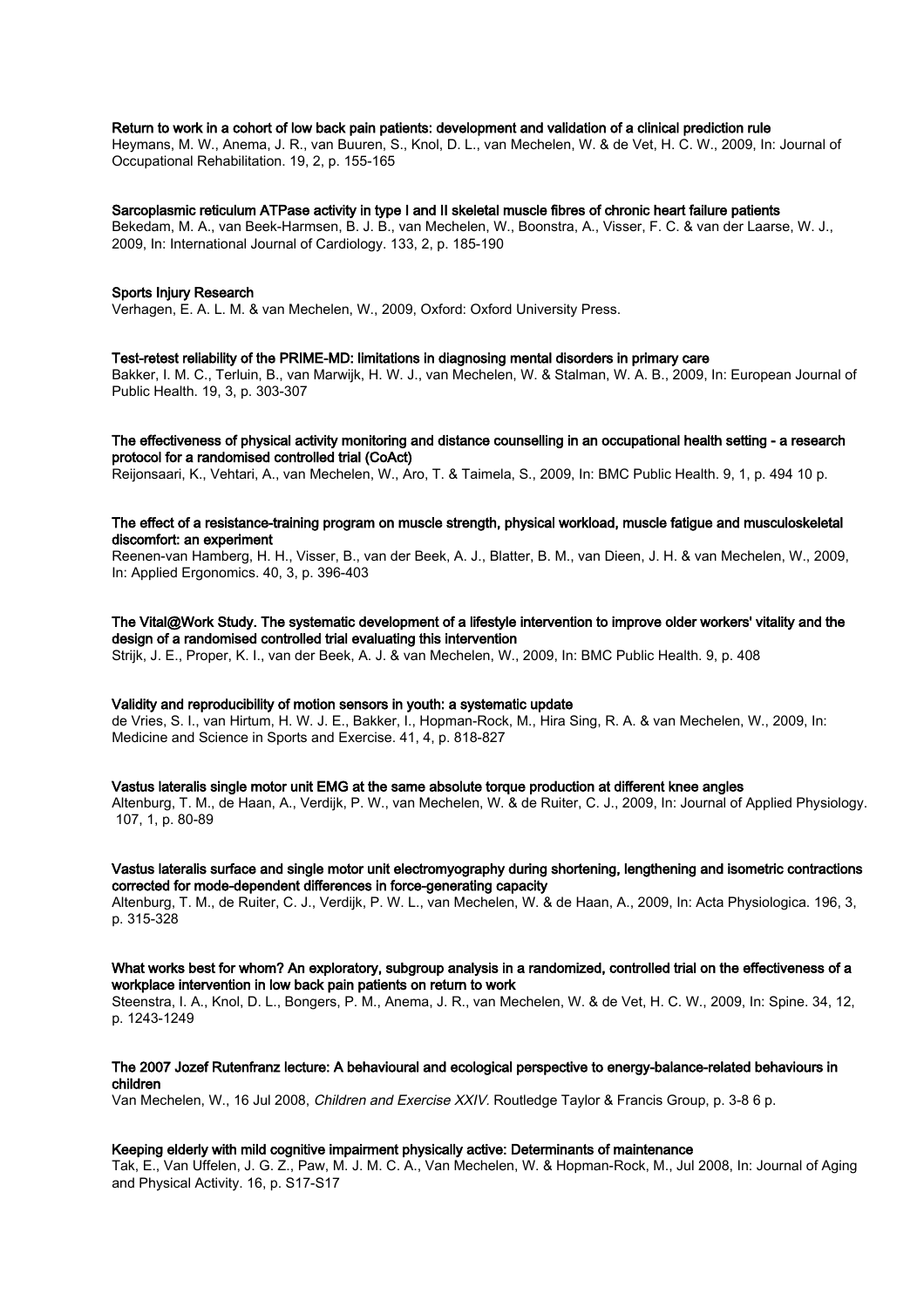# Epidemiology of pediatric sports-related injuries

Verhagen, E. & Van Mechelen, W., 16 Apr 2008, The Young Athlete. Wiley, p. 143-150 8 p.

# Accuracy of self-reported body weight, height and waist circumference in a Dutch overweight working population

Dekkers, J. C., van Wier, M. F., Hendriksen, I. J. M., Twisk, J. W. & van Mechelen, W., 2008, In: BMC Medical Research Methodology. 8, 69.

#### Acute physical activity and sports injuries in children

Collard, D. C. M., Verhagen, E. A. L. M., Chin A Paw, M. J. M. & van Mechelen, W., 2008, In: Applied Physiology, Nutrition, and Metabolism. 33, 2, p. 393-401

#### Authors' response

Huysmans, M. A., Blatter, B. M., van der Beek, A. J., van Mechelen, W., Bongers, P. M. & Ijmker, S., 2008, In: Occupational and Environmental Medicine. 65, 2, p. 147-147

# Cost-effectiveness of a workplace intervention for sick-listed employees with common mental disorders: design of a randomized controlled trial

van Oostrom, S. H., Anema, J. J., Terluin, B., de Vet, H. C. W., Knol, D. L. & van Mechelen, W., 2008, In: BMC Public Health. 8, 12.

## Current concepts on the aetiology and prevention of sports injuries

van Mechelen, W. & Verhagen, E. A. L. M., 2008, Paedriatic Exercise Science and Medicine. Oxford: Oxford University Press, p. 565-569

#### De ontwikkeling van een interventie voor werkhervatting bij veelvoorkomende psychische klachten

van Oostrom, S. H., Anema, J. R., Terluin, B., Venema, A., de Vet, H. C. W. & van Mechelen, W., 2008, In: Tijdschrift voor Bedrijfs- en Verzekeringsgeneeskunde. 8, p. 329-336

# Design of a RCT evaluating the (cost-) effectiveness of a lifestyle intervention for male construction workers at risk for cardiovascular disease: the health under construction study

Groeneveld, I. F., Proper, K. I., van der Beek, A. J., van Duivenbooden, C. & van Mechelen, W., 2008, In: BMC Public Health. 8, 1.

#### Does musculoskeletal discomfort at work predict future musculoskeletal pain?

Reenen - van Hamber, H. H., van der Beek, A. J., Blatter, B. M., van der Grinten, M. P., van Mechelen, W. & Bongers, P. M., 2008, In: Ergonomics. 51, 5, p. 637-648

#### Economic evaluation of an intensive group training protocol compared with usual care physiotherapy in patients with chronic low back pain

van der Roer, N., van Tulder, M., van Mechelen, W. & de Vet, H. C. W., 2008, In: Spine. 33, 4, p. 445-451

#### Entry correlates and motivations of older adults participating in organized exercise programs

Stiggelbout, M., Hopman-Rock, M. & van Mechelen, W., 2008, In: Journal of Aging and Physical Activity. 16, 3, p. 342-354

## Etiology and prevention of injuries in youth competition contact sports

Verhagen, E. A. L. M., van Mechelen, W., Baxter-Jones, A. B. G. & Maffulli, N., 2008, Paediatric Exercise Science and Medicine. Oxford: Oxford University Press, p. 577-588

#### Graded activity for workers with low back pain: who benefits most and how does it work?

Staal, J. B., Hlobil, H., Köke, A. J., Twisk, J. W., Smid, T. & van Mechelen, W., 2008, In: Arthritis & Rheumatism. 59, 5, p. 642-649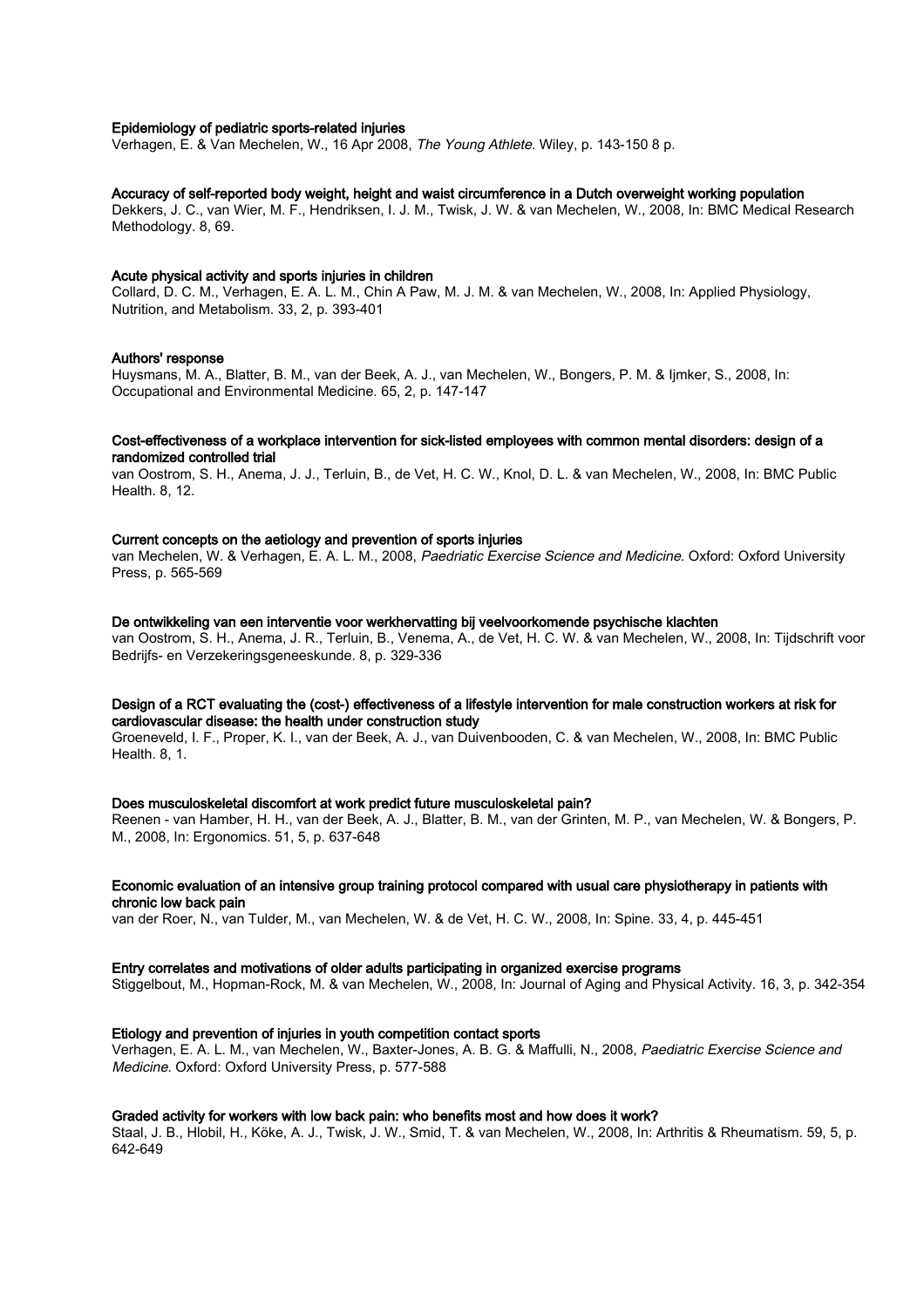# Intensive group training protocol versus guideline physiotherapy for patients with chronic low back pain: a randomised controlled trial

van der Roer, N., van Tulder, M. W., Barendse, J., Knol, D. L., van Mechelen, W. & de Vet, H. C. W., 2008, In: European Spine Journal. 17, 9, p. 1193-1200

# IOC Consensus Statement on Training the Elite Child Athlete

Mountjoy, M., Armstrong, N., Bizzini, L., Blimkie, C. J., Evans, J., Gerrard, D., Hangen, J., Knoll, K., Micheli, L., Sangenis, P. & van Mechelen, W., 2008, In: Clinical Journal of Sport Medicine. 18, 2, p. 122-123

#### IOC consensus statement: "training the elite child athlete"

Mountjoy, M., Armstrong, N., Bizzini, L., Blimkie, C. J., Evans, J., Gerrard, D., Hangen, J., Knoll, K., Micheli, L., Sangenis, P. & van Mechelen, W., 2008, In: British Journal of Sports Medicine. 42, 3, p. 163-164

# Multidisciplinary collaborative care for depressive disorder in the occupational health setting: design of a randomised controlled trial and cost-effectiveness study

Vlasveld, M. C., Anema, J. R., Beekman, A. T. F., van Mechelen, W., Hoedeman, R., van Marwijk, H. W. J., Rutten, F. F. H., Hakkaart-van Roijen, L. H. & van der Feltz-Cornelis, C. M., 2008, In: BMC Health Services Research. 8, p. 99

#### No effect of a graded training program on the number of running-related injuries in novice runners

Buist, I., Bredeweg, S. W., van Mechelen, W., Lemmink, K. A. P. M., Pepping, G. J. & Diercks, R. L., 2008, In: American Journal Sports Medicine. 36, 1, p. 35-41

#### Paedriatic exercise science and medicine

Armstrong, N. & van Mechelen, W., 2008, 2 ed. OUP.

### Personality characteristics in adolescence predict long-term changes in body fatness

Koppes, L. L. J., de Boer, M. R., Samoocha, D., Kreuk, I. M., Pouwer, F., Twisk, J. W. R. & van Mechelen, W., 2008, In: Diabetes Research and Clinical Practice. 79, 3, p. e10-e13

# Post-disaster physical symptoms of firefighters and police officers: role of types of exposure and post-traumatic stress symptoms

Slottje, P., Witteveen, A. B., Twisk, J. W., Smidt, N., Huizink, A. C., van Mechelen, W. & Smid, T., 2008, In: British Journal of Health Psychology. 13, 2, p. 327-342

# School-based Prevention of Excessive Weight Gain: the Dutch Obesity Intervention in Teenagers (DOiT)

Singh, A. S., Chin A Paw, M. J. M., Brug, J. & van Mechelen, W., 2008, Bewegung, Spiel und Sport in Kindheit und Jugend - eine Europäische Perspektive. Aachen: Meyer & Meyer, p. 312-318

## Terugkeer naar het werk in een cohort van werknemers met lage rugpijn: ontwikkeling en validatie van een klinische predictieregel

Heijmans, M. W., Anema, J. R., van Buuren, S., Knol, D. L., van Mechelen, W. & de Vet, H. C. W., 2008, In: Stimulus. 27, 3, p. 200-222

# Test-retest reliability and concurrent validity of a web-based questionnaire measuring workstation and individual correlates of work postures during computer work

Ijmker, S., Mikkers, J., Blatter, B. M., van der Beek, A. J., van Mechelen, W. & Bongers, P. M., 2008, In: Applied Ergonomics. 39, 6, p. 685-696

# Test-retest reliability and validity of self-reported duration of computer use at work

Ijmker, S., Leijssen, J. N., Blatter, B. M., van der Beek, A. J., van Mechelen, W. & Bongers, P. M., 2008, In: Scandinavian Journal of Work, Environment and Health. 34, 2, p. 113-119

# The 2BFit study: is an unsupervised proprioceptive balance board training programme, given in addition to usual care, effective in preventing ankle sprain recurrences? Design of a Randomized Controlled Trial

Hupperets, M. D. W., Verhagen, E. A. L. M. & van Mechelen, W., 2008, In: BMC Musculoskeletal Disorders. 9, p. 71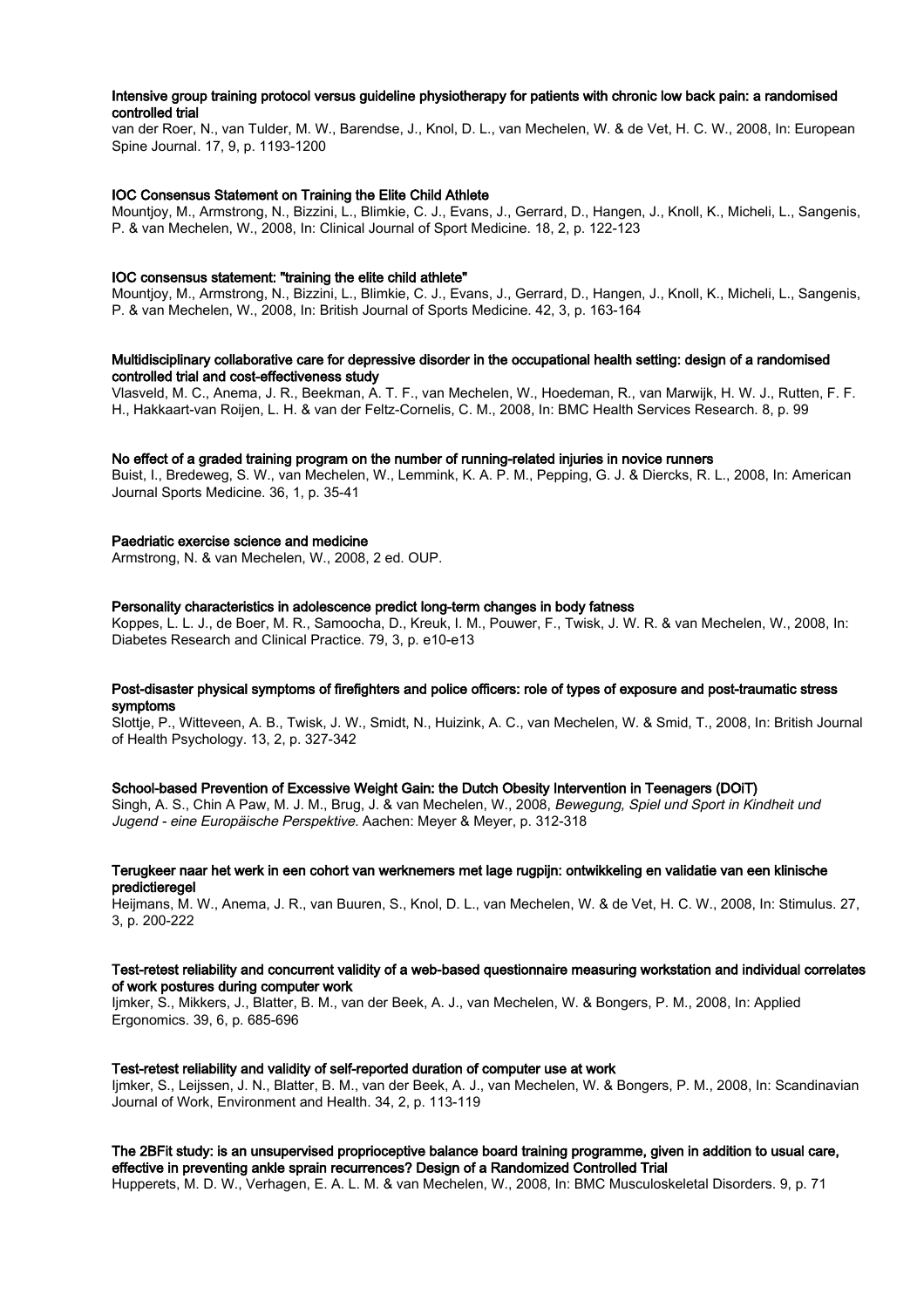#### The effects of exercise on cognition in older adults with and without cognitive decline: a systematic review

van Uffelen, J. G. Z., Chin A Paw, M. J. M., Hopman-Rock, M. & van Mechelen, W., 2008, In: Clinical Journal of Sport Medicine. 18, 6, p. 486-500

#### The functional effects of physical exercise training in frail older people : a systematic review

Chin A Paw, M. J. M., van Uffelen, J. G. Z., Riphagen, I. & van Mechelen, W., 2008, In: Sports Medicine. 38, 9, p. 781-793

#### The motivation of children to play an active video game

Chin A Paw, M. J. M., Jacobs, W. M., Vaessen, E. P. G., Titze, S. & van Mechelen, W., 2008, In: Journal of Science and Medicine in Sport. 11, 2, p. 163-166

## Tracking of childhood overweight into adulthood: a systematic review of the literature

Singh, A. S., Mulder, C., Twisk, J. W. R., van Mechelen, W. & Chin A Paw, M. J. M., 2008, In: Obesity Reviews. 9, 5, p. 474-488

#### Underlying mechanisms of improving physical activity behavior after rehabilitation

van der Ploeg, H. P., Streppel, K. R., van der Beek, A. J., van der Woude, L. H. V., van Harten, W. H. & van Mechelen, W. , 2008, In: International Journal of Behavioral Medicine. 15, 2, p. 101-108

#### Use of health care and drugs by police officers 8,5 years after the air disaster in Amsterdam

Slottje, P., Smidt, N., Twisk, J. W. R., Huizink, A. C., Witteveen, A. B., van Mechelen, W. & Smid, T., 2008, In: European Journal of Public Health. 18, 1, p. 92-94

#### Vastus lateralis surface and single motor unit EMG following submaximal shortening and lengthening contractions

Altenburg, T. M., de Ruiter, C. J., Verdijk, P. W. L., van Mechelen, W. & de Haan, A., 2008, In: Physiologie Appliquée Nutrition et Métabolisme. 33, 6, p. 1086-1095

# Vitalum study design: RCT evaluating the efficacy of tailored print communication and telephone motivational interviewing on multiple health behaviors

van Keulen, H. M., Mesters, I., Brug, J., Ausems, M. G., Campbell, M., Resnicow, K., Zwietering, P. J., van Breukelen, G. J., van Mechelen, W., Severens, J. L. & de Vries, H., 2008, In: BMC Public Health. 8, 1, p. 216

#### Walking or vitamin B for cognition in older adults with mild cognitive impairment? A randomized controlled trial

van Uffelen, J. G. Z., Chin A Paw, M. J. M., van Mechelen, W. & Hopman-Rock, M., 2008, In: British Journal of Sports Medicine. 42, 5, p. 344-351

#### What makes men and women with musculoskeletal complaints decide they are too sick to work?

Hooftman, W. E., Westerman, M. J., van der Beek, A. J., Bongers, P. M. & van Mechelen, W., 2008, In: Scandinavian Journal of Work, Environment and Health. 34, 2, p. 107-112

#### Why did soft drink consumption decrease but screen time not? Mediating mechanisms in a school-based obesity prevention program

Chin A Paw, M. J. M., Singh, A. S., Brug, J. & van Mechelen, W., 2008, In: International Journal of Behavioral Nutrition and Physical Activity. 5, 1, p. 41

#### Workplace interventions for preventing work disability

Van Oostrom, S. H., Driessen, M. T., Anema, J. R., Fassier, J. B., Franche, R. L., Schonstein, E., De Vet, H. C. W., Loisel, P. & Van Mechelen, W., 2008, In: Cochrane Database of Systematic Reviews. 1, CD006955.

#### Does habit strength moderate the intention-behaviour relationship in the Theory of Planned Behaviour? the case of fruit consumption

De Bruijn, G. J., Kremers, S. P. J., De Vet, E., De Nooijer, J., Van Mechelen, W. & Brug, J., Dec 2007, In: Psychology and Health. 22, 8, p. 899-916 18 p.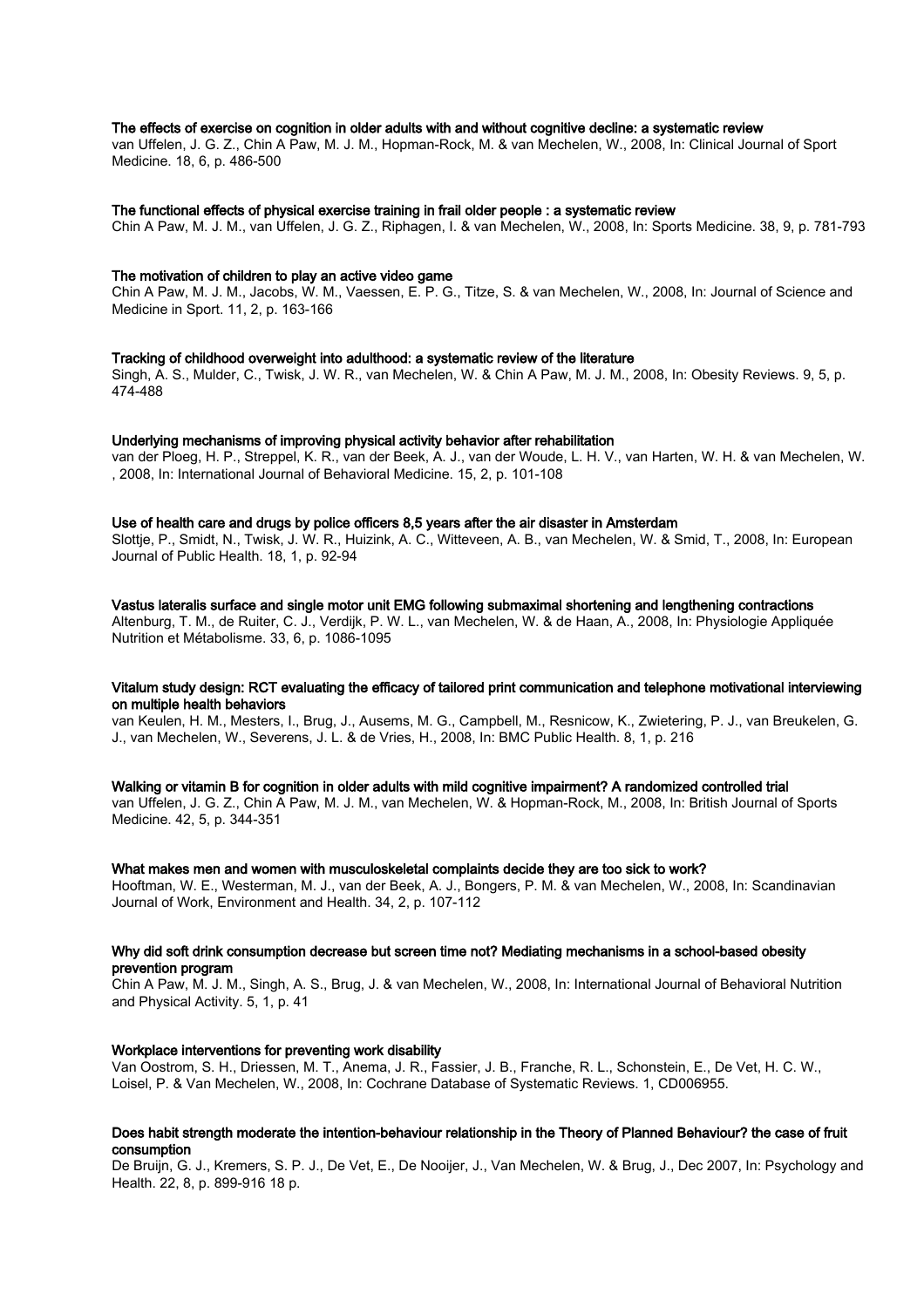# Lumbar supports to prevent recurrent low back pain among home care workers: a randomized trial

Roelofs, P. D. D. M., Bierma-Zeinstra, S. M. A., van Poppel, M. N. M., Jellema, P., Willemsen, S. P., van Tulder, M. W., van Mechelen, W. & Koes, B. W., 20 Nov 2007, In: Annals of Internal Medicine. 147, 10, p. 685-92 8 p.

#### Recruitment of single muscle fibers during submaximal cycling exercise

Altenburg, T. M., Degens, H., van Mechelen, W., Sargeant, A. J. & de Haan, A., Nov 2007, In: Journal of Applied Physiology. 103, 5, p. 1752-6 5 p.

## Multidisciplinary outpatient care program for patients with chronic low back pain: design of a randomized controlled trial and cost-effectiveness study [ISRCTN28478651]

Lambeek, L. C., Anema, J. R., van Royen, B. J., Buijs, P. C., Wuisman, P. I., van Tulder, M. W. & van Mechelen, W., 20 Sep 2007, In: BMC Public Health. 7, p. 254

#### Exploring the contribution of patient-reported and clinician based variables for the prediction of low back work status

Heymans, M. W., Ford, J. J., McMeeken, J. M., Chan, A., de Vet, H. C. W. & van Mechelen, W., Sep 2007, In: Journal of Occupational Rehabilitation. 17, 3, p. 383-97 15 p.

# The effect of walking and vitamin B supplementation on quality of life in community-dwelling adults with mild cognitive impairment: a randomized, controlled trial

van Uffelen, J. G. Z., Chin A Paw, M. J. M., Hopman-Rock, M. & van Mechelen, W., Sep 2007, In: Quality of Life Research. 16, 7, p. 1137-46 10 p.

## Development of a workplace intervention for sick-listed employees with stress-related mental disorders: Intervention Mapping as a useful tool

van Oostrom, S. H., Anema, J. R., Terluin, B., Venema, A., de Vet, H. C. W. & van Mechelen, W., 15 Aug 2007, In: BMC Health Services Research. 7, p. 127

# Erratum to "Promoting physical activity with people in different places-A Dutch perspective" [J. Sci. Med. Sport 9 (5) (2006) 371-377] (DOI:10.1016/j.jsams.2006.06.014)

Proper, K. I., Heymans, M. W., Chin A Paw, M. J. M., van Sluijs, E. M. F., van Poppel, M. N. M. & van Mechelen, W., 1 Aug 2007, In: Journal of Science and Medicine in Sport. 10, 4, 1 p.

#### A brief review on correlates of physical activity and sedentariness in youth

Van Der Horst, K., Paw, M. J. C. A., Twisk, J. W. R. & Van Mechelen, W., Aug 2007, In: Medicine and Science in Sports and Exercise. 39, 8, p. 1241-50 10 p.

# Design of a randomized controlled trial on the effects of counseling of mental health problems by occupational physicians on return to work: the CO-OP-study

Rebergen, D. S., Bruinvels, D. J., van der Beek, A. J. & van Mechelen, W., 26 Jul 2007, In: BMC Public Health. 7, p. 183

#### Variable selection under multiple imputation using the bootstrap in a prognostic study

Heymans, M. W., van Buuren, S., Knol, D. L., van Mechelen, W. & de Vet, H. C. W., 13 Jul 2007, In: BMC Medical Research Methodology. 7, p. 33

# Tracking of overweight and obesity from childhood into adulthood: Health consequences and implications for further research

Chin A Paw, M. J. M., Singh, A. S., Twisk, J. W. R. & van Mechelen, W., 2 Jul 2007, Children Obesity and Exercise: Prevention, Treatment and Management of Childhood and Adolescent Obesity. Routledge Taylor & Francis Group, p. 11- 24 14 p.

# A systematic review of the relation between physical capacity and future low back and neck/shoulder pain

Hamberg-van Reenen, H. H., Ariëns, G. A. M., Blatter, B. M., van Mechelen, W. & Bongers, P. M., Jul 2007, In: Pain. 130, 1-2, p. 93-107 15 p.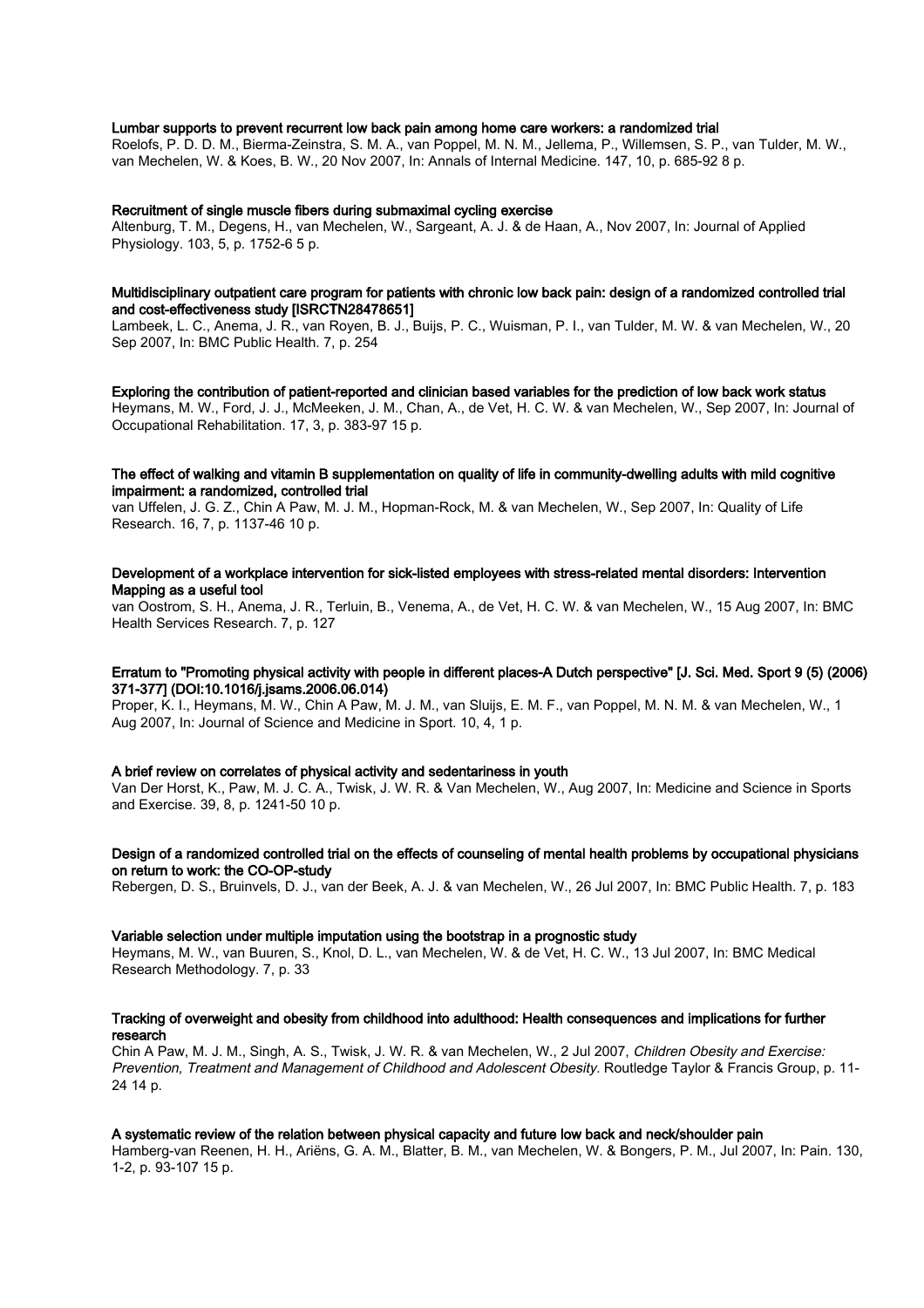# Substantial sick-leave costs savings due to a graded activity intervention for workers with non-specific sub-acute low back pain

Hlobil, H., Uegaki, K., Staal, J. B., de Bruyne, M. C., Smid, T. & van Mechelen, W., Jul 2007, In: European Spine Journal. 16, 7, p. 919-24 6 p.

# A cluster-randomised trial evaluating an intervention for patients with stress-related mental disorders and sick leave in primary care

Bakker, I. M., Terluin, B., van Marwijk, H. W. J., van der Windt, D. A. W. M., Rijmen, F., van Mechelen, W. & Stalman, W. A. B., 1 Jun 2007, In: PLoS clinical trials. 2, 6, p. e26

# Erratum: Health-related quality of life of firefighters and police officers 8.5 years after the air disaster in Amsterdam (Quality of Life Research (2007) 16, (239-252) DOI: 10.1007/s11136-006-9006-2)

Slottje, P., Twisk, J. W. R., Smidt, N., Huizink, A. C., Witteveen, A. B., Van Mechelen, W. & Smid, T., 1 Jun 2007, In: Quality of Life Research. 16, 5, 1 p.

# Adolescent skinfold thickness is a better predictor of high body fatness in adults than is body mass index: the Amsterdam Growth and Health Longitudinal Study

Nooyens, A. C. J., Koppes, L. L. J., Visscher, T. L. S., Twisk, J. W. R., Kemper, H. C. G., Schuit, A. J., van Mechelen, W. & Seidell, J. C., Jun 2007, In: American Journal of Clinical Nutrition. 85, 6, p. 1533-9 7 p.

#### Short-term effects of school-based weight gain prevention among adolescents

Singh, A. S., Paw, M. J. M. C. A., Brug, J. & van Mechelen, W., Jun 2007, In: Archives of Pediatrics and Adolescent Medicine. 161, 6, p. 565-571

# Determinants of activity-friendly neighborhoods for children: results from the SPACE study

de Vries, S. I., Bakker, I., van Mechelen, W. & Hopman-Rock, M., 1 May 2007, In: American Journal of Health Promotion. 21, 4 Suppl, p. 312-6 5 p.

# Associations of social-environmental and individual-level factors with adolescent soft drink consumption: results from the SMILE study

de Bruijn, G-J., Kremers, S. P. J., de Vries, H., van Mechelen, W. & Brug, J., Apr 2007, In: Health Education Research. 22 , 2, p. 227-37 11 p.

# Consensus-based findings and recommendations for estimating the costs of health-related productivity loss from a company's perspective

Uegaki, K., de Bruijne, M. C., Anema, J. R., van der Beek, A. J., van Tulder, M. W. & van Mechelen, W., Apr 2007, In: Scandinavian Journal of Work, Environment and Health. 33, 2, p. 122-30 9 p.

# Measuring stair use in two office buildings: a comparison between an objective and a self-reported method

Engbers, L. H., van Poppel, M. N. M. & van Mechelen, W., Apr 2007, In: Scandinavian Journal of Medicine and Science in Sports. 17, 2, p. 165-71 7 p.

Modest effects of a controlled worksite environmental intervention on cardiovascular risk in office workers

Engbers, L. H., van Poppel, M. N. M. & van Mechelen, W., Apr 2007, In: Preventive Medicine. 44, 4, p. 356-62 7 p.

# Should office workers spend fewer hours at their computer? A systematic review of the literature

IJmker, S., Huysmans, M. A., Blatter, B. M., van der Beek, A. J., van Mechelen, W. & Bongers, P. M., Apr 2007, In: Occupational and Environmental Medicine. 64, 4, p. 211-22 12 p.

# Improving return-to-work after childbirth: design of the Mom@Work study, a randomised controlled trial and cohort study

Stomp-van den Berg, S. G. M., van Poppel, M. N. M., Hendriksen, I. J. M., Bruinvels, D. J., Uegaki, K., de Bruijne, M. C. & van Mechelen, W., 29 Mar 2007, In: BMC Public Health. 7, p. 43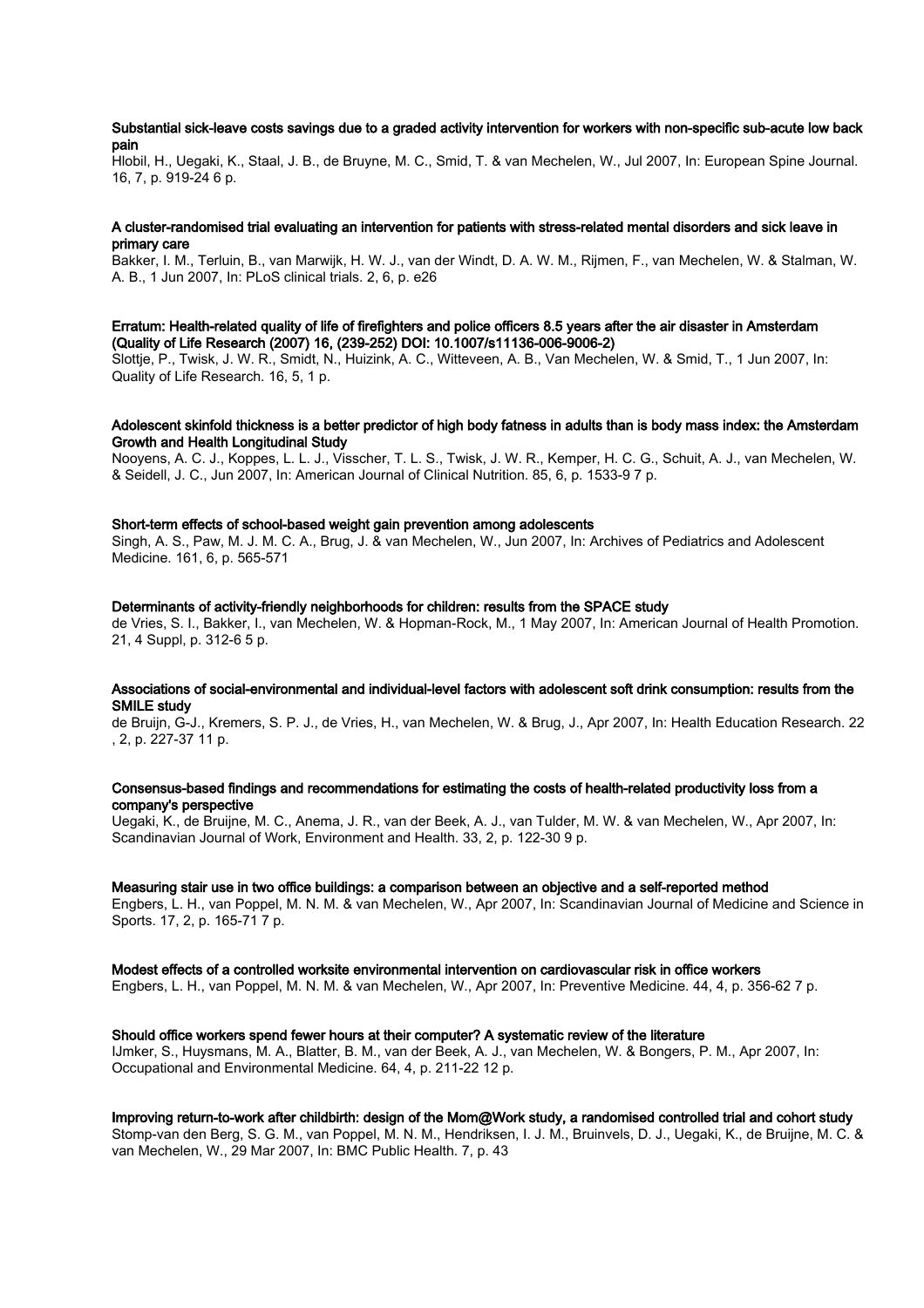# The GRONORUN study: is a graded training program for novice runners effective in preventing running related injuries? Design of a Randomized Controlled Trial

Buist, I., Bredeweg, S. W., Lemmink, K. A. P. M., Pepping, G-J., Zwerver, J., van Mechelen, W. & Diercks, R. L., 2 Mar 2007, In: BMC Musculoskeletal Disorders. 8, p. 24

# Detection of memory impairment in the general population: screening by questionnaire and telephone compared to subsequent face-to-face assessment

van Uffelen, J. G. Z., Chin A Paw, M. J. M., Klein, M., van Mechelen, W. & Hopman-Rock, M., Mar 2007, In: International Journal of Geriatric Psychiatry. 22, 3, p. 203-10 8 p.

# Health-related quality of life of firefighters and police officers 8.5 years after the air disaster in Amsterdam

Slottje, P., Slottje, P. L., Twisk, J. W. R., Smidt, N., Huizink, A. C., Witteveen, A. B., van Mechelen, W. & Smid, T., Mar 2007, In: Quality of Life Research. 16, 2, p. 239-52 14 p.

# Multidisciplinary rehabilitation for subacute low back pain: graded activity or workplace intervention or both? A randomized controlled trial

Anema, J. R., Steenstra, I. A., Bongers, P. M., de Vet, H. C. W., Knol, D. L., Loisel, P. & van Mechelen, W., 1 Feb 2007, In: Spine. 32, 3, p. 291-8; discussion 299-300

#### Successfully improving physical activity behavior after rehabilitation

van der Ploeg, H. P., Streppel, K. R. M., van der Beek, A. J., van der Woude, L. H. V., Vollenbroek-Hutten, M. M. R., van Harten, W. H. & van Mechelen, W., 20 Jan 2007, In: American Journal of Health Promotion. 21, 3, p. 153-9 7 p.

# The Physical Activity Scale for Individuals with Physical Disabilities: test-retest reliability and comparison with an accelerometer

van der Ploeg, H. P., Streppel, K. R. M., van der Beek, A. J., van der Woude, L. H. V., Vollenbroek-Hutten, M. & van Mechelen, W., Jan 2007, In: Journal of Physical Activity & Health. 4, 1, p. 96-100 5 p.

# Design of the Dutch Obesity Intervention in Teenagers (NRG-DOiT): systematic development, implementation and

evaluation of a school-based intervention aimed at the prevention of excessive weight gain in adolescents Singh, A. S., Chin A Paw, M. J. M., Kremers, S. P. J., Visscher, T. L. S., Brug, J. & van Mechelen, W., 16 Dec 2006, In: BMC Public Health. 6, p. 304

## Economic evaluation of a multi-stage return to work program for workers on sick-leave due to low back pain

Steenstra, I. A., Anema, J. R., van Tulder, M. W., Bongers, P. M., de Vet, H. C. W. & van Mechelen, W., Dec 2006, In: Journal of Occupational Rehabilitation. 16, 4, p. 557-78 22 p.

#### Workers' beliefs and expectations affect return to work over 12 months

Heymans, M. W., de Vet, H. C. W., Knol, D. L., Bongers, P. M., Koes, B. W. & van Mechelen, W., Dec 2006, In: Journal of Occupational Rehabilitation. 16, 4, p. 685-95 11 p.

#### The effectiveness of graded activity for low back pain in occupational healthcare

Steenstra, I. A., Anema, J. R., Bongers, P. M., de Vet, H. C. W., Knol, D. L. & van Mechelen, W., Nov 2006, In: Occupational and Environmental Medicine. 63, 11, p. 718-25 8 p.

#### The pediatric athlete--are we doing the right thing?

Best, T. M., van Mechelen, W. & Verhagen, E., Nov 2006, In: Clinical Journal of Sport Medicine. 16, 6, p. 455-6 2 p.

# The effects of a controlled worksite environmental intervention on determinants of dietary behavior and self-reported fruit, vegetable and fat intake

Engbers, L. H., van Poppel, M. N. M., Chin A Paw, M. & van Mechelen, W., 17 Oct 2006, In: BMC Public Health. 6, p. 253

#### Adherence to mental health guidelines by Dutch occupational physicians

Rebergen, D., Hoenen, J., Heinemans, A., Bruinvels, D., Bakker, A. & van Mechelen, W., Oct 2006, In: Occupational Medicine. 56, 7, p. 461-8 8 p.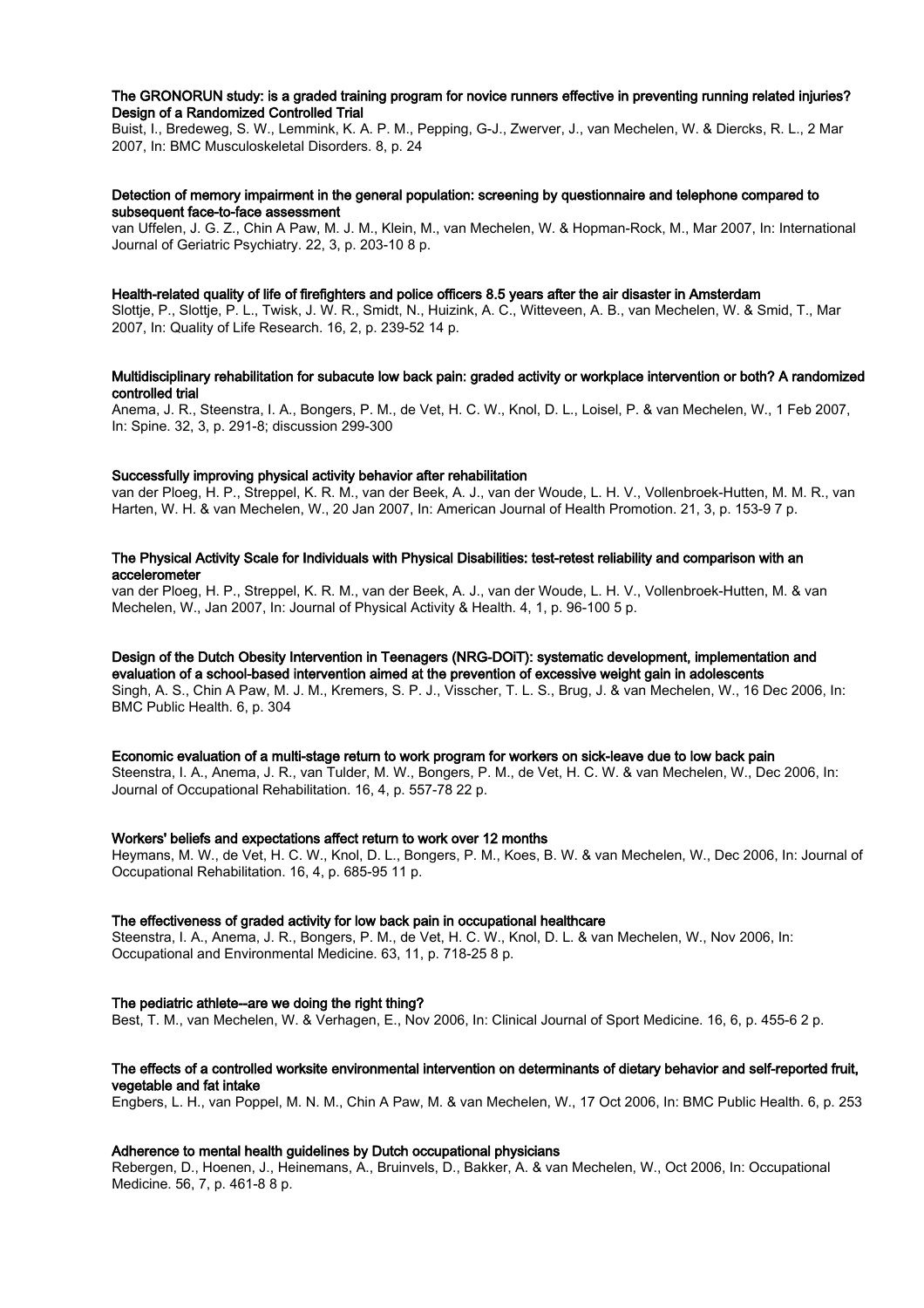# Long term health complaints following the Amsterdam Air Disaster in police officers and fire-fighters

Huizink, A. C., Slottje, P., Witteveen, A. B., Bijlsma, J. A., Twisk, J. W. R., Smidt, N., Bramsen, I., van Mechelen, W., van der Ploeg, H. M., Bouter, L. M. & Smid, T., Oct 2006, In: Occupational and Environmental Medicine. 63, 10, p. 657-62 6 p.

# Once a week not enough, twice a week not feasible? A randomised controlled exercise trial in long-term care facilities [ISRCTN87177281]

Chin A Paw, M. J. M., van Poppel, M. N. M., Twisk, J. W. R. & van Mechelen, W., Oct 2006, In: Patient Education and Counseling. 63, 1-2, p. 205-14 10 p.

#### Promoting physical activity with people in different places--a Dutch perspective

Proper, K. I., Heymans, M. W., Chin A Paw, M. J. M., van Sluijs, E. M. F., van Poppel, M. N. M. & van Mechelen, W., Oct 2006, In: Journal of Science and Medicine in Sport. 9, 5, p. 371-7 7 p.

## Effects of resistance and functional-skills training on habitual activity and constipation among older adults living in longterm care facilities: a randomized controlled trial

Chin A Paw, M. J. M., van Poppel, M. N. M. & van Mechelen, W., 31 Jul 2006, In: BMC Geriatrics. 6, p. 9

#### Prospective research on musculoskeletal disorders in office workers (PROMO): study protocol

IJmker, S., Blatter, B. M., van der Beek, A. J., van Mechelen, W. & Bongers, P. M., 5 Jul 2006, In: BMC Musculoskeletal Disorders. 7, p. 55

#### Clinimetric review of motion sensors in children and adolescents

de Vries, S. I., Bakker, I., Hopman-Rock, M., Hirasing, R. A. & van Mechelen, W., Jul 2006, In: Journal of Clinical Epidemiology. 59, 7, p. 670-80 11 p.

#### Does flexion-distraction help treat chronic low back pain?

Heymans, M. W., Anema, J. R., de Vet, H. C. W. & van Mechelen, W., Jul 2006, In: Nature Clinical Practice Rheumatology. 2, 7, p. 360-1 2 p.

# Design of the New Life(style) study: a randomised controlled trial to optimise maternal weight development during pregnancy. [ISRCTN85313483]

Althuizen, E., van Poppel, M. N. M., Seidell, J. C., van der Wijden, C. & van Mechelen, W., 26 Jun 2006, In: BMC Public Health. 6, p. 168

# Is an imbalance between physical capacity and exposure to work-related physical factors associated with low-back, neck or shoulder pain?

Hamberg-van Reenen, H. H., Ariëns, G. A. M., Blatter, B. M., van der Beek, A. J., Twisk, J. W. R., van Mechelen, W. & Bongers, P. M., Jun 2006, In: Scandinavian Journal of Work, Environment and Health. 32, 3, p. 190-7 8 p.

#### Modeling individual and physical environmental factors with adolescent physical activity

de Bruijn, G-J., Kremers, S. P. J., Lensvelt-Mulders, G., de Vries, H., van Mechelen, W. & Brug, J., Jun 2006, In: American Journal of Preventive Medicine. 30, 6, p. 507-12 6 p.

# Physical capacity in relation to low back, neck, or shoulder pain in a working population

Hamberg-van Reenen, H. H., Ariëns, G. A. M., Blatter, B. M., Twisk, J. W. R., van Mechelen, W. & Bongers, P. M., Jun 2006, In: Occupational and Environmental Medicine. 63, 6, p. 371-7 7 p.

# Attribution of physical complaints to the air disaster in Amsterdam by exposed rescue workers: an epidemiological study using historic cohorts

Slottje, P., Smidt, N., Twisk, J. W. R., Huizink, A. C., Witteveen, A. B., van Mechelen, W. & Smid, T., 30 May 2006, In: BMC Public Health. 6, p. 142

# ALIFE@Work: a randomised controlled trial of a distance counselling lifestyle programme for weight control among an overweight working population [ISRCTN04265725]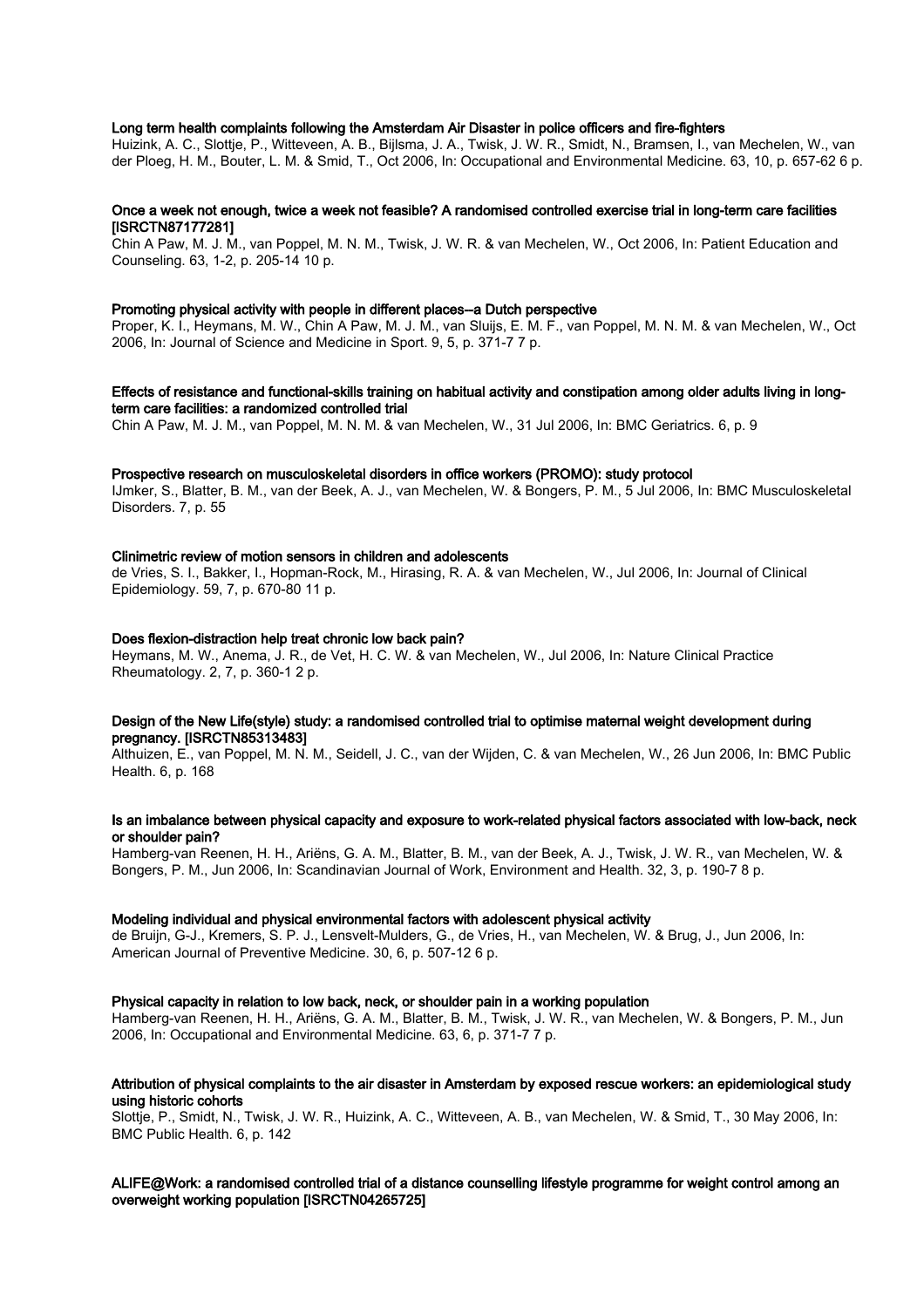van Wier, M. F., Ariëns, G. A. M., Dekkers, J. C., Hendriksen, I. J. M., Pronk, N. P., Smid, T. & van Mechelen, W., 24 May 2006, In: BMC Public Health. 6, p. 140

#### Environmental influences on energy balance-related behaviors: a dual-process view

Kremers, S. P. J., de Bruijn, G-J., Visscher, T. L. S., van Mechelen, W., de Vries, N. K. & Brug, J., 15 May 2006, In: International Journal of Behavioral Nutrition and Physical Activity. 3, p. 9

#### Effectiveness of a Minimal Intervention for Stress-related mental disorders with Sick leave (MISS); study protocol of a cluster randomised controlled trial in general practice [ISRCTN43779641]

Bakker, I. M., Terluin, B., van Marwijk, H. W. J., Gundy, C. M., Smit, J. H., van Mechelen, W. & Stalman, W. A. B., 4 May 2006, In: BMC Public Health. 6, p. 124

# The effectiveness of high-intensity versus low-intensity back schools in an occupational setting: a pragmatic randomized controlled trial

Heymans, M. W., de Vet, H. C. W., Bongers, P. M., Knol, D. L., Koes, B. W. & van Mechelen, W., 1 May 2006, In: Spine. 31, 10, p. 1075-82 8 p.

#### Physical activity measurements affected participants' behavior in a randomized controlled trial

van Sluijs, E. M. F., van Poppel, M. N. M., Twisk, J. W. R. & van Mechelen, W., Apr 2006, In: Journal of Clinical Epidemiology. 59, 4, p. 404-11 8 p.

#### Counselling increases physical activity behaviour nine weeks after rehabilitation

van der Ploeg, H. P., Streppel, K. R. M., van der Beek, A. J., van der Woude, L. H. V., Vollenbroek-Hutten, M. M. R., van Harten, W. H. & van Mechelen, W., Mar 2006, In: British Journal of Sports Medicine. 40, 3, p. 223-9 7 p.

Cross-sectional relationship between physical fitness components and functional performance in older persons living in long-term care facilities

Singh, A. S., Chin A Paw, M. J. M., Bosscher, R. J. & Van Mechelen, W., 7 Feb 2006, In: BMC Geriatrics. 6, 4.

Predicting older adults' maintenance in exercise participation using an integrated social psychological model Stiggelbout, M., Hopman-Rock, M., Crone, M., Lechner, L. & van Mechelen, W., Feb 2006, In: Health Education Research. 21, 1, p. 1-14 14 p.

#### Stimuleren van bewegen in de huisartsenpraktijk: Een samenvatting van net PACE-project

Van Sluijs, E. M. F., Van Poppel, M. N. M. & Van Mechelen, W., Feb 2006, In: Hart Bulletin. 37, 1, p. 13-16 4 p.

# Genetic determitants and gene-environment interactions in relation to the 10-year longitudinal development of lumbar bone mineral density in (young) adults

Bakker, I., Uitterlinden, A. G., Twisk, J. W. R., van Mechelen, W., Pols, H. A. P. & Kemper, H. C. G., 2006, In: Human Movement. 7, 2, p. 93-104 12 p.

#### Protocol for Project FACT: a randomised controlled trial on the effect of a walking program and vitamin B supplementation on the rate of cognitive decline and psychosocial wellbeing in older adults with mild cognitive impairment [ISRCTN19227688]

van Uffelen, J. G. Z., Hopman-Rock, M., Chin A Paw, M. J. M. & van Mechelen, W., 23 Dec 2005, In: BMC Geriatrics. 5, p. 18

## Promoting physical activity using an activity monitor and a tailored web-based advice: design of a randomized controlled trial [ISRCTN93896459]

Slootmaker, S. M., Chin A Paw, M. J. M., Schuit, A. J., Seidell, J. C. & van Mechelen, W., 15 Dec 2005, In: BMC Public Health. 5, p. 134

# Effects of retirement on lifestyle in relation to changes in weight and waist circumference in Dutch men: a prospective study

Nooyens, A. C. J., Visscher, T. L. S., Schuit, A. J., van Rossum, C. T. M., Verschuren, W. M. M., van Mechelen, W. & Seidell, J. C., Dec 2005, In: Public Health Nutrition. 8, 8, p. 1266-74 9 p.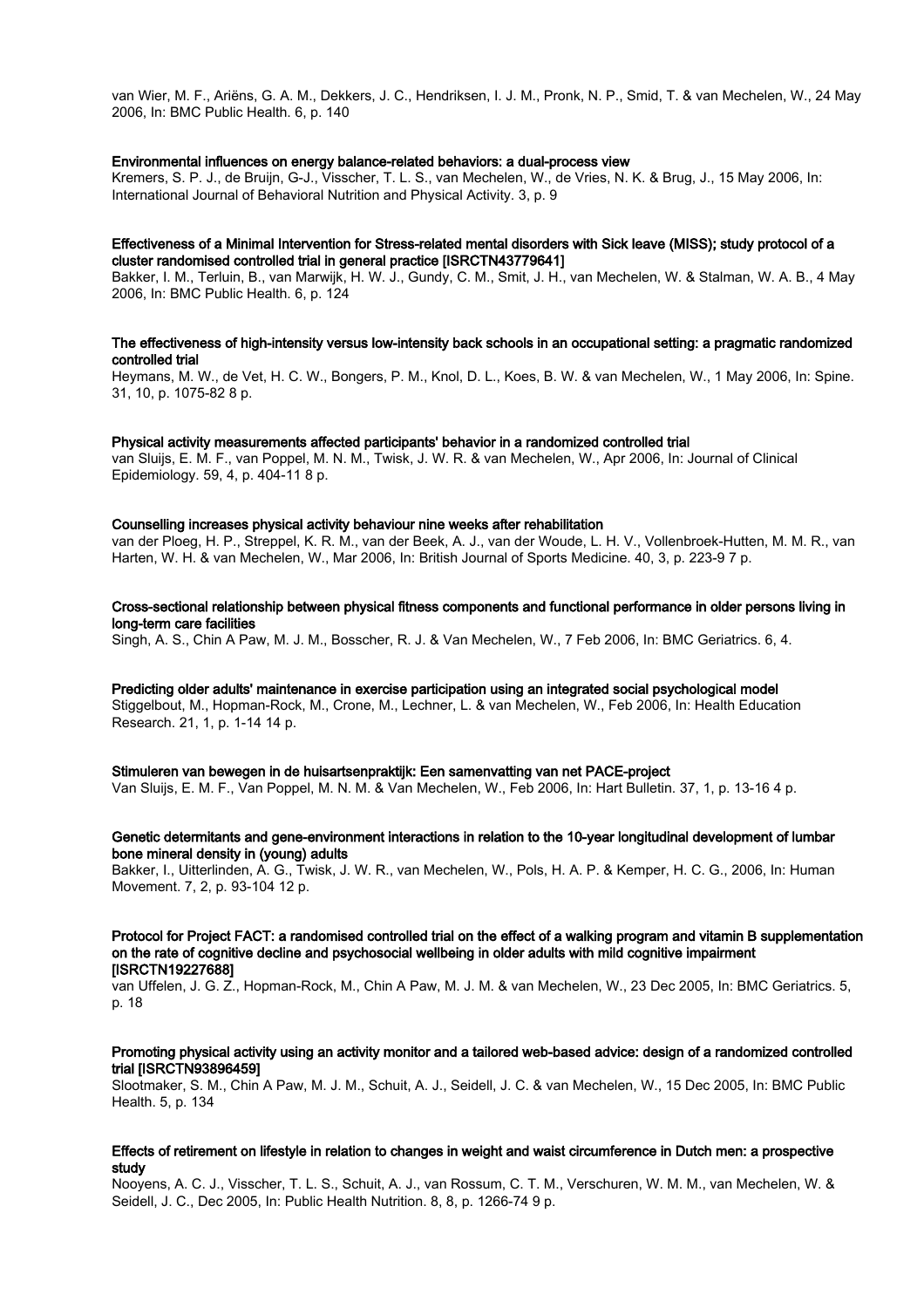# Essay: Injury prevention in young people--time to accept responsibility

van Mechelen, W. & Verhagen, E., Dec 2005, In: Lancet. 366 Suppl 1, p. S46

# Is personality related to fruit and vegetable intake and physical activity in adolescents?

de Bruijn, G-J., Kremers, S. P. J., van Mechelen, W. & Brug, J., Dec 2005, In: Health Education Research. 20, 6, p. 635- 644 10 p.

## Physical exercise interventions to improve disability and return to work in low back pain: current insights and opportunities for improvement

Staal, J. B., Rainville, J., Fritz, J., van Mechelen, W. & Pransky, G., Dec 2005, In: Journal of Occupational Rehabilitation. 15, 4, p. 491-505 15 p.

#### Prognostic factors for duration of sick leave due to low-back pain in dutch health care professionals

Steenstra, I. A., Koopman, F. S., Knol, D. L., Kat, E., Bongers, P. M., de Vet, H. C. W. & van Mechelen, W., Dec 2005, In: Journal of Occupational Rehabilitation. 15, 4, p. 591-605 15 p.

#### The effect of a balance training programme on centre of pressure excursion in one-leg stance

Verhagen, E., Bobbert, M., Inklaar, M., van Kalken, M., van der Beek, A., Bouter, L. & van Mechelen, W., Dec 2005, In: Clinical Biomechanics. 20, 10, p. 1094-100 7 p.

# The effects of a graded activity intervention for low back pain in occupational health on sick leave, functional status and pain: 12-month results of a randomized controlled trial

Hlobil, H., Staal, J. B., Twisk, J., Köke, A., Ariëns, G., Smid, T. & van Mechelen, W., Dec 2005, In: Journal of Occupational Rehabilitation. 15, 4, p. 569-80 12 p.

# A birth-weight questionnaire indicated that life style modifies the birth weight and metabolic syndrome relationship at age 36

te Velde, S. J., Twisk, J. W. R., van Mechelen, W. & Kemper, H. C. G., Nov 2005, In: Journal of Clinical Epidemiology. 58, 11, p. 1172-9 8 p.

# Cross-sectional and longitudinal relationships between alcohol consumption and lipids, blood pressure and body weight indices

Koppes, L. L. J., Twisk, J. W. R., Van Mechelen, W., Snel, J. & Kemper, H. C. G., Nov 2005, In: Journal of studies on alcohol. 66, 6, p. 713-21 9 p.

# In a prospective study in young people, associations between changes in smoking behavior and risk factors for cardiovascular disease were complex

Bernaards, C. M., Twisk, J. W. R., Snel, J., van Mechelen, W. & Kemper, H. C. G., Nov 2005, In: Journal of Clinical Epidemiology. 58, 11, p. 1165-71 7 p.

#### Epidemiologic study of the autoimmune health effects of a cargo aircraft disaster

Slottje, P., Bijlsma, J. A., Smidt, N., Twisk, J. W. R., Huizink, A. C., Lems, W. F., Van Hoogstraten, I., Witteveen, A. B., Van Mechelen, W. & Smid, T., 24 Oct 2005, In: Archives of Internal Medicine. 165, 19, p. 2278-2285 8 p.

#### Are children of today less active than before and is their health in danger? What can we do?

Andersen, L. B. & van Mechelen, W., Oct 2005, In: Scandinavian Journal of Medicine and Science in Sports. 15, 5, p. 268- 270 3 p.

# Assessing cardiorespiratory fitness without performing exercise testing

Jurca, R., Jackson, A. S., LaMonte, M. J., Morrow, J. R., Blair, S. N., Wareham, N. J., Haskell, W. L., van Mechelen, W., Church, T. S., Jakicic, J. M. & Laukkanen, R., Oct 2005, In: American Journal of Preventive Medicine. 29, 3, p. 185-93 9 p.

# Dropout from exercise programs for seniors: a prospective cohort study

Stiggelbout, M., Hopman-Rock, M., Tak, E., Lechner, L. & van Mechelen, W., Oct 2005, In: Journal of Aging and Physical Activity. 13, 4, p. 406-21 16 p.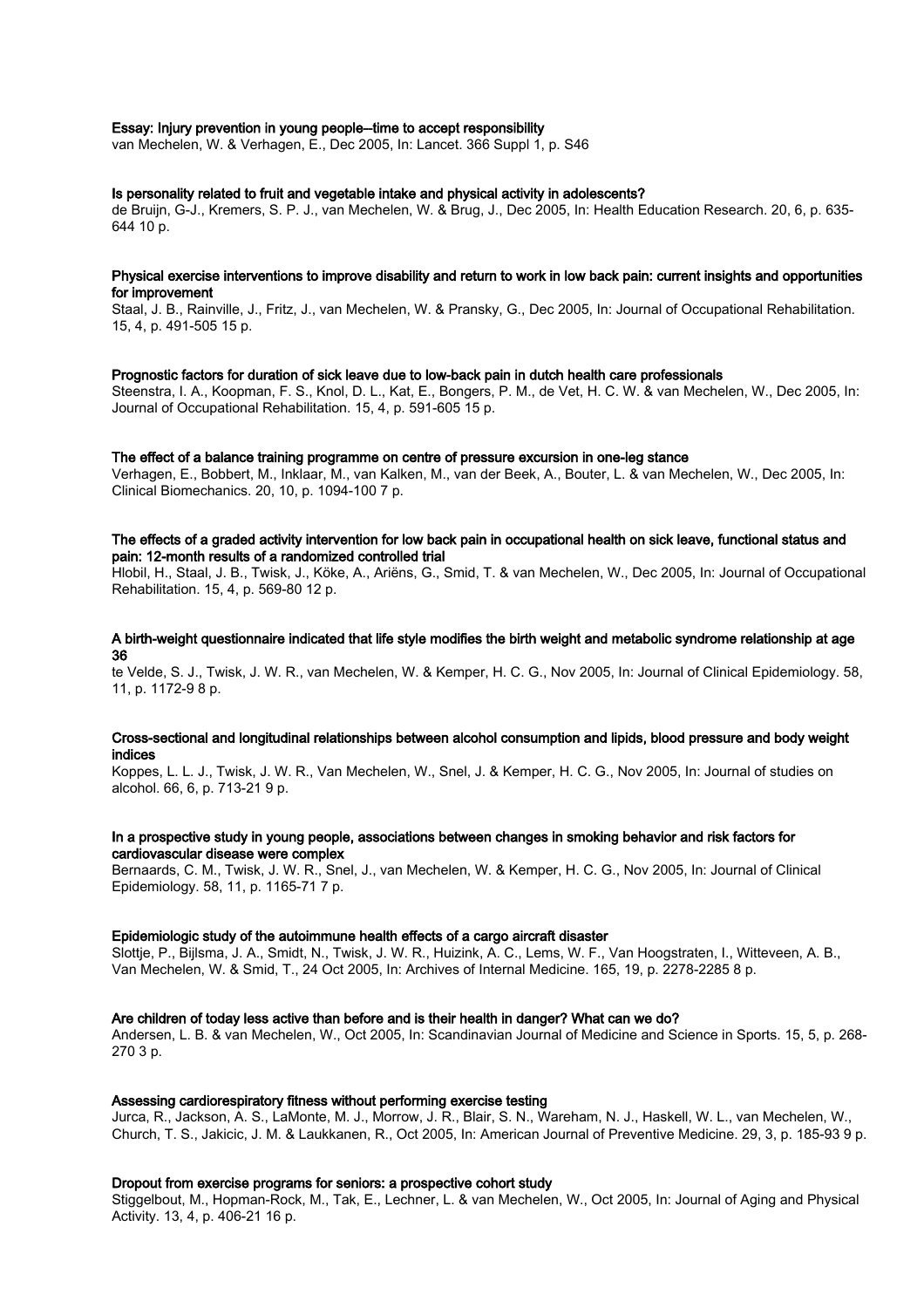# Effect of a tailored physical activity intervention delivered in general practice settings: results of a randomized controlled trial

van Sluijs, E. M. F., van Poppel, M. N. M., Twisk, J. W. R., Chin A Paw, M. J., Calfas, K. J. & van Mechelen, W., Oct 2005 , In: American Journal of Public Health. 95, 10, p. 1825-31 7 p.

#### Health effects of a technological disaster: Exposure-response relationships

Slottje, P., Smidt, N., Twisk, JWR., Huizink, AC., Witteveen, AB., Bijlsma, JA., van Mechelen, W. & Smid, T., Sep 2005, In: Epidemiology. 16, 5, p. S33-S34

## Changes in force, surface and motor unit EMG during post-exercise development of low frequency fatigue in vastus lateralis muscle

de Ruiter, C. J., Elzinga, M. J. H., Verdijk, P. W. L. & van Mechelen, W., Aug 2005, In: European Journal of Applied Physiology. 94, 5-6, p. 659-69 11 p.

## Effectiveness of a return-to-work intervention for subacute low-back pain

Hlobil, H., Staal, J. B., Spoelstra, M., Ariëns, G. A. M., Smid, T. & van Mechelen, W., Aug 2005, In: Scandinavian Journal of Work, Environment and Health. 31, 4, p. 249-57 9 p.

# The relation between calcium intake and body composition in a Dutch population: The Amsterdam Growth and Health Longitudinal Study

Boon, N., Koppes, L. L. J., Saris, W. H. M. & Van Mechelen, W., 1 Jul 2005, In: American Journal of Epidemiology. 162, 1 , p. 27-32 6 p.

#### Worksite health promotion programs with environmental changes: a systematic review

Engbers, L. H., van Poppel, M. N. M., Chin A Paw, M. J. M. & van Mechelen, W., Jul 2005, In: American Journal of Preventive Medicine. 29, 1, p. 61-70 10 p.

# An IGF-I promoter polymorphism modifies the relationships between birth weight and risk factors for cardiovascular disease and diabetes at age 36

te Velde, S. J., van Rossum, E. F. C., Voorhoeve, P. G., Twisk, J. W. R., Delemarre van de Waal, H. A., Stehouwer, C. D. A., van Mechelen, W., Lamberts, S. W. J. & Kemper, H. C. G., 1 Jun 2005, In: BMC Endocrine Disorders. 5, p. 5

#### Determinants of adolescent bicycle use for transportation and snacking behavior

de Bruijn, G-J., Kremers, S. P. J., Schaalma, H., van Mechelen, W. & Brug, J., Jun 2005, In: Preventive Medicine. 40, 6, p. 658-667 10 p.

#### The positive effect on determinants of physical activity of a tailored, general practice-based physical activity intervention

Van Sluijs, E. M. F., Van Poppel, M. N. M., Twisk, J. W. R., Brug, J. & Van Mechelen, W., Jun 2005, In: Health Education Research. 20, 3, p. 345-56 12 p.

#### Epidemiological study air disaster in Amsterdam (ESADA): study design

Slottje, P., Huizink, A. C., Twisk, J. W. R., Witteveen, A. B., van der Ploeg, H. M., Bramsen, I., Smidt, N., Bijlsma, J. A., Bouter, L. M., van Mechelen, W. & Smid, T., 30 May 2005, In: BMC Public Health. 5, p. 54

# The metabolic syndrome, cardiopulmonary fitness, and subcutaneous trunk fat as independent determinants of arterial stiffness: the Amsterdam Growth and Health Longitudinal Study

Amsterdam Growth and Health Longitudinal Study, 25 Apr 2005, In: Archives of Internal Medicine. 165, 8, p. 875-82 8 p.

# Netherlands research programme weight gain prevention (NHF-NRG): rationale, objectives and strategies

Visscher, T. L. S., Brug, J., Chin A Paw, M. J. M., Schouten, E. G., Schuit, A. J., Seidell, J. C., Van Baak, M. A., Van Mechelen, W., Kemper, H. C. G., Kok, F. J., Saris, W. H. M. & Kromhout, D., Apr 2005, In: European Journal of Clinical Nutrition. 59, 4, p. 498-507 10 p.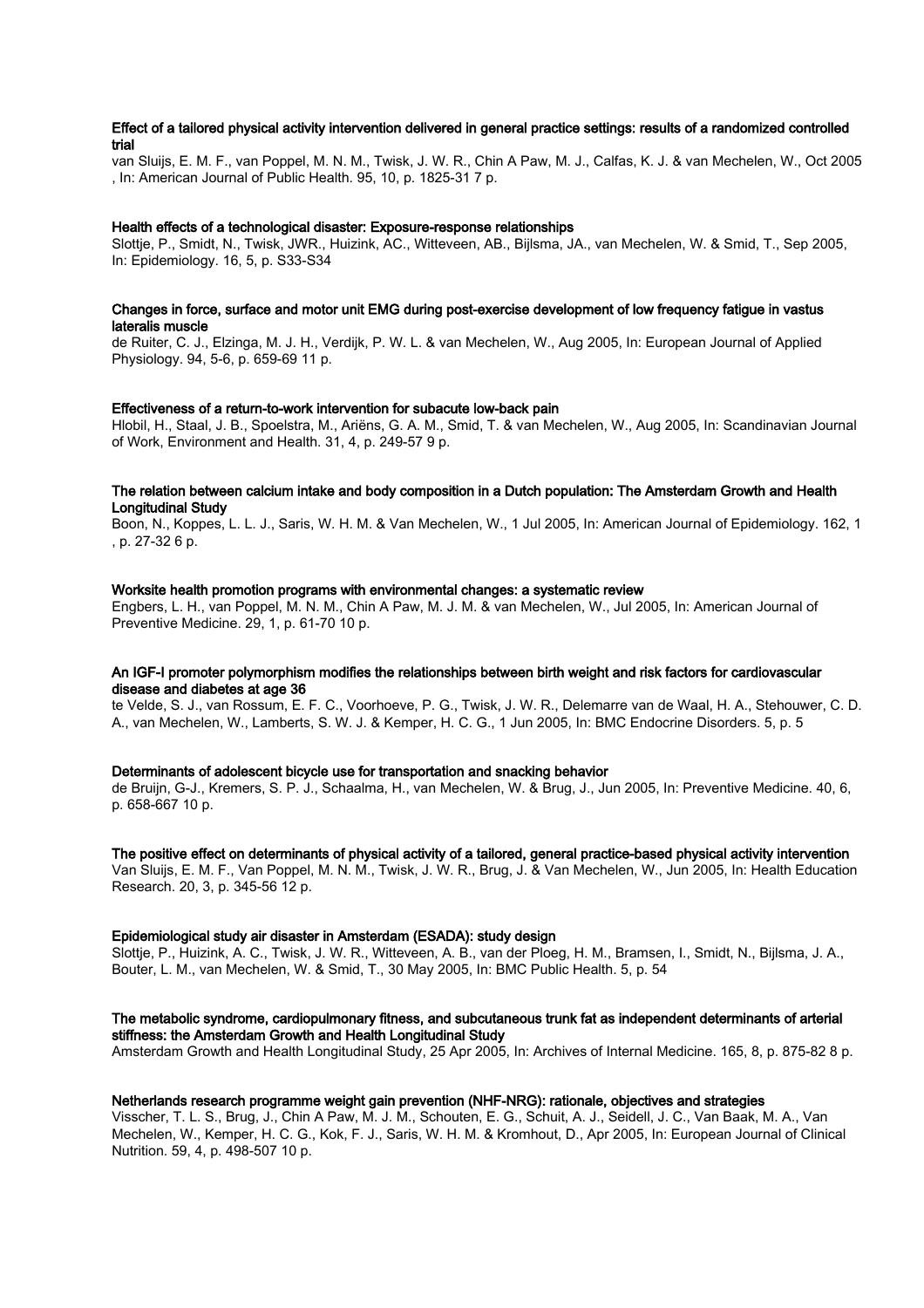#### Work-related disease in general practice: a systematic review

Weevers, H-J. A., van der Beek, A. J., Anema, J. R., van der Wal, G. & van Mechelen, W., Apr 2005, In: Family Practice. 22, 2, p. 197-204 8 p.

#### Gender differences in self-reported physical and psychosocial exposures in jobs with both female and male workers

Hooftman, W. E., van der Beek, A. J., Bongers, P. M. & van Mechelen, W., Mar 2005, In: Journal of Occupational and Environmental Medicine. 47, 3, p. 244-52 9 p.

#### An economic evaluation of a proprioceptive balance board training programme for the prevention of ankle sprains in volleyball

Verhagen, E. A. L. M., van Tulder, M., van der Beek, A. J., Bouter, L. M. & van Mechelen, W., Feb 2005, In: British Journal of Sports Medicine. 39, 2, p. 111-5 5 p.

# Development of fatness, fitness, and lifestyle from adolescence to the age of 36 years: determinants of the metabolic syndrome in young adults: the amsterdam growth and health longitudinal study

Ferreira, I., Twisk, J. W. R., van Mechelen, W., Kemper, H. C. G. & Stehouwer, C. D. A., 10 Jan 2005, In: Archives of Internal Medicine. 165, 1, p. 42-8 7 p.

#### Cognitive determinants of energy balance-related behaviours: measurement issues

Kremers, S. P. J., Visscher, T. L. S., Seidell, J. C., van Mechelen, W. & Brug, J., 2005, In: Sports Medicine. 35, 11, p. 923- 33 11 p.

# Dropout from exercise programs for seniors: a prospective cohort study

Stiggelbout, M., Hopman-Rock, M., Tak, E. C., Lechner, L. & van Mechelen, W., 2005, In: Journal of Aging and Physical Activity. 13, 4, p. 406-421

Gender differences in self-reported physical and psychosocial exposures in jobs with both female and male workers Hooftman, W. E., van der Beek, A. J., Bongers, P. M. & van Mechelen, W., 2005, In: Journal of Occupational and Environmental Medicine. 47, 3, p. 244-252

# Protocol for project FACT: a randomised controlled trial on the effect of a walking program and vitamin B supplementation on the rate of cognitive decline and psychosocial wellbeing in older adults with mild cognitive impairment [ISRCTN19227688]

van Uffelen, J. G. Z., Hopman-Rock, M., Chin A Paw, M. J. M. & van Mechelen, W., 2005, In: BMC Geriatrics. 5, 1

# The European Youth Heart Study-Cardiovascular disease risk factors in children: rationale, aims, study design, and validation of methods

Riddoch, C., Edwards, D., Page, A., Froberg, A., Anderssen, S. A., Wederkopp, N., Brage, S., Cooper, A. R., Sardinha, L. B., Harro, M., Klasson-Heggebo, L. & van Mechelen, W., 2005, In: Journal of Physical Activity & Health. 2, p. 115-129

#### Cost-effectiveness of an intensive group training protocol compared to physiotherapy guideline care for sub-acute and chronic low back pain: design of a randomised controlled trial with an economic evaluation. [ISRCTN45641649]

van der Roer, N., van Tulder, M. W., Barendse, J. M., van Mechelen, W., Franken, W. K., Ooms, A. C. & de Vet, H. C. W., 23 Nov 2004, In: BMC Musculoskeletal Disorders. 5, p. 45

#### Overgewicht en obesitas bij kinderen en adolescenten en preventieve maatregelen

Renders, C. M., Seidell, J. C., Van Mechelen, W. & Hirasing, R. A., 16 Oct 2004, In: Nederlands Tijdschrift voor Geneeskunde. 148, 42, p. 2066-2070 5 p.

#### Back schools in occupational health care: design of a randomized controlled trial and cost-effectiveness study

Heymans, M. W., de Vet, H. C. W., Bongers, P. M., Koes, B. W. & van Mechelen, W., Sep 2004, In: Journal of Manipulative and Physiological Therapeutics. 27, 7, p. 457-65 9 p.

#### Review finds limited evidence that 'stages of change' interventions modify behaviour in primary care

van Sluijs, E. M. F., van Poppel, M. N. M. & van Mechelen, W., Sep 2004, In: Evidence-based Cardiovascular Medicine. 8 , 3, p. 259-260 2 p.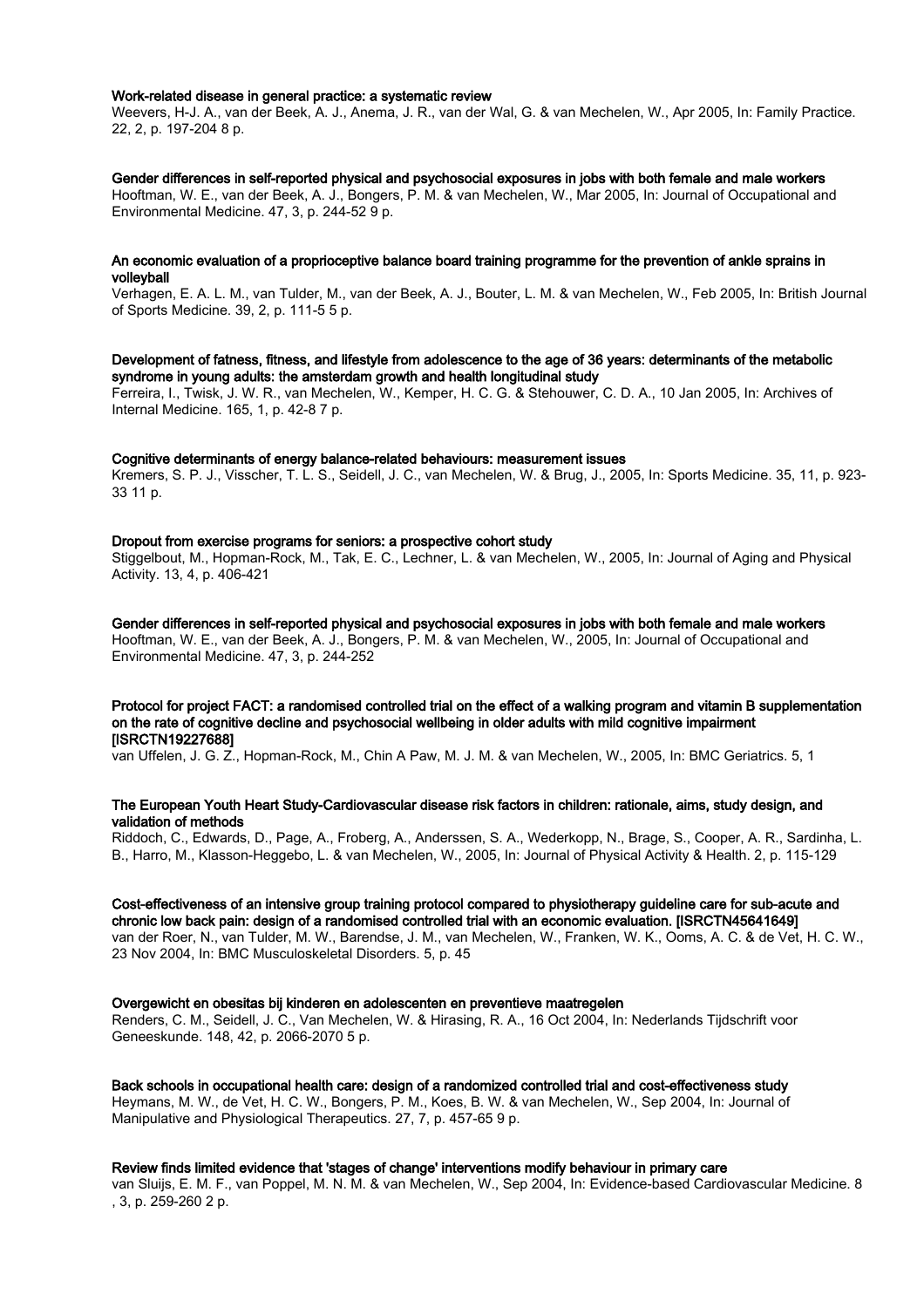## Smoking and quantitative ultrasound parameters in the calcaneus in 36-year-old men and women

Bernaards, C. M., Twisk, J. W. R., Snel, J., van Mechelen, W., Lips, P. & Kemper, H. C. G., Sep 2004, In: Osteoporosis International. 15, 9, p. 735-41 7 p.

#### The effect of a proprioceptive balance board training program for the prevention of ankle sprains: a prospective controlled trial

Verhagen, E., van der Beek, A., Twisk, J., Bouter, L., Bahr, R. & van Mechelen, W., Sep 2004, In: American Journal Sports Medicine. 32, 6, p. 1385-93 9 p.

#### A one season prospective cohort study of volleyball injuries

Verhagen, E. A. L. M., Van der Beek, A. J., Bouter, L. M., Bahr, R. M. & Van Mechelen, W., Aug 2004, In: British Journal of Sports Medicine. 38, 4, p. 477-81 5 p.

#### Feasibility and acceptability of a physical activity promotion programme in general practice

van Sluijs, E. M. F., van Poppel, M. N. M., Stalman, W. A. B. & van Mechelen, W., Aug 2004, In: Family Practice. 21, 4, p. 429-36 8 p.

## Gender differences in the relations between work-related physical and psychosocial risk factors and musculoskeletal complaints

Hooftman, W. E., van Poppel, M. N. M., van der Beek, A. J., Bongers, P. M. & van Mechelen, W., Aug 2004, In: Scandinavian Journal of Work, Environment and Health. 30, 4, p. 261-78 18 p.

#### Metabolically assessed muscle fibre recruitment in brief isometric contractions at different intensities

Beltman, J. G. M., de Haan, A., Haan, H., Gerrits, H. L., van Mechelen, W. & Sargeant, A. J., Aug 2004, In: European Journal of Applied Physiology. 92, 4-5, p. 485-92 8 p.

#### Voluntary activation level and muscle fiber recruitment of human quadriceps during lengthening contractions

Beltman, J. G. M., Sargeant, A. J., van Mechelen, W. & de Haan, A., Aug 2004, In: Journal of Applied Physiology. 97, 2, p. 619-26 8 p.

#### Effects of resistance and all-round, functional training on quality of life, vitality and depression of older adults living in longterm care facilities: a 'randomized' controlled trial [ISRCTN87177281]

Chin A Paw, M. J. M., van Poppel, M. N. M., Twisk, J. W. R. & van Mechelen, W., 2 Jul 2004, In: BMC Geriatrics. 4, p. 5

#### Patterns of long-term physical symptoms after disaster work

Slottje, P., Smidt, N., Twisk, J., Huizink, A., Witteveen, A., Bijlsma, J. A., van Mechelen, W. & Smid, T., Jul 2004, In: Epidemiology. 15, 4, p. S122-S123

#### The effects of a widely implemented group-based exercise program for older adults on health related quality of life and functional status

Stiggelbout, M., Popkema, DY., Hopman-Rock, M., de Greef, M. & van Mechelen, W., Jul 2004, In: Journal of Aging and Physical Activity. 12, 3, p. 260-261

#### Central fat mass versus peripheral fat and lean mass: opposite (adverse versus favorable) associations with arterial stiffness? The Amsterdam Growth and Health Longitudinal Study

Ferreira, I., Snijder, M. B., Twisk, J. W. R., van Mechelen, W., Kemper, H. C. G., Seidell, J. C. & Stehouwer, C. D. A., Jun 2004, In: The Journal of clinical endocrinology and metabolism. 89, 6, p. 2632-9 8 p.

## Comparison of short questionnaires on alcohol drinking behavior in a nonclinical population of 36-year-old men and women

Koppes, L. L. J., Twisk, J. W. R., Snel, J., Van Mechelen, W. & Kemper, H. C. G., Jun 2004, In: Substance use & misuse. 39, 7, p. 1041-60 20 p.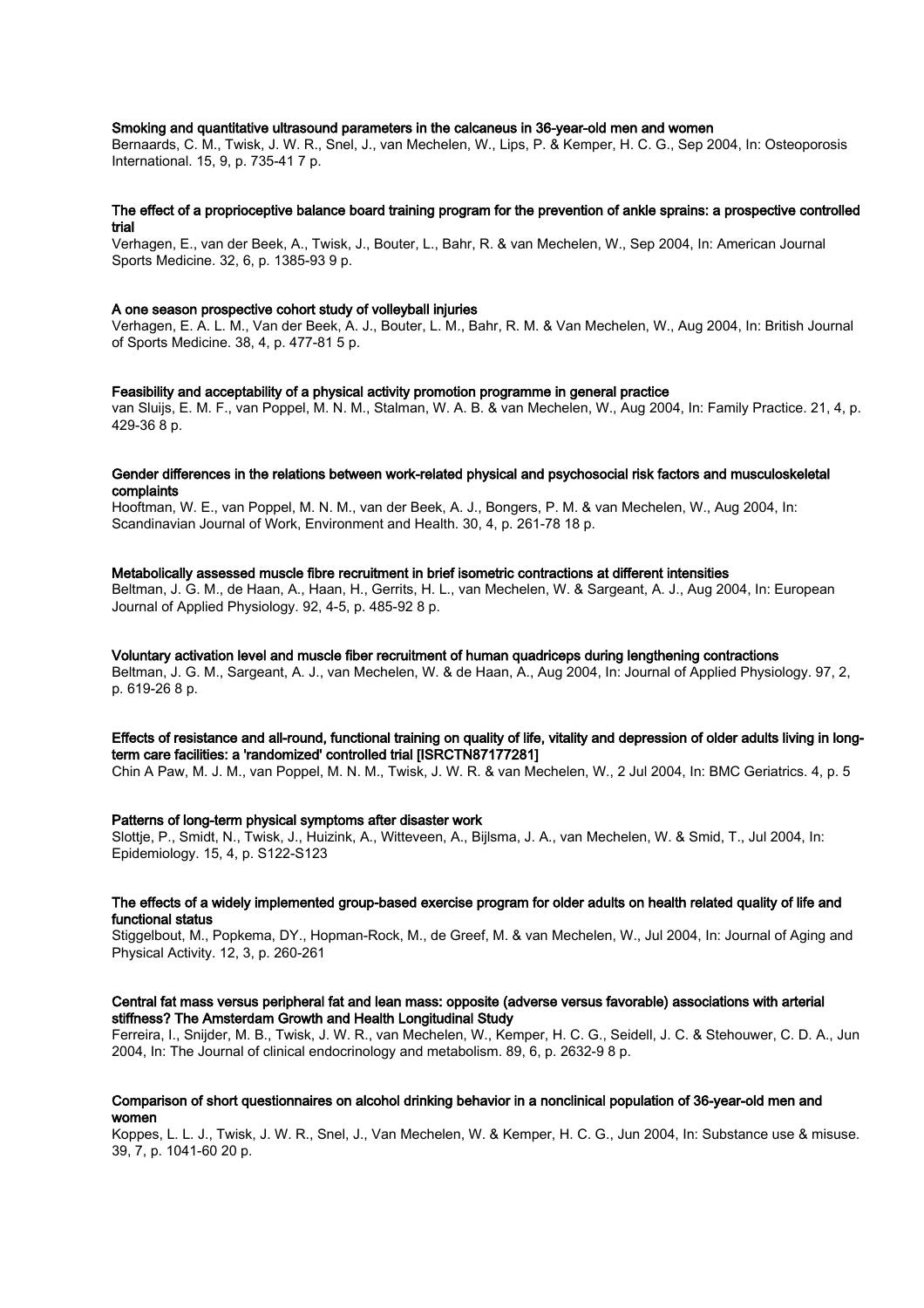# Birth weight and musculoskeletal health in 36-year-old men and women: results from the Amsterdam Growth and Health Longitudinal Study

te Velde, S. J., Twisk, J. W. R., van Mechelen, W. & Kemper, H. C. G., May 2004, In: Osteoporosis International. 15, 5, p. 382-8 7 p.

# Cost-effectiveness of a worksite physical activity counseling program - Results of a randomized controlled trial

Proper, KI., de Bruyne, MC., Hildebrandt, VH., van der Beek, AJ., Meerding, WJ. & van Mechelen, W., May 2004, In: Medicine and Science in Sports and Exercise. 36, 5, p. S213-S213

#### Stage-based lifestyle interventions in primary care: are they effective?

van Sluijs, E. M. F., van Poppel, M. N. M. & van Mechelen, W., May 2004, In: American Journal of Preventive Medicine. 26, 4, p. 330-43 14 p.

# The effectiveness of ergonomic interventions on return-to-work after low back pain; a prospective two year cohort study in six countries on low back pain patients sicklisted for 3-4 months

Anema, J. R., Cuelenaere, B., van der Beek, A. J., Knol, D. L., de Vet, H. C. W. & van Mechelen, W., Apr 2004, In: Occupational and Environmental Medicine. 61, 4, p. 289-94 6 p.

#### Worksite health promotion using individual counselling and the effectiveness on sick leave; results of a randomised controlled trial

Proper, K. I., van der Beek, A. J., Hildebrandt, V. H., Twisk, J. W. R. & van Mechelen, W., Mar 2004, In: Occupational and Environmental Medicine. 61, 3, p. 275-9 5 p.

## Birthweight and arterial stiffness and blood pressure in adulthood--results from the Amsterdam Growth and Health Longitudinal Study

Amsterdam Growth and Health Longitudinal Study, Feb 2004, In: International Journal of Epidemiology. 33, 1, p. 154-61 8  $\mathsf{D}$ .

## Changes in PCr/Cr ratio in single characterized muscle fibre fragments after only a few maximal voluntary contractions in humans

Beltman, J. G. M., Sargeant, A. J., Haan, H., van Mechelen, W. & de Haan, A., Feb 2004, In: Acta physiologica Scandinavica. 180, 2, p. 187-93 7 p.

# Costs, benefits and effectiveness of worksite physical activity counseling from the employer's perspective

Proper, K. I., de Bruyne, M. C., Hildebrandt, V. H., van der Beek, A. J., Meerding, W. J. & van Mechelen, W., Feb 2004, In: Scandinavian Journal of Work, Environment and Health. 30, 1, p. 36-46 11 p.

# Once a week is not enough: effects of a widely implemented group based exercise programme for older adults; a randomised controlled trial

Stiggelbout, M., Popkema, D. Y., Hopman-Rock, M., de Greef, M. & van Mechelen, W., Feb 2004, In: Journal of Epidemiology and Community Health. 58, 2, p. 83-8 6 p.

#### Graded activity for low back pain in occupational health care: a randomized, controlled trial

Staal, J. B., Hlobil, H., Twisk, J. W. R., Smid, T., Köke, A. J. A. & van Mechelen, W., 20 Jan 2004, In: Annals of Internal Medicine. 140, 2, p. 77-84 8 p.

# Current and adolescent body fatness and fat distribution: relationships with carotid intima-media thickness and large artery stiffness at the age of 36 years

Ferreira, I., Twisk, J. W. R., van Mechelen, W., Kemper, H. C. G., Seidell, J. C. & Stehouwer, C. D. A., Jan 2004, In: Journal of Hypertension. 22, 1, p. 145-55 11 p.

#### Voluntary drive-dependent changes in vastus lateralis motor unit firing rates during a sustained isometric contraction at 50% of maximum knee extension force

de Ruiter, C. J., Elzinga, M. J. H., Verdijk, P. W. L. & van Mechelen, W., Jan 2004, In: Pflügers Archiv European Journal of Physiology. 447, 4, p. 436-44 9 p.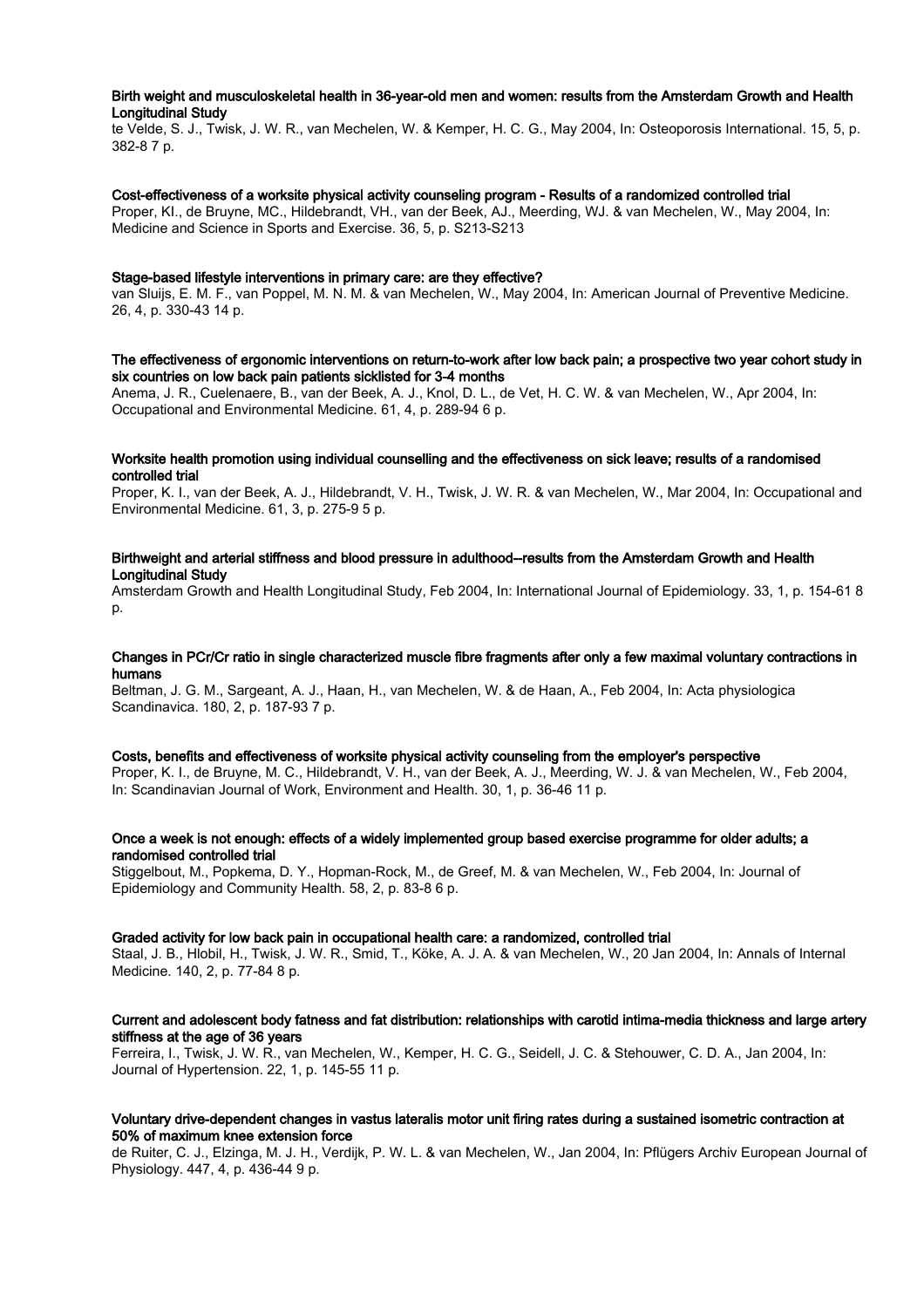# Comparison between self-report and a dipstick method (NicCheck 1) to assess nicotine intake

Bernaards, C. M., Twisk, J. W. R., van Mechelen, W., Snel, J. & Kemper, H. C. G., 2004, In: European Addiction Research. 10, 4, p. 163-7 5 p.

#### Liber amicorum voor Han Kemper: Beweegredenen onderzocht

van Mechelen, W. & Twisk, JWR., 2004, Elsevier Gezondheidszorg.

#### Physical activity for people with a disability: a conceptual model

van der Ploeg, H. P., van der Beek, A. J., van der Woude, L. H. V. & van Mechelen, W., 2004, In: Sports Medicine. 34, 10 , p. 639-49 11 p.

#### Short term effect of feedback on fitness and health measurements on self reported appraisal of the stage of change

Proper, K. I., van der Beek, A. J., Hildebrandt, V. H., Twisk, J. W. R. & van Mechelen, W., Dec 2003, In: British Journal of Sports Medicine. 37, 6, p. 529-34 6 p.

# Cost effectiveness of a multi-stage return to work program for workers on sick leave due to low back pain, design of a population based controlled trial [ISRCTN60233560]

Steenstra, I. A., Anema, J. R., Bongers, P. M., de Vet, H. C. W. & van Mechelen, W., 21 Nov 2003, In: BMC Musculoskeletal Disorders. 4, p. 26

# Maximum rate of oxygen consumption related to succinate dehydrogenase activity in skeletal muscle fibres of chronic heart failure patients and controls

Bekedam, M. A., van Beek-Harmsen, B. J., Boonstra, A., van Mechelen, W., Visser, F. C. & van der Laarse, W. J., Nov 2003, In: Clinical Physiology and Functional Imaging. 23, 6, p. 337-43 7 p.

#### Longitudinal changes in .VO2max: associations with carotid IMT and arterial stiffness

Ferreira, I., Twisk, J. W. R., Stehouwer, C. D. A., van Mechelen, W. & Kemper, H. C. G., Oct 2003, In: Medicine and Science in Sports and Exercise. 35, 10, p. 1670-8 9 p.

# Occupational health guidelines for the management of low back pain: an international comparison

Staal, J. B., Hlobil, H., van Tulder, M. W., Waddell, G., Burton, A. K., Koes, B. W. & van Mechelen, W., Sep 2003, In: Occupational and Environmental Medicine. 60, 9, p. 618-26 9 p.

#### Participatory ergonomics as a return-to-work intervention: a future challenge?

Anema, J. R., Steenstra, I. A., Urlings, I. J. M., Bongers, P. M., de Vroome, E. M. M. & van Mechelen, W., Sep 2003, In: American Journal of Industrial Medicine. 44, 3, p. 273-81 9 p.

#### Long-term physical and psychological symptoms in workers occupationally involved in an air disaster. Epidemiological Study Air Disaster Amsterdam (ESADA)

Huizink, AC., Slottje, P., Witteveen, AB., Twisk, JW., Bijlsma, JA., Bramsen, I., Van Mechelen, W. & Smid, T., Aug 2003, In: Journal of Psychosomatic Research. 55, 2, p. 142-142

#### Early origins of risk factors for musculoskeletal health - Results from the amsterdam growth and health longitudinal study

te Velde, SJ., Twisk, JWR., van Mechelen, W. & Kemper, HCG., Jun 2003, In: Pediatric Research. 53, 6, p. 6A-6A

## Fat-free body mass is the most important body composition determinant of 10-yr longitudinal development of lumbar bone in adult men and women

Bakker, I., Twisk, J. W. R., Van Mechelen, W. & Kemper, H. C. G., Jun 2003, In: The Journal of clinical endocrinology and metabolism. 88, 6, p. 2607-13 7 p.

#### Generalised estimating equations and low back pain [3] (multiple letters)

Harkness, E. F., Nahit, E. S., Macfarlane, G. J., Silman, A. J., McBeth, J., Dunn, G., Hoogendoorn, W. E., Bongers, P. M., De Vet, H. C. W., Twisk, J. W. R., Van Mechelen, W. & Bouter, L. M., 1 May 2003, In: Occupational and Environmental Medicine. 60, 5, p. 378-381 4 p.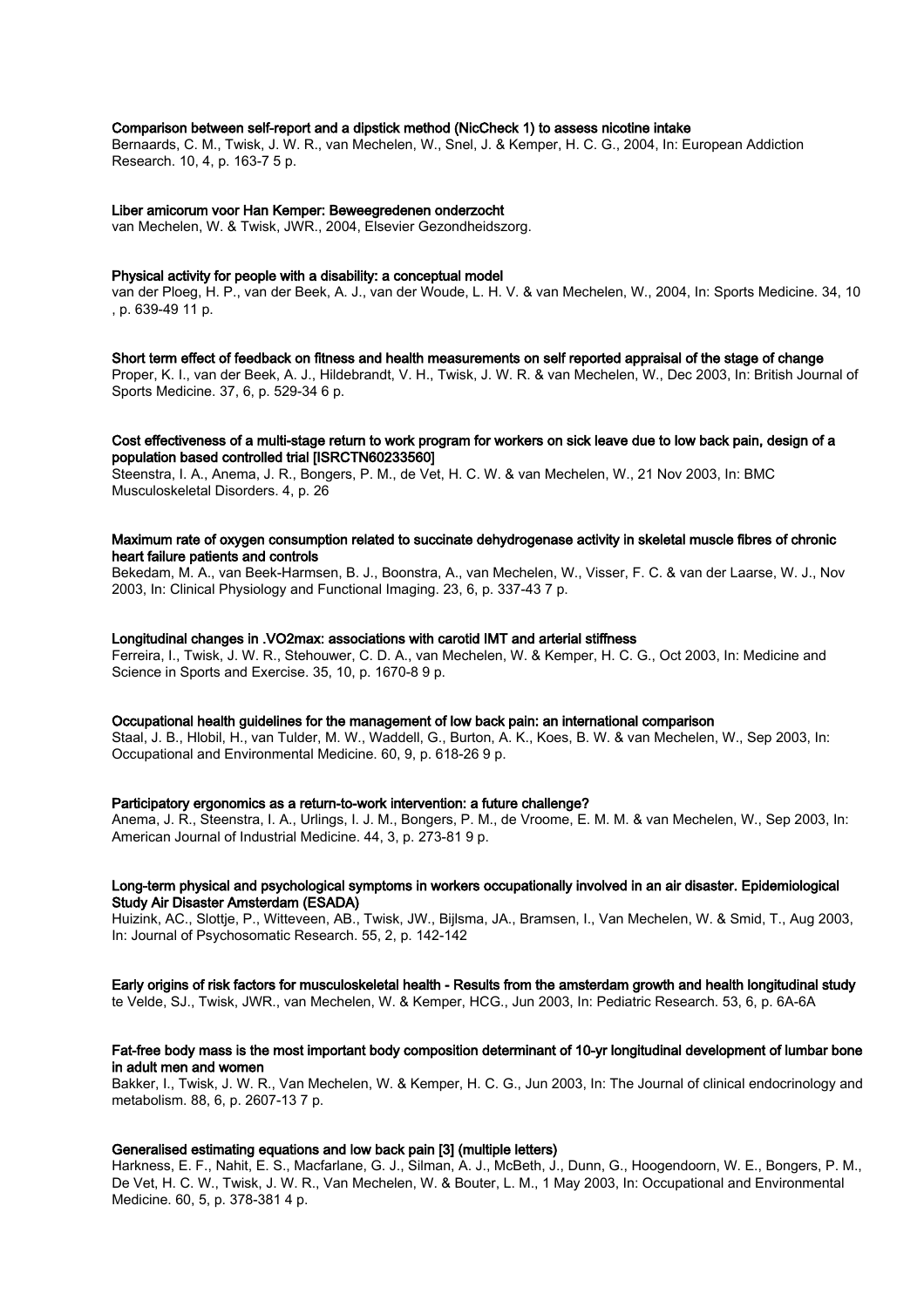# A longitudinal study on smoking in relationship to fitness and heart rate response

Bernaards, C. M., Twisk, J. W. R., Van Mechelen, W., Snel, J. & Kemper, H. C. G., May 2003, In: Medicine and Science in Sports and Exercise. 35, 5, p. 793-800 8 p.

#### Generalised estimating equations and low back pain - Reply

Hoogendoorn, WE., Bongers, PM., de Vet, HCW., Twisk, JWR., van Mechelen, W. & Bouter, LM., May 2003, In: Occupational and Environmental Medicine. 60, 5, p. 380-381

#### Effect of individual counseling on physical activity fitness and health: a randomized controlled trial in a workplace setting

Proper, K. I., Hildebrandt, V. H., Van der Beek, A. J., Twisk, J. W. R. & Van Mechelen, W., Apr 2003, In: American Journal of Preventive Medicine. 24, 3, p. 218-26 9 p.

## Computerization of a dietary history interview in a running cohort; evaluation within the Amsterdam growth and health longitudinal study

Bakker, I., Twisk, J. W. R., van Mechelen, W., Mensink, G. B. M. & Kemper, H. C. G., 1 Mar 2003, In: European Journal of Clinical Nutrition. 57, 3, p. 394-404 11 p.

#### Computerization of a dietary history interview in a running cohort; evaluation within the Amsterdam Growth and Health Longitudinal Study

Bakker, I., Twisk, JWR., van Mechelen, W., Mensink, GBM. & Kemper, HCG., Mar 2003, In: European Journal of Clinical Nutrition. 57, 3, p. 394-404

#### The effectiveness of worksite physical activity programs on physical activity, physical fitness, and health

Proper, K. I., Koning, M., van der Beek, A. J., Hildebrandt, V. H., Bosscher, R. J. & van Mechelen, W., Mar 2003, In: Clinical Journal of Sport Medicine. 13, 2, p. 106-17 12 p.

# Birth weight, adult body composition, and subcutaneous fat distribution

Te Velde, S. J., Twisk, J. W. R., Van Mechelen, W. & Kemper, H. C. G., Feb 2003, In: Obesity Research. 11, 2, p. 202-8 7 p.

## Ten-year longitudinal relationship between physical activity and lumbar bone mass in (young) adults

Bakker, I., Twisk, J. W. R., Van Mechelen, W., Roos, J. C. & Kemper, H. C. G., Feb 2003, In: Journal of Bone and Mineral Research. 18, 2, p. 325-32 8 p.

#### Overgewicht bij kinderen en adolescenten

Renders, C. M., Seidell, J. C., van Mechelen, W. & Hirasing, R. A., 2003, Maarssen: Elsevier Gezondheidszorg.

# Effects of health information in youth and young adulthood on risk factors for chronic diseases--20-year study results from the Amsterdam Growth and Health Longitudinal Study

Kemper, H. C. G., Koppes, L. L. J., de Vente, W., van Lenthe, F. J., van Mechelen, W., Twisk, J. W. R. & Post, G. B., Dec 2002, In: Preventive Medicine. 35, 6, p. 533-9 7 p.

### Ineffective disability management by doctors is an obstacle for return-to-work: a cohort study on low back pain patients sicklisted for 3-4 months

Anema, J. R., Van Der Giezen, A. M., Buijs, P. C. & Van Mechelen, W., Nov 2002, In: Occupational and Environmental Medicine. 59, 11, p. 729-33 5 p.

# Current and adolescent levels of cardiopulmonary fitness are related to large artery properties at age 36: the Amsterdam Growth and Health Longitudinal Study

Amsterdam Growth and Health Longitudinal Study, Oct 2002, In: European Journal of Clinical Investigation. 32, 10, p. 723-31 9 p.

#### Introduction to the special issue on measurement of work outcomes

Young, A., Pransky, G. & van Mechelen, W., Sep 2002, In: Journal of Occupational Rehabilitation. 12, 3, p. 115-117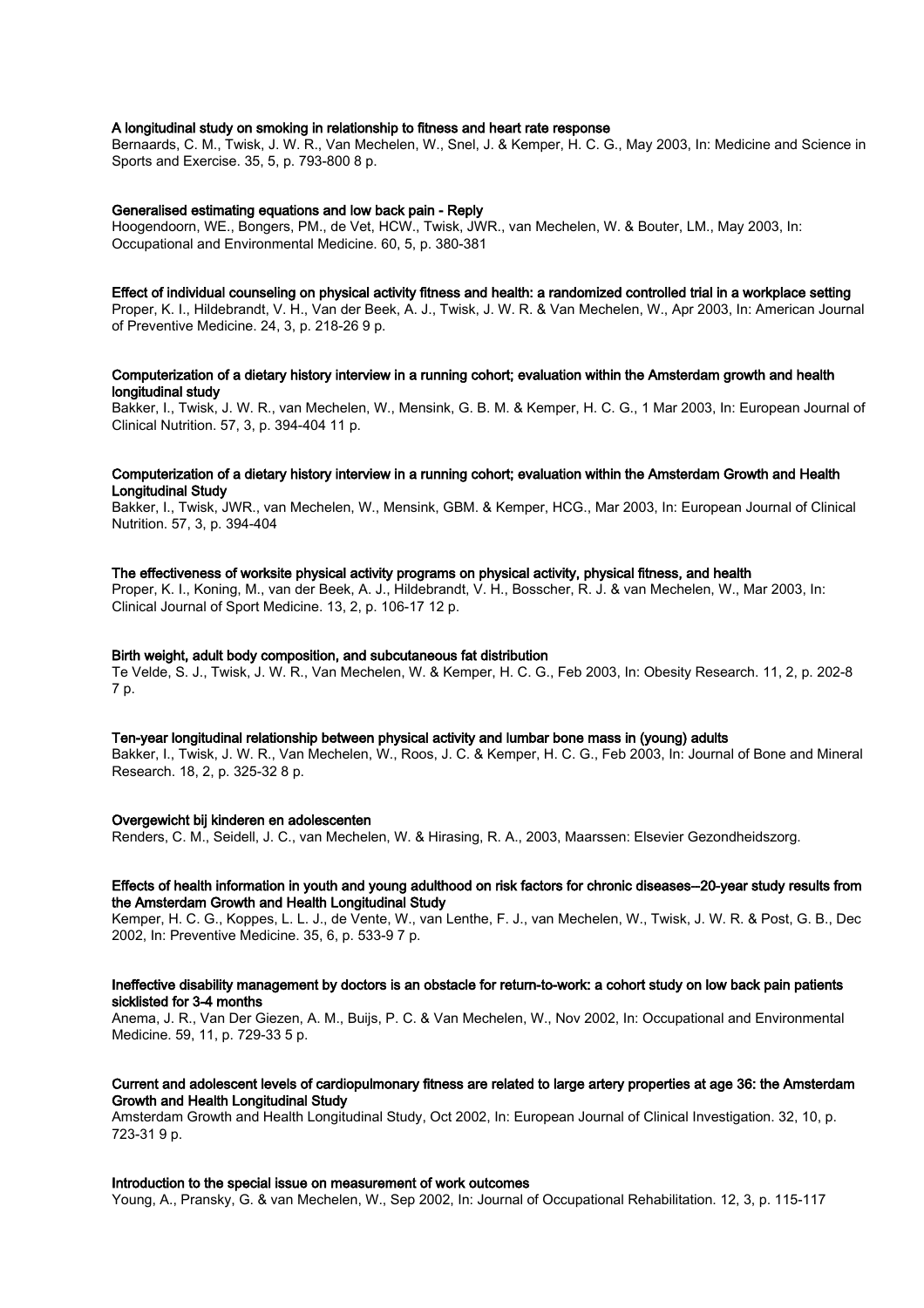## High physical and psychosocial load at work and sickness absence due to neck pain

Ariëns, G. A. M., Bongers, P. M., Hoogendoorn, W. E., van der Wal, G. & van Mechelen, W., Aug 2002, In: Scandinavian Journal of Work, Environment and Health. 28, 4, p. 222-31 10 p.

#### Effects of health information in youth on adult physical activity: 20-year study results from the Amsterdam growth and health longitudinal study

Kemper, H. C. G., Verhagen, E. A. L. M., Milo, D., Post, G. B., Van Lenthe, F., Van Mechelen, W., Twisk, J. W. R. & De Vente, W., 12 Jul 2002, In: American Journal of Human Biology. 14, 4, p. 448-56 9 p.

# Comparison of two different approaches for the analysis of data from a prospective cohort study: an application to work related risk factors for low back pain

Hoogendoorn, W. E., Bongers, P. M., de Vet, H. C. W., Twisk, J. W. R., van Mechelen, W. & Bouter, L. M., Jul 2002, In: Occupational and Environmental Medicine. 59, 7, p. 459-65 7 p.

#### High physical work load and low job satisfaction increase the risk of sickness absence due to low back pain: results of a prospective cohort study

Hoogendoorn, W. E., Bongers, P. M., de Vet, H. C. W., Ariëns, G. A. M., van Mechelen, W. & Bouter, L. M., May 2002, In: Occupational and Environmental Medicine. 59, 5, p. 323-8 6 p.

#### Prediction of cardiovascular disease risk factors later in life by physical activity and physical fitness in youth: General comments and conclusions

Twisk, JWR., Kemper, HCG. & van Mechelen, W., May 2002, In: International Journal of Sports Medicine. 23, p. S44-S49

# Prediction of cardiovascular disease risk factors later in life by physical activity and physical fitness in youth: Introduction

Twisk, JWR., Kemper, HCG. & van Mechelen, W., May 2002, In: International Journal of Sports Medicine. 23, p. S5-S7

# "The proof of the pudding is in the eating"

van Mechelen, W., May 2002, In: International Journal of Sports Medicine. 23, p. S3-S4

#### Validation of a physical activity questionnaire to measure the effect of mechanical strain on bone mass

Kemper, HCG., Bakker, I., Twisk, JWR. & Van Mechelen, W., May 2002, In: Bone. 30, 5, p. 799-804

#### Effectiveness of physical activity programs at worksites with respect to work-related outcomes

Proper, K. I., Staal, B. J., Hildebrandt, V. H., van der Beek, A. J. & van Mechelen, W., Apr 2002, In: Scandinavian Journal of Work, Environment and Health. 28, 2, p. 75-84 10 p.

#### Gezondheid in beweging

Van Sluijs, E. M. F., Van der Ploeg, H. P. & Van Mechelen, W., 1 Jan 2002, In: Hart Bulletin. 33, 2, p. 31-33 3 p.

## Return-to-work interventions for low back pain: a descriptive review of contents and concepts of working mechanisms

Staal, J. B., Hlobil, H., van Tulder, M. W., Köke, A. J. A., Smid, T. & van Mechelen, W., 2002, In: Sports Medicine. 32, 4, p. 251-67 17 p.

#### The relationship between physical fitness and physical activity during adolescence and cardiovascular disease risk factors at adult age. The Amsterdam Growth and Health Longitudinal Study

Twisk, J. W. R., Kemper, H. C. G. & Van Mechelen, W., 2002, In: International Journal of Sports Medicine, Supplement. 23, 1, p. S8-S14

## Smoking behaviour and biological maturation in males and females: a 20-year longitudinal study. Analysis of data from the Amsterdam Growth and Health Longitudinal Study

Bernaards, C. M., Kemper, H. C., Twisk, J. W., van Mechelen, W. & Snel, J., 1 Dec 2001, In: American Journal of Human Biology. 28, 6, p. 634-48 15 p.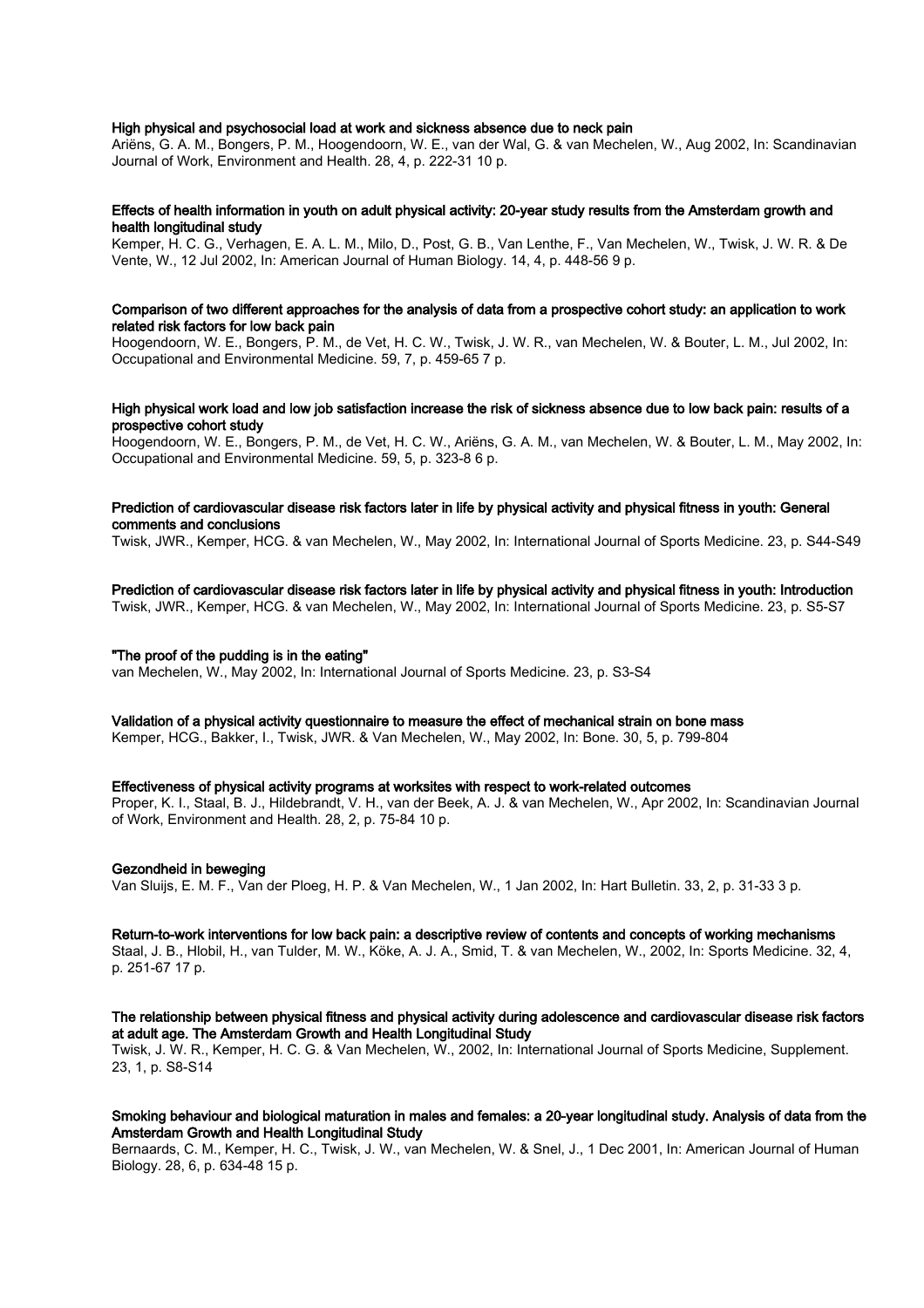# Is calculating pack-years retrospectively a valid method to estimate life-time tobacco smoking? A comparison between prospectively calculated pack-years and retrospectively calculated pack-years

Bernaards, C. M., Twisk, J. W., Snel, J., Van Mechelen, W. & Kemper, H. C., Nov 2001, In: Addiction. 96, 11, p. 1653-61 9 p.

## Effects of health measurements and health information in youth and young adulthood in dietary intake--20-y study results from the Amsterdam Growth and Health Longitudinal Study

de Vente, W., Post, G. B., Twisk, J. W., Kemper, H. C. & van Mechelen, W., Oct 2001, In: European Journal of Clinical Nutrition. 55, 10, p. 819-23 5 p.

High quantitative job demands and low coworker support as risk factors for neck pain: results of a prospective cohort study Ariëns, G. A., Bongers, P. M., Hoogendoorn, W. E., Houtman, I. L., van der Wal, G. & van Mechelen, W., 1 Sep 2001, In: Spine. 26, 17, p. 1896-901; discussion 1902-3

## Psychosocial work characteristics and psychological strain in relation to low-back pain

Hoogendoorn, W. E., Bongers, P. M., de Vet, H. C., Houtman, I. L., Ariëns, G. A., van Mechelen, W. & Bouter, L. M., Aug 2001, In: Scandinavian Journal of Work, Environment and Health. 27, 4, p. 258-67 10 p.

Phosphocreatine and ATP content in human single muscle fibres before and after maximum dynamic exercise

Karatzaferi, C., Ferguson, R. A., van Mechelen, W. & Sargeant, A. J., Jun 2001, In: Pflügers Archiv European Journal of Physiology. 442, 3, p. 467-74 8 p.

A 15-year physical activity pattern is positively related to aerobic fitness in young males and females (13-27 years)

Kemper, H. C., Twisk, J. W., Koppes, L. L., van Mechelen, W. & Post, G. B., May 2001, In: European Journal of Applied Physiology. 84, 5, p. 395-402 8 p.

# Metabolism changes in single human fibres during brief maximal exercise

Karatzaferi, C., de Haan, A., van Mechelen, W. & Sargeant, A. J., May 2001, In: Acta Physiologica. 86, 3, p. 411-5 5 p.

Relation between bone mass at age 36 and calcium intake and physical activity during the 25 foregoing years Bakker, I., Kemper, HCG., Twisk, JWR. & van Mechelen, W., May 2001, In: Bone. 28, 5, p. S197-S198

# Clustering of risk factors for coronary heart disease. the longitudinal relationship with lifestyle

Twisk, J. W., Kemper, H. C., Van Mechelen, W. & Post, G. B., Apr 2001, In: Annals of Epidemiology. 11, 3, p. 157-65 9 p.

ATP utilization for calcium uptake and force production in different types of human skeletal muscle fibres Szentesi, P., Zaremba, R., van Mechelen, W. & Stienen, GJM., 1 Mar 2001, In: Journal of Physiology - London. 531, 2, p. 393-403

#### Are neck flexion, neck rotation, and sitting at work risk factors for neck pain? Results of a prospective cohort study

Ariëns, G. A., Bongers, P. M., Douwes, M., Miedema, M. C., Hoogendoorn, W. E., van der Wal, G., Bouter, L. M. & van Mechelen, W., Mar 2001, In: Occupational and Environmental Medicine. 58, 3, p. 200-7 8 p.

#### Psychosocial risk factors for neck pain: a systematic review

Ariëns, G. A., van Mechelen, W., Bongers, P. M., Bouter, L. M. & van der Wal, G., Feb 2001, In: American Journal of Industrial Medicine. 39, 2, p. 180-93 14 p.

Adolescent motor skill and performance: Is physical activity in adolescence related to adult physical fitness? Kemper, HCG., De Vente, W., Van Mechelen, W. & Twisk, JWR., 2001, In: American Journal of Human Biology. 13, 2, p. 180-189

Erratum: Phosphocreatine and ATP content in human single muscle fibres before and after maximum dynamic exercise (European Journal of Physiology (2001))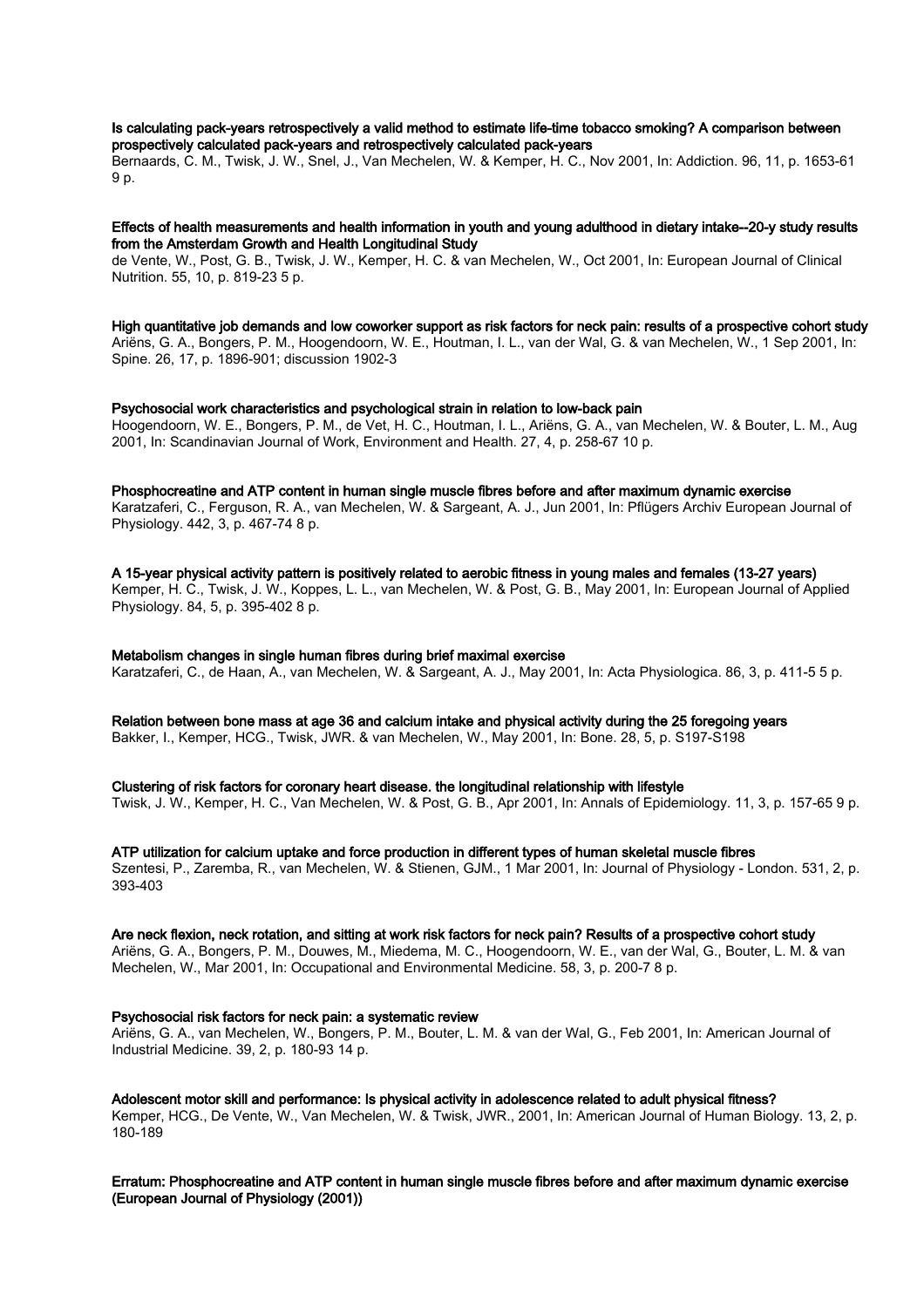Karatzaferi, C., De Haan, A., Ferguson, R. A., Van Mechelen, W. & Sargeant, A. J., 2001, In: Pflugers Archiv European Journal of Physiology. 442, 3, p. 475 1 p.

## The effect of tape, braces and shoes on ankle range of motion

Verhagen, E. A., van der Beek, A. J. & van Mechelen, W., 2001, In: Sports Medicine. 31, 9, p. 667-77 11 p.

#### A fifteen-year longitudinal study in young adults on the relation of physical activity and fitness with the development of the bone mass: The Amsterdam Growth And Health Longitudinal Study

Kemper, H. C., Twisk, J. W., van Mechelen, W., Post, G. B., Roos, J. C. & Lips, P., Dec 2000, In: Bone. 27, 6, p. 847-53 7 p.

#### The effect of preventive measures on the incidence of ankle sprains

Verhagen, E. A., van Mechelen, W. & de Vente, W., Oct 2000, In: Clinical Journal of Sport Medicine. 10, 4, p. 291-6 6 p.

#### Physical activity of young people: the Amsterdam Longitudinal Growth and Health Study

van Mechelen, W., Twisk, J. W., Post, G. B., Snel, J. & Kemper, H. C., Sep 2000, In: Medicine and Science in Sports and Exercise. 32, 9, p. 1610-6 7 p.

#### Physical fitness, body fatness, and physical activity: The Amsterdam Growth and Health Study

Minck, M. R., Ruiter, L. M., Van Mechelen, W., Kemper, H. C. G. & Twisk, J. W. R., Sep 2000, In: American Journal of Human Biology. 12, 5, p. 593-599 7 p.

#### What is sports medicine? International views

Batt, ME., Fricker, P., van Mechelen, W., Mohtadi, NG. & Vuori, IM., Sep 2000, In: Physician and Sportsmedicine. 28, 9, p. 16-16

#### Early metabolic changes in single human muscle fibres during maximal exercise

Karatzaferi, C., de Haan, A., van Mechelen, W. & Sargeant, AJ., Aug 2000, In: Journal of Physiology - London. 526, p. 36P-36P

# Tracking of activity and fitness and the relationship with cardiovascular disease risk factors

Twisk, JWR., Kemper, HCG. & van Mechelen, W., Aug 2000, In: Medicine and Science in Sports and Exercise. 32, 8, p. 1455-1461

#### Positive and negative life events: the relationship with coronary heart disease risk factors in young adults

Twisk, JWR., Snel, J., de Vente, W., Kemper, HCG. & van Mechelen, W., Jul 2000, In: Journal of Psychosomatic Research. 49, 1, p. 35-42

#### Blood cholesterol levels of 32-year-old alcohol consumers are better than of nonconsumers

Koppes, L. L., Twisk, J. W., Snel, J., Van Mechelen, W. & Kemper, H. C., May 2000, In: Pharmacology, biochemistry, and behavior. 66, 1, p. 163-7 5 p.

#### Physical risk factors for neck pain

Ariëns, G. A., van Mechelen, W., Bongers, P. M., Bouter, L. M. & van der Wal, G., Feb 2000, In: Scandinavian Journal of Work, Environment and Health. 26, 1, p. 7-19 13 p.

#### Bone mass at adult age is in different ways positively related to physical activity during adolescence and adulthood

Bakker, I., Kemper, HCG., van Mechelen, W. & Twisk, JWR., 2000, In: Osteoporosis International. 11, p. S59-S59

#### Fizicheskaia aktivnost', fizicheskaia forma i zdorov'e (sovremennye kontseptsii).

Van Mechelen, W., 2000, In: Voprosy pitaniia. 69, 3, p. 26-27 2 p.

# Paediatric Exercise Science and Medicine

Armstrong, N. & van Mechelen, W., 2000, 1 ed. Oxford: OUP.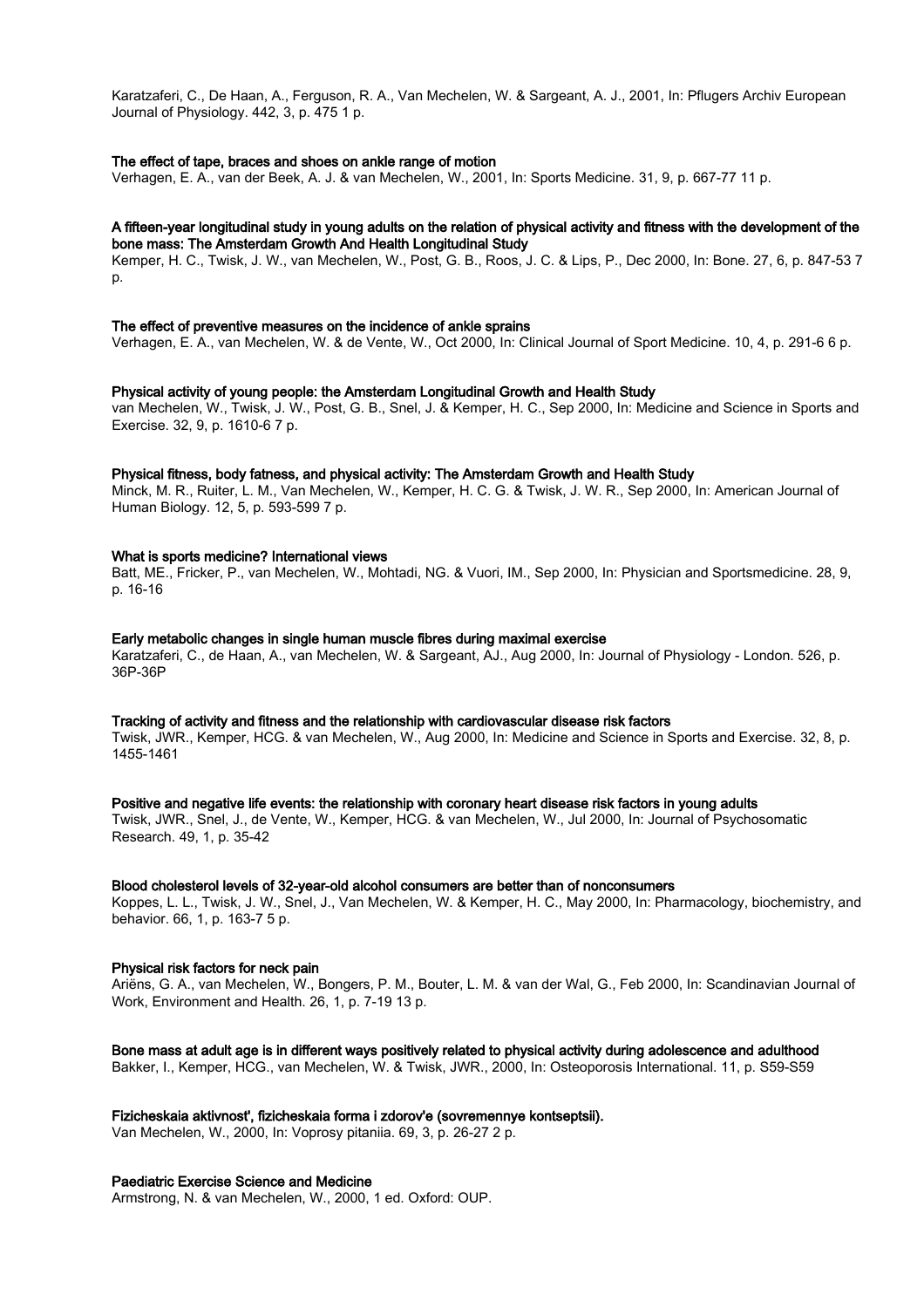#### Physical risk factors for neck pain.

Ariëns, G. A. M., van Mechelen, W., Bongers, P. M., Bouter, L. M. & van der Wal, G., 2000, In: Scandinavian Journal of Work, Environment and Health. 26, p. 7-19

#### The effect of preventive measures on the incidence of ankle sprains.

Verhagen, E. A. L. M., van Mechelen, W. & de Vente, W., 2000, In: Clinical Journal of Sport Medicine. 10, p. 291-6

# Variation of VO2max in chronic heart failure patients is explained by succinate dehydrogenase activity in skeletal muscle

Bekedam, MA., van Beek-Harmsen, BJ., van Mechelen, W., Boonstra, A., Visser, FC. & van der Laarse, WJ., 2000, In: European Heart Journal. 21, p. 407-407

Clustering of biological risk factors for cardiovascular disease and the longitudinal relationship with lifestyle of an adolescent population: The Northern Ireland Young Hearts Project Twisk, JWR., Boreham, C., Cran, G., Savage, JM., Strain, J. & van Mechelen, W., Dec 1999, In: Journal of cardiovascular

risk. 6, 6, p. 355-362

Longitudinal relationships between lifestyle and cardiovascular and bone health status indicators in males and females between 13 and 27 years of age; a review of findings from the Amsterdam Growth and Health Longitudinal Study van Mechelen, W., Twisk, J. W., Kemper, H. C., Snel, J. & Post, G. B., Sep 1999, In: Public Health Nutrition. 2, 3A, p. 419- 27 9 p.

## Clustering of lifestyle CVD risk factors and its relationship with biological CVD risk factors

Kilkens, OJE., Gijtenbeek, BAJ., Twisk, JWR., van Mechelen, W. & Kemper, HCG., May 1999, In: Pediatric Exercise Science. 11, 2, p. 169-177

# Lifestyle and obesity in adolescence and young adulthood: results from the Amsterdam Growth And Health Longitudinal Study (AGAHLS)

Kemper, H. C., Post, G. B., Twisk, J. W. & van Mechelen, W., Apr 1999, In: International journal of obesity and related metabolic disorders : journal of the International Association for the Study of Obesity. 23 Suppl 3, p. S34-40

#### Changes in daily hassles and life events and the relationship with coronary heart disease risk factors: A 2-year longitudinal study in 27-29-year-old males and females

Twisk, JWR., Snel, J., Kemper, HCG. & van Mechelen, W., Mar 1999, In: Journal of Psychosomatic Research. 46, 3, p. 229-240

#### The effect of ankle bracing on athletic performance

Bot, S. D. & van Mechelen, W., Mar 1999, In: Sports Medicine. 27, 3, p. 171-8 8 p.

## Relationships between the development of biological risk factors for coronary heart disease and lifestyle parameters during adolescence: The Northern Ireland Young Hearts Project

Boreham, C., Twisk, J., van Mechelen, W., Savage, M., Strain, J. & Cran, G., Jan 1999, In: Public Health. 113, 1, p. 7-12 6 p.

# Which lifestyle parameters discriminate high- from low-risk participants for coronary heart disease risk factors. Longitudinal analysis covering adolescence and young adulthood

Twisk, J. W., Kemper, H. C., van Mechelen, W. & Post, G. B., 29 Dec 1998, In: Journal of cardiovascular risk. 4, 5-6, p. 393-400 8 p.

## Commentary - To count or not to count sports injuries? What is the question?

van Mechelen, W., Dec 1998, In: British Journal of Sports Medicine. 32, 4, p. 297-298

# Physical fitness and sports skills in relation to sports injuries. A four-year prospective investigation of sports injuries among physical education students

Verstappen, F. T., Twellaar, M., Hartgens, F. & van Mechelen, W., Nov 1998, In: International Journal of Sports Medicine. 19, 8, p. 586-91 6 p.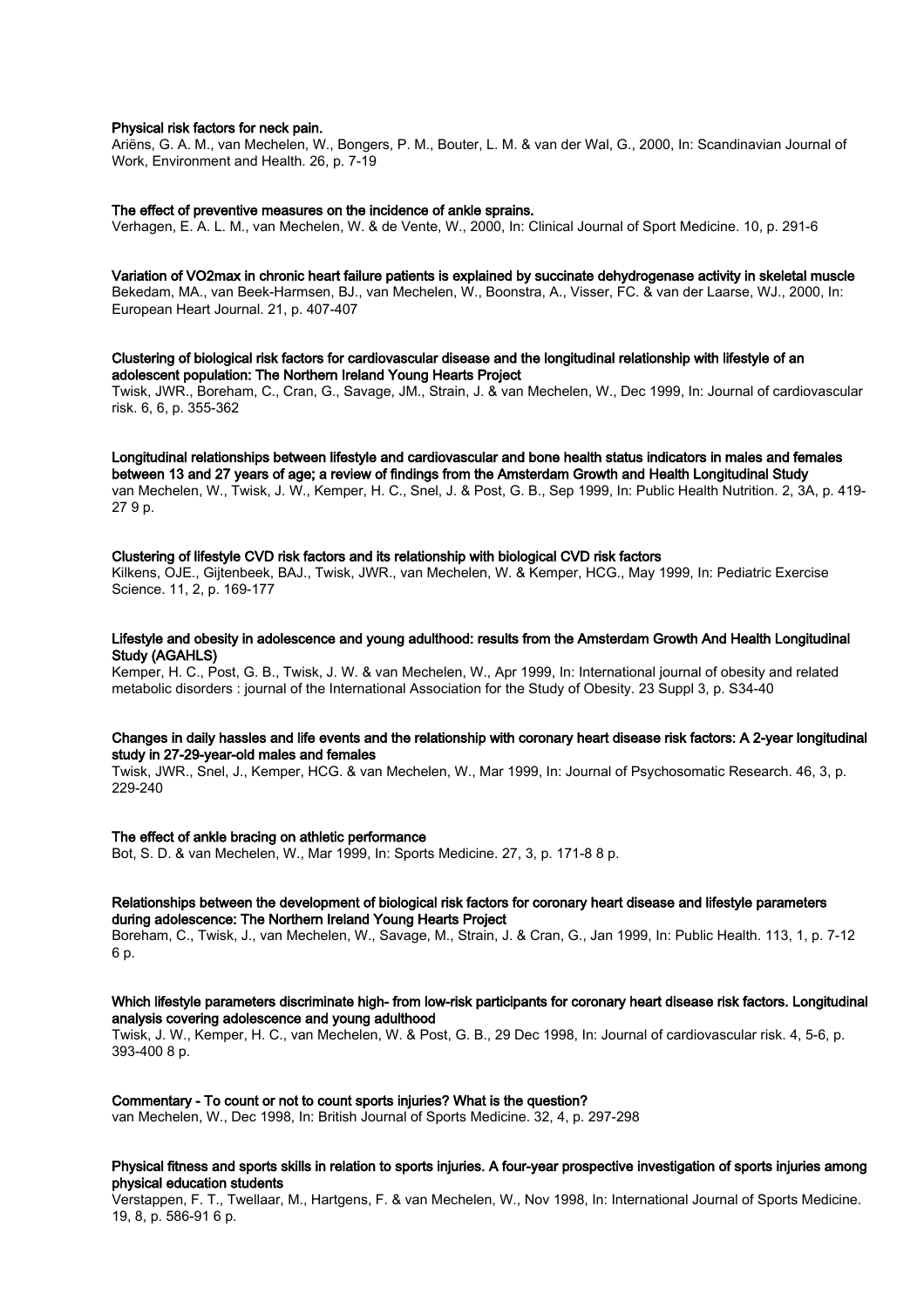#### Skeletal maturation in adolescence: a comparison between the Tanner-Whitehouse II and the Fels method

van Lenthe, F. J., Kemper, H. C. & van Mechelen, W., Oct 1998, In: European Journal of Pediatrics. 157, 10, p. 798-801 4 p.

#### Body fatness: longitudinal relationship of body mass index and the sum of skinfolds with other risk factors for coronary heart disease

Twisk, J. W., Kemper, H. C., van Mechelen, W., Post, G. B. & van Lenthe, F. J., Sep 1998, In: International journal of obesity and related metabolic disorders : journal of the International Association for the Study of Obesity. 22, 9, p. 915-22 8 p.

#### Coping, personality and the development of a central pattern of body fat from youth into young adulthood: The Amsterdam Growth and Health Study

van Lenthe, F. J., Snel, J., Twisk, J. W., van Mechelen, W. & Kemper, H. C., Sep 1998, In: International journal of obesity and related metabolic disorders : journal of the International Association for the Study of Obesity. 22, 9, p. 861-8 8 p.

#### Tracking of lung function parameters and the longitudinal relationship with lifestyle

Twisk, J. W., Staal, B. J., Brinkman, M. N., Kemper, H. C. & van Mechelen, W., Sep 1998, In: European Respiratory Journal. 12, 3, p. 627-34 8 p.

# Behavioral variables and development of a central pattern of body fat from adolescence into adulthood in normal-weight whites: the Amsterdam Growth and Health Study

van Lenthe, F. J., van Mechelen, W., Kemper, H. C. & Post, G. B., May 1998, In: American Journal of Clinical Nutrition. 67 , 5, p. 846-52 7 p.

# Association of a central pattern of body fat with blood pressure and lipoproteins from adolescence into adulthood. The Amsterdam Growth and Health Study

van Lenthe, F. J., van Mechelen, W., Kemper, H. C. & Twisk, J. W., 1 Apr 1998, In: American Journal of Epidemiology. 147, 7, p. 686-93 8 p.

#### Heart rate monitoring exercise - Discussion

Malaguti, V., Franklin, B., Gibson, ZS., Lambert, V., Armstrong, N., Kemper, H., Paffenbarger, R., Hawley, J., Jeukendrup, A., Haupt, S., Martin, I., Noakes, T., van Mechelen, W., Koenig, JC., Gleeson, M., Lindenberg, G., Lambert, M. & Figg, P., Jan 1998, In: Journal of Sports Sciences. 16, p. S101-S104

## Longitudinal relationships between resting heart rate and biological risk factors for cardiovascular disease: the Amsterdam Growth and Health Study

Van Mechelen, W., Twisk, J. W., Van Lenthe, F. J., Post, G. B., Snel, J. & Kemper, H. C., Jan 1998, In: Journal of Sports Sciences. 16 Suppl, p. S17-23

#### **Discussion**

Malaguti, V., Franklin, B., St Clair Gibson, Z., Lambert, V., Armstrong, N., Kemper, H., Paffenbarger, R., Hawley, J., Jeukendrup, A., Haupt, S., Martin, I., Noakes, T., Van Mechelen, W., Koenig, J. C., Gleeson, M., Lindenburg, G. & Figg, P. , 1998, In: Journal of Sports Sciences. 16, SPEC. ISS., p. S101-S104

# Relation between the longitudinal development of personality characteristics and biological and lifestyle risk factors for coronary heart disease

Twisk, JWR., Snel, J., Kemper, HCG. & van Mechelen, W., 1998, In: Psychosomatic Medicine. 60, 3, p. 372-377

#### A physically active lifestyle - public health's best buy?

Van Mechelen, W., Dec 1997, In: British Journal of Sports Medicine. 31, 4, p. 264-265

### Sports injury surveillance systems. 'One size fits all'?

van Mechelen, W., Sep 1997, In: Sports Medicine. 24, 3, p. 164-8 5 p.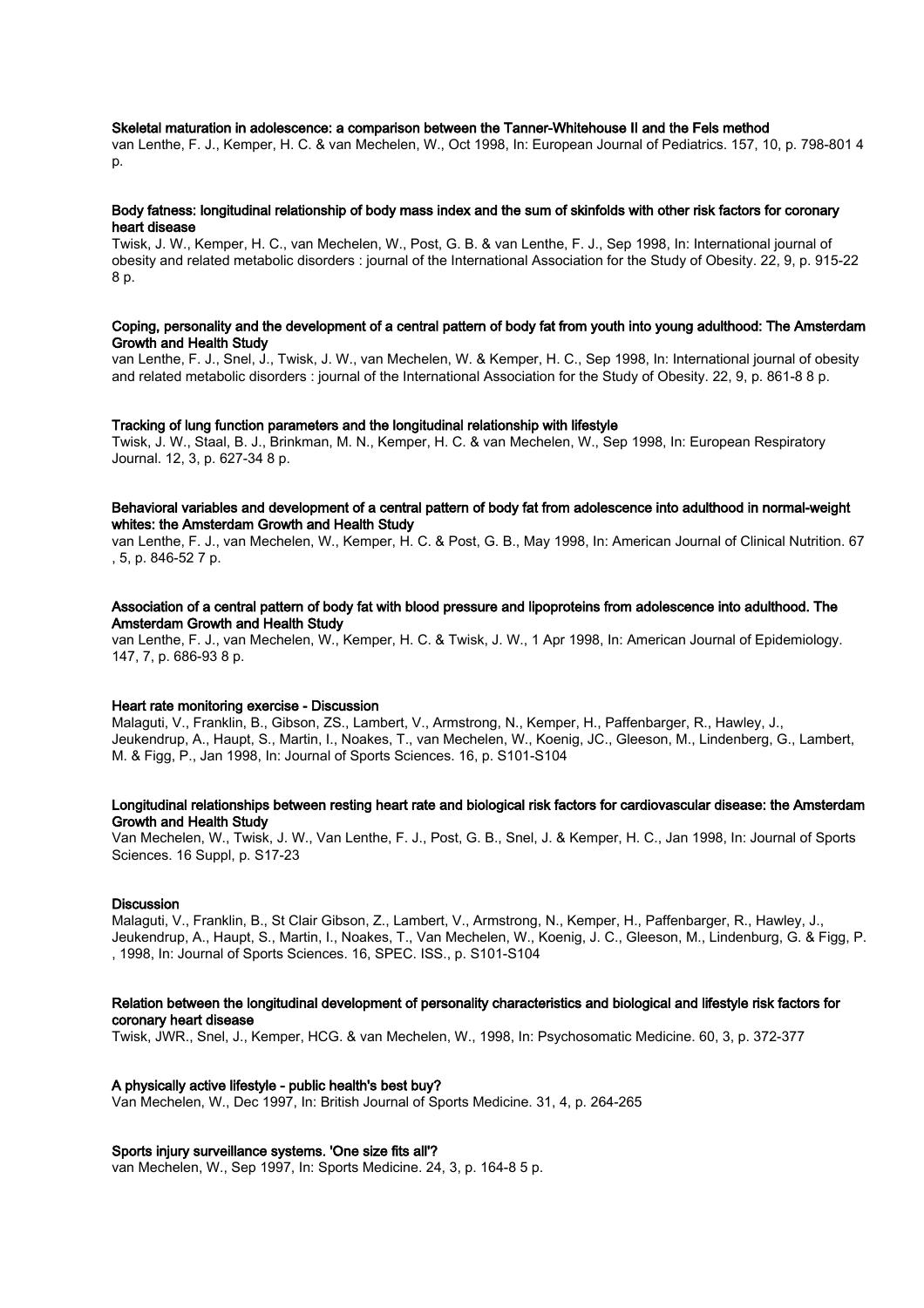## Problems and solutions in longitudinal research: from theory to practice

van Mechelen, W. & Mellenbergh, G. J., Jul 1997, In: International Journal of Sports Medicine. 18 Suppl 3, p. S238-45

# The Amsterdam Growth and Health Longitudinal Study. The past (1976-1996) and future (1997-?)

Kemper, H. C., van Mechelen, W., Post, G. B., Snel, J., Twisk, J. W., van Lenthe, F. J. & Welten, D. C., Jul 1997, In: International Journal of Sports Medicine. 18 Suppl 3, p. S140-50

## The association between dietary patterns and cardio vascular disease risk indicators in healthy youngsters: results covering fifteen years of longitudinal development

Post, G. B., Kemper, H. C., Twisk, J. & van Mechelen, W., Jun 1997, In: European Journal of Clinical Nutrition. 51, 6, p. 387-93 7 p.

# Tracking of risk factors for coronary heart disease over a 14-year period: a comparison between lifestyle and biologic risk factors with data from the Amsterdam Growth and Health Study

Twisk, J. W., Kemper, H. C., van Mechelen, W. & Post, G. B., 15 May 1997, In: American Journal of Epidemiology. 145, 10, p. 888-98 11 p.

#### A new approach to tracking of subjects at risk for hypercholesteremia over a period of 15 years: The Amsterdam Growth and Health Study

Twisk, J. W., Kemper, H. C., Mellenbergh, G. J. & van Mechelen, W., Apr 1997, In: European Journal of Epidemiology. 13 , 3, p. 293-300 8 p.

# The relation between "long-term exposure" to lifestyle during youth and young adulthood and risk factors for cardiovascular disease at adult age

Twisk, J. W., Van Mechelen, W., Kemper, H. C. & Post, G. B., Apr 1997, In: Journal of Adolescent Health. 20, 4, p. 309-19 11 p.

# Physical characteristics as risk factors for sports injuries: a four year prospective study

Twellaar, M., Verstappen, F. T., Huson, A. & van Mechelen, W., Jan 1997, In: International Journal of Sports Medicine. 18 , 1, p. 66-71 6 p.

# Epidemiologie van sport en gezondheid

Bol, E., Backx, F. J. G. & van Mechelen, W., 1997, Utrecht: De Tijdstroom.

# The longitudinal development of running economy in males and females aged between 13 and 27 years: the Amsterdam Growth and Health Study

Ariëns, G. A., van Mechelen, W., Kemper, H. C. & Twisk, J. W., 1997, In: European journal of applied physiology and occupational physiology. 76, 3, p. 214-20 7 p.

### Development and tracking of central patterns of subcutaneous fat in adolescence and adulthood: the Amsterdam Growth and Health Study

van Lenthe, F. J., Kemper, H. C., van Mechelen, W. & Twisk, J. W., Dec 1996, In: International Journal of Epidemiology. 25, 6, p. 1162-71 10 p.

# Myosin heavy chain isoform expression and high energy phosphate content in human muscle fibres at rest and postexercise

Sant'Ana Pereira, J. A., Sargeant, A. J., Rademaker, A. C., de Haan, A. & van Mechelen, W., 15 Oct 1996, In: Journal of Physiology - London. 496 ( Pt 2), p. 583-8 6 p.

# Relation between the longitudinal development of lipoprotein levels and biological parameters during adolescence and young adulthood in Amsterdam, The Netherlands

Twisk, J. W., Kemper, H. C., Mellenbergh, G. J. & van Mechelen, W., Oct 1996, In: Journal of Epidemiology and Community Health. 50, 5, p. 505-11 7 p.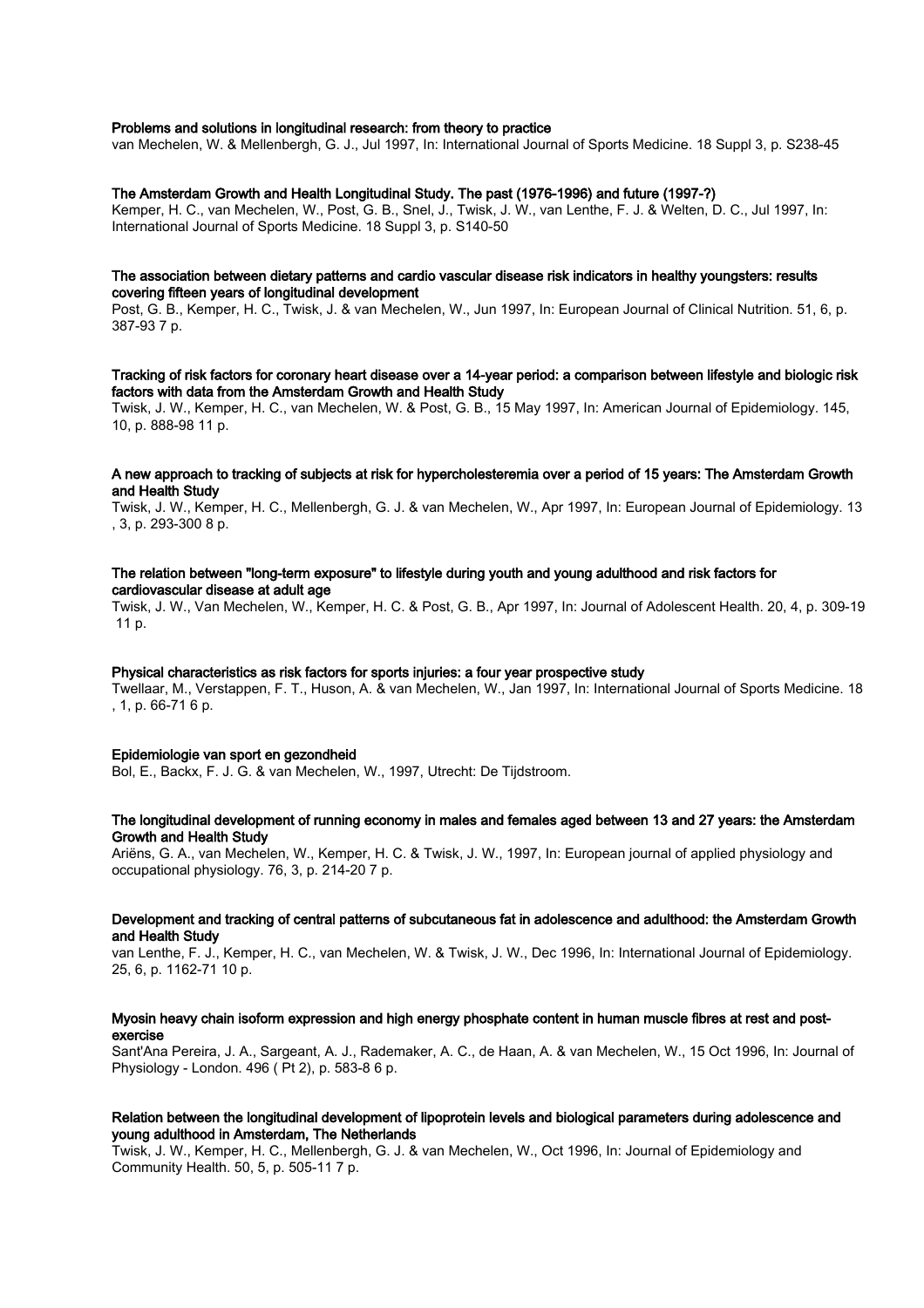# Subject-related risk factors for sports injuries: a 1-yr prospective study in young adults

Van Mechelen, W., Twisk, J., Molendijk, A., Blom, B., Snel, J. & Kemper, H. C., Sep 1996, In: Medicine and Science in Sports and Exercise. 28, 9, p. 1171-9 9 p.

#### Rapid maturation in adolescence results in greater obesity in adulthood: the Amsterdam Growth and Health Study

van Lenthe, F. J., Kemper, C. G. & van Mechelen, W., Jul 1996, In: American Journal of Clinical Nutrition. 64, 1, p. 18-24 7 p.

# Factors influencing tracking of cholesterol and high-density lipoprotein: the Amsterdam Growth and Health Study

Twisk, J. W., Kemper, H. C., Mellenbergh, D. J. & van Mechelen, W., 1 May 1996, In: Preventive Medicine. 25, 3, p. 355- 64 10 p.

## Relation between the longitudinal development of lipoprotein levels and lifestyle parameters during adolescence and young adulthood

Twisk, J. W., Kemper, H. C., Mellenbergh, G. J., van Mechelen, W. & Post, G. B., May 1996, In: Annals of Epidemiology. 6 , 3, p. 246-56 11 p.

#### Biological maturation and the distribution of subcutaneous fat from adolescence into adulthood: the Amsterdam Growth and Health Study

van Lenthe, F. J., Kemper, H. C., van Mechelen, W., Post, G. B., Twisk, J. W., Welten, D. C. & Snel, J., Feb 1996, In: International journal of obesity and related metabolic disorders : journal of the International Association for the Study of Obesity. 20, 2, p. 121-9 9 p.

## **Conditietests**

Geijsel, J., Hlobil, H. & van Mechelen, W., 1996, 2 ed. Haarlem: Uitgeverij EVRO.

# The relationship between 'lifestyle' measured during adolescence and health measured at adult age: The Amsterdam longitudinal growth, fitness and health study

Van Mechelen, W., Twisk, J. W. R., Kemper, H. C. G., Snel, J., Post, G. B., Welten, D. & Van Lenthe, F. J., 1996, In: Journal of Sports Sciences. 14, 1, p. 60 1 p.

# DE LONGITUDINALE ONTWIKKELING VAN ROOKGEDRAG BIJ MANNEN EN VROUWEN TUSSEN 13 EN 27 JAAR EN DE RELATIE MET BIOLOGISCHE RISICOFACTOREN VOOR HART- EN VAATZIEKTEN

Twisk, J. W. R., Van Lenthe, F. J., Kemper, H. C. G. & Van Mechelen, W., 1995, In: Nederlands Tijdschrift voor Geneeskunde. 139, 35, p. 1790-1793 4 p.

#### EUROFIT pour Adulte. Evaluation de l'aptitude physicque en relation avec la santé

Barabas, A., Chamorro, M., Ekblom, B., Levarlet-Joye, H., van Mechelen, W., Oja, P., Tuxworth, W. & Sikorski, W., 1995, Strasbourg-Cédex(FR)/Tampere(FI): Council of Europe.

## Weight-bearing activity during youth is a more important factor for peak bone mass than calcium intake

Welten, D. C., Kemper, H. C., Post, G. B., Van Mechelen, W., Twisk, J., Lips, P. & Teule, G. J., Jul 1994, In: Journal of Bone and Mineral Research. 9, 7, p. 1089-96 8 p.

#### Fit, fitter, fit-test

van Mechelen, W., 1994, Almere: Support.

#### Prevention of running injuries by warm-up, cool-down, and stretching exercises

van Mechelen, W., Hlobil, H., Kemper, H. C., Voorn, W. J. & de Jongh, H. R., 1 Sep 1993, In: American Journal Sports Medicine. 21, 5, p. 711-9 9 p.

## Efficacy of preventive knee braces in football: Epidemiological assessment

Schootman, M. & Van Mechelen, W., 1993, In: Clinical Journal of Sport Medicine. 3, 3, p. 166-173 8 p.